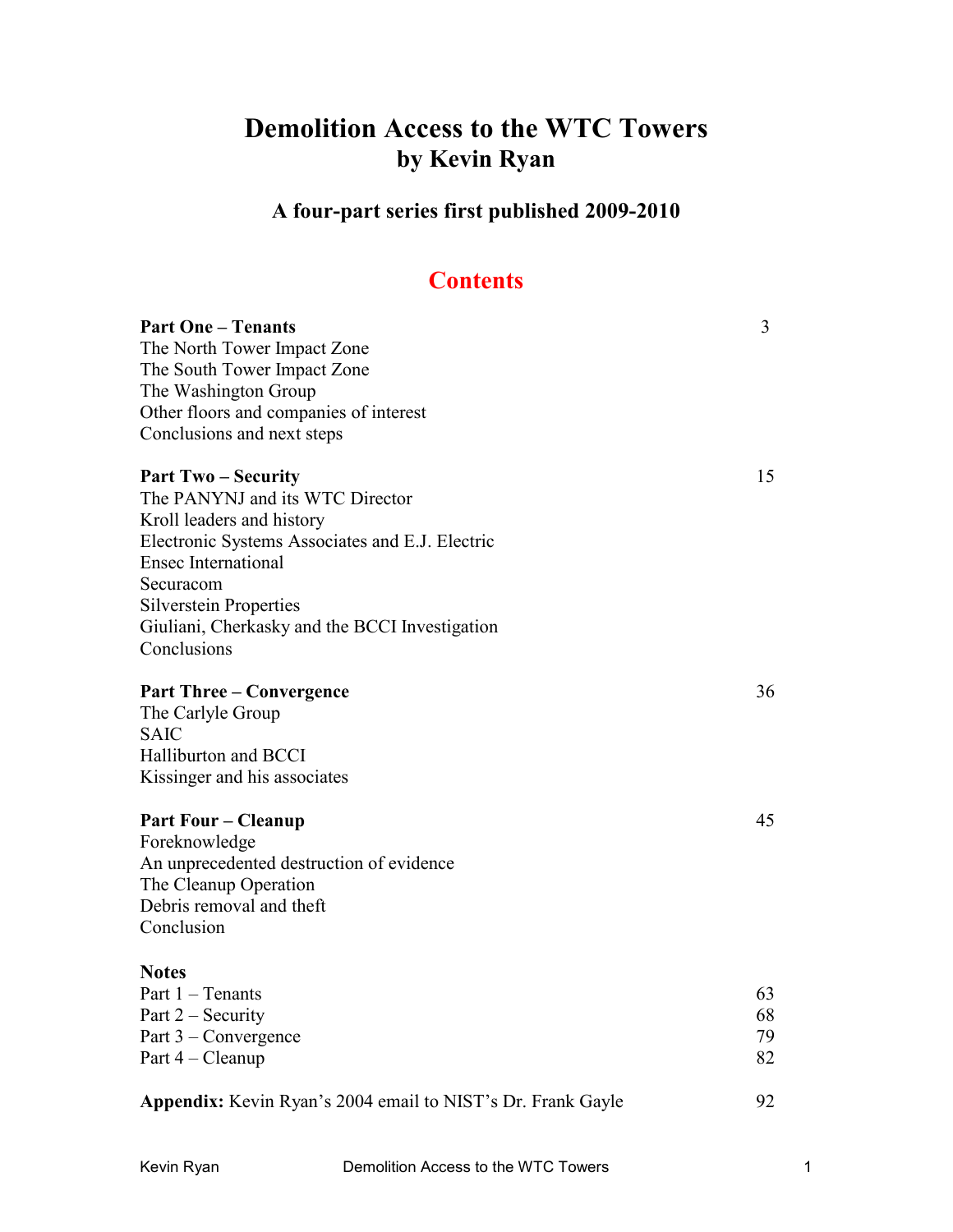*Compilation note: This four-part series was originally published on the web as separate essays on several sites beginning in July 2010 and ending in February 2011. It has been collected here for easy reference. The only changes made were to put all the Notes at the end, rather than after each section, and to provide live links when broken ones were found in a spot-check. Ryan's Nov. 11, 2004 email to NIST, which resulted in his being fired from Underwriters Laboratories, is appended for its historical significance.* 

*The version produced below was copied from 911Review.com:* 

http://911review.com/articles/ryan/demolition\_access\_p1.html http://911review.com/articles/ryan/demolition\_access\_p2.html http://911review.com/articles/ryan/carlyle\_kissinger\_saic\_halliburton.html http://911review.com/articles/ryan/demolition\_access**\_**p4.html

*More information can be found at* http://911review.com/articles/ryan/index.html *Ryan's new website is* http://digwithin.net/ *His former site is* http://www.ultruth.com/Kevin\_Ryan.htm

*[End Compilation Note. ~R. Ananda Feb. 22, 2012]* 

Kevin Ryan is the former Site Manager for Environmental Health Laboratories, a division of Underwriters Laboratories (UL). Mr. Ryan, a Chemist and laboratory manager, was fired by UL in 2004 for publicly questioning the report being drafted by the National Institute of Standards and Technology (NIST) on their World Trade Center investigation. In the intervening period, Ryan has completed additional research while his original questions, which have become increasingly important over time, remain unanswered by UL or NIST. More information http://www.ultruth.com/ feedback kncryan@msn.com

*Author's Note: The author is indebted to a few particularly useful sources of information and inspiration, including Russ Baker's book "Family of Secrets", the websites nndb.com, sourcewatch.org and secinfo.com, and Richard Gage.*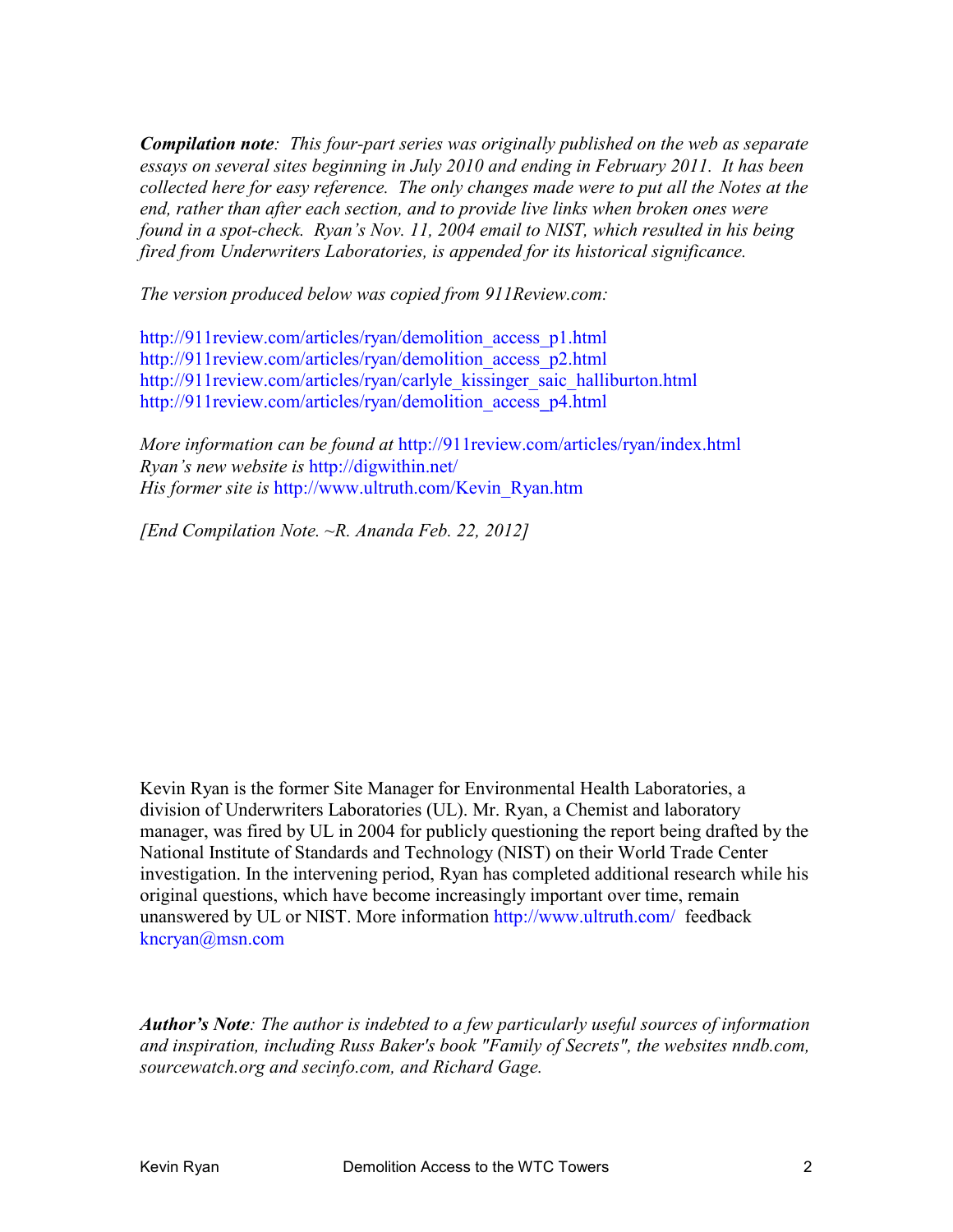## **Part One - Tenants**

On occasion, the public has been asked by George W. Bush to refrain from considering certain conspiracy theories. Bush has made such requests when people were looking into crimes in which he might be culpable. For example, when in 1994 Bush's former company Harken Energy was linked to the fraudulent Bank of Credit and Commerce International (BCCI) through several investors, Bush's spokeswoman, Karen Hughes, shut down the inquiry by telling the Associated Press -- "We have no response to silly conspiracy theories." On another occasion, Bush said in a televised speech -- "Let us never tolerate outrageous conspiracy theories concerning the attacks of September the 11th."

But paradoxically, we have also been asked to believe Bush's own outrageous conspiracy theory about 9/11, one that has proven to be false in many ways. One important way to see the false nature of Bush's conspiracy theory is to note the fact that the World Trade Center buildings could only have fallen as they did through the use of explosives. A number of independent scientific studies have pointed out this fact [1, 2, 3, 4], but it was Bush's own scientists at the National Institute of Standards and Technology (NIST), through their inability to provide a convincing defense of the official line, who ultimately proved that explosives were necessary. [2, 5, 6, 7]

This leads us to ask the obvious question -- Who could have placed explosives in the World Trade Center towers? To answer that question, we should first consider who had access to the buildings, specifically the areas of the buildings that would be relevant to a demolition operation. We should also consider the time periods of interest. Those who had access at the necessary times should be further considered in terms of their ability to obtain the necessary explosive technologies and expertise, their ability to be secretive, and the possibility that they could have benefited from the destruction of the WTC buildings or from the resulting War on Terror. But one thing is certain, unless it was done by one person acting alone, it must have been a conspiracy.

The Twin Towers and WTC 7, all highly secure buildings, were most readily accessed by tenants, security and building management staff, and construction-related contractors.

Evidence suggests that the period of interest should include the years between the 1993 WTC bombing and September 11th, 2001. This evidence includes the warning from 1993 bombing conspirator Nidal Ayyad, who reportedly wrote -- "next time it will be more precise." [8] Additionally, evidence of a multi-year plot included the detailed information that FBI informant and mafia kingpin Gregory Scarpa Jr. received while in jail, as early as 1996, from Al-Qaeda operative Ramzi Yousef, while imprisoned in the adjacent cell. Yousef described plans to "bring New York to its knees" by blowing up the World Trade Center with American-owned "flying massive bombs." Scarpa Jr. provided this information to Assistant US Attorney Patrick Fitzgerald and FBI Counsel Valerie Caproni, who were apparently not interested. [9] Another example is the recorded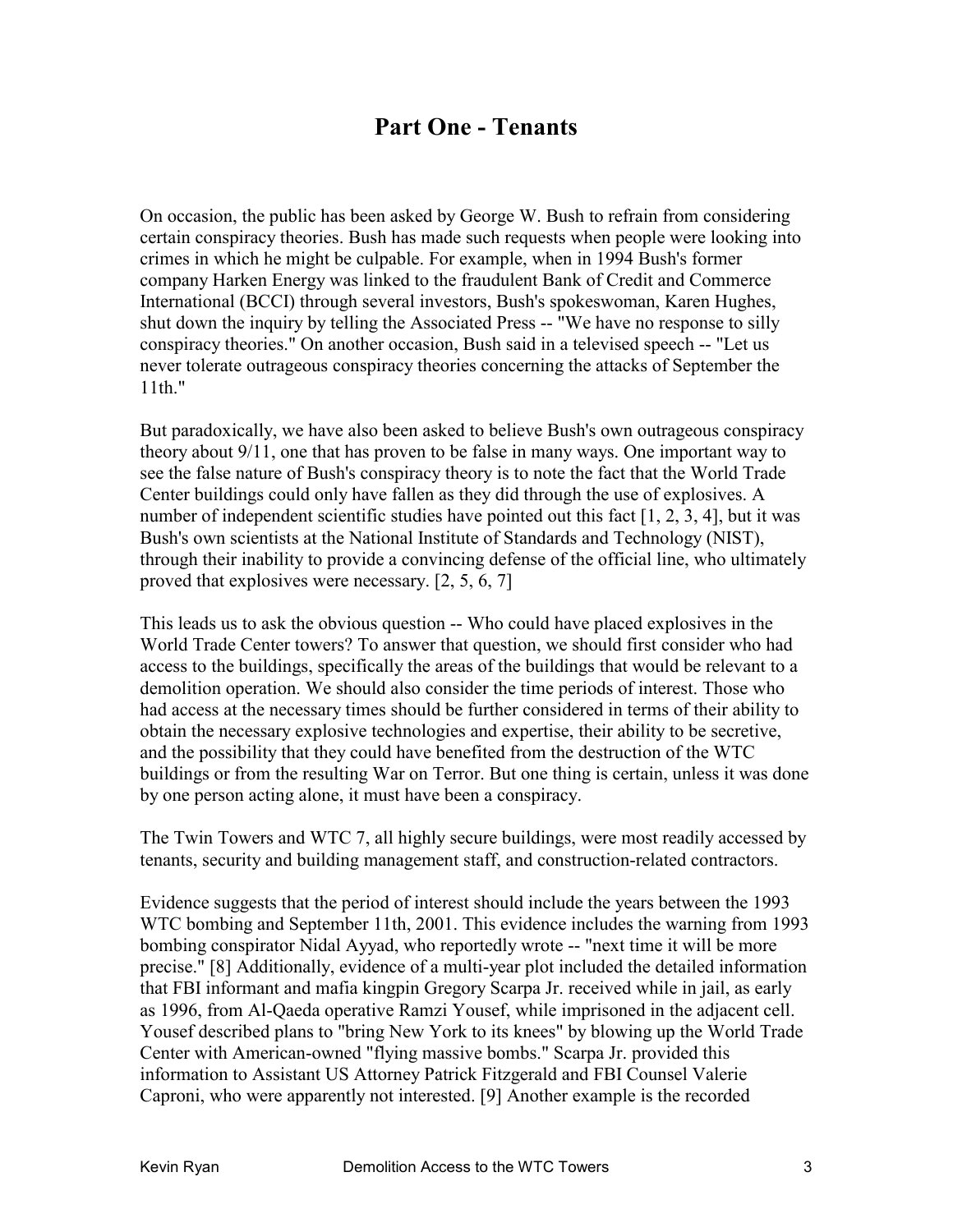conversation between FBI informant Randy Glass and Pakistani ISI agent Raja Gulum Abbas, in which Abbas claimed "Those towers are coming down", indicating that a plan was in progress as of July 1999. [10]

Throughout the life of the WTC buildings, modifications were made to each structure. The modifications included upgrades to electrical, fire protection, and elevator systems, as well as general construction activities. As a rule, the Port Authority of New York and New Jersey (PANYNJ) was responsible for initiating the modifications in the public access areas, and the tenants were responsible for completing the modifications throughout the leased spaces. [11] For this reason, the tenant companies would have been capable of coordinating the installation of explosive materials and other devices with reasonable certainty that those materials would not be detected by others. For a demolition plan to work, however, such tenants would need to be managed as a group, and explosives would need to be placed on enough floors to ensure the fall of each building through what would otherwise have been the path of most resistance.

While examining the tenants in each critical area, we should ask – Cui Bono? That is, who benefited from the destruction of the WTC buildings, and the resulting War on Terror? The obvious answer includes, primarily, the Bush Administration and its friends. It also includes overlapping groups of oil and gas companies, defense contractors, and those who desired to wield undue influence on international policies related to a wide number of issues from civil rights to space domination.

## **The North Tower Impact Zone**

On 9/11, American Airlines Flight 11 hit the north face of the north tower (WTC 1) between floors 94 and 99. In a stunning coincidence, these floors bracket those that had been upgraded for fireproofing shortly before 9/11. [12] This coincidence was amplified by the fact that one tenant occupied all of those floors – Marsh  $\&$  McLennan (Marsh), which at the time was the world's largest insurance brokerage company. One other tenant, Sumitomo Bank, shared part of floor 96 with Marsh.

During the years from 1993 to 2001, Marsh made several modifications to these floors, in addition to the fireproofing upgrades mentioned above. According to the National Institute of Standards and Technology (NIST), Marsh made modifications to the south side of floor 94 in 1998. That same year, the PANYNJ helped Marsh demolish floors 95- 98 in order to rebuild the fire alarm and sprinkler systems. Marsh did further modification work on floor 95 in the year 2000. [13] The full floor fireproofing upgrades on floors 93 through 100 were accomplished in August through November of 1998, except for floor 94, which was done in December 1996.

Marsh was a large company, with a number of subsidiaries, including Putnam Investments, Mercer, Johnson & Higgins, and Guy Carpenter, a company that occupied floors 47 to 54 of the south tower. Marsh was also known to be notoriously secretive, and had been likened to the CIA. [14] Its chief executive on 9/11 was Jeffrey Greenberg, a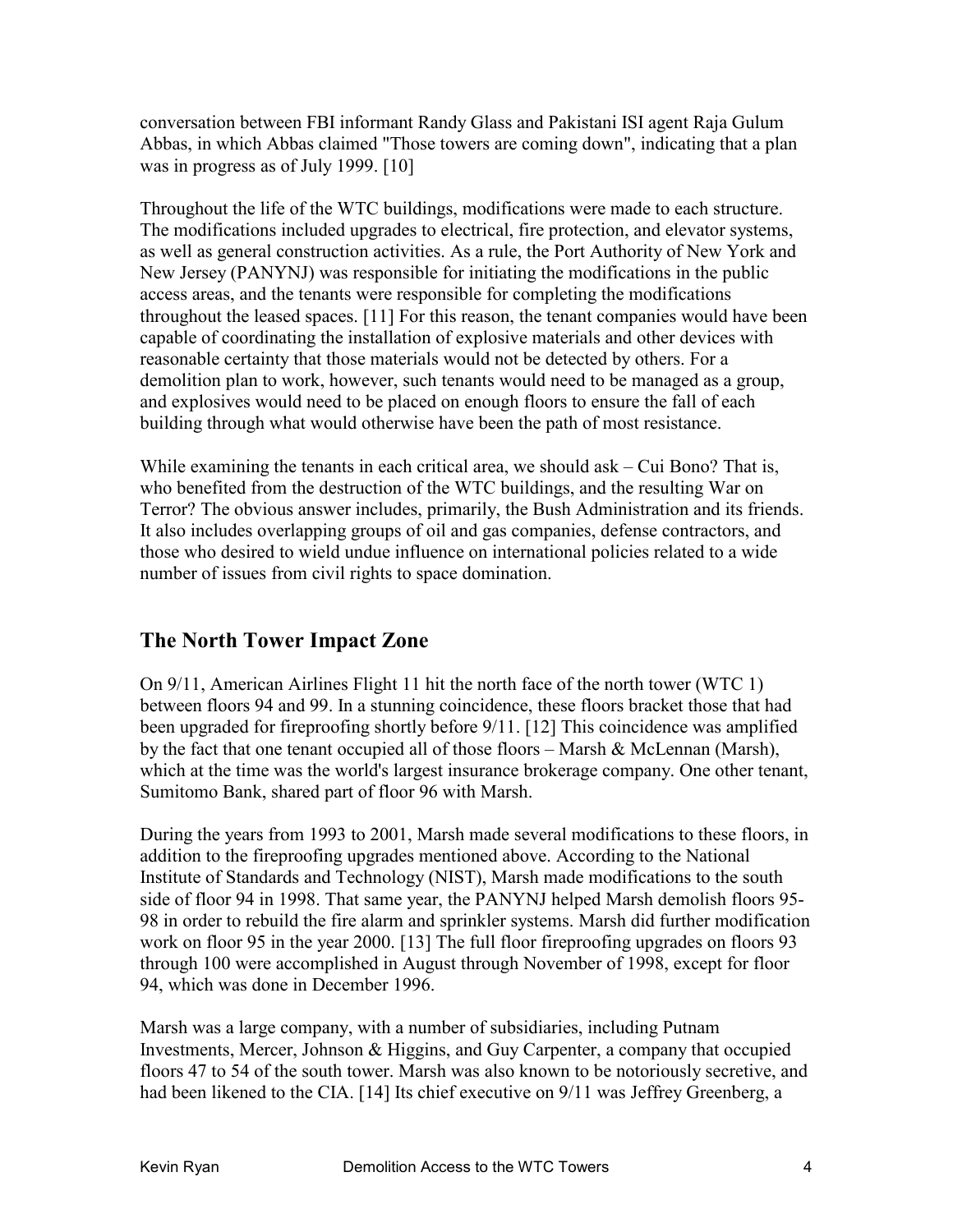member of the Brookings Institution, the Trilateral Commission, and the son of the chairman of American International Group (AIG), Maurice Greenberg. AIG has been reported to be at the center of a number of CIA operations. [15]

Jeffrey Greenberg rose quickly through management at Marsh, having come there directly from AIG in 1995, and then becoming CEO just four years later. At Brookings, Greenberg hobnobbed with Lee Hamilton, co-chair of the 9/11 Commission, and the Iraqi Nemir Amin Kirdar, CEO of Investcorp, a BCCI-related company founded by the Saudi Abdullah Taha Bakhsh. [16]

BCCI was founded by a Pakistani named Agha Hasan Abedi, and was "made up of multiplying layers of entities, related to one another through an impenetrable series of holding companies, affiliates, subsidiaries, banks-within-banks, insider dealings and nominee relationships." In the early nineties, BCCI was extensively investigated for money laundering and terrorist financing, and was ultimately shut-down by the Bank of England in 1992. [17] Like BCCI, AIG developed the same fragmented and difficult to trace network of subsidiaries, spread across 130 countries and 400 regulators. [18]

Other very powerful and well-connected people worked in senior management at Marsh. These included Stephen Friedman, a senior principal at Marsh Capital and former partner at Goldman Sachs, who later became George W. Bush's top economic advisor. Friedman was also a member of the Brookings Institution, the Bilderberg group, the Foreign Intelligence Advisory Board, and the board at In-Q-Tel, the investment firm founded by the CIA in 1998. In-Q-Tel invests in state of the art technologies related to defense and intelligence work, including nano and chemical technologies, according to its website. [19]

In another interesting coincidence, Friedman belonged, through Cornell University, to a secret society called Quill and Dagger, the membership of which includes Paul Wolfowitz, Sandy Berger and Stephen Hadley. Wolfowitz, the neo-con deputy secretary of defense in the Bush Administration, was the author in 1992 of the "Wolfowitz Doctrine" of pre-emptive warfare. He also made comments about a "surprise like Pearl Harbor" months before 9/11, and met with Pakistani ISI General Mahmud Ahmed in the week before 9/11. [20] Berger, the National Security Advisor to President Clinton, was later caught stealing documents from the 9/11 Commission investigation. [21] Berger was also the boss of White House counterterrorism Tsar Richard Clarke, and together with Hadley - who was Condoleezza Rice's deputy - was responsible for delaying or obstructing Clarke's plans to stop Al Qaeda in January 2001. [22]

The President of Marsh Real Estate Advisors, from 1982 to 2001, was Craig Stapleton, the husband of George W. Bush's cousin, Dorothy Walker Bush. Stapleton's Marsh division was responsible for negotiating office leases in the US, Canada and Europe. He once co-owned the Texas Rangers with George W. Bush, a spectacular investment for all involved. In 1997, Stapleton was a member of the board of a company called Cendant that was charged in 1998 with massive accounting fraud. The President of Cendant at the time was Henry Silverman, a former partner of the Blackstone Group and later Vice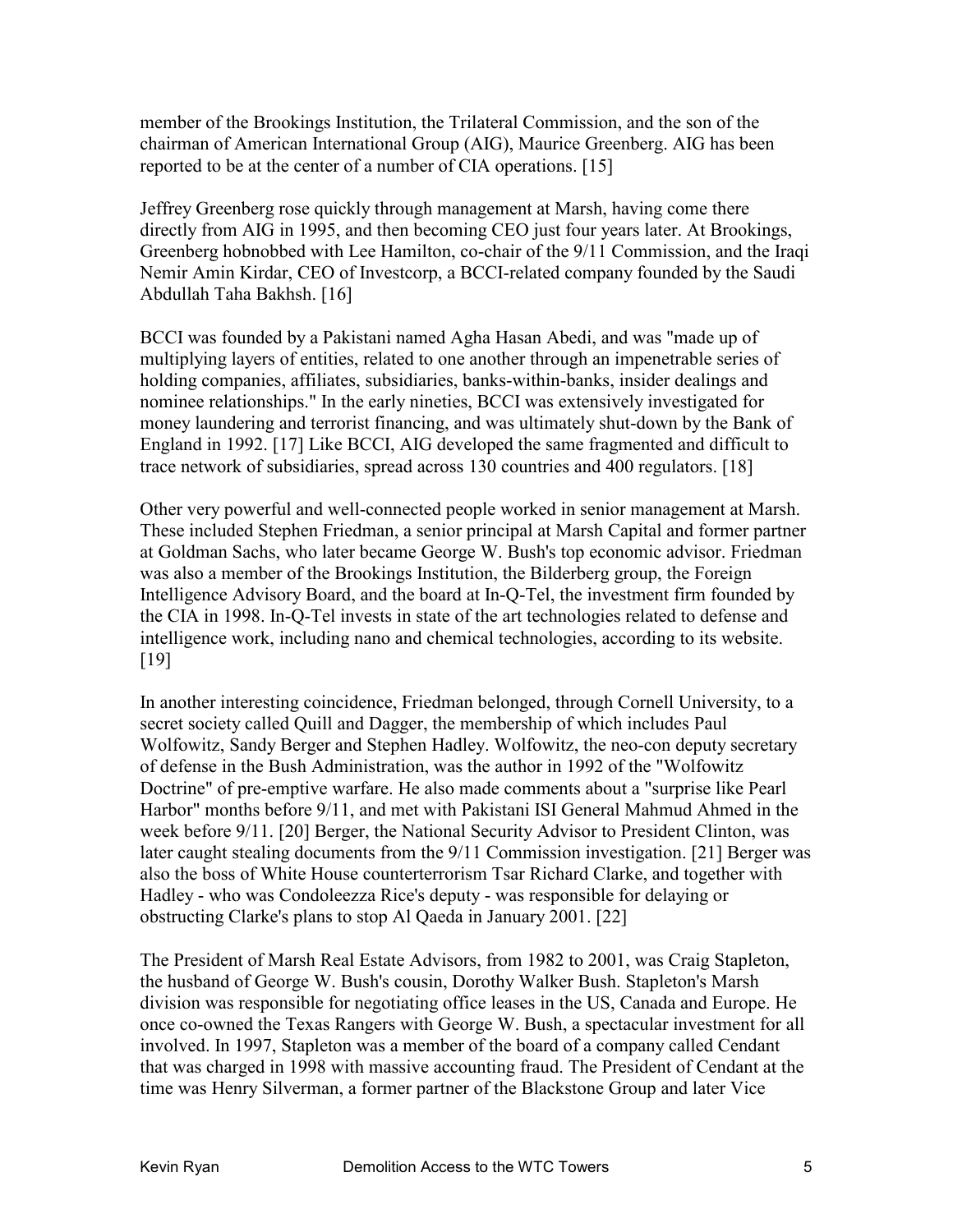Chairman of the PANYNJ. Stapleton went on to join Winston Partners, a privately owned investment firm founded in 1993 and led by George W. Bush's bother Marvin.

The Vice Chairman of Marsh on 9/11 was Mathis Cabiallavetta, a Swiss citizen. Although Cabiallavetta was a member of the Marsh board from 1993 to 2000, he took his position as Vice Chairman in 1999, after having been President of the Union Bank of Switzerland (UBS) from 1996 to 1998. This was the same UBS that bailed out George W. Bush's Harken Energy in 1987, with the help of billionaire Jackson Stephens. UBS was linked in other ways to the fraudulent terrorist financing bank BCCI. [16,23]

Another connection to the Bush family can be seen in the Marsh acquisition of the New York insurance brokerage Johnson and Higgins in March 1997. Johnson and Higgins was the long-time employer of Prescott Bush Jr, brother to George H. W. Bush. Although Prescott Jr. no longer worked there, he had spent 33 years at Johnson & Higgins, retiring as Senior Vice President. After retirement, Bush continued to consult for the company, in Asian dealings. With Prescott Jr, Friedman and Stapleton, Marsh clearly had strong ties to the Bush network. Additionally, it seems possible that some members of Marsh management, particularly Stephen Friedman, through In-Q-Tel, had access to technologies that could have been used to bring about the deceptive demolition of the WTC buildings.

Add to this L. Paul Bremer, and the possible Marsh ties to demolition technology become clearer. One month after 9/11, Bremer would become the CEO for a new division called Marsh Crisis. Interestingly, the Yale graduate Bremer had been working to complete the National Report on Terrorism, and prior to that had been managing director for Kissinger Associates. According to a US Senate report, Kissinger Associates had a number of meetings with BCCI representatives in the late eighties and early nineties, and it refused to provide documents requested by the Senate investigators. [17] Bremer was also a member of the board for Akzo Nobel, the parent of International Paint, a company that produced a fireproofing application for skyscrapers called Interchar. [24]

Bremer was on the international advisory board for the Japanese mining and machinery company, Komatsu. At the time, Komatsu had been involved in a joint venture agreement with Dresser Industries, the oil-services/intelligence front in which Prescott Bush Sr. and George H. W. Bush got their start with Neil Mallon. The Komatsu-Dresser mining division operated from 1988 to 1997. In July 1996, it patented a thermite demolition device that could "demolish a concrete structure at a high efficiency, while preventing a secondary problem due to noise, flying dust and chips, and the like." [25] Residues of thermite, the highly energetic chemical mixture, have been confirmed in samples of the WTC dust, and the use of thermite at the WTC was also revealed by environmental data. [1, 2, 3, 4, 26] Dresser Industries merged with Dick Cheney's Halliburton in 1998.

It is less well known that Bremer's relationship to Marsh started earlier. In fact, on 9/11, Bremer was the CEO of Marsh Political Risk Practice and he had an office in the south tower. That day, he was interviewed on NBC television, stating that Osama bin Laden was responsible and that possibly Iraq and Iran were involved too, and he called for the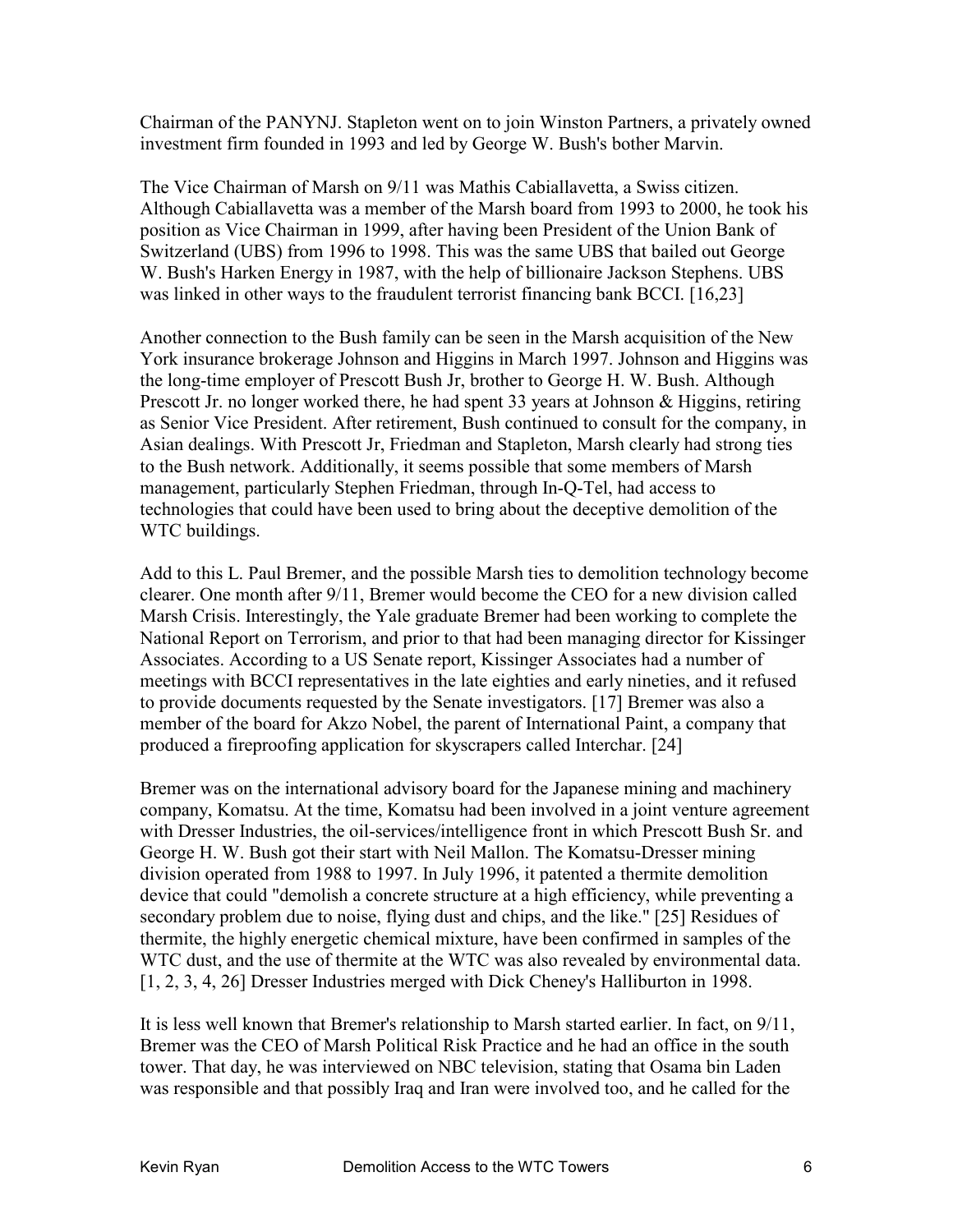most severe military response possible. Google removed the interview video from its servers three times, and blocked it once. [27]

Bremer was called away from Marsh in 2003, to be the Iraq Occupation Governor. His work in that role has been widely criticized. [28]

## **The South Tower Impact Zone**

United Airlines Flight 175 hit the south tower (WTC 2) between floors 78 and 83, in the southeast corner of the building. In the impact zone, Baseline Financial Services (Baseline) was located on floors 77 and 78, Fuji Bank was on floors 79 to 82, and AON Corporation was on floor 83.

Baseline was led by a very interesting individual named Joseph Kasputys, who had a history of being well connected to the highest levels of government, as well as to defense and intelligence industries. Kasputys worked, from 1972 to 1977, for the US departments of commerce and defense. He was also the deputy director of Nixon's White House taskforce that dealt with the Arab oil embargo of 1973, and he was instrumental in the creation of the Department of Energy (DOE).

Kasputys' connections to the DOE, from 1977 through at least 1997, are interesting considering that the DOE was developing thermite ignition devices as early as 1983. [29] Additionally, national laboratories working within the DOE developed nanothermites in the late 1990s. Nanothermites are explosive thermite mixtures where one or more reactants are present at the nanometer scale. These are also called super-thermites due to the extraordinarily large amount of energy released upon ignition. [3, 30]

Kasputys was also a member of the Logistics Management Institute (LMI), whose members included Paul Kaminski of In-Q-Tel and General Dynamics, Charles DiBona of Halliburton, Skull and Bones member Joseph Samuel Nye, and Michael Daniels of Science Applications International Corporation (SAIC). It has been noted that SAIC, a defense contractor with expertise in thermite-related technologies, played a large part in the NIST WTC investigation. LMI's self-proclaimed role is "advancing the science of government." [30, 31]

Better known for his leadership of Primark Corporation from 1987 to 2000, Kasputys was CEO for both companies after the Primark acquisition of Baseline in 1996. Primark owned as many as 50 companies during that time, and was acquired by Thomson Financial in June 2000. Kasputys then became CEO for Thomson, and he later founded the intelligence-services company IHS Global Insight, in March 2001. Another Primark company, Primark Decision Economics, was located in the 11th floor of the north tower.

The sheer number of companies involved with Primark, along with the vague business descriptions given (Baseline was described as "an international provider of information"), gave the impression that something more than legitimate business was involved. Primark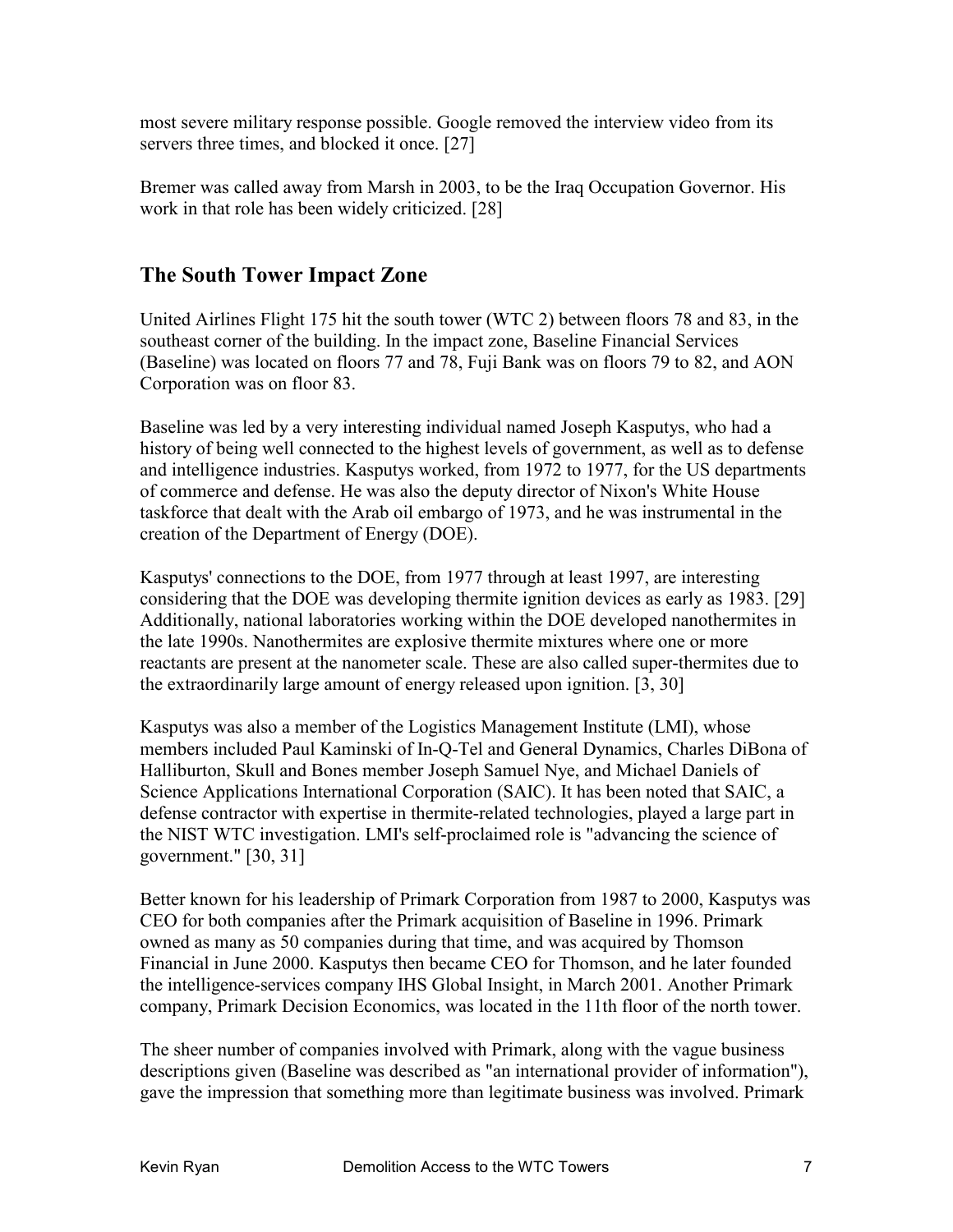owned Triad International Maintenance Company (TIMCO), a company that, among other things, modified Boeing 757s and 767s. Primark also owned The Analytic Sciences Corp (TASC), a security and intelligence (spying) company that had contracts with the DOE. As CEO of World Markets Research Centre, Kasputys predicted in 2003 that the US was the country with the fourth-highest risk of terrorism, and that – "Another September 11-style attack in the US is highly likely." [32]

According to NIST, Kasputys' Baseline modified the southeast corner of floor 78 in 1999, exactly where the aircraft hit on 9/11. [33] Floors 77 and 78 were upgraded for fireproofing in June and April of 1998, respectively.

Another company with an office on floor 78 was First Commercial Bank. This was a Taiwanese national bank that had, in January 1998, privatized all but one third of its shares. The other two thirds went to First Commercial Financial Corp (FCFC) of Seguin, Texas. Unfortunately, it is not clear if FCFC is related to First Commercial Financial Group (FCFG), owned by Abdullah Taha Bakhsh. FCFG was a commodities brokerage firm that was forced to distribute its customer accounts in 1994, after regulators raised concerns about capital shortfalls and customer complaints. [34].

Interestingly, another company located in Seguin, Texas is the machinery manufacturing company, the Alamo Group. Dave Grzelak, CEO of Komatsu-Dresser, was a director at Alamo. He was also a board member at Aoki Construction Co, a mining company associated with Prescott Bush Jr, as we'll see below.

The tenant located just above Baseline, on floors 79 to 82, was Fuji Bank. Fuji modified the core of floor 78 in 1998, the east wall of floor 80 in 1999, unknown parts of floor 80 in 2001, and the southeast corner of floor 82 in 1997. [33]

Prior to the year 2000, Fuji Bank was the second largest bank in Japan. Fuji's largest investors were Union Carbide, Mobil Oil and Raytheon. In 1996, Yasuda Trust became a Fuji subsidiary and in September 2000, Fuji merged with Dai-ichi Kangyo Bank (DKB), and the International Bank of Japan (IBJ), to form the largest bank in the world under the name of Mizuho Holdings. The second largest at the time was the Sumitomo-Mitsui Banking Corp, formed in October 1999. But the Fuji Bank merger meant that, as of 9/11, Mizuho Holdings controlled companies not only in the impact zone of the south tower, but also on floors 48 to 50 of the north tower by way of DKB.

Toru Hashimoto, chairman of Fuji Bank, was also with Deutsche Securities Limited Tokyo Branch and is now on the board of Deutsche Bank with Norman Augustine. Augustine, also known for being the CEO of Lockheed Martin, was founder of In-Q-Tel and a board member of Riggs National, the banking firm of Jonathan Bush, the other brother of George H. W. Bush. A 2004 expose by the New York Times revealed Saudi Arabian accounts at Riggs were being investigated for money-laundering and possible financing of the September 11th terrorists. [35]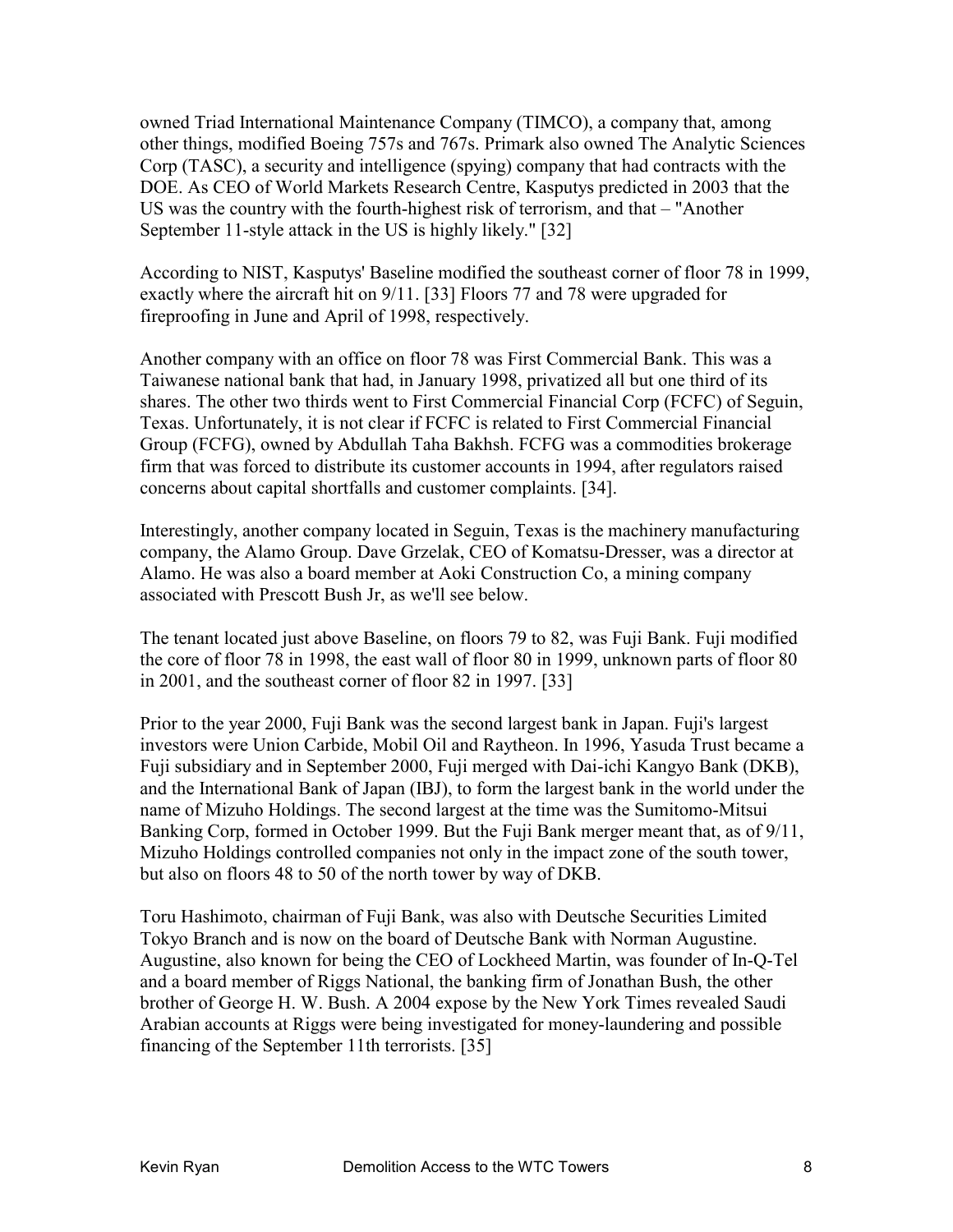Deutsche Bank was the bank of the German Gestapo during World War II, funding the construction of concentration camps. It was broken up after the war, only to merge together again in 1957. [36] In 1998, Deutsche Bank added Banker's Trust, which had purchased Alex Brown and Sons in 1997, to its group of companies. It was Deutsche Bank and these subsidiaries that were identified as being involved in insider trading related to the 9/11 attacks. The person of most interest in these dealings was A.B. Krongard, the CEO of Alex Brown, and CIA counsel to George Tenet. [37] From 2001 to 2004, Krongard was executive director of the CIA. Another significant player was Wolfgang Demisch, managing director at Alex Brown from 1993 to 1998, managing director at UBS Securities from 1988 to 1993, and member of the board at SAIC.

Fuji Bank had a history, in the early 1990s, of scandal related to fraudulent loans and gangster connections. It had also been linked to large CIA-related payments deposited in the Cayman Islands, and to the BCCI connected First American Bank. [38, 39, 40]

Moreover, Fuji Bank was not the only Mizuho company that was accused of criminal activity. In June 1997, executives of DKB were accused of conspiring to provide \$80 million in loans to Ryuichi Koike, a Japanese gangster. Koike used the money to purchase shares in securities brokerages, like Nomura, Nikko (located on floor 79 of the north tower), and Daiwa. Some reports put DKB's extorted loans to Koike at \$272 million. [41] DKB was reported to have made loans to other Yakuza crime syndicates as well, and in June 1997, the chairman of DKB ultimately resigned over the scandal. [42]

Additionally, Mizuho subsidiary IBJ was discovered to have generated \$2.5 billion in fraudulent loans to a businesswoman named Nui Onoue in 1991. IBJ was also reported to have indirectly supported predatory lending by securitizing high-loan-to-value loans to companies like Dallas' FirstPlus Financial, a company that shot to financial stardom in 1996 and then collapsed in 1999. Dan Quayle was on the board of directors. [43]

Back in the summer of 1989, while his brother was President, Prescott Bush Jr. was the middleman in the takeover of two companies by West Tsusho, a Tokyo-based investment firm linked to one of Japan's biggest mob syndicates. West Tsusho was part of the empire of Susumu Ishii, head of the Inagawa-kai yakuza gang. In 1992, two days after an article linking him to Bush appeared in the Daily Yomiuri, Ishii was dead, reportedly from a "long illness." [44]

At the time, The Boston Globe reported that Prescott Bush Jr. had also been a business partner with Tokyo-based Aoki Construction Corp (Aoki), in its deals to build in China. Masahiro Sakane, now the CEO of Aoki, was managing director at Komatsu from 1994 to 1999. Komatsu and Aoki shared many other links in management.

The two companies West Tsusho acquired through Prescott Bush Jr., were Quantum Access (of which Bush was a board member) and Asset Management International. As a consultant for Asset Management, Prescott introduced Hughes Aircraft to Japanese investors in a deal in which Hughes and the government of China would launch satellites that would beam television programming to broadcasters in China. [45, 46] In December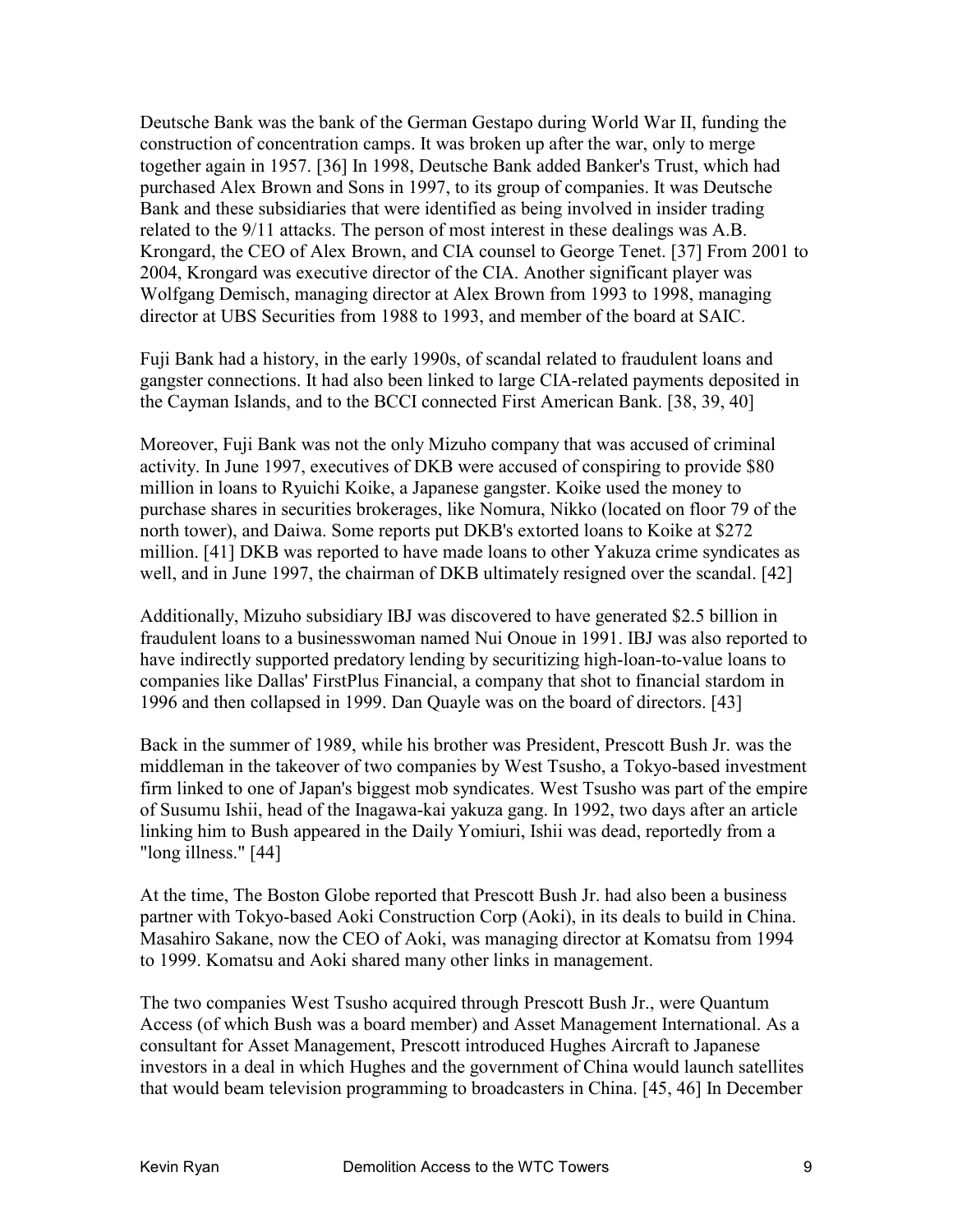1989, President Bush lifted the sanctions that blocked the satellite deal, citing "the national interest." The Bush administration had earlier granted Hughes Aircraft "preliminary licenses" to exchange data with Chinese officials. [47] Also involved in the West Tsusho mob dealings was Nikko Securities (floor 79 of the north tower).

After his death, West Tsusho's Susumu Ishii was replaced as the leader of the Inagawakai gang by Toi Inagawa. In September 1996, Inagawa formed an alliance with Yoshinori Watanabe, head of the largest yakuza gang, Yamaguchi-gumi. Nui Onoue, who received the fraudulent loans from Mizuho's IBJ, was said to be associated with Yamaguchigumi's Takumi gang, and also an investor in Inagawa-kai. [41]

Japanese Banks had experienced a relatively tough time in the 1990s, referred to in financial circles as "the lost decade", and in general were still doing badly in the years 2000 and 2001. In November 2000, Mizuho Holdings had problem loans and bad debts of more than 4 trillion yen (\$36 billion). By mid-2001, the company was trading at half the value it had been at just a year before, when the merger was announced. [48, 49] Japan's financial system began to recover in 2002. [50]

Moving to floor 83 of the south tower, there was AON Corporation, a Chicago-based competitor of Marsh. Today, General Richard Myers, one of the people most responsible for not protecting us on 9/11, is a director at AON. But on 9/11, the most interesting character working for AON was Jim Pierce, the cousin of George W. Bush. Jim's father Scott Pierce, formerly a partner at G.H. Walker & Co, pled guilty to 2,000 counts of mail fraud in 1985, as President of E.F. Hutton.

Jim Pierce was managing director of AON on 9/11, and he had arranged a meeting on the 105th floor of the south tower for that morning. Pierce survived that day, despite the fact that twelve people came to the meeting in the south tower, and eleven of them died. The location of the meeting had been changed, the night before, to the Millenium Hotel, where Pierce watched the south tower as it was hit by the aircraft. Apparently the meeting attendees were not all notified of the change in location. [51]

AON modified "unknown" parts of floor 83 in 1997. Some photos of the impact zone suggest that the most explosive part of the fireball erupting from the south tower came from the east side of the building, near floor 83 (see NIST report NCSTAR 1-5A, figure 7-7).

Chuo Trust, which shared floor 83 with AON, was the trust portion of Mizuho's DKB. According to NIST, Chuo modified the southeast corner of floor 83 in 1999.

An unusual feature of the destruction of the south tower was the "cold spot" on the north face of the building. This section along a twelve-column area of floors 80, 81, 82 did not experience any fire, despite the fact that the areas on both sides did have fire. In its report NCSTAR 1-5, NIST "concluded that insufficient information is available to allow a likely formation mechanism for the cold spot to be postulated."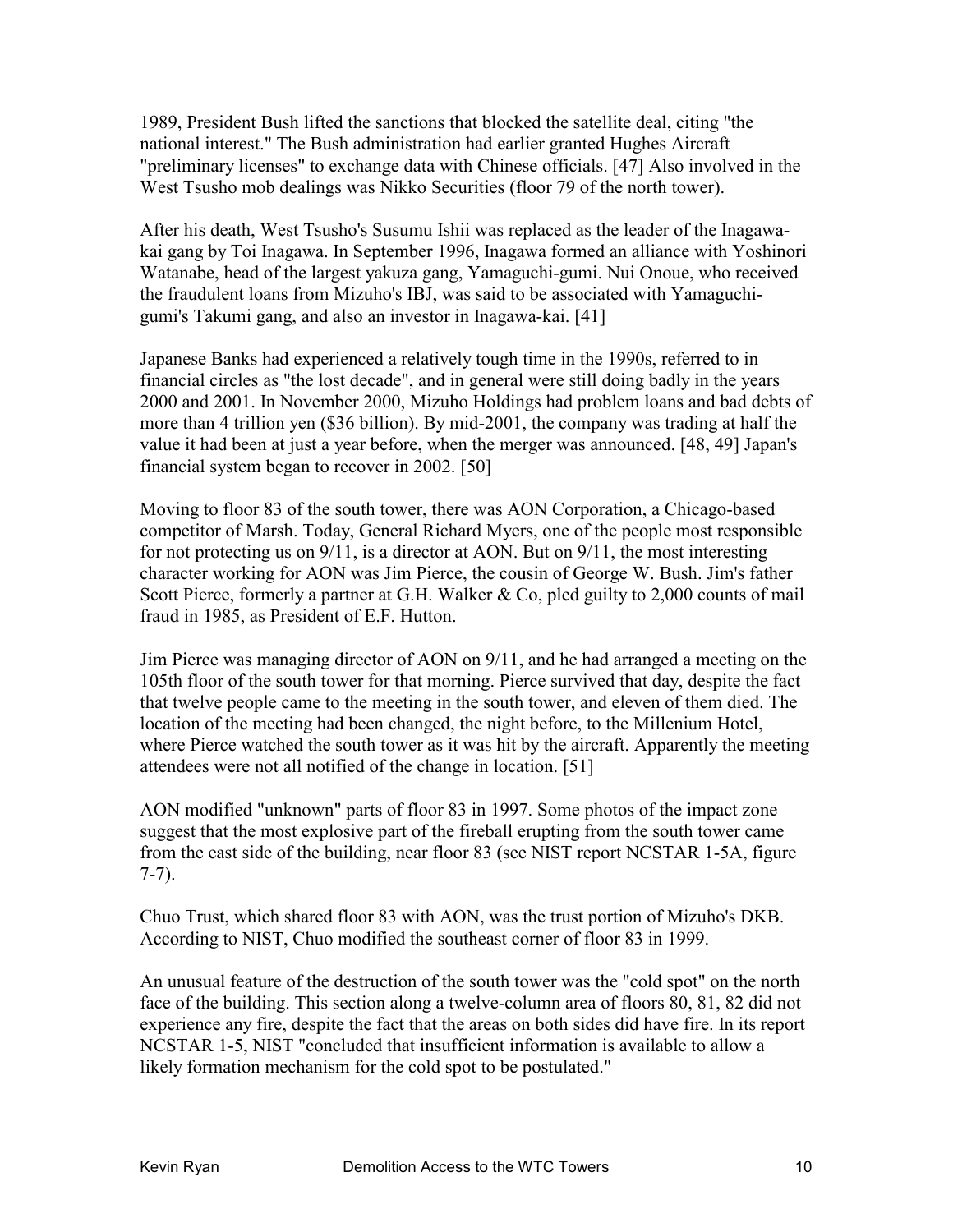## **The Washington Group**

Another company of interest, on floor 91 just above the impact zone for the south tower, was Washington Group International (Washington). This company was known primarily as a construction and mining firm, and it had just acquired Raytheon Engineers in July 2000. Raytheon was reported to have also occupied floor 91.

Washington had an interesting history. It had been a contractor for the DOE and its predecessor agencies since 1942, when it was involved in the Manhattan Project. In 1995, a management shake-up at Washington resulted in the temporary installment of William Clark as acting chairman. Clark was a member of the Center for Security Policy, along with many neo-cons including Richard Perle, Eliot Abrams, Norman Augustine (In-Q-Tel), Douglas Feith, and 9/11 Commissioner John Lehman. After re-organizing the management at Washington, in just a few months, Clark resigned.

In 1996, Washington took over Morrison-Knudsen, an engineering and construction company that had a history of working on large projects around the world, including in China, Iran, Afghanistan and Saudi Arabia. In Vietnam, Washington led the RMK-BRJ construction project with Brown & Root. During the 1980s, it worked closely on hazardous clean-up projects for the DOE. The Army Corps of Engineers hired Morrison-Knudsen to demolish over 200 buildings in 1995. [52]

In 1999, Washington acquired Westinghouse Government Environmental Services Company (WGESC), a firm that provided management services to the DOE and DOD. In July 2001, E. Preston Rahe, Jr, the President of WGESC, was promoted to Executive Vice President of Business Development for Washington Group's Government operating unit. Rahe went on to form a new company called Lawrence Livermore National Security, LLC, along with General John A. Gordon.

Gordon was George H. W. Bush's Senior Director for Defense Policy on the National Security Council, and he worked with George Tenet at the CIA from September 1996 to October 1997, as associate director of central intelligence for military support, and as deputy director of the CIA from October 1997 to 2000. During this time, Gordon would have worked closely with A.B. Krongard, who was Tenet's counsel from 1998 to 2001. Later, in 2003 and 2004, Gordon was George W. Bush's Homeland Security advisor.

Apart from Lawrence Livermore labs (LLNL), one of the DOE facilities for which Washington was responsible, well before 9/11, was the Savannah River site near Aiken, SC. In February 1997, LLNL and the Savannah River site signed an agreement of cooperation to share technology. Savannah went on to add "Developing sol gel technology for fuels and other applications" to its portfolio. [53, 54] Sol-gel technology is utilized by LLNL for making nanothermites. [55] In another coincidence, Savannah River Technology staff participated in the search and rescue operations at Ground Zero by providing unique tools. [56]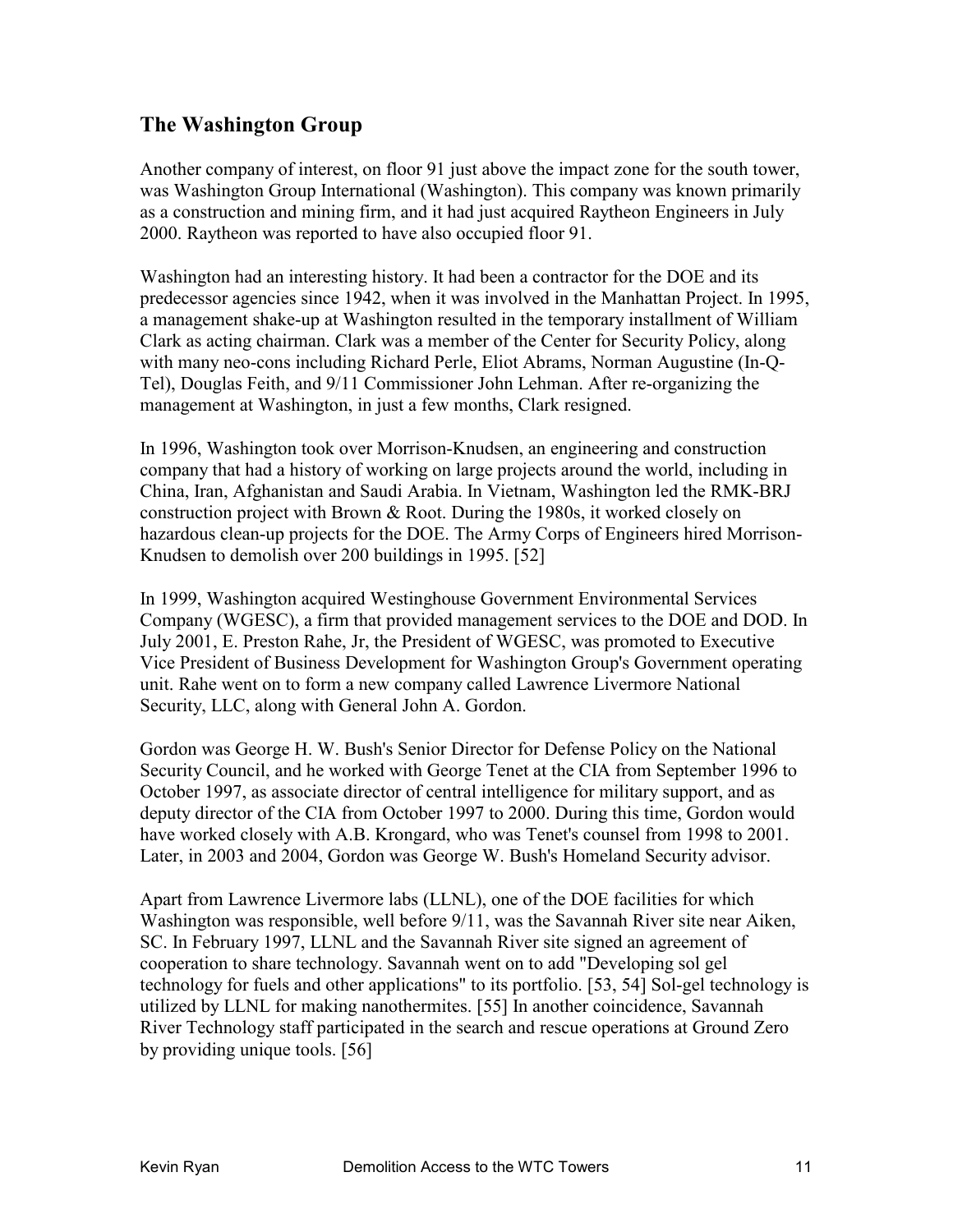Today, Washington is owned by URS Corp, and they still "help manage and operate Idaho NL, LANL and LLNL," through a partnership with Battelle. [57] But just before 9/11 they were going through a tough time financially, and sought chapter 11 bankruptcy protection. Securities and Exchange Commission (SEC) documents show that Washington made court-ordered pre-petition payments, as part of these proceedings, to a number of companies including Komatsu. Washington also made payments to Greenhorne & O'Mara, whose employee Theresa McAllister was a lead author for the FEMA and NIST reports on the WTC disaster, and to Sumitomo Bank. [58] Sumitomo Bank was closely allied with Komatsu, and was involved with defense-related production. [59]

### **Other floors and companies of interest**

If a "top down" demolition were implemented in the WTC's Twin Towers on 9/11, then it would have been necessary to plant explosives on floors below the impact zone. From a novice perspective, it would seem ideal to have planted such explosives at regular intervals below the impact area, around floor 50, for example, and below that around floors 25 to 35, and lower. Videos show "squibs" emanating in these general areas of each tower, at levels spaced between the mechanical floors on 41-42, and 75-76.

We have seen that Marsh occupied the impact zone for the north tower, and floors 47 to 54 of the south tower. Additionally, in a reflective criss-cross pattern, Fuji Bank's parent company Mizuho Holdings occupied the impact zone for the south tower, as well as floors 48 to 50 of the north tower (DKB). Primark Corporation occupied part of the impact zone for the south tower, and also floor 11 of the north tower.

To evaluate floors 25 to 35 of each tower we should note that, in 1997 and 1998, big leases were signed at the WTC involving AON, Marsh, and Bankers Trust, and two other companies of interest, Exco Resources and Oppenheimer & Co. At the time, tenancy had gone way up and the complex was expected to be at full capacity due to growth of the financial sector. [60]

Exco Resources (Exco), of Dallas Texas, was an oil and gas holding company that was the parent to Garban Intercapital, located on floor 25 and 26 of the north tower, and also on floor 55 of the south tower, just above Marsh subsidiary Guy Carpenter. Exco experienced rapid growth as of 1998, in part due to some very well connected management representatives. Member of the board Mark Neporent also represented Cerebrus Capital, along with Dan Quayle. Robert L. Stillwell, senior partner at Bush friend James Baker's firm Baker Botts, is currently a director at Exco.

Directors and Officers at Exco, during the period of interest, were associated with Enron affiliates, Anadarko Petroleum, a company owned and operated by long-time Bush family partner Robert Allison, and many other oil and gas exploration firms. Both Enron and Robert Allison met with Dick Cheney in regard to his secretive energy task force in early 2001. [61] In general, oil and gas exploration companies use explosives to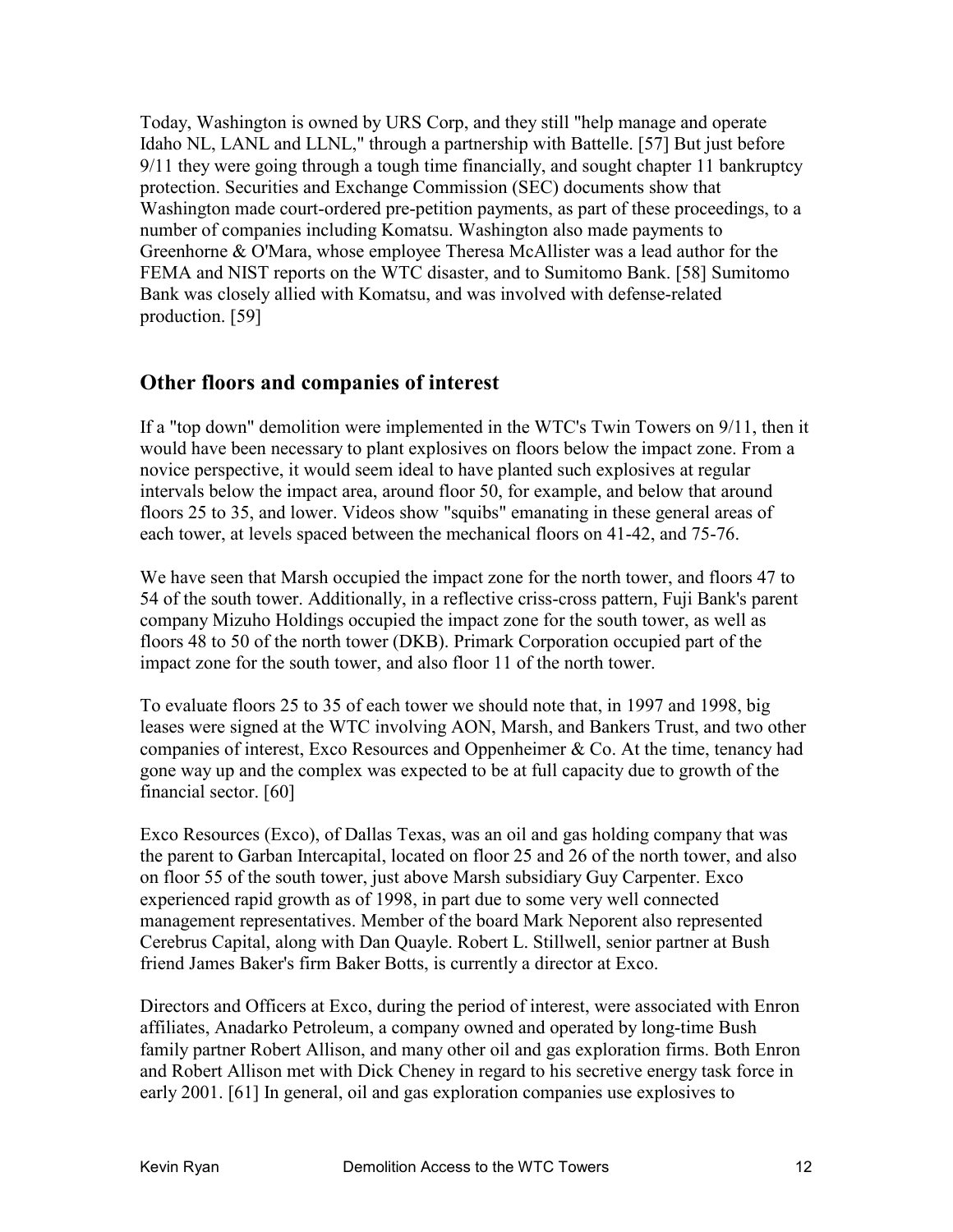underground create shock waves, so that oil reserves can be found through the seismic responses. Usually there is only a 10% success rate for finding new productive oil fields. [62]

Another Exco executive was Jeffrey Benjamin, who served on the board of Exco starting in 1998, and from 1996 to 1998 was managing director of UBS, the BCCI connected bank mentioned above with Mathis Cabiallavetta and Wolfgang Demisch. Just prior to working for UBS, Benjamin was managing director of Bankers Trust. Through Bankers Trust, he worked with A.B. Krongard, and as of 2002, Benjamin is a senior advisor to Apollo Management with Krongard's wife, Cheryl Gordon Krongard.

Oppenheimer & Co, an investment bank, was on floors 31 to 34 of the south tower. Oppenheimer's leadership once included Stephen Berger, former executive director of the PANYNJ (1985 to 1990). Berger was also on the board of Dresser Industries, the Bush dynasty firm, as well as being on the board of Forstmann Little  $\&$  Co. with managing director of the Carlyle Group, Daniel Akerson, and with Alex Mandl of In-Q-Tel.

Oppenheimer was sold, by Stephen Robert and Nathan Gantcher, to the Canadian Imperial Bank of Commerce (CIBC) in 1997. Mr. Gantcher continued to serve as Vice Chairman of CIBC Oppenheimer from 1997 to 1999 and also served on the board of Jacobsen Partners with Gerald Parsky, the former undersecretary of the Treasury who introduced Saudi investors to America. Parsky developed a close relationship with the Bushes, and by 1976 was "the undisputed go-to man for the Saudis on oil and money." He also raised a lot of money for George W's campaign. [63] Parsky, Gantcher and Stephen Robert were all members of the Council on Foreign Relations as of 1997, along with Friedman, Bremer, Augustine, Gordon, and Maurice Greenberg (and about 3,000 others).

CIBC Oppenheimer was invested in a number of powerful and politically wired companies, including Hollinger International, whose board included Henry Kissinger, Richard Perle, and 9/11 Commissioner James R. Thompson. CIBC Oppenheimer was also invested in Robert Allison's Anadarko Petroleum, and several DKB subsidiaries including CIT Group, on whose board sits 9/11 Commissioner Thomas Kean. On a side note, Kean is also a Trustee of Drew University with Garnett Keith of Komatsu.

In 2003, the SEC fined CIBC Oppenheimer \$80 million for helping to manipulate the financial statements of Enron.

### **Conclusions and next steps**

If we look at the companies that occupied the impact zones of the WTC towers, and other floors that might have played a useful role in the demolition of the towers, we see connections to organizations that had access to explosive materials, and to the expertise required to use explosives. Mining companies like Washington, Morrison-Knudsen, Komatsu and Aoki Construction (and John Lehman's Special Devices Inc.) have access to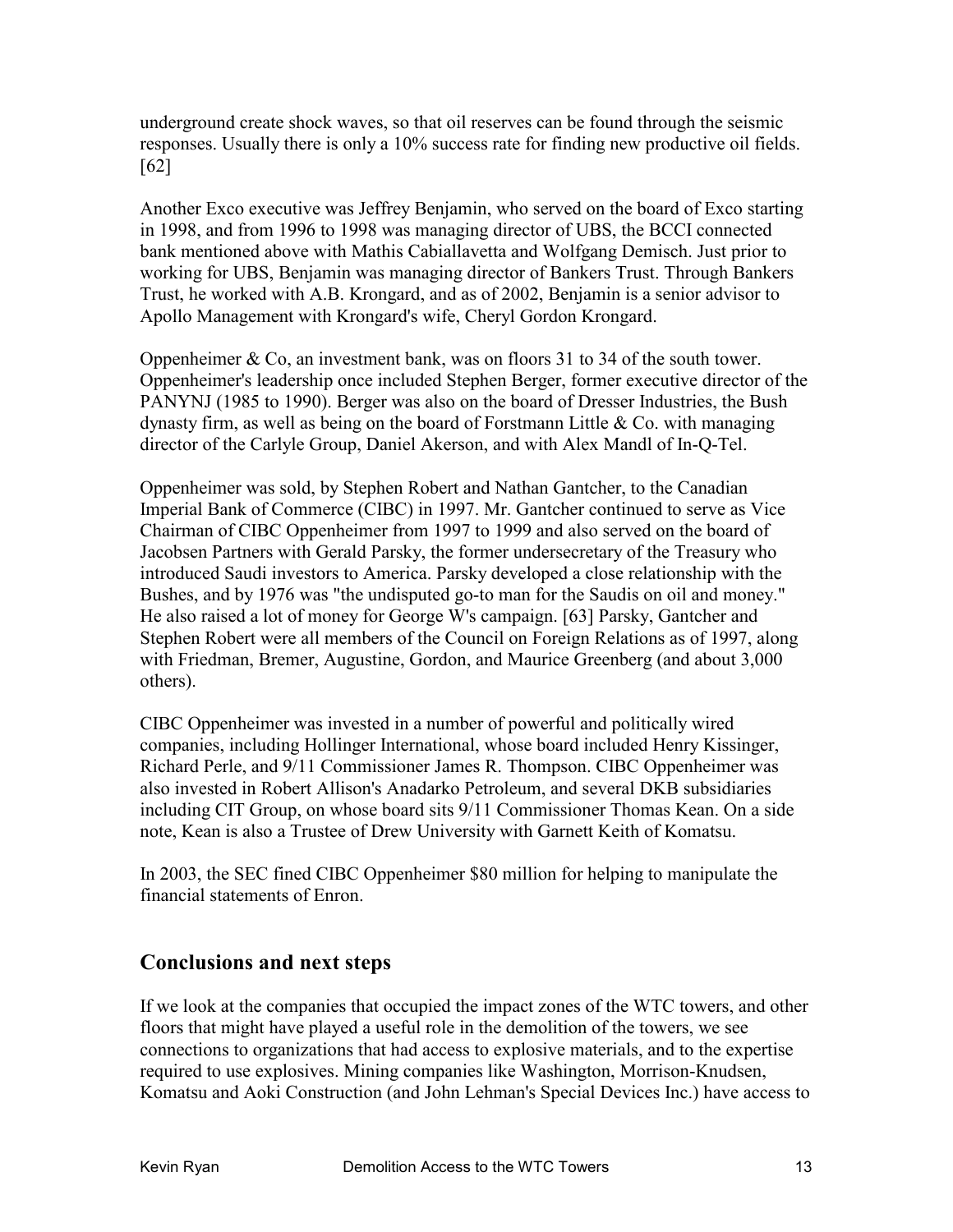many types of explosive materials. Oil and gas companies, like those associated with Exco, use explosives for exploration. Some of the explosive technologies available to these companies, for example Komatsu and Washington, involve thermite, a chemical mixture that has been identified in the WTC dust and in the environmental data at Ground Zero.

It seems that, if certain management representatives of the tenant companies listed above wanted to help bring the WTC towers down, they would have been well suited to do so. The companies mentioned were located at well-spaced intervals in the buildings, and some, for example Marsh and the Primark subsidiaries, had a reputation of being secretive. In fact, a number of the executives from these firms were either on the board of intelligence firms (e.g. In-Q-Tel, TASC), or were closely related to others who were. Others were connected to the CIA itself, and to some of the largest defense contractors in the world, like Lockheed Martin, Raytheon, General Dynamics, Halliburton, and SAIC.

There are also strong connections to those who benefited from the 9/11 attacks, most notably the Bush family and their corporate network, including Dresser Industries (now Halliburton) and UBS, and to Deutsche Bank and it subsidiaries, reported to have brokered the insider trading deals. There are links between these tenant companies and the terrorist-related fraudulent bank BCCI.

In Part II of this series of essays, we'll look at the security companies and other contractors that had access to the WTC buildings. We'll then see more connections to the Bush family, through the companies that restructured the security systems in the late 1990s, like Securacom, where Marvin Bush and Wirt Walker were directors. Also involved in these security upgrades was Ensec, where future Democrat National Committee chairman Terry McAuliffe was added as a director in 1996 and later worked for Harken Energy's Alan Quasha. The second essay will also look at E.J. Electric, owned by J. Robert Mann of the Yale Glee Club, and examine particulars about the PANYNJ management staff, and the Giuliani and Silverstein teams that were involved.

Part III will review the clean up of Ground Zero, and some of the people involved in the cover-up investigations. For example, we'll look more closely at Donald Evans, a close friend to George W. Bush since 1968 and his largest fund-raiser, and who also happened to be secretary of the Department of Commerce during the NIST WTC investigation. This is interesting because NIST reports to the Secretary of Commerce.

In the end, we might see that conspiracies are not just limited to the powerless people who happen to live on the most strategically important lands in the world. The conspiracies that matter might involve the powerful people who seek access to those lands, and who have spent their lives seeking more power.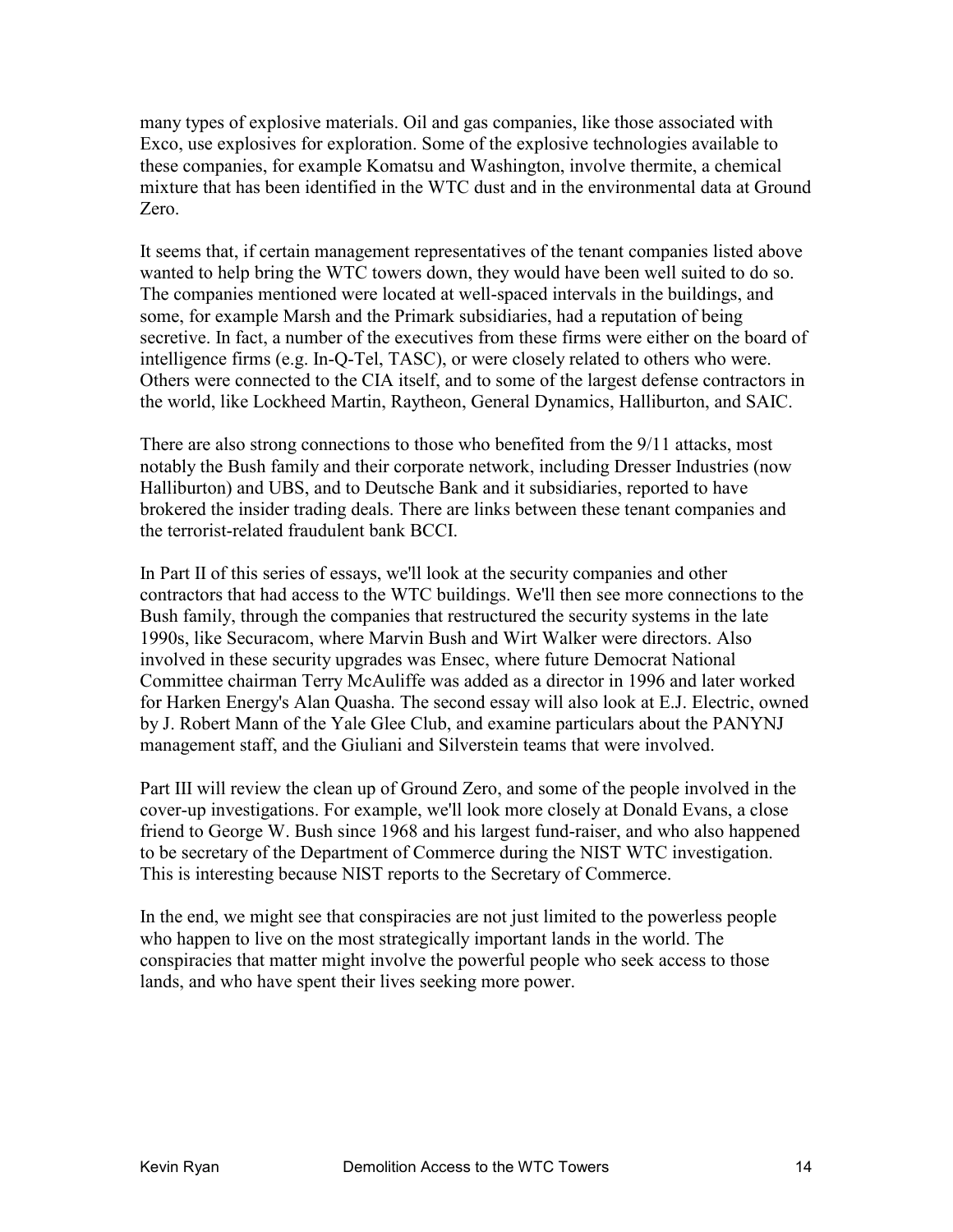## **Part Two - Security**

Who could have placed explosives in the World Trade Center (WTC) towers? This is the second essay in a series that attempts to answer that question. The first installment began by considering the tenants that occupied the impact zones and the other floors that might have played a useful role in the demolition of the WTC towers. [1] The result was a picture of connections to organizations that had access to explosive materials and to the expertise required to use explosives. Additionally it was seen that, in the years preceding 9/11, the impact zone tenants had all made structural modifications to the areas where the airliners struck the buildings.

The management representatives of these tenant companies were seen to be secretive and powerful. Through these powerful people, the tenants were connected to organizations that benefited greatly from the 9/11 attacks, including the defense contractors Lockheed Martin, Raytheon, General Dynamics, Halliburton, and Science Applications International Corp (SAIC). The tenants also had strong connections to the Bush family and their corporate network, including Dresser Industries (now Halliburton) and UBS, and to Deutsche Bank and its subsidiaries, reported to have brokered the insider trading deals. There were also links between these tenant companies and the terrorist-financing Bank of Credit and Commerce International (BCCI).

Throughout this review we should keep in mind that, according to 2009 estimates, the membership of Al Qaeda's conspiracy network is estimated to be "as low as 200 or 300." [2] Other reports suggest the group numbers in several thousands, and that Al Qaeda maintains a presence in at least forty different countries, not including the western countries that fear it the most. Including those western countries, however, it was reported in 1996 that Al Qaeda had an economic and financial establishment spanning more than thirteen countries. [3] It is clear, therefore, that Al Qaeda is typically described as a "vast conspiracy". , [4,5]

Given the considerable evidence in support of the WTC demolition theory [6,7,8,9,10,11,12,13], it is reasonable to ask if Al Qaeda's reach allowed it to have unlimited and secretive access to the three WTC skyscrapers that were destroyed that day, which were among the most well-secured facilities in the world at the time. If Al Qaeda did not have such a reach, we must wonder if other powerful people within the US or other western countries, specifically those who did have unlimited access to the WTC buildings, were involved in the attacks.

Approximately fifty people were named in the review of the WTC tenants and their possible links to explosive technology and expertise. Of course this assessment was not meant to suggest that all of those people were involved in planting explosives in the WTC buildings, but it merely answered the question of whether or not those who had the necessary access to the buildings, at the appropriate times, might have also had access to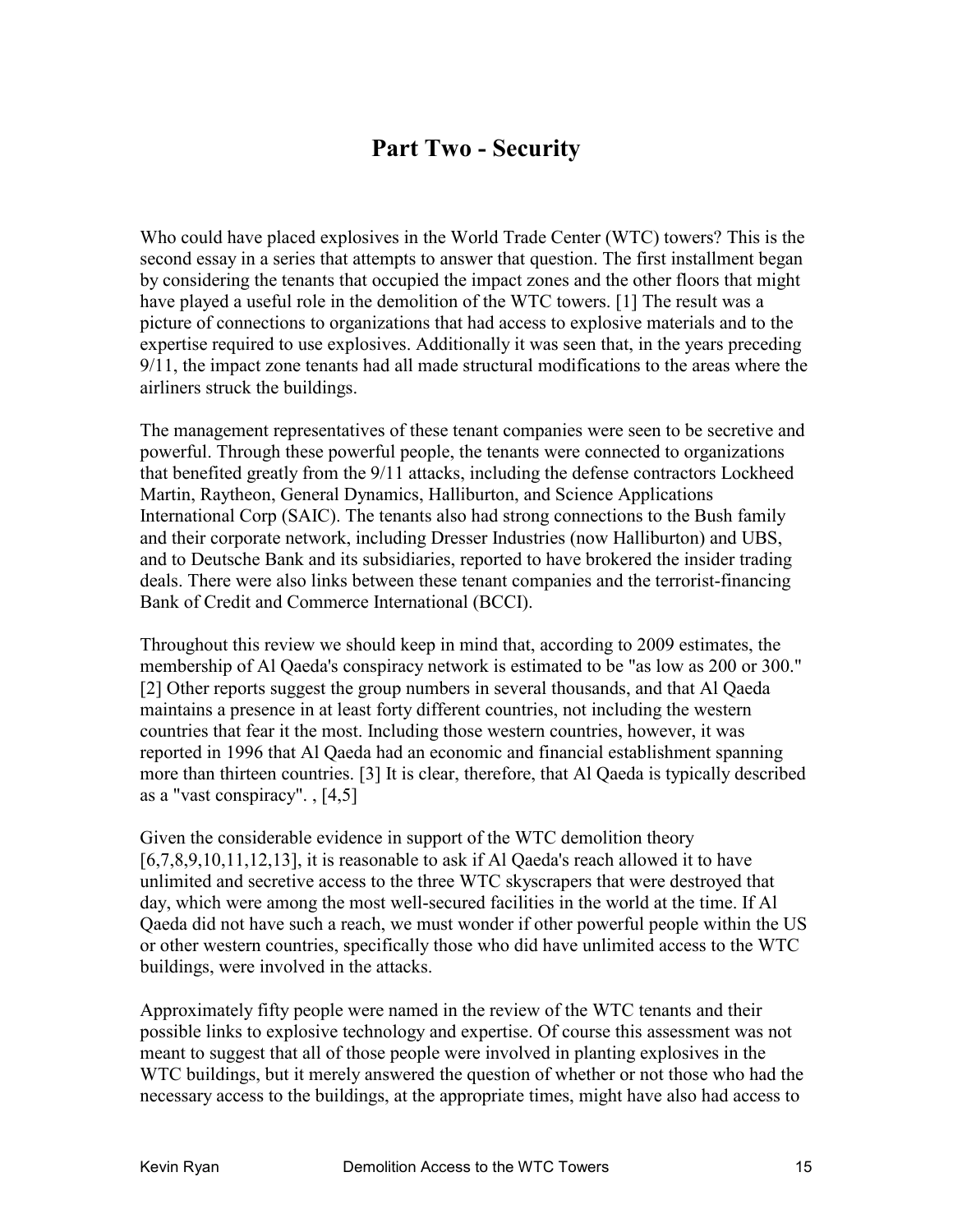the necessary technologies. But it is worthwhile to note that, even if all of those fifty people were involved, we would still be well below the lowest estimates of the extent of the Al Qaeda organization. Therefore, the common claim made by those opposing any further questioning of 9/11 -- that any conspiracy involving insiders would have had to be too vast and could not be kept secret -- is not supported by the facts. In actuality, as we will continue to see in this series of essays, the hypothesis of insiders being involved remains a simpler explanation than the "outsider only" hypothesis in terms of the complexity of the conspiracy, in addition to being far more feasible logistically.

In this second essay, we'll review the security organizations and contractors that had access to the Twin Towers. Due to the complete rebuilding of the security systems at the WTC complex after the 1993 bombing, it is clear that a plan could have been developed at that time to allow access to those who might desire to bring the towers down. The few primary security companies involved could have enabled such access by installing loopholes or providing access keys to anyone, including demolition contractors. Other WTC contractors, particularly those hired to complete certain electrical or construction related upgrades, could have been involved in the installation of demolition devices or related infrastructure. The primary security companies might have also controlled access to certain areas in order to prevent others from discovering what was going on. Additionally, other authoritative groups (e.g. Silverstein Properties and local government offices) could have facilitated the plan.

Because access to explosives was well established in the first essay, evaluation of these security related organizations would be best approached by considering their tendency to be deceptive, secretive or corrupt, and by examining the possibility that they might have benefited from the events of 9/11. First, we'll take a look at the Port Authority of New York and New Jersey (PANYNJ).

#### **The PANYNJ and its WTC Director**

The PANYNJ is the quasi-governmental agency that directed the construction of the WTC towers, and managed the WTC complex for all but the last three months of its existence. The PANYNJ was created in 1921 to "run the multi-jurisdictional commercial zones in the region." [14] As a result of their authority, the PANYNJ was responsible for managing both the WTC and Newark Airport, two facilities involved in the terrorist attacks on 9/11. Within the towers, the PANYNJ was also a tenant, occupying much of the available space, including offices on floors 3, 14, 19, 24, 28, and 31 of the north tower (WTC 1).

PANYNJ management includes an executive director and a board of commissioners comprised of twelve members. Six of the commission members are appointed by the Governor of New Jersey and the other six are appointed by the Governor of New York. The board of commissioners then appoints the executive director, with recommendations from the governors. [15]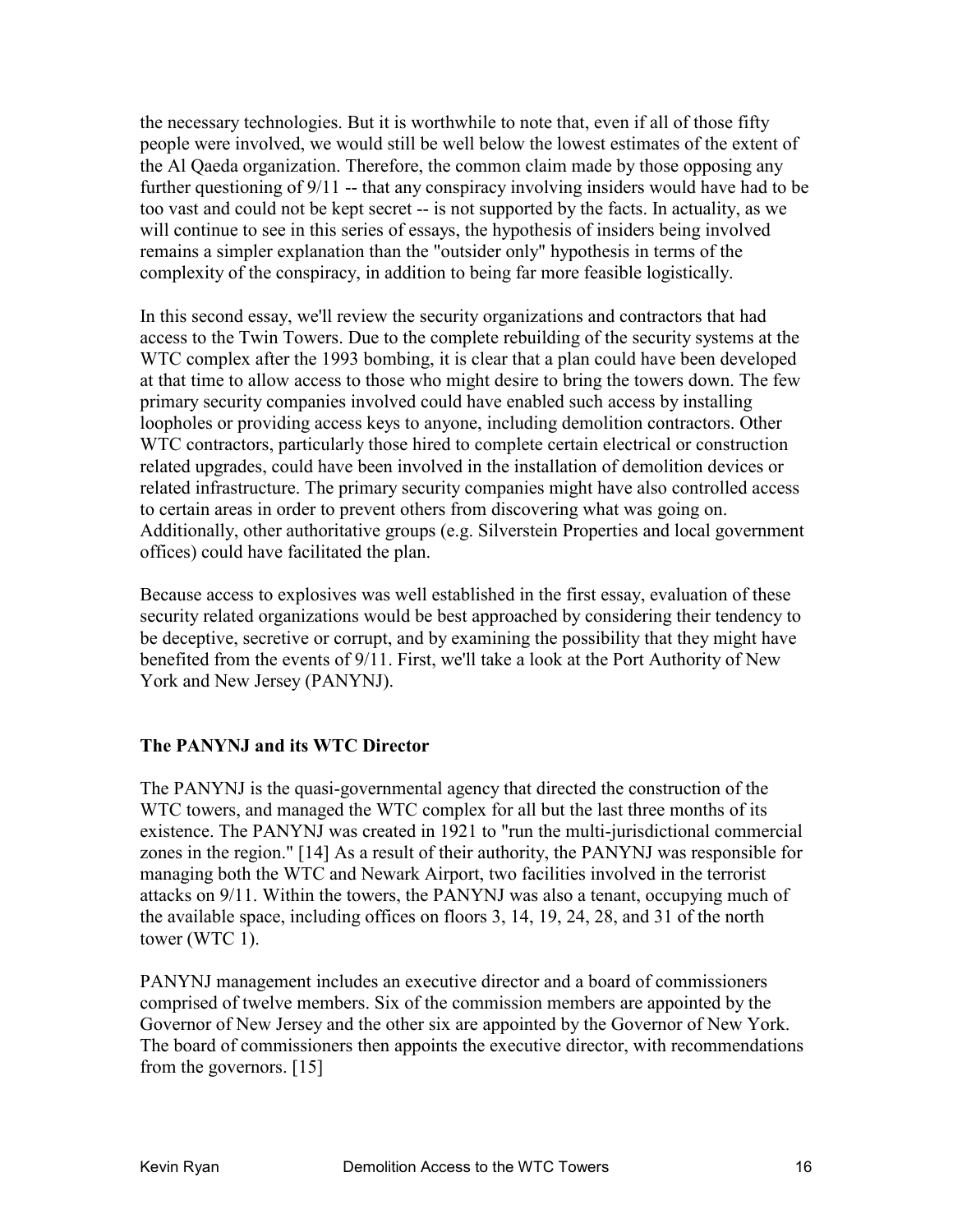On 9/11 the commission chairman was Lewis Eisenberg, appointed by Governor Christine Todd Whitman in 1994, and the executive director was Neil Levin, who had previously been Superintendent of Banks for New York State, and a general partner and vice president at Goldman Sachs. , [16,17] Mr. Levin died in the towers during the attacks, after having been in the position less than six months. [18] His wife, journalist Christine Ferrer, went on to be Mayor Bloomberg's representative to the 9/11 Families and was later appointed by Governor Pataki to the PANYNJ board of commissioners. Levin's predecessor as PANYNJ executive director, Robert Boyle, filled the position from February 1997 until Levin took over in 2001. Boyle had worked, for twenty-two years, as an executive and major stockholder in the construction industry prior to joining PANYNJ. After the attacks, Boyle returned to the PANYNJ position temporarily, and he is now the President of Empire Strategies. [19]

Past Commissioners of the PANYNJ included Robert R. Douglass, a close friend of David Rockefeller and later chairman of Clearstream International. Clearstream was accused of playing a major part in the underground economy, of being a main platform for money laundering and operating "hundreds of confidential accounts for banks so they could move money undetected." [20] It was reported that Bahrain International Bank, which has been suspected of moving Al Qaeda's money, had an account number at Clearstream, and that BCCI and The Carlyle Group also had accounts there. [21]

Seven PANYNJ representatives contributed to the WTC report that was generated by the National Institute of Standards and Technology (NIST) in 2005. This report, for which both professionals and 9/11 victim's families have sought out formal correction, has since been found to be false in many ways, and appears to be intentionally deceptive. , [22,23] Of those PANYNJ representatives that contributed to the NIST report, one stands out for his authority and control over the facilities -- Alan Reiss.

Alan Reiss was the PANYNJ's World Trade Center Director, and as such was considered "mayor" of the WTC. [24] Reiss was employed at the WTC since 1984, working on building systems, the engineering and capital program, and eventually helping to secure major leases for tenants like Banker's Trust and Fuji Bank. In 1988, he was promoted to the position of the World Trade Center's supervising engineer, in charge of the complex's major systems. He was later promoted to Special Assistant to the Director, and eventually, WTC Director.

Reiss took the lead in the response to the 1993 terrorist bombing at the WTC, and it was reported that -- "As Special Assistant to the Director, he managed the design and construction team that restored the World Trade Center's infrastructure, allowing the Twin Towers to reopen within a month." [25] At the time he was put in charge of reconstruction, "a job that required him to meet with top brass twice a day." Reiss said about this period -- "there were so many innovations we made.... After the 1993 bombing, we implemented a ten-year redevelopment program. We were spending half a billion dollars on upgrades. It was an engineer's dream." [26]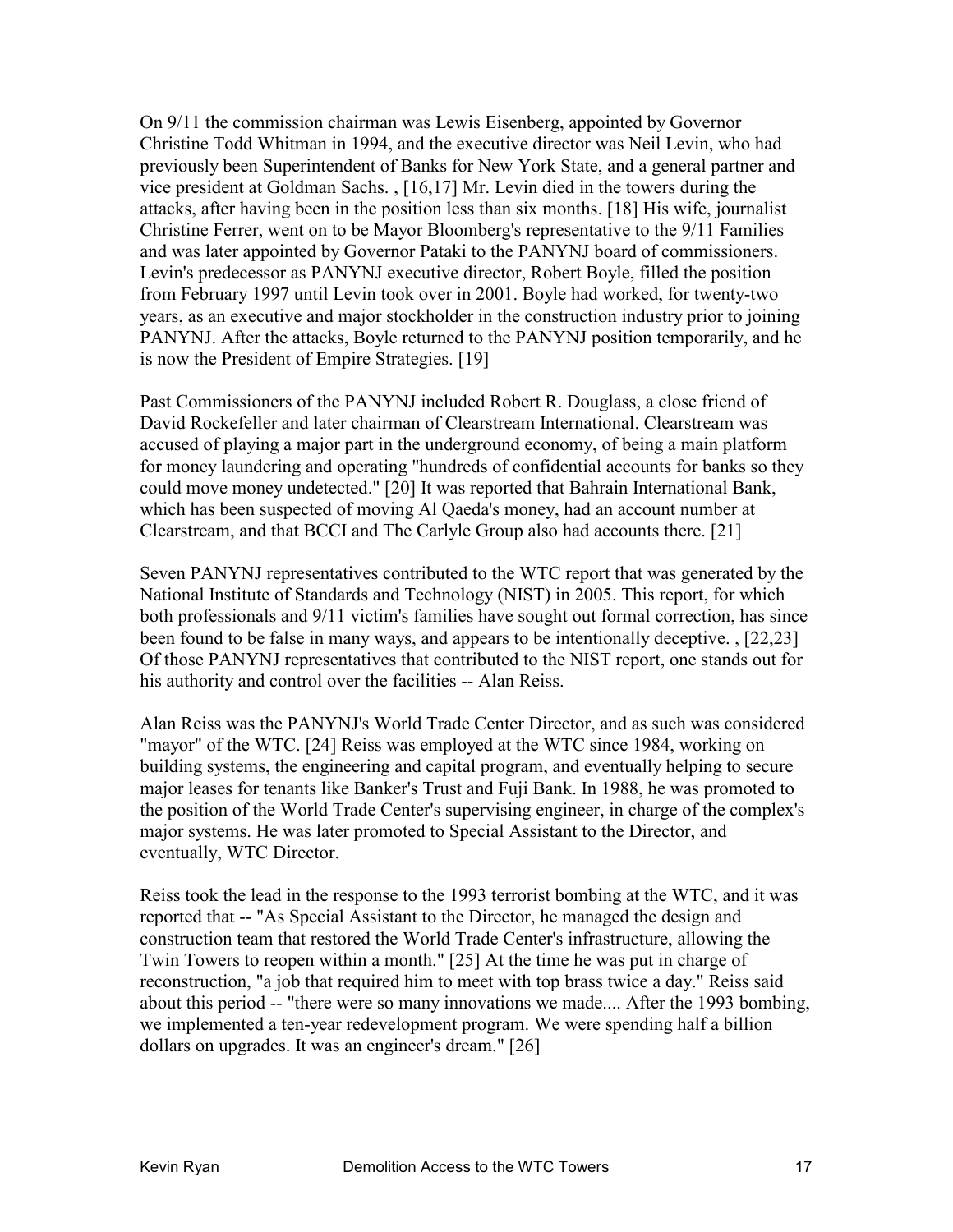Part of these upgrades involved constructing new command and control centers throughout the buildings. A new Security Command Center was built on the 22nd floor of the north tower (WTC 1), and a new Operations Control Center was constructed in the B1 level of the south tower (WTC2). [27] Additionally, NYC officials responded to the 1993 bombing by establishing The Office of Emergency Management (OEM), over a period of years, "to promote unified operations between and among the various city emergency responder departments." The OEM was controversial, in that it was not appreciated by the NYPD, which already had an emergency center. But ultimately, "on September 11, 2001, the OEM center located at WTC 7 became ineffective as WTC 7 was evacuated." [28] During Rudy Giuliani's run for President, he and his former employee Jerome Hauer traded accusations about who made the choice of putting the OEM in WTC 7. [29]

When interviewed after the attacks, Alan Reiss "compared the energy of the planes' impacts to the detonation of a tactical nuclear weapon. But he said the buildings' construction may have saved some lives." [30] Reiss had the highest level of access to the towers, as would be expected for the Director of the WTC. But what is most interesting about Alan Reiss is the evidence that he was not telling the truth after the attacks. The first part of this evidence has to do with his surprising story of what happened to him on that day, and the visible evidence of his experience.

Many senior managers at the PANYNJ who had knowledge of the buildings died on 9/11 trying to help others escape, [31] but Reiss survived. In his testimony to the 9/11 Commission, Reiss stated -- "We were stunned when 2 WTC was also hit by a plane. The police officers and I rushed to the rear emergency exit and looked up at the tower and realized we were at war...At the Port Authority Police's request, I then returned to the vicinity of 6 World Trade Center to assess the condition of One World Trade Center with then-Captain Whitaker, commander of the PA Police at the WTC, just as the tower began to collapse. We were both enveloped by this churning black debris cloud as we ran north on West Street. It was darker than any burning building I have ever been in as a volunteer fireman, and it was next to impossible to breathe due to the debris in the air."

One problem with Reiss' testimony is that people who had been "enveloped by [the] churning black debris cloud" were completely covered in dust. [32] But Alan Reiss, who is said to have narrowly escaped the 1993 bombing as well, did not appear to have any dust or debris on him despite having been covered by the dust clouds. An interview with Reiss just moments after the destruction of the towers, in which Reiss' police escort turned his back on Reiss and appeared unusually uncomfortable, demonstrated this fact. [33]

A second piece of evidence indicating that Alan Reiss was being less than truthful after the attacks includes this quote -- "Even if someone had told me the threat was a missile, I don't know what I could have done, let alone if someone had told me it was going to be a plane. No one ever thought about a hijacked plane being rammed into a building." [34]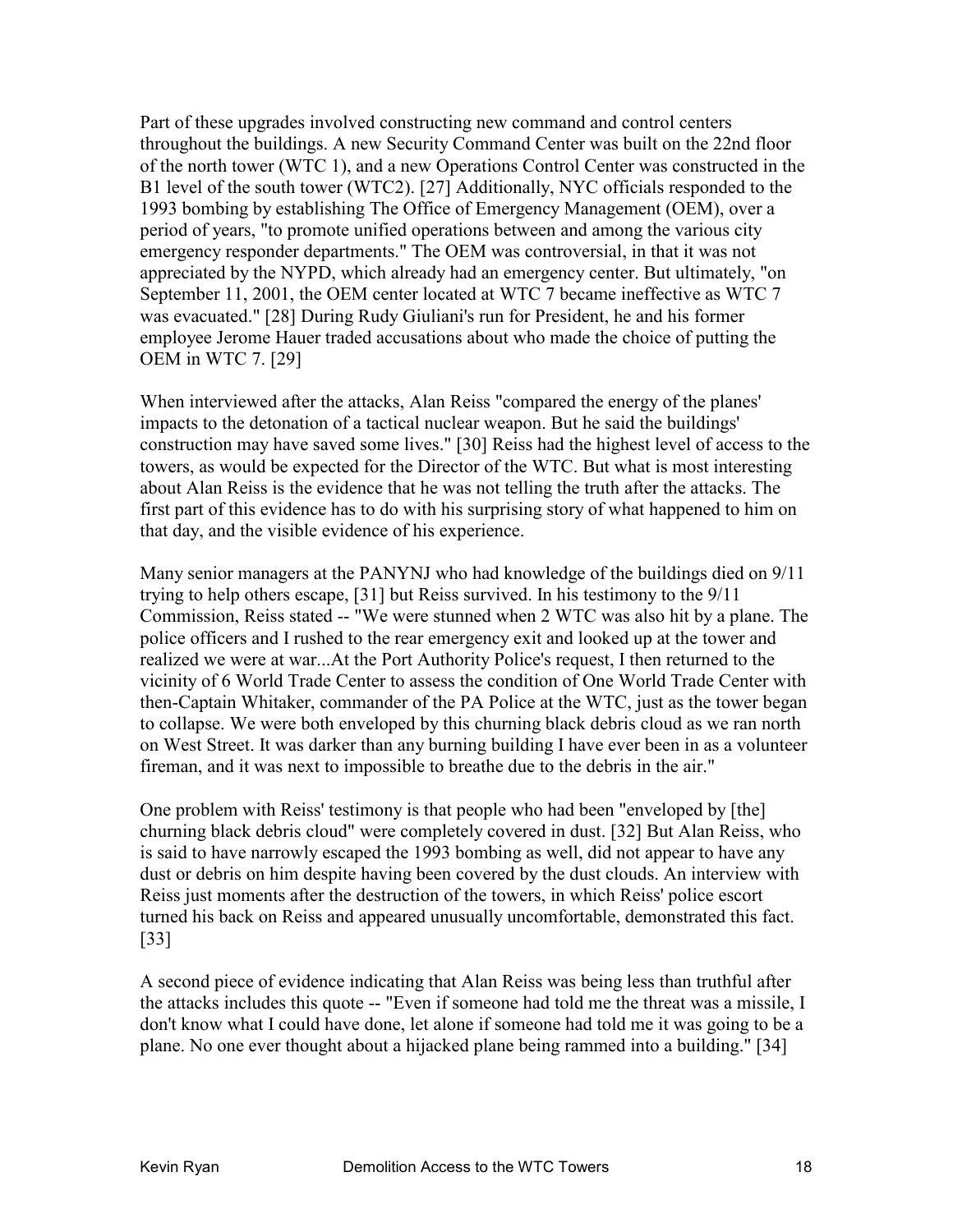We heard this same false claim -- that no one had ever thought about a plane being rammed into a building -- from George W. Bush, Donald Rumsfeld and Condoleezza Rice. [35] After the public was presented with considerable evidence that many people in the US government had, in fact, thought about and planned for such an event before 9/11, Rice had to correct her comments in her testimony to the 9/11 Commission.

The reasons that Reiss should have been aware of the possibility included the fact that several people Reiss would have known had thought about this very scenario, including the WTC tower's design engineer, John Skilling. In a 1993 interview, Skilling said that, in the event of an airliner crash into one of the towers, "the building structure would still be there." [36] One of Reiss' own staff members, Frank A. DeMartini, the Manager of WTC Construction, was videotaped explaining how the towers could have withstood multiple impacts from aircraft. [37] Another person that Reiss would have worked with closely throughout the security upgrades, Brian Michael Jenkins, had also assessed the possibility of an airplane attack on the WTC. [38]

From 1989 to1998, Jenkins was the deputy chairman of Crisis Management for Kroll Associates. Kroll directed the PANYNJ's response to the 1993 bombing in terms of security upgrades, as stated by Reiss' program manager for WTC security systems, Douglas G. Karpiloff, who died on 9/11. Karpiloff reported -- "After the bombing, we had the top security consultants in the nation, Kroll Associates, do a complete security analysis for us, and we followed their recommendations." [39]

Stanley Brezeneoff, who was executive director of the PANYNJ from 1990 to 1995, emphasized the importance of Kroll's work at the WTC by saying -- "We have such confidence in [Kroll] that I have followed every one of their recommendations." [40] Having taken over the PANYNJ from Stephen Berger (of Dresser Industries), Brezenoff had previously been the First Deputy Mayor under Ed Koch, and before that he was a Program Officer for the Ford Foundation. [41]

Because Kroll's Jenkins led the analysis of future terrorist threats and how they might be addressed after the 1993 bombing, and Alan Reiss was the lead person in the PANYNJ response to the bombing, it seems very unlikely that Reiss was not aware of Jenkins' prediction of "terrorists deliberately crashing a plane into the towers." [42]

Alan Reiss might have wanted to be untruthful about the events of 9/11 because he knew more about the attacks than he let on. But he certainly knew about the involvement of Kroll in creating the security program for the WTC complex after the 1993 bombing. And Kroll's work is very relevant to this analysis.

### **Kroll leaders and history**

Prior to working for Kroll, Jenkins was chairman of the RAND Corporation's Political Science department and he directed RAND's research on political violence. He also had served as a captain in the Green Berets in the Dominican Republic and later in Vietnam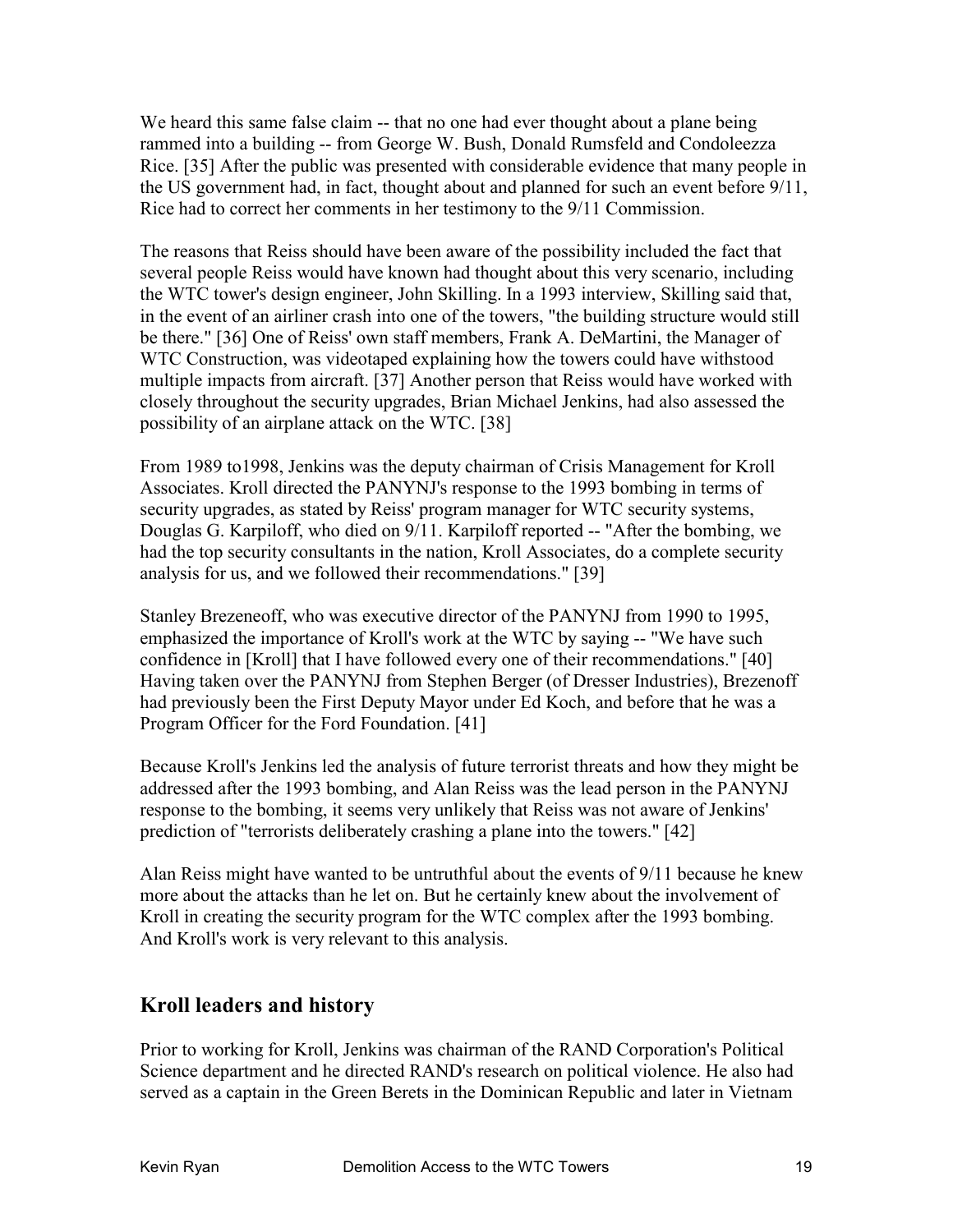(1966-1970). Later, in 1999 and 2000, Jenkins also served as an advisor to the National Commission on Terrorism, led by L. Paul Bremer. [43] Jenkins returned to RAND after his stint with Kroll. Other RAND advisors during the times that Jenkins worked there were Donald Rumsfeld, Condoleezza Rice, Frank Carlucci of The Carlyle Group, Paul Kaminski of In-Q-Tel, and Project for a New American Century (PNAC) co-founder, Francis Fukuyama. [44]

In 1996, Brian Michael Jenkins was appointed by President Clinton to be a member of the White House Commission on Aviation Safety and Security, where he worked with James Abrahamson of Securacom (see below), and John Deutch, then Director of the CIA. Deutch, who was later investigated for possible leaks of classified information, had worked for both Raytheon and Science Applications International Corporation (SAIC). [45] The White House Commission on Aviation and Security also included Louis Freeh, then Director of the FBI. Freeh, who had led the investigations into many of the terrorist acts attributed to Al Qaeda, stepped down shortly before the 9/11 attacks, and started a business that profited from the new Homeland Security industry. Freeh is now the personal attorney for Saudi Arabia's Prince Bandar, often called "Bandar Bush." [46]

In 1997, the Commission represented by Abrahamson, Freeh, Deutch and Jenkins made several recommendations to President Clinton, including the implementation of new Global Positioning System (GPS) devices, from the Department of Defense, into all civilian airliners and the Federal Aviation Administration's Wide Area Augmentation System. [47] Whether or not such GPS devices could have been utilized on 9/11 is not considered in this essay. But similar scenarios have been proposed and some of these appear to be worth consideration. [48] In any case, it is an interesting coincidence that Brian Michael Jenkins helped plan for WTC security by formally assessing the possibility of an airliner attack on the WTC and (along with Securacom's Abrahamson) recommended that guidance devices be installed on commercial aircraft, and he was engaged in these activities in the few years before 9/11.

Despite Kroll's leading role in providing the security plan for the WTC, neither the 9/11 Commission nor the National Institute of Standards and Technology (NIST) mentioned Kroll in their respective reports. But there are a number of reasons why Kroll should have been included in the investigation.

Kroll calls itself "the world's leading risk consulting company," [49]and was founded by Jules B. Kroll in 1972. Mr. Kroll had been admitted to the New York Bar in 1967, and had spent several years as an assistant District Attorney for New York County. [50]

Jules Kroll is a graduate of Cornell University, where he was a member of the secret society Quill and Dagger, as were former Deputy Secretary of Defense Paul Wolfowitz, Marsh and McLennan's Stephen Friedman, and National Security Advisors Sandy Berger and Stephen Hadley. [51] Friedman figured prominently in the evaluation of WTC tenants, due to his role at Marsh & McLennan and his later role as George W. Bush's top economic advisor. Friedman was also a member of the Brookings Institution, the Bilderberg group, the Foreign Intelligence Advisory Board, and the board at In-Q-Tel.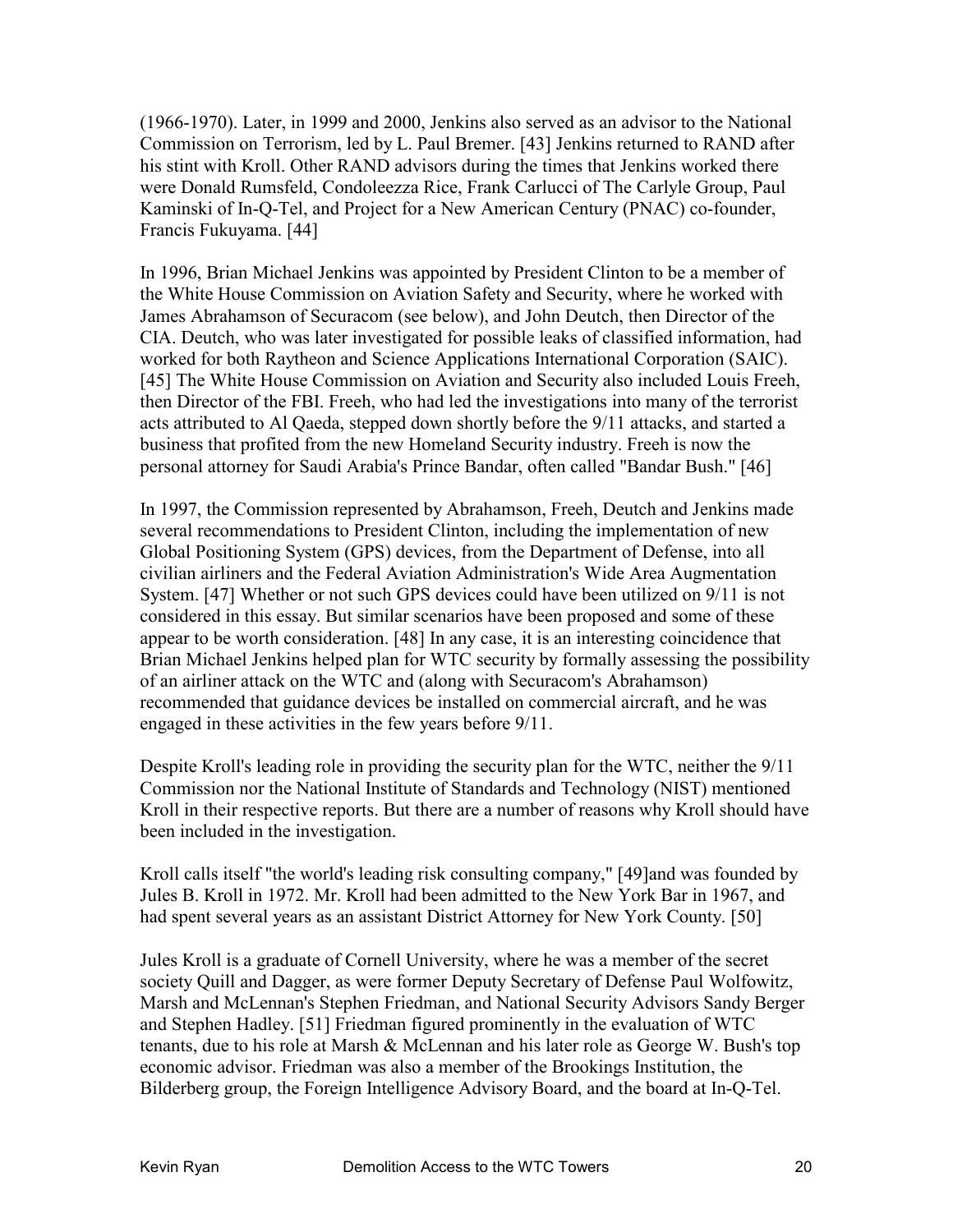Berger was noted for stealing documents during the 9/11 investigation and for preventing Richard Clarke's response to Al Qaeda, with help from Hadley.

Kroll Inc. has been hired by some of the most powerful governments and organizations in the world. Beyond simply assessing risk, Kroll has operated as a private intelligence agency, and has been called "The CIA of Wall Street". In this role, Kroll traced and recovered the assets of Ferdinand Marcos, Jean-Claude "Baby Doc" Duvalier, and Saddam Hussein (for Kuwait). Kroll also worked for the Russian government to recover funds, and for the Federal Deposit Insurance Corporation (FDIC) during the Savings and Loan scandal.

At times, Kroll worked for corporations that wanted to find fraud or secrets within a given organization. In some cases, when corporations were threatened with hostile takeover, Kroll helped out by finding embarrassing secrets about the takeover company's executives, thereby preventing the takeover. Former CIA spies, FBI agents, and prosecutors were hired by the firm, and made as much as twice the salaries they made in the public sector while investigating corporate and personal misdeeds. One of Kroll's more important cases involved the investigation of derivatives fraud at Daiwa Securities. [52]

Kroll Inc. leaders have included Robert J. McGuire, who was President and COO of the company from 1989 to 1997, and was formerly the NYC Police commissioner. Kroll board member Raymond E. Mabus was Governor of Mississippi from 1988 until 1992, and ambassador to Saudi Arabia from 1994 until 1996. James R. Bucknam, Kroll's executive vice president for operations, was senior adviser to (Bandar Bush's attorney) Louis Freeh. Bucknam was also an assistant United States Attorney in the Southern District of New York (AUSA SDNY) from 1987 to 1993, during the same time that Rudy Giuliani was the US District Attorney for SDNY, and was investigating BCCI. [53]

By 1991, due to his experience with international investigations, Jules Kroll had developed an expert knowledge of the terrorist financing bank BCCI and how it moved and hid money all over the world. [54,55] Coincidentally, during the same time that Jules Kroll was gaining this knowledge, WTC tenant L. Paul Bremer was managing director at Kissinger Associates, a firm that had been having meetings with BCCI but would not later reveal any details to the Senate's investigation committee. [56]

In 1993, American International Group (AIG), then led by Maurice Greenburg, bought 23% of Kroll. Greenberg's son Jeffrey, a member of the Brookings Institution and the Trilateral Commission, left AIG two years later for Marsh & McLennan. Jeffrey Greenberg rose to CEO of Marsh in just four years and was still CEO when American Airlines Flight 11 struck the north tower, directly in the area where Marsh occupied the building. By 2001, Kroll was not only partly owned by AIG, but was also working closely with AIG on security issues. [57]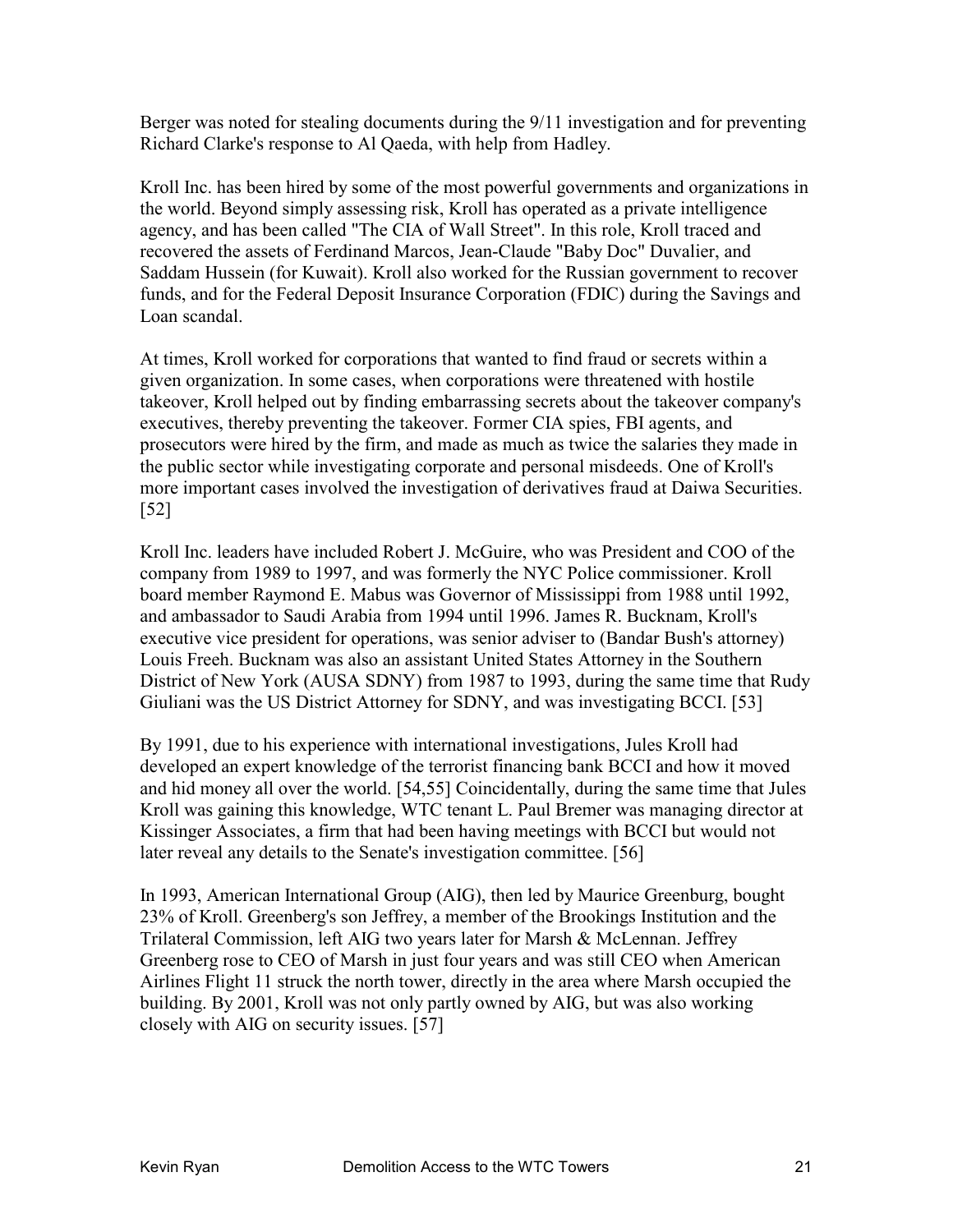In August 1996, as a result of the TWA 800 disaster, Kroll began issuing a monthly bulletin "that reviews air travel safety issues worldwide." [58]What access to airline and airport information was provided to Kroll, as part of that responsibility, is not clear.

In January 2001, Jerome Hauer, who had been Mayor Giuliani's director of the OEM from 1996 until February 2000, was hired to run the crisis management group at Kroll. Hauer had left the OEM to become vice president and associate director at SAIC's Center for Counterterrorism Technology and Analysis. [59] It is not clear if he spent only eleven months at SAIC, or if he continued to work there while also working for Kroll. But on 9/11, Hauer was also serving as "a national security advisor with the National Institute of Health." [60] He was replaced as the director of Giuliani's OEM by Richard Sheirer.

Mr. Hauer has been scrutinized due to his positions at the OEM and at Kroll, and for potential links to the anthrax mailings via SAIC. He has also been considered suspect due to the interviews he did on 9/11. In one interview that day, with Peter Jennings of ABC, Hauer calmly said that "things were working as they should", and he acted as an expert as he described the need for continuity of government plans. [61]

Jerome Hauer was one of very few people who seemed to know exactly what happened to the WTC buildings, despite the fact that no skyscraper had ever collapsed for any reason other than demolition. His interview with Dan Rather on 9/11/01 was particularly insightful in this regard, in terms of Hauer's ability to describe the official theory of impact and fire-based failure. In fact, when Rather asked Hauer directly -- "would it have required the prior positioning of explosives," Hauer responded quickly -- "No...the velocity of the plane had an impact on the building...[it was] filled with jet fuel that burned [causing] intense heat [that] probably weakened the structure causing collapse." [62]

Later, in May 2002, Hauer was appointed as Acting Assistant Secretary for the Office of Public Health Emergency Preparedness, thereby becoming a member of the Bush Administration. In December 2004, Hauer presented with military and Homeland Security representatives at the National Press Club in something called The BioDefense Briefing Series. Also there was George Lowell, Chief Scientific Officer at ID Biomedical Corporation. ID Biomedical, now a subsidiary of Glaxo Smith Kline, is manufacturing the H1N1 vaccine. [63] Some have reported that the US military is preparing to deploy troops in support of nationwide vaccination for H1N1. [64] A wholly owned subsidiary of Apollo Management, called CEVA Logistics, has been contracted to ship the bulk vaccine to processing facilities under lock and seal. [65] Apollo Management was founded by Leon Black, who is now on the PANYNJ Port Security Task Force, and company principals have included Jeffrey Benjamin of WTC tenants Bankers Trust and Exco Resources, Henry Silverman of Cendant and the PANYNJ, and A.B Krongard's wife, Cheryl Gordon Krongard.

In May of 2004 Kroll was purchased again, this time by the WTC impact zone tenant Marsh & McLennan for \$1.9 billion, "more than \$100 million of which was pocketed by" Jules Kroll. Kroll Inc's CEO Michael Cherkasky became the CEO of Marsh & McLennan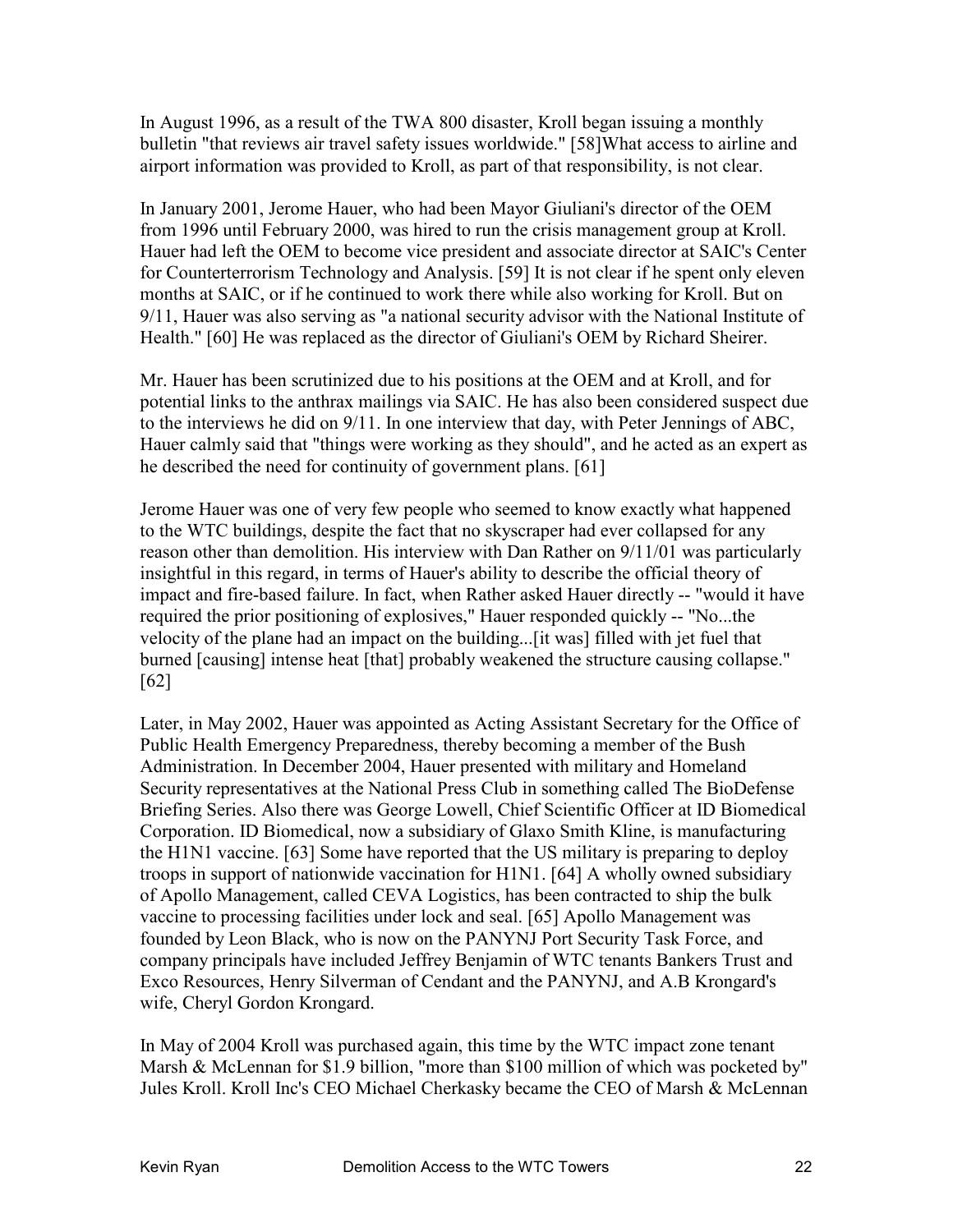after the deal, and he helped persuade his former protégé Eliot Spitzer to drop fraud charges that amounted to "cheat[ing] customers in an elaborate charade of price fixing and bid rigging." The charges that Spitzer had brought against Marsh were the cause of Jeffery's Greenberg's resignation as Marsh CEO. [66]

#### **Electronic Systems Associates and E.J. Electric**

The security plan at the WTC complex involved more than changes in infrastructure. Ongoing security also included the use of PANYNJ police (PAPD), as well as contract security personnel. In addition to those managed by the PANYNJ, some tenants had their own security contractors, and several of them died on 9/11. The PANYNJ itself lost a total of 84 employees, including 37 police officers, and its police superintendent.

But in terms of the placement of explosives in the Twin Towers, what is relevant is the facility modifications and construction work that was performed in the years before 9/11. The police were just doing their jobs, and clearly did not benefit from the terrorist attacks. In fact, the great sacrifice made by the PAPD, and other first responders like the FDNY, should be considered even greater because of the deception involved in the attacks.

Implementing the new security plan for the WTC complex after the 1993 bombing required years of work and involved many contractors. But there were four security contractors that led this effort. The contractors responsible for installation of the system throughout much of the towers were Electronic Systems Associates and E.J. Electric Installation, both of New York. For the security of the basement parking garages, a critical area for controlling access to the towers and the one area that failed so badly in 1993, a company called Ensec was hired. Another company, Securacom, was responsible for the overall system integration. [67]

Electronic Systems Associates (ESA) was a division of Syska & Hennessey (S&H). S&H was an engineering firm whose largest projects in the past included serving as structural engineers for the United Nations building, WTC building 7, and King Saud University in Saudi Arabia. S&H had offices in Saudi Arabia, and before the Shah was ousted they had offices in Iran. [68] In 1997, the firm was retained as the prime contractor to the U.S. Army Corps of Engineers. Employees of ESA reported having worked on projects for clients such as The Pentagon, The Union Bank of Switzerland, March & McLennan and Hearst Publishing. [69]

E.J. Electric Installation Company (E.J.) was founded in 1899, and hired Jacques Mann in 1912. Jacques' son J. Robert Mann, a 1951 graduate of Yale, later became chairman and CEO of the company. J. Robert Mann was a winner of the Yale Science and Engineering "Award for Meritorious Service to Yale University." He attended the university with several Bush family and Skull and Bones members, including Jonathan J. Bush, of Riggs National where Norman Augustine is a director, and George Herbert Walker III, the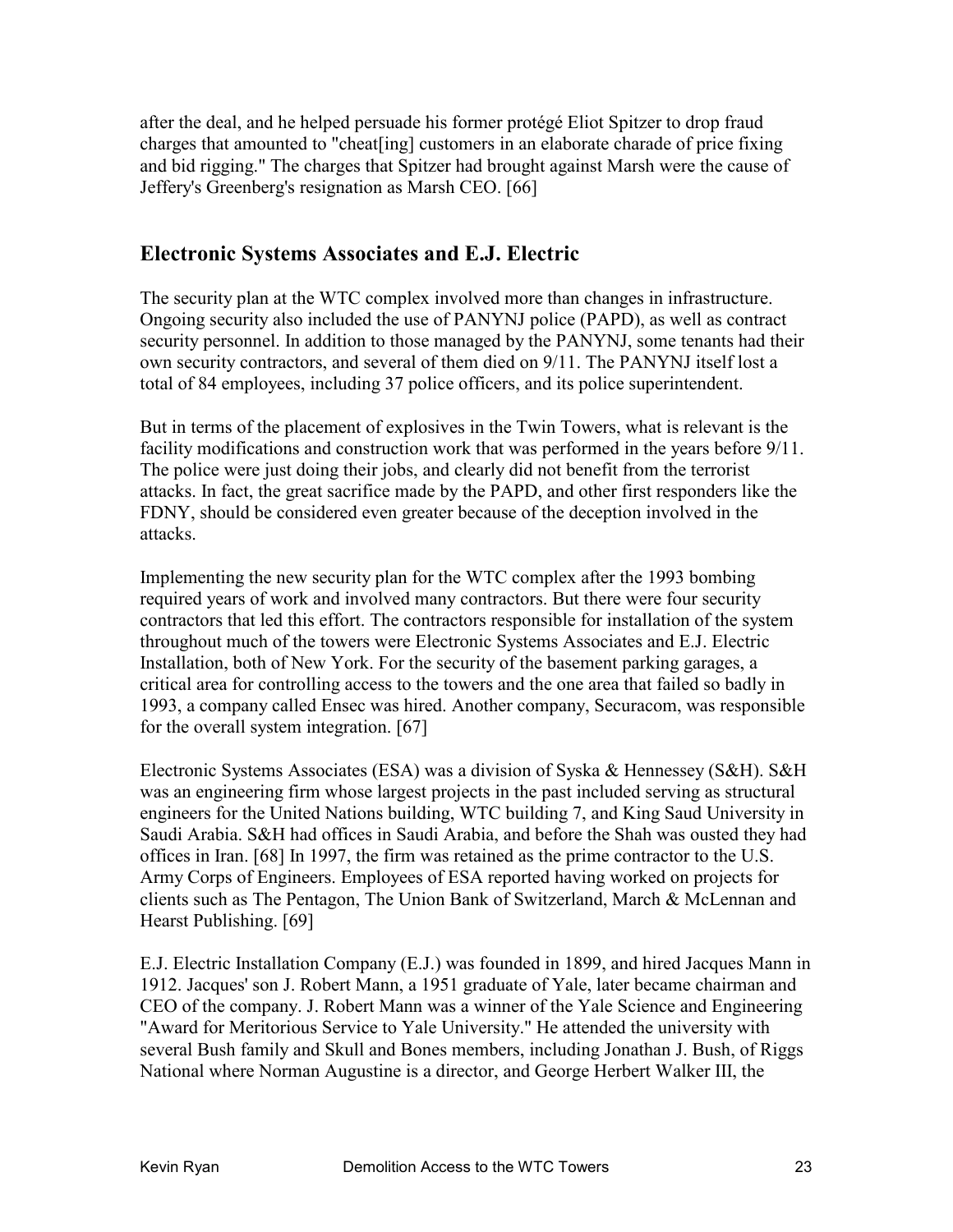chairman of Stifel Financial Corporation who became ambassador to Hungary in 2003. The third generation of Manns, Anthony (Tony) Mann joined E.J. Electric in 1986.

E.J. Electric's biggest jobs in the past included the Rockefeller Center, "the Merrill Lynch primary data center at the World Financial Center, AT&T World Headquarters in Manhattan, and American Airlines, as well as installation and maintenance of all voice, data, audio, video, satellite, security, and fire safety systems for U.N. buildings in New York. New York City's 911 Police Command Center... Delta Airlines, Tower Airlines and British Airways at JFK Airport." [70] It has been reported that the U.N. building in New York has been the site of electronic espionage. [71] E.J. also worked for United Airlines, Silverstein Properties, Saudi Arabian Airlines, and the Federal Reserve Bank. E-J was awarded a maintenance contract at the WTC after doing the security wiring, firealarm systems and back-up power.

On September 11th 2001, E.J. Electric had an office in the south tower and had nine electricians on-site, including a man on top of the tower before the first strike. E.J. also had a team in the basement. Tony Mann, who was President of E.J. at that time, said that all of his electricians ran out of the building and kept going. "A lot of them didn't stop until they got to Central Park," Mann said. "They were lucky to get out early enough." E.J. also helped the FBI with its investigation. "We did the whole security system down there and we provided our entire database to the FBI last week," Mann said. "They had 10 FBI agents at our subcontractor's office in California to download the database, which included everyone that worked there including photographs." [72]

## **Ensec International**

Another of the primary companies involved in the 1990s security upgrades for the WTC was Ensec International, originally founded in Brazil in 1983, by Charles N. Finkel. Ensec's Florida subsidiary had an office on the 33rd floor of the north tower (WTC 1). It's not clear how much business Ensec had in the eighties and early nineties. But Charles Finkel was, at the same time, the export sales executive for a company called Engesa, a manufacturer of tanks and other military vehicles for Operation Desert Storm. Engesa was a Saudi-approved supplier. [73,74]

Ensec sold itself as a company that "designs, develops, assembles, sells, installs and services security systems for large commercial or governmental facilities ranging from single function installations to high-end integrated security systems." [75] Ensec's responsibility at the WTC involved setting up a new system for securing the basement levels, particularly in the parking garages. It was reported that the access control system used was manufactured and installed by Ensec. The system included proprietary software, proximity card readers and vehicle identification tags for all registered vehicles. The system also included cameras, located "in critical locations within the complex, such as machine rooms, computer areas, visitor areas and other sensitive locations."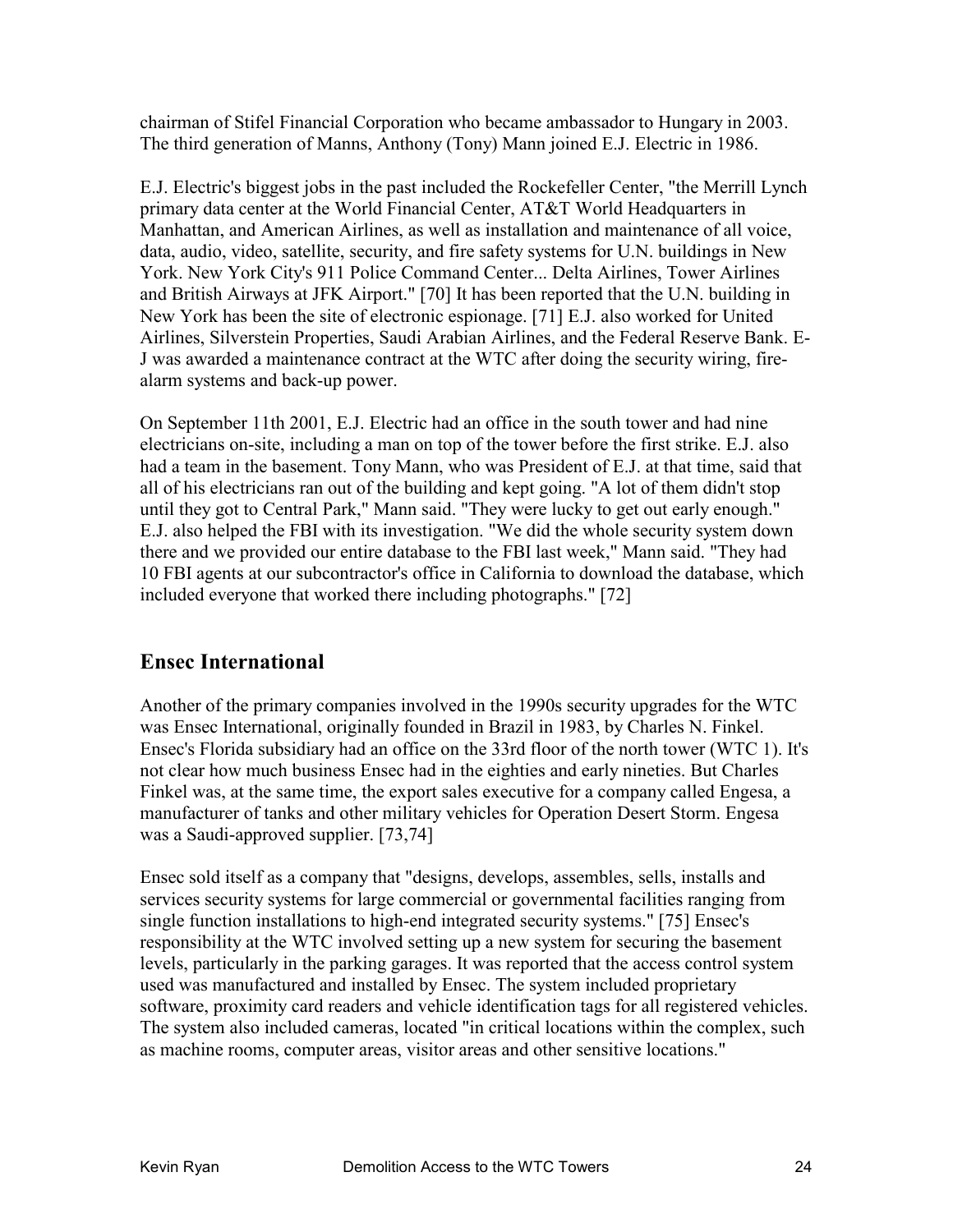Another interesting connection to the first essay in this series is that it was Lockheed Martin IMS that first subcontracted the PANYNJ work to Ensec in November of 1996. [76] Lockheed Martin (Lockheed) CEO Norman Augustine worked in one way or another with many of the people mentioned in the review of tenants in the towers, including Toru Hashimoto of Fuji bank, William Clark of the Washington Group, and Stephen Friedman of Marsh & McClennan. Augustine was also a board member of Riggs National, the BCCI-linked banking firm of (J. Robert Mann's fellow Yale alumnus) Jonathan Bush, and he is now a senior advisor for the investment company Frontier Group, where he works with Frank Carlucci of the Carlyle Group. [77]

Throughout the 1990s, Augustine was at the forefront of US policy discussion on the need for changes to defense and space program spending. In 1990, he chaired the Advisory Committee that included Vice President (and PNAC signatory) Dan Quayle on the Future of the U.S. Space Program, known as the Augustine Commission. Also in 1990, Augustine co-wrote "The Defense Revolution", and later, along with WTC 2 impact zone tenant Joseph Kasputys, was thanked for his guidance in the 1996 book "Defense Conversion."

Augustine served as president of Lockheed when that company was formed in 1995, and became CEO later that year. He retired as CEO of Lockheed in August 1997. Therefore Augustine was the CEO of Lockheed when the subcontract was awarded to Ensec. Lockheed went on to benefit greatly from the War on Terror, through enormous increases in defense spending. [78,79]

In late 1998, CIA Director George Tenet and his executive director A.B. Krongard called on Augustine to establish the investment company In-Q-Tel. Augustine later recalled that -- ''We went through a very tough start because it was so different.'' At the time, it was considered, by congressional investigators, that Augustine and others involved in creating In-Q-Tel might be out to make a profit from this CIA-funded organization. Others were also suspicious of the CIA's intentions. Then, when 9/11 happened, those suspicions were forgotten. "That was the turning point," Augustine said. [80,81]

In the press release that announced Lockheed's subcontract, Ensec CEO Charles N. Finkel reported that -- "Lockheed Martin has been actively engaged in the design, integration and implementation of security systems for many high profile installations including highly classified U.S. Department of Defense facilities and Department of Energy [DOE] sites. Consequently, we are very proud that Ensec has been selected as the supplier of a major component of this highly sophisticated system." In late 1997, Ensec signed a software license agreement, filed by SEC, with Lockheed. [82]

Charles Finkel was also the "sole limited partner of Mayfair Limited Partnership," [83] a joint venture between three companies including Apollo Real Estate Advisors. [84] Apollo Real Estate Advisors was formed in April 1993 as the real estate affiliate of the private investment organization Apollo Management. [85]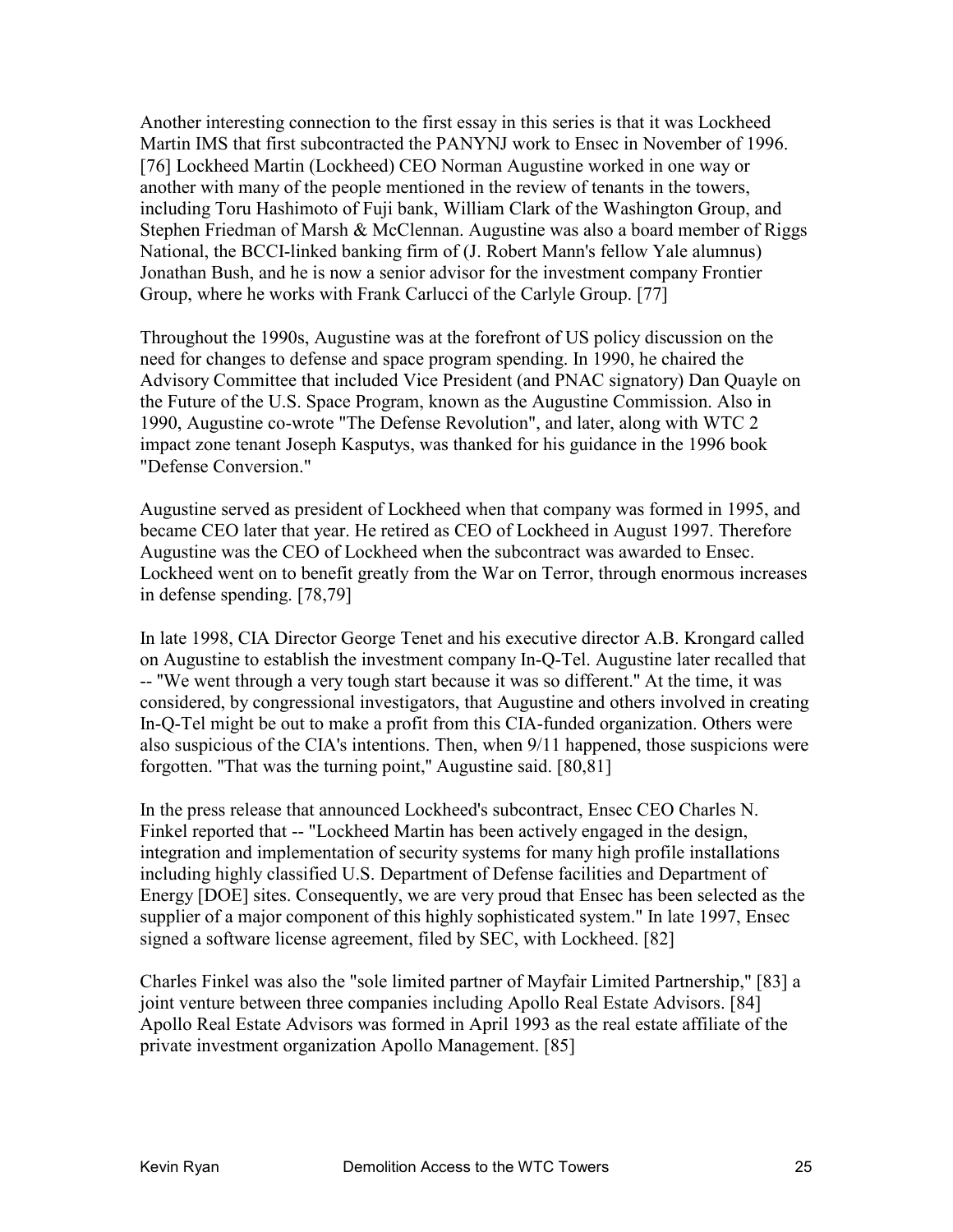In late 1996, just as Lockheed was subcontracting the PANYNJ work to it, Ensec added two new directors. These were Raymond E. List of ICF Kaiser Engineers, an engineering and construction company with DOE contracts, and Terence R. McAullife, who in 2001 would become Chairman of the Democratic National Committee (DNC). [86]

McAullife had been involved in suspicious dealings before. He was linked to Teamster related corruption [87], and when he was DNC national finance chairman, he made a \$1.35 million gift to the Clintons in what later became a scandal. [88] McAuliffe was also involved in a lawsuit regarding Loral Space, a company investigated for collaborating, with, and giving secrets to, the Chinese for their satellite and intercontinental ballistic missile programs. In another interesting coincidence, this potential national security breach also involved James Abrahamson's Hughes Aircraft, through its subsidiary Hughes Electronics. Prescott Bush Jr. was working with Hughes to secure satellite deals with China. [89]

The charges against McAuliffe in the Loral Space scandal were that he agreed "to participate in this scheme to sell seats on taxpayer-financed foreign trade missions and other government services in exchange for campaign contributions to the DNC" and "played a central role in selecting trade mission participants and, on information and belief, securing other favorable treatment from the Clinton Administration for Defendant Loral." It was also reported that -- " prominently figured among those selected for participating in the high-profile Commerce Department trade mission to China was Defendant Schwartz, who would go on to become the single largest contributor to the DNC." [90] Bernard L. Schwartz was the billionaire CEO of Loral and Globalstar.

The CEOs of Hughes, Loral, and Lockheed co-wrote a letter to President Clinton in October 1995, asking the president to "transfer all responsibility for commercial satellite export licensing to the Commerce Department." All three companies later paid enormous fines for illegal exports of advanced missile technology to China, and Hughes was charged with 123 counts of national security violations. But in 1996, Clinton did move oversight of the satellite exports to the Department of Commerce and the three CEOs, including Augustine and Schwartz, thanked him publicly. [91]

Lockheed Martin then bought most of Loral, in April 1996, for \$9.1 billion. [92] Schwartz, whose company had been close to bankruptcy, was much richer for it, and today, PNAC co-founder Francis Fukuyama is the "Bernard L. Schwartz Professor of International Political Economy" at Johns Hopkins University.

McAuliffe was linked to another company that was mired in scandal -- Global Crossing. It was reported that McAuliffe purchased \$100,000 in Global Crossing stock before the company went public and cashed out several years later for \$18 million. Richard Perle was a lobbyist for Global Crossing, which was a partner in several deals with the Chinese company Hutchison Whampoa, called an "arm of the PLA [People's Liberation Army]." [93] Li Ka-Shing was the Chinese billionaire owner of Hutchison, as well as Cheung Kong Holdings. Li has invested in firms owned by Winston Partners, and has also employed Winston cofounder Marvin Bush's brother, Neil Bush, as a consultant. [94]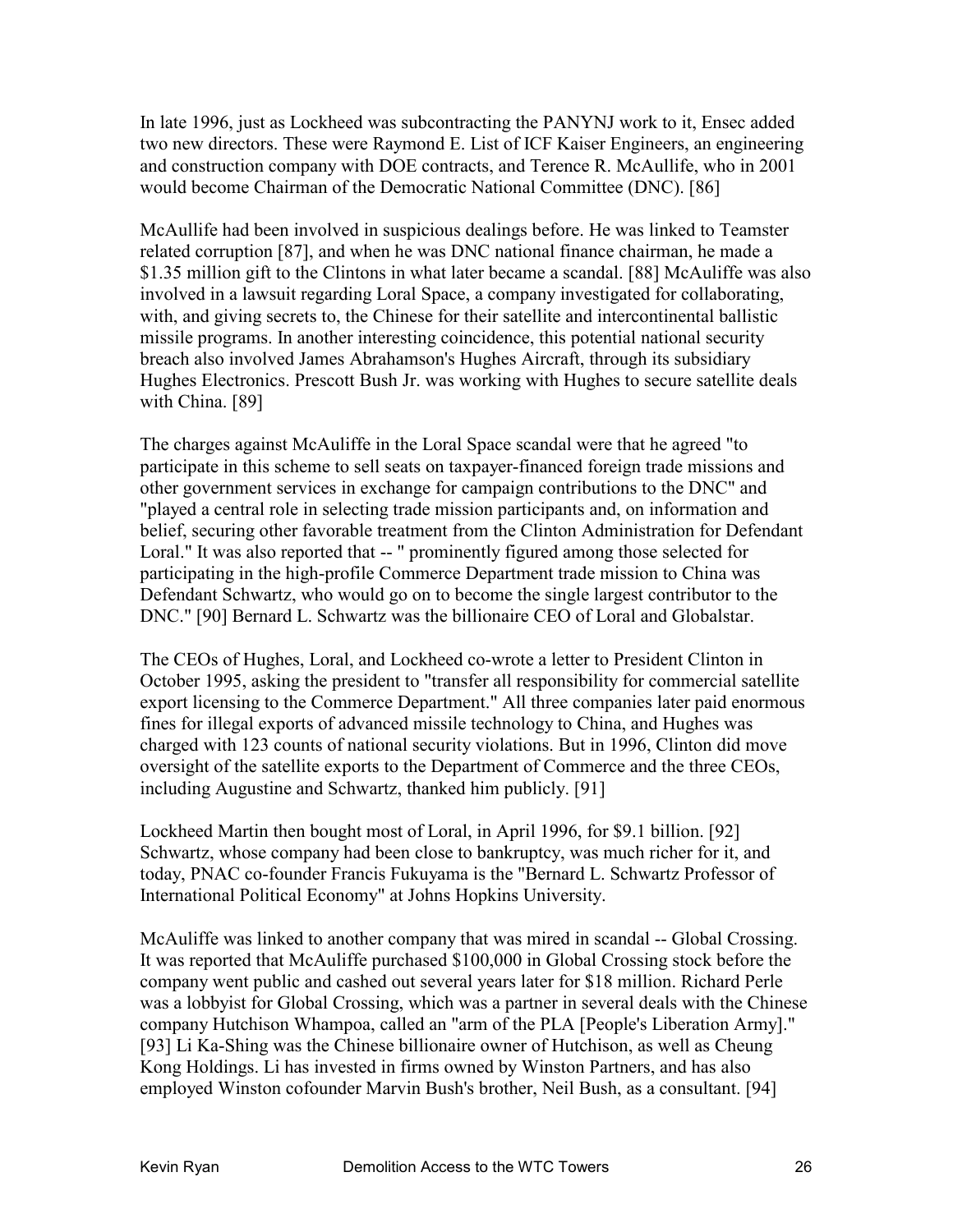Between his DNC role and his later job as campaign chairman for Hillary Clinton's Presidential run, McAuliffe worked as Vice-Chairman of Carret investments. McAuliffe was hired at Carret by Alan Quasha, who once "bailed out George W. Bush's failing oil company in 1986, folding Bush into his company, Harken Energy, thus setting him on the path to a lucrative and high-profile position as an owner of the Texas Rangers baseball team, and the presidency." [95]

Alan Quasha had owned Carret since 2003. But he was previously known for his leadership of Harken Energy, and thereby, his connection to the many suspicious organizations related to Harken, including BCCI. At Carret and Harken, Quasha had a partner named Hassan Nemazee. An investor in Harken and the founder of the Iranian -- American PAC, Nemazee was a member of the Council on Foreign Relations and the Brookings Institution, and was also associated with RAND.

In any case, Ensec International and its leaders should have been investigated for possible security breaches at the WTC. The management structure at Ensec, including its arms dealer founder, Charles Finkel and its corrupt director Terry McAuliffe, should have led the 9/11 Commission and NIST to consider the problems that might have resulted from this company having rebuilt the access systems for the WTC basement levels. Additionally, the fact that Lockheed Martin had subcontracted the PANYNJ work to Ensec was one indicator that these companies might have benefited from the attacks.

#### **Securacom**

Having recently changed its name from Burns & Roe Securacom, in October 1992, Securacom Inc. positioned itself as a firm offering "large-scale security and facility management for businesses and government." The company first began doing work at the WTC in 1993, following the bombing. [96] It won a larger WTC contract in 1996, and a year later was forced to change its name again, to Stratesec, as a result of a lawsuit over trademark infringement. [97] The court "found a deliberate effort by Securacom to financially 'bury' the plaintiff, Ron Libengood, and 'take everything he had' by filing a barrage of frivolous arguments...in multiple jurisdictions." [98] This name change incident seems to be clear evidence of corruption, but where possible this essay will use the name Securacom for the sake of simplicity.

Other projects that Securacom was working on in 1997 were for Amtrak, Xerox, and "a joint venture agreement with Ahmad N. AlBinali & Sons Co., a large Saudi Arabian engineering and construction company, to develop and conduct business in the Kingdom of Saudi Arabia." [99] Securacom also had contracts to provide security services for several facilities, other than the WTC, that were key to the 9/11 attacks, including United Airlines, and Dulles Airport, where American Airlines Flight 77 took off that day. Another client was Los Alamos National Laboratory (LANL), where scientists were working on the development of nanothermite, a type of explosive material that has since been discovered in the WTC dust. [100] "When Securacom went public on September 11,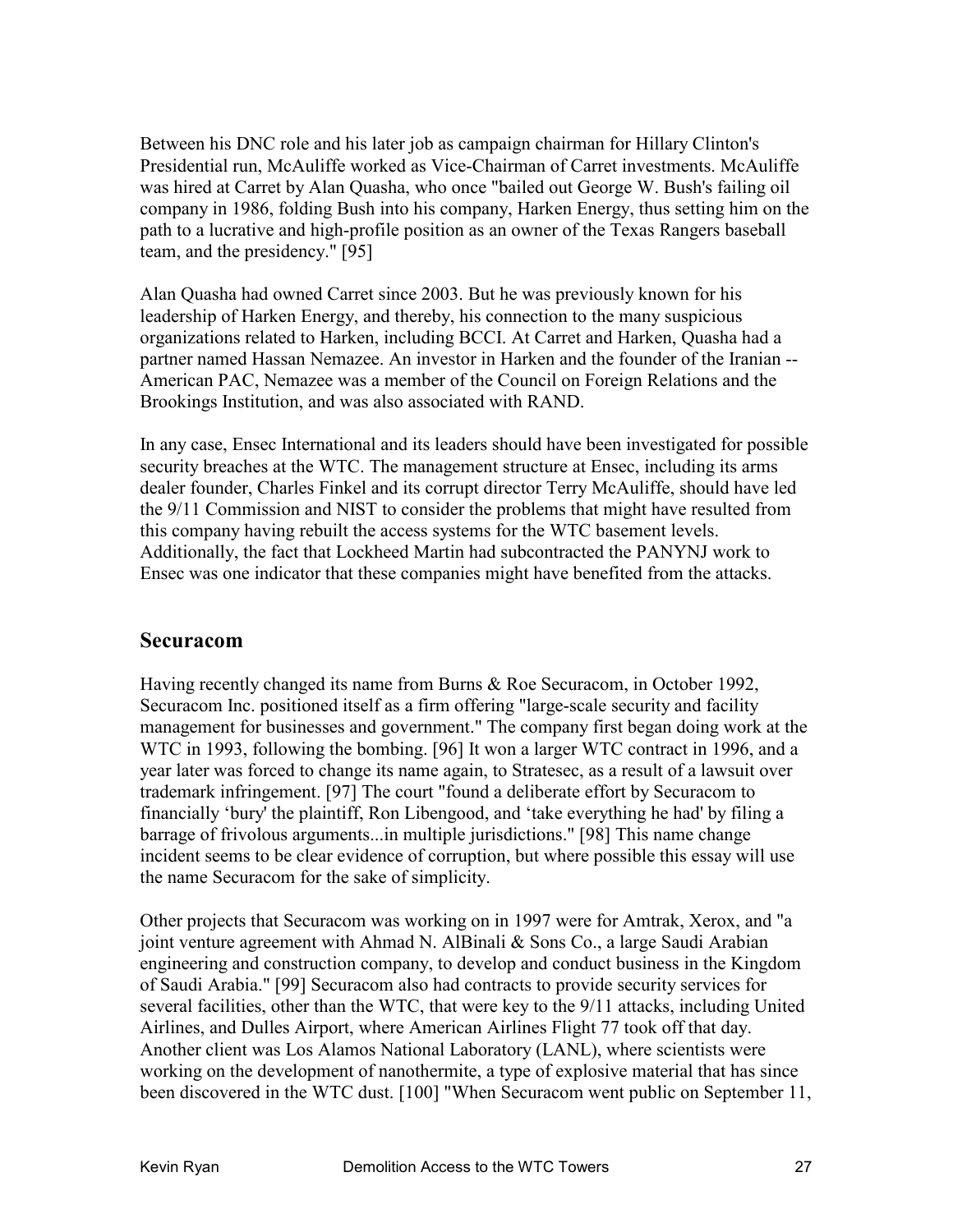1997, its prospectus for the Initial Public Offering prominently featured photographs of its clients the World Trade Center and Dulles airport, with a client list that included United Airlines and Los Alamos National Laboratories." Perhaps as a result, Marsh & McLennan subsidiary Putnam became one of Securacom's investors. [101]

Securacom had a small board of directors that included James Abrahamson, of the White House Commission on Aviation Security as mentioned above, Marvin Bush, the brother of George W. Bush, and Wirt Walker III, a cousin of the Bush brothers. Other directors included Charles Archer (since 1998), former Assistant Director in charge of the FBI's Criminal Justice Information Services Division, who had been recently been promoted by FBI Director Louis Freeh. Another Securacom director was Yousef Saud Al Sabah, a member of the Kuwaiti royal family. [102]

It was a member of the Kuwaiti royal family who provided the critical testimony that swayed US public opinion in support of the 1991 invasion of Kuwait. That testimony was given to the House "Human Rights Caucus" by a 15-year old girl named Nayirah, whose family connections were not publicly known at the time. She told the world that she witnessed -- "Iraqi soldiers come into the hospital with guns, and go into the room where . . . babies were in incubators. They took the babies out of the incubators, took the incubators, and left the babies on the cold floor to die." It was later discovered that Nayirah's testimony was completely false, and that she had been coached to give that false testimony by the public relations firm Hill & Knowlton. It was also discovered that she was Nayirah Al Sabah, the daughter of Saud Nasir al-Sabah, who was at the time the Kuwaiti ambassador to the US. [103]

Yousef Saud Al Sabah was also chairman of the Kuwait-American Corporation (KuwAm), which, between 1993 and 1999, held a controlling share of Securacom. It was an unusual arrangement, according to experts in the field, in that security services for sensitive US facilities were not typically managed by foreign-owned companies. The fact that Kuwam owned Securacom suggested, according to Wayne Black, the head of a Florida-based security firm, that -- "Somebody knew somebody." Black noted that when a company has a security contract, "you know the inner workings of everything," and if another company is linked to the security company, then "what's on your computer is on their computer." [104]

The other owners of Securacom were Walker and an entity controlled by Walker and Al Sabah, called Special Situation Investment Holdings (SSIH). [105] SSIH was said to form a group with KuwAm, and the group owned several other companies, including Commander Aircraft and Aviation General.

Securacom director and retired Air Force General James Abrahamson was a former NASA administrator, and a former director of Reagan's Space Defense Initiative (SDI). As director of the SDI program from 1984 to 1989, he worked closely with Deputy Assistant Secretary of Defense Frank Gaffney and Assistant Secretary of Defense Richard Perle, both of whom were signatories on PNAC documents. As a civilian,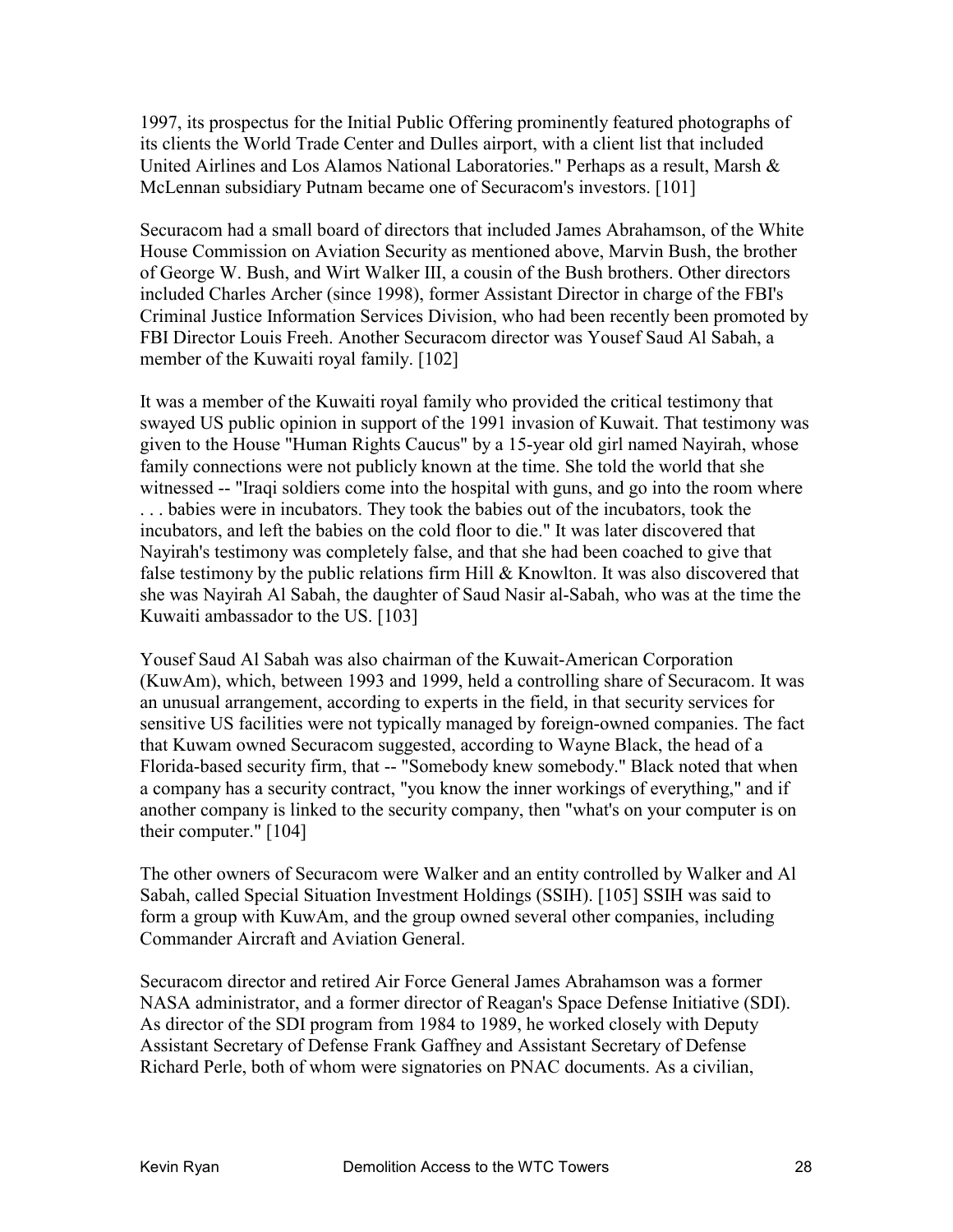Abrahamson was President of Hughes Aircraft, and a director of Turkey's Global Group. He became a director of Securacom in December 1997. [106]

Although the availability of explosives was established during the review of WTC tenants, we might note that NASA uses explosives extensively in the launching of spacecraft, and has done so for fifty years. Today, there are "more than 250 strategically placed and precisely timed explosive devices that detonate on the space shuttle each time the vehicle flies." [107] Lockheed Martin is a major NASA supplier in that regard. [108] NASA also uses thermite technology, for space separation explosives and for initiators, and as with the improvised explosive devices that kill our soldiers in the Middle East, there is no need for extensive wiring to detonate them.

Abrahamson was President of Hughes Aircraft from 1989 to 1992, when Prescott Bush Jr. was helping Hughes lobby his brother, the US President, to lift sanctions on the Chinese government. Abrahamson now serves on the board at GeoEye, the people who spy on us from above by way of satellites. [109] He also co-founded a company called Crescent Investment Management (Crescent), with Mansoor Ijaz.

Abrahamson's business partner Mansoor Ijaz is the CEO of Crescent, and the board of advisors includes Maurice Sonnenberg and former CIA Director (and PNAC signatory) James Woolsey. [110] Ijaz is a rare individual in that he claimed to have the ability to persuade several governments to extradite Osama bin Laden. After meetings with President Clinton and Sandy Berger, Ijaz said that he could not convince them to work toward the extradition. [111] Additionally, Ijaz introduced the journalist Daniel Pearl, by way of a personal letter, to those in Pakistan who are believed to have been involved in his death. [112] Ijaz went on to become a Fox News correspondent, and he was a strong promoter of false claims leading up to the Iraq War, including WMDs and ties between Saddam Hussein and Al Qaeda. [113]

Crescent's Maurice Sonnenberg was the Vice Chairman of L. Paul Bremer's National Commission on Terrorism (where Brian Michael Jenkins was an advisor). Sonnenberg was also a member of President Clinton's Foreign Intelligence Advisory Board from 1993 to 1995, with Stephen Friedman of Marsh and McLennan. At the same time, Sonnenberg was also a member of the U.S. Commission on Reducing and Protecting Government Secrecy, with Lee Hamilton and John Deutch, who replaced James Woolsey as Director of the CIA in 1995.

Marvin Bush was a director of Securacom from 1993 to 2000. [114] Bush was hired as part of a new management team when Securacom separated from Burns and Roe. It was just at that time that the PANYNJ and Kroll began planning for the extensive rebuilding of the security systems at the WTC complex. As his stint with Securacom ended, Marvin Bush became a principal in the company HCC Insurance, one of the insurance carriers for the World Trade Center. Bush was also a director of Kerrco, an oil company in Houston.

Bush was the cofounder of Winston partners in 1993, a company that benefited greatly from the War on Terror. In 2000, Winston Partners invested heavily in a defense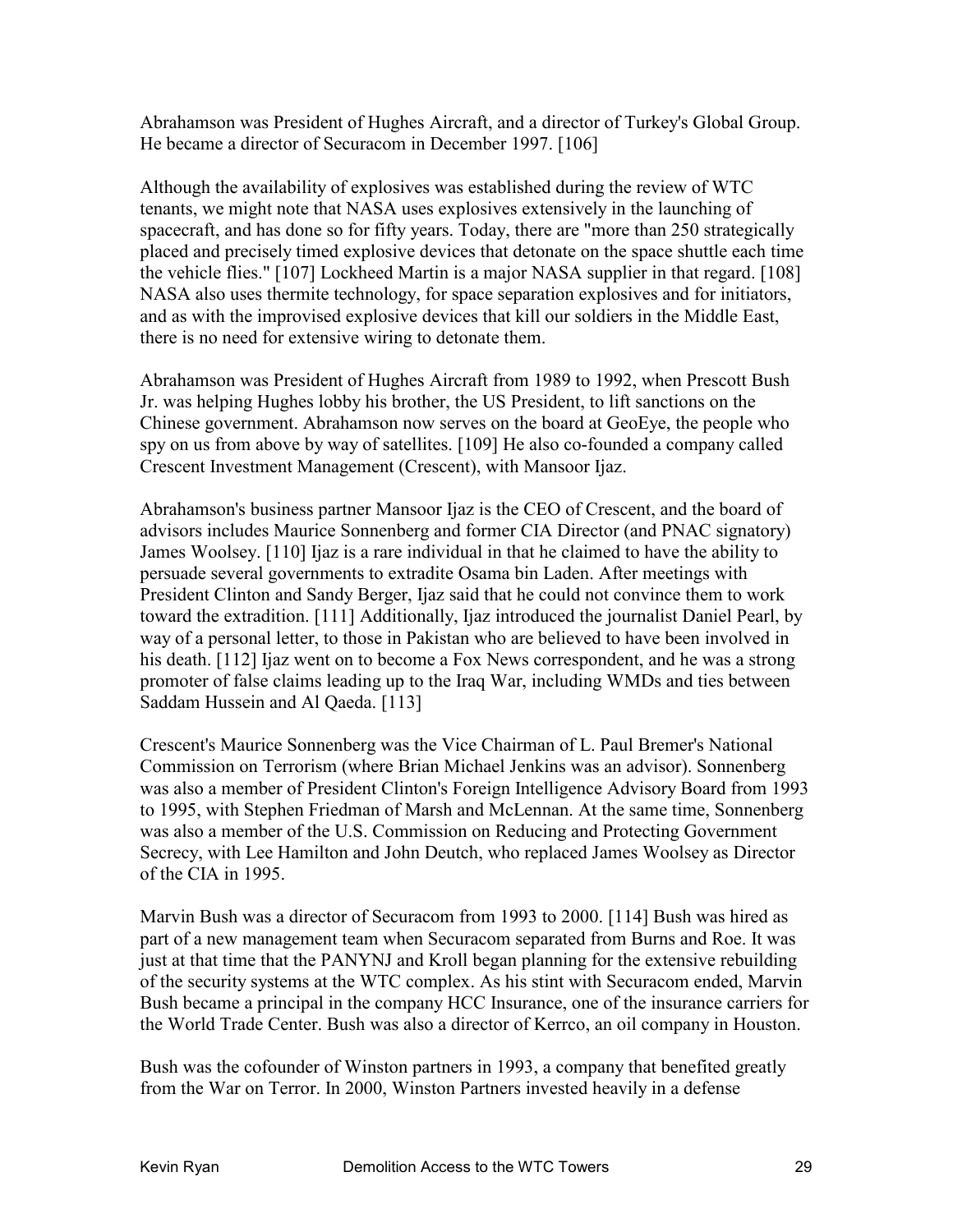contractor called AMSEC, that was 55% owned by SAIC. It has been noted that SAIC was not only the largest non-governmental contributor to the NIST WTC report, it was also a company that had expertise in nanothermite technology. [115]

SAIC was also involved in the investigation of the 1993 WTC bombing, boasting that -- "After the 1993 World Trade Center bombing, our blast analyses produced tangible results that helped identify those responsible." [116] As a company that sells "expertise about weapons, about homeland security, about surveillance, about computer systems, about 'information dominance' and 'information warfare'," and has been "awarded more individual government contracts than any other private company in America," SAIC has been paid huge sums to rebuild the NSA and FBI systems that supposedly failed before 9/11. [117] John Deutch left SAIC to become Deputy Secretary of Defense in 1994.

Michael Braham, who took over as CEO of AMSEC in 2003, was previously Senior Vice President at Marsh Crisis Consulting, [118] where his boss was J Paul Bremer. When Marvin Bush joined its board in 2000, AMSEC's revenues were \$100 million. By 2007, its annual revenues had grown to \$500 million. [119]

Barry McDaniel became the COO of Securacom beginning in 1998. McDaniel had worked for the US Government from 1970 to 1987, ultimately as Deputy Director of Readiness for the United States Army Materiel Command (AMC). Located at Fort Belvoir, Virgina, AMC is a primary provider of technology and equipment, including explosive ordnance, to US Army personnel. [120] Between 1989 and 1998, he was with BDM International as Vice President of Material Distribution and Management Systems. BDM was a supplier of computer systems to the defense industry, and had developed the electronic filing system for the Securities and Exchange Commission.

After 9/11, Barry McDaniel, who was then CEO of Securacom, was asked whether FBI or other agents had questioned him or others at the company about their security work related to 9/11. His answer was -- "No." [121] The FBI did, however, briefly consider investigating Securacom for possible insider trading related to 9/11, due to an SEC referral of suspicious accounts. But since the people involved were considered to not have any "ties to terrorism or other negative information," the investigation was not pursued. [122]

## **Silverstein Properties**

Larry Silverstein owned WTC building 7, and in May 2001, he also finalized a 99-year lease of the WTC complex and took over operation of WTC buildings 1, 2, 4 and 5 from the PANYNJ. His partners in the deal were retail operator Westfield America and real estate investor Lloyd Goldman. To finance his deal for the WTC, "Silverstein borrowed \$726 million from GMAC Commercial Mortgage, a unit of General Motors. GMAC in turn converted the loan into securities, which it sold to investors like pension funds." [123]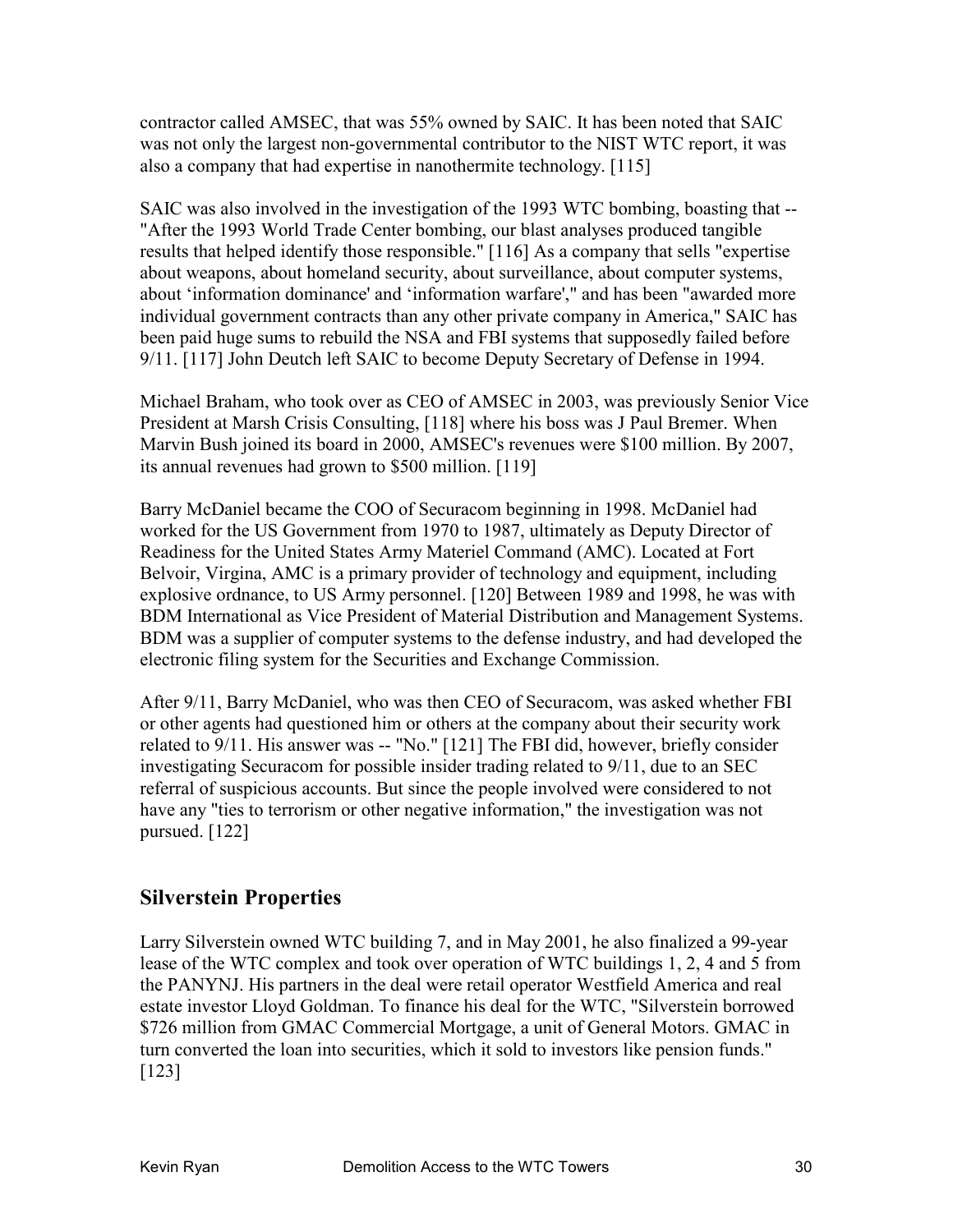Alan Reiss of the PANYNJ had been working on a three-month transition plan with a team including Silverstein Properties, in the weeks before 9/11. Just before the attacks, the Silverstein group had asked Reiss to let it more fully operate all systems, from safety systems to tenant relations. [124]

Silverstein had hired someone to run the WTC complex for him. This was Geoffrey (Jeff) Wharton, who came to Silverstein Properties from Tishman Speyer, one of the city's biggest office landlords. Wharton was in charge of the buildings when they were destroyed, and stayed with Silverstein for only one year after that. [125]

Wharton had been in the north tower at the Windows on the World restaurant where he had breakfast every day, and was said to be on the last elevator to descend, at 8:44 AM. He greeted and left behind the new PANYNJ executive director, Neil Levin, who was there waiting for someone although he had not been seen there before. [126] Shortly thereafter, it was Jeff Wharton that first told Larry Silverstein about the attacks. But Silverstein watched it all play out on television. Although Silverstein was said to be distressed by the loss of four of his employees, at the same time, "in a display of shrewdness, Silverstein was already delving into complex legal strategies by the next morning." [127]

Wharton was a friend of Jerome Hauer, and through Hauer, Silverstein and Wharton met and hired an FBI agent named John O'Neill to run security. [128] It was reported that O'Neill "started out as an FBI support employee and worked his way up to titles such as assistant special agent in charge and section chief in charge of the counterterrorism division. In his 31-year career with the FBI, John O'Neill investigated nearly every terrorist attack aver attributed to Al Qaeda, many of those under the direction and close supervision of FBI Director Louis Freeh. "O'Neill ... had been a key part of the investigation of the World Trade Center bombing in 1993, the Oklahoma City bombing in 1995, the embassy bombings in Kenya and Tanzania in 1998 and the attack on the USS Cole in Yemen last year." [129]

O'Neill was known to dress like a gangster, and to fraternize with gangsters. He was also dating several women at the same time and was lying to all of them. A few weeks before 9/11, O'Neill got serious about returning to his Catholic faith and began going to mass every day. He repeatedly told people that he felt something was going to happen. On his second day at his WTC office, on the 34th floor, O'Neill was killed when the attacks occurred, although not immediately. It was reported that O'Neill escaped the building but returned in an attempt to help others.

In 2007, Larry Silverstein was awarded a \$4.55 billion settlement in insurance payouts for the destruction of the WTC, as a result of the largest insurance claim ever made. [130]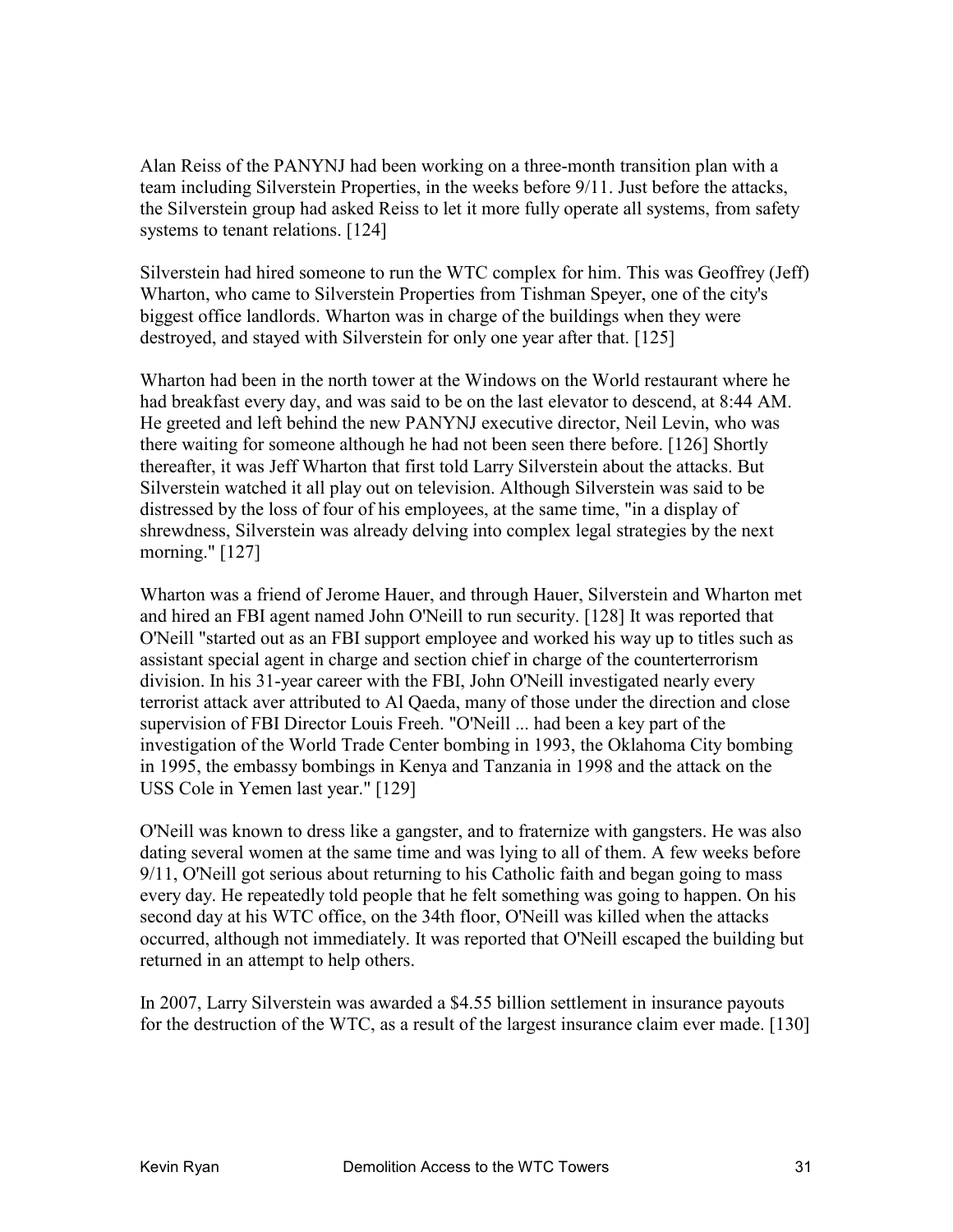## **Giuliani, Cherkasky and the BCCI Investigation**

The terrorist financing bank BCCI was being investigated by US authorities "as early as 1983, 1984", in an effort that began as an inquiry into drug money laundering. It was shortly thereafter that the British intelligence service MI6 linked BCCI with the funding of terrorism. Despite these facts, BCCI was allowed to gain control of several American financial institutions, and was allowed to continue funding terrorism, without being prosecuted, for many years. [131]

Kroll's executive VP for Operations, James Bucknam, worked for Rudy Giuliani as an AUSA SDNY in the late 1980s. Giuliani was the US attorney for the SDNY, from 1983 to 1989, and was in charge of investigating BCCI. It was reported that Giuliani received documents during this time, about secret bank accounts related to terrorist financing that were held by companies like Citibank, Barclays, Credit Lyonnais, and the Japanese company Nomura. [132] What is less well reported is that, when Giuliani left his job as AUSA SDNY to start a political career, he worked for a law firm called White & Case that actually represented BCCI. [133]

With such detailed knowledge and experience with the terrorist funding bank BCCI, it is remarkable that Giuliani never mentioned terrorism as an issue in his campaign for NYC mayor in 1993. In fact, he barely mentioned the 1993 WTC bombing that occurred earlier that year, referring to it only once publicly. What's more, when he won the election, and began looking for his first police commissioner, he never questioned the candidates about terrorism. For someone who had made a career both before 1993, and after 9/11, as a terrorist fighter, it was inexplicable that Giuliani would never talk about terrorism when running for his first elected office. Some have said that it was his relationship with BCCI, and questions that might arise about it, that kept him quiet at that time. [134]

Actually, it is startling to review those who filled US Justice Department positions in the SDNY, around the same time, in terms of their importance to the official myth of terrorism and the role of Al Qaeda. This included Michael Chertoff, who was an AUSA SDNY and later became Homeland Security Secretary. Also, Michael Mukasey was a US District Judge for SDNY from 1987 until he took over from Alberto Gonzalez as Bush's Attorney General in 2006. Mukasey had presided over the trial of the 1993 WTC bombers.

Louis Freeh (Bandar Bush's attorney) was also an AUSA SDNY, and in 1991 was promoted by George H.W. Bush to be a US District Court Judge for the SDNY. Two years later, Freeh became the Director of the FBI, a position he held until 2001. Additionally, Patrick Fitzgerald, who conducted the official investigation into the vengeful outing of CIA agent Valerie Plame in 2005, was also an AUSA SDNY, starting at the age of 27 years. Fitzgerald appears to have deliberately allowed the terrorist ringleader Ali Mohamed to remain free and un-prosecuted over a period of years. In fact, author Peter Lance has suggested that Fitzgerald had evidence to implicate Mohamed in the 1998 Kenya embassy bombing before it happened, but Fitzgerald deliberately allowed the bombing to occur. [135]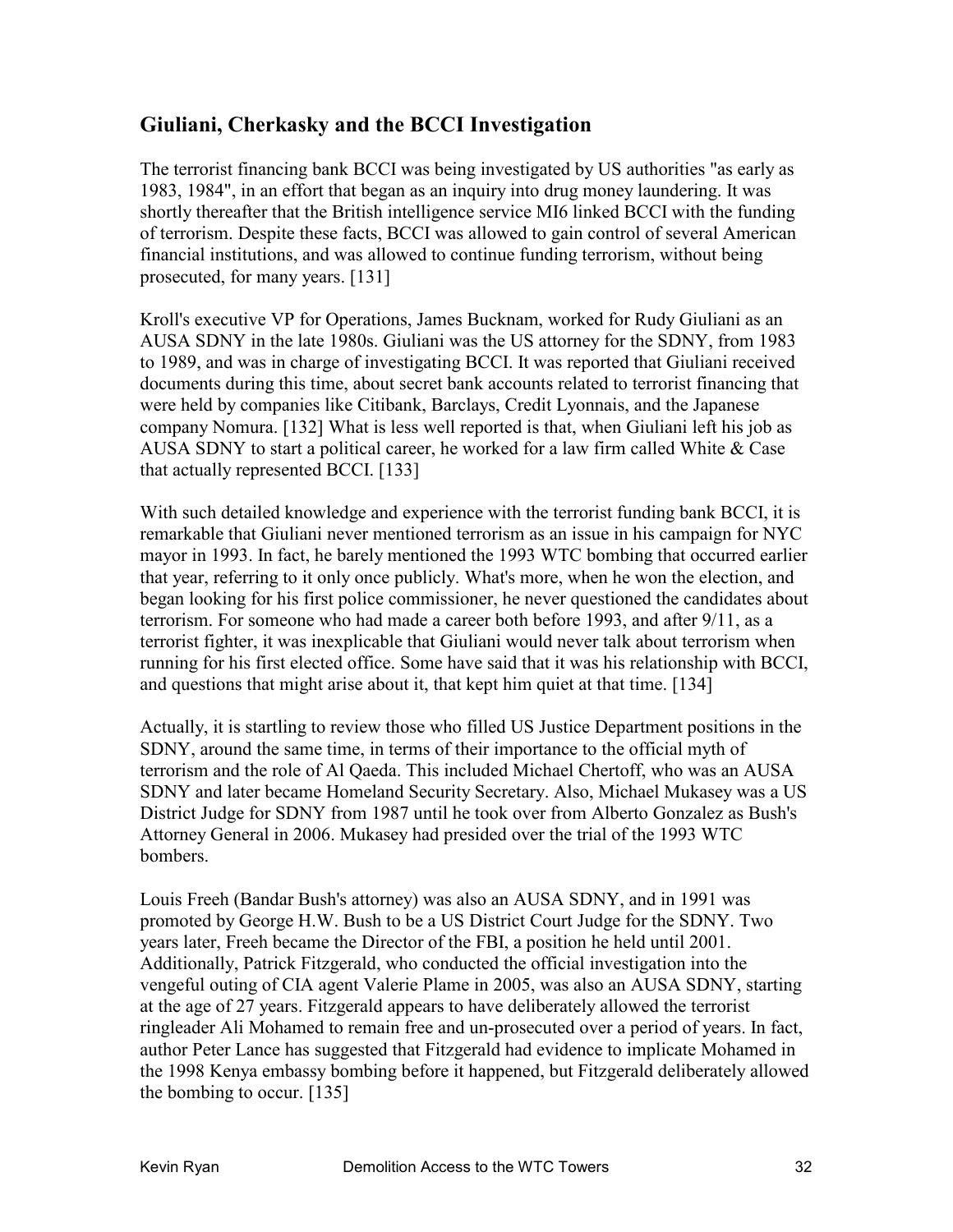As early as 1994, FBI headquarters was systematically obstructing investigations into the financial backing of Al Qaeda, according to special agent Robert Wright. This obstruction "allowed foreign-born terrorist operatives, such as the perpetrators of the Sept. 11 attacks, to engage in illegal activities inside the United States." [136] When Louis Freeh stepped down as FBI Director, in June 2001, President Bush nominated Robert Mueller as his successor. Mueller was, therefore, the one who led the early investigation into the 9/11 attacks. But in the early 1990s, he was in charge of the Justice Department's criminal division, and therefore ran the overall investigation into BCCI.

Also involved in the BCCI investigation was assistant DA of New York County, Michael Cherkasky, who worked in the same job that Jules Kroll had worked during the late sixties and early seventies. From 1990 to 1993, Cherkasky was the chief of investigations for that office, and was therefore in charge of the 1993 WTC bombing investigation as well. Cherkasky later became an employee of Kroll during the time the company developed the plan for security at the WTC (1994 to 1997), then he became President and COO of Kroll while that plan was still being implemented (1997 to 2001), and ultimately he was the company's CEO, from 2001 to 2004.

Cherkasky's involvement in the BCCI investigation began in the spring of 1989, when Jack Blum, who had been the chief counsel to the US Senate's subcommittee investigation concerning Drugs, Law Enforcement, and Foreign Policy, went to New York City to meet with staff at the New York County DA's office. At the time, Blum brought information he had about criminal activity involving BCCI. The investigation was originally about laundering drug money, but Blum and his colleagues were discovering the extent of criminality in which BCCI was engaged.

When Jack Blum provided his revelatory information about BCCI, Cherkasky was not only skeptical of Blum, but he expressed it clearly. Cherkasky said that Blum was proposing that -- "the entire Third World was involved and that they had bought and sold entire governments and maybe some United States officials. It was a fascinating tale - this guy was telling us the world was corrupt!" [137]

Eventually the world found out that Blum was right. By the fall of 1990, the NY County DA's office could not ignore the evidence of massive fraud at BCCI, as described through audits by Price Waterhouse UK. This evidence compelled the DA to investigate formally, and as a result, in July 1991, more than two years after Blum's visit, the New York District Attorney indicted BCCI. The indictment has since been called "warmed-over information from an investigation that had ended nearly two years before." [138] Unfortunately for all of us, although BCCI was closed, the money for terrorist funding got away.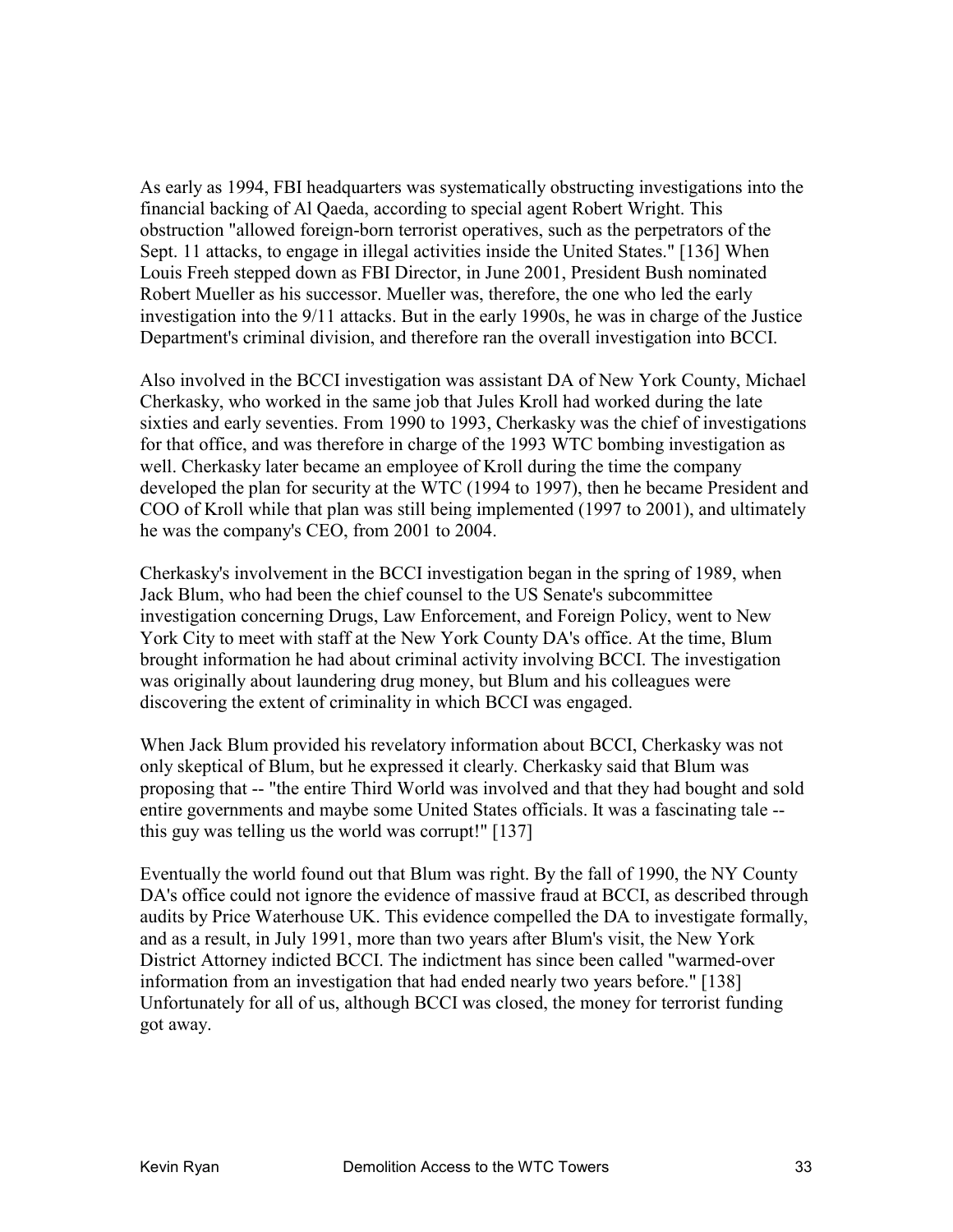## **Conclusions**

Several facts are clear from this review of the companies and people responsible for revamping the security systems for the WTC buildings, and securing New York City, on 9/11. One is that many of the people involved were deceptive and/or corrupt, and appeared to have benefited from the attacks. Another is that many of them were connected to each other and to the investigations into previous acts of terrorism and the terrorist financing bank BCCI. Yet another striking similarity among these organizations is that they all did major work for the Saudi Arabian government, or the royal family of Kuwait. Finally, the history of some of those involved, like Terry McAuliffe, shows a level of greed and corruption that overshadowed all preconceptions about US politics.

The PANYNJ occupied a good deal of space in the towers, and contributed to the false WTC report from NIST. Some of its commissioners were linked to BCCI, and its WTC Director appeared to be intentionally deceptive after the attacks. Others like Silverstein Properties' security manager John O'Neill, and FBI Director Louis Freeh, were the leading experts on Al Qaeda.

The management of Kroll created the WTC security plan, created authoritative reports that promoted a fear of terrorism, had expert knowledge of BCCI, and were intimately linked to the impact zone tenant Marsh & McLennan. AIG was one of the owners of Kroll as of 1993 and, along with Marsh, Lockheed Martin and L-3 Communications (the defense contractor successor to Loral Corp), was a company whose stock was flagged by the SEC after 9/11, in relation to insider trading. [139] Less than a month after the attacks, AIG's chairman Greenberg said -- "The opportunities for us are enormous," and "It's not just in the United States, but rates are rising throughout the world. So our business looks quite good going forward.'' [140]

It's clear that some management representatives at the primary WTC security companies also benefited from the War on Terror. Examples include James Abrahamson, Terry McAuliffe and Marvin Bush. Larry Silverstein, whose company had just taken over the security of the complex, reaped a huge windfall in insurance benefits from the destruction of the three buildings.

All four of the primary contractors that were involved in rebuilding the security systems for the WTC had done significant business with the Saudis. Electronic Systems Associates' parent, S&H, designed King Saud University, and E.J. Electric worked for Saudi Arabian Airlines. Ensec was owned by a former arms dealer to the Saudis and Securacom, owned by a member of the Kuwaiti royal family, was in partnership with Ahmad N. AlBinali & Sons Co., the large Saudi Arabian construction company. Of course, fifteen of the nineteen alleged hijackers were from Saudi Arabia as well. [141]

The leaders of NY City and NY County, who also were the primary players on 9/11 and in the ensuing investigations, were the investigators of BCCI and the 1993 WTC bombing, in the late 1980s an early 1990s. All of them seemed to benefit from the 9/11 attacks. Freeh started a homeland security business and began representing the Saudis.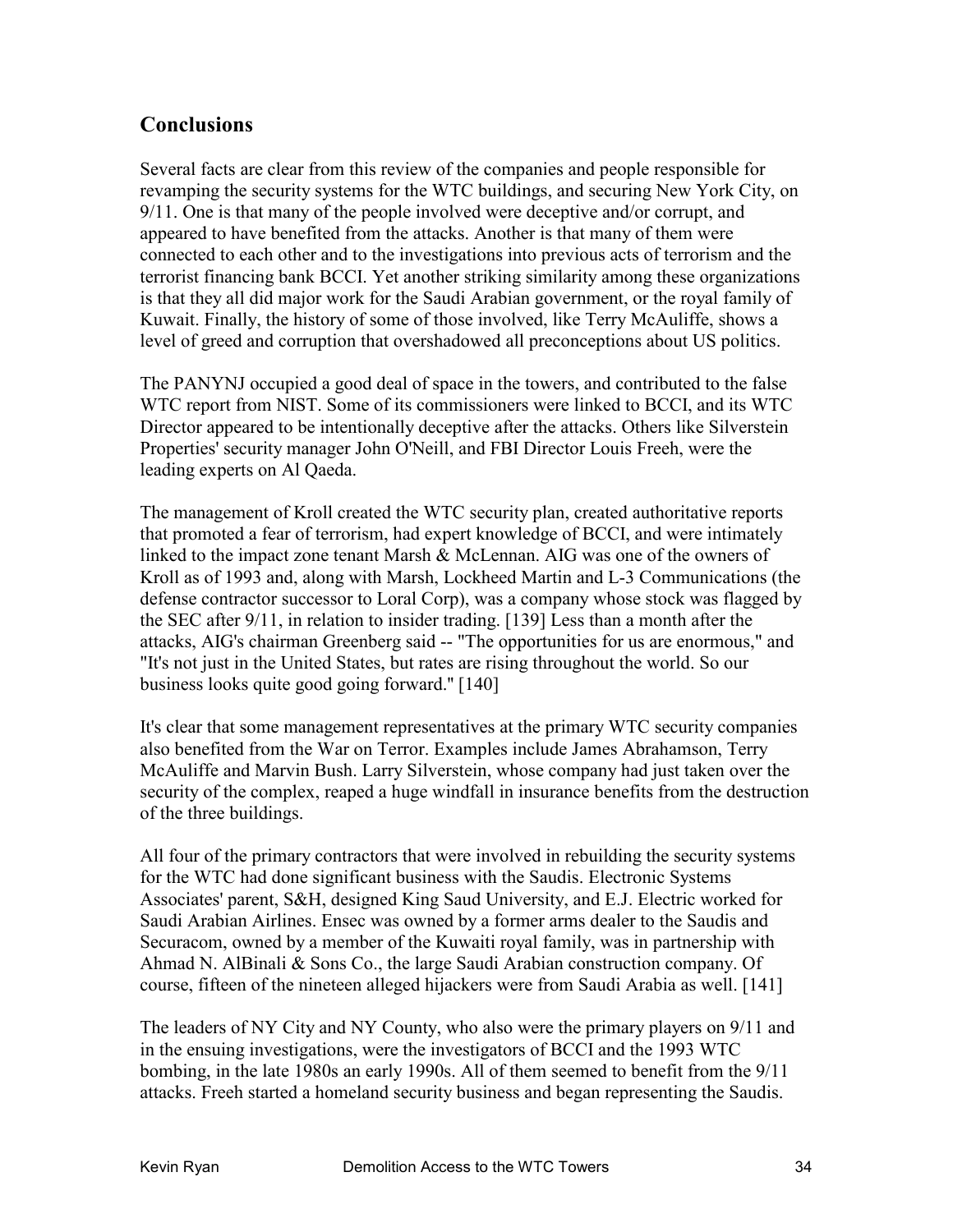Cherkasky went on to become CEO of Marsh, after it bought Kroll, and helped it avoid prosecution for fraud. Others, like Giuliani, became national heroes for their "response" to 9/11.

Could those involved in the BCCI investigation in New York, many of whom played a large role in the events leading up to, during, and after the attacks at the WTC, somehow have used the information they learned about BCCI to facilitate the attacks and then benefit from them? If so, they might have had to eliminate certain individuals who knew too much. Could the security firms and certain tenant companies have conspired to prepare the Twin Towers for demolition, well in advance of the attacks?

These possibilities seem quite plausible. In fact, a number of these people, including Giuliani, Cherkasky, Freeh, Mueller, Bremer and Hauer have already been charged and indicted by a citizen's grand jury, for the crimes of 9/11. [142] Further investigation, with subpoena power, is well past due.

The third and final essay in this series will examine the organizations and people who were involved in cleaning up Ground Zero. Those involved in the cover-up investigations will also be evaluated with respect to what has already been learned. It's possible that the old saying -- that criminals always return to the scene of the crime -- will help us learn more about what happened.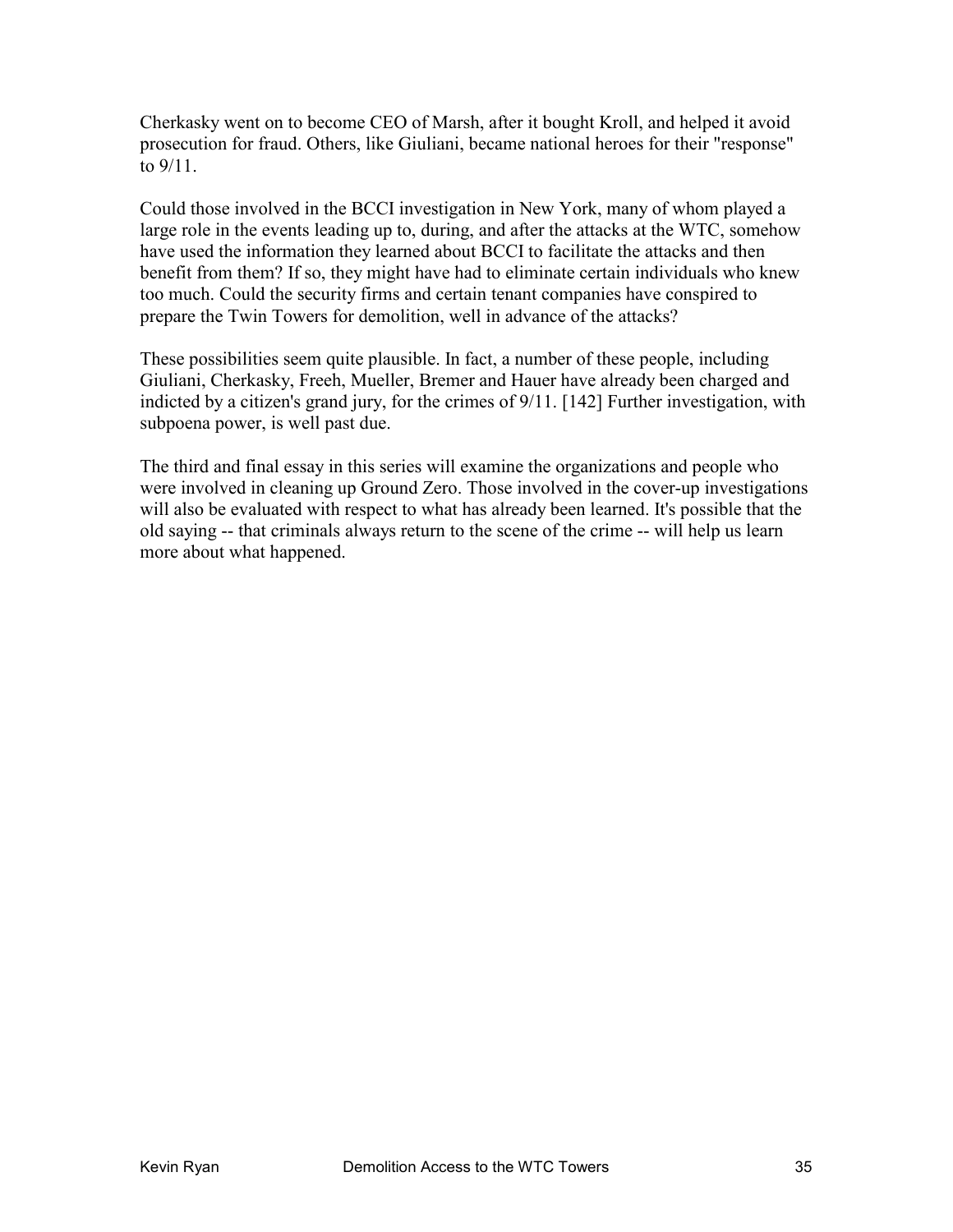## **Part Three – Convergence**

Careful investigation leads one to notice that a number of intriguing groups of people and organizations converged on the events of September 11th, 2001. An example is the group of men who were members of Cornell University's Quill & Dagger society. This included Paul Wolfowitz, National Security Advisors Sandy Berger and Stephen Hadley, Marsh & McLennan executive Stephen Friedman, and the founder of Kroll Associates, Jules Kroll. Another interconnected group of organizations is linked to these Cornell comrades, and is even more interesting in terms of its members being integral to the events of 9/11, and having benefited from those events.

After the 1993 bombing of the World Trade Center (WTC), a company called Stratesec (or Securacom) was responsible for the overall integration of the new security system designed by Kroll Asoociates. Stratesec had a small board of directors that included retired Air Force General James Abrahamson, Marvin Bush (the brother of George W. Bush) and Wirt Walker III, a cousin of the Bush brothers. Other directors included Charles Archer, former Assistant Director in charge of the FBI's Criminal Justice Information Services Division, and Yousef Saud Al Sabah, a member of the Kuwaiti royal family.[1]

Yousef Saud Al Sabah was also chairman of the Kuwait-American Corporation (KuwAm), which between 1993 and 1999 held a controlling share of Stratesec. The other owners of Stratesec were Walker and an entity controlled by Walker and Al Sabah, called Special Situation Investment Holdings (SSIH).[2] SSIH was said to form a group with KuwAm, and the group owned several other companies, including Commander Aircraft and Aviation General. In any case, the Kuwaiti royal family can be said to have benefited from 9/11 due to "The War on Terror" that removed Saddam Hussein from power. Of course, that was the second consecutive US war that Kuwait benefited from, the first being the 1991 Gulf War led by President George H.W. Bush.

Stratesec director James Abrahamson was President of Hughes Aircraft from 1989 to 1992, when Prescott Bush Jr. was helping Hughes lobby Bush's brother, the US President, to lift sanctions on the Chinese government. Abrahamson became a director of Stratesec in December 1997.[3] He also co-founded a company called Crescent Investment Management (Crescent) with the Pakistani-American, Mansoor Ijaz. Crescent's board of advisors included James Woolsey, the CIA Director for President Clinton who became a PNAC signatory and Booz Allen Hamilton executive.[4]

Mansoor Ijaz is the CEO of Crescent, and is a rare individual in that he claimed to have the ability to persuade several governments to extradite Osama bin Laden. After meetings with Clinton and his National Security Advisor Sandy Berger (who first introduced Woolsey to Clinton), Ijaz said that he could not convince them to work toward the extradition.[5] Additionally, Ijaz introduced the journalist Daniel Pearl, by way of a personal letter, to those in Pakistan who are believed to have been involved in his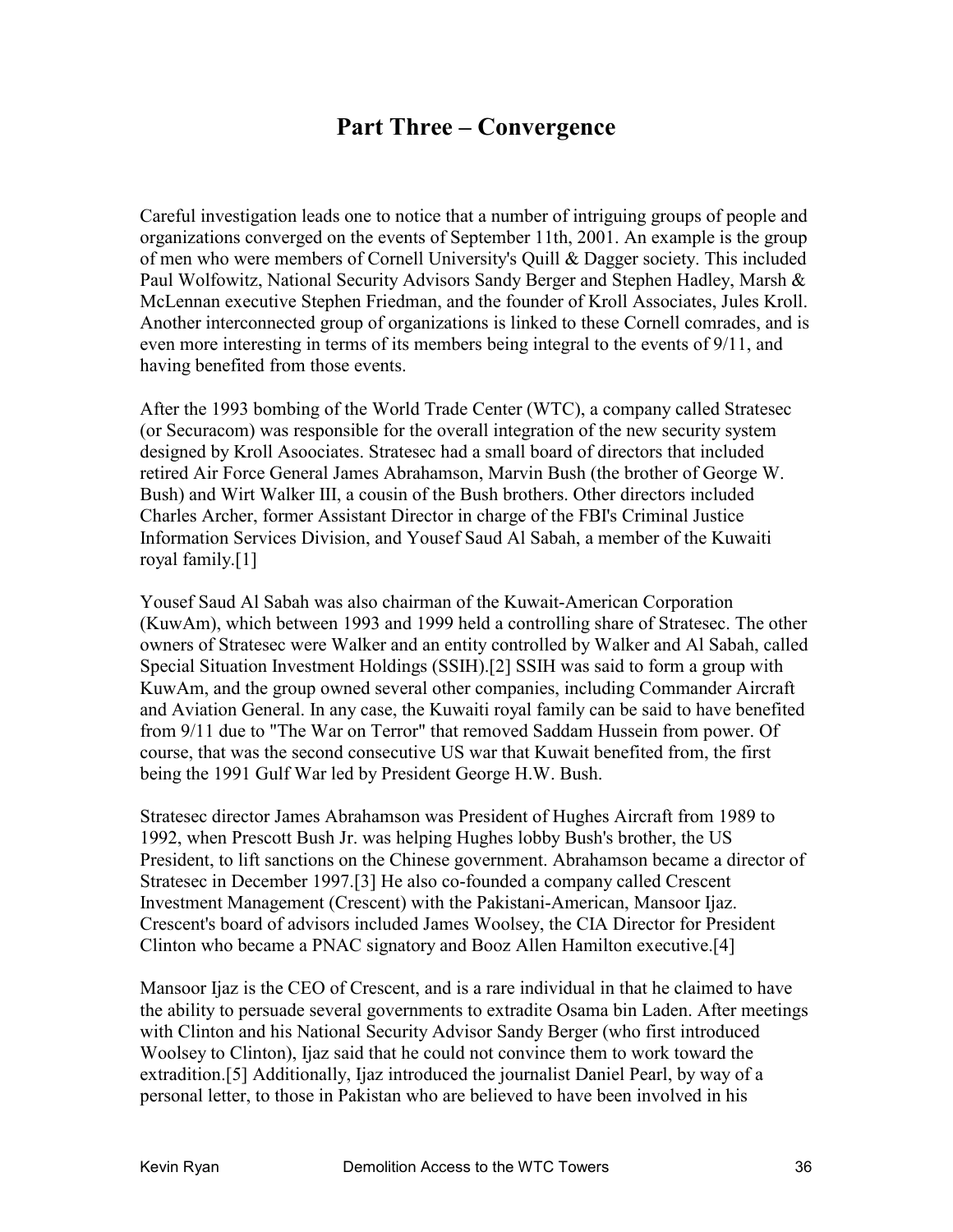death.[6] Ijaz went on to become a Fox News correspondent, and he was a strong promoter of false claims leading up to the Iraq War, including WMDs and ties between Saddam Hussein and Al Qaeda.[7]

Stratesec had contracts to provide security services for United Airlines, and Dulles Airport, where American Airlines Flight 77 took off on 9/11. Another client was Los Alamos National Laboratory (LANL), where scientists were working on the development of nanothermite, a type of explosive material that has since been discovered in the WTC dust.[8,9]

## **The Carlyle Group**

In 1998, Barry McDaniel came to Stratesec to become its Chief Operating Officer. McDaniel was therefore in charge of the security operation at the WTC in terms of what he called a "completion contract," to provide services "up to the day the buildings fell down."[10] McDaniel had previously worked for the United States Army Materiel Command (AMC), located at Fort Belvoir, Virgina. But McDaniel came to Stratesec directly from BDM International, where he had been Vice President for nine years. BDM was a major subsidiary of The Carlyle Group for most of that time. When Barry McDaniel started at BDM, the company began getting a large amount of government business "in an area the Navy called Black Projects," or budgets that were kept secret.<sup>[11]</sup>

BDM has had an interesting history. In 1990 it was a subsidiary of Loral Corporation, a company owned by Bernard Schwartz that was related to WTC security company Ensec, and Ensec director Terry McAuliffe.[12] Loral sold BDM to The Carlyle Group in 1992, at which time Frank Carlucci became chairman of BDM. Carlucci was a covert operative in his early career, and got his start in national politics through his old college roommate, Donald Rumsfeld, becoming Rumsfeld's assistant at the Office of Economic Opportunity in 1969. Carlucci went on to be named Deputy Director of the CIA and Ronald Reagan's Secretary of Defense.

During his first few years at Carlyle, Carlucci asked his friend Norman Augustine, later CEO of Lockheed Martin, if Carlyle could be included in a deal to buy the defense contractor LTV Corp.[13] That deal did not happen, but LTV was among the companies whose stocks were flagged for insider trading related to 9/11.[14,15] The FBI also briefly considered investigating Stratesec for insider trading related to 9/11, due to an SEC referral of suspicious accounts. But since the people involved were considered to not have any "ties to terrorism or other negative information," an investigation into Stratesec was not pursued.[16] Putnam Investments, a subsidiary of WTC impact zone tenant Marsh & McLennan, was one of Stratesec's investors.

During the time that Stratesec executive McDaniel worked for them, the Caryle Group began to add some very powerful people to their leadership group. One such figure was James Baker, who went to Princeton with Rumsfeld and Carlucci, and who was White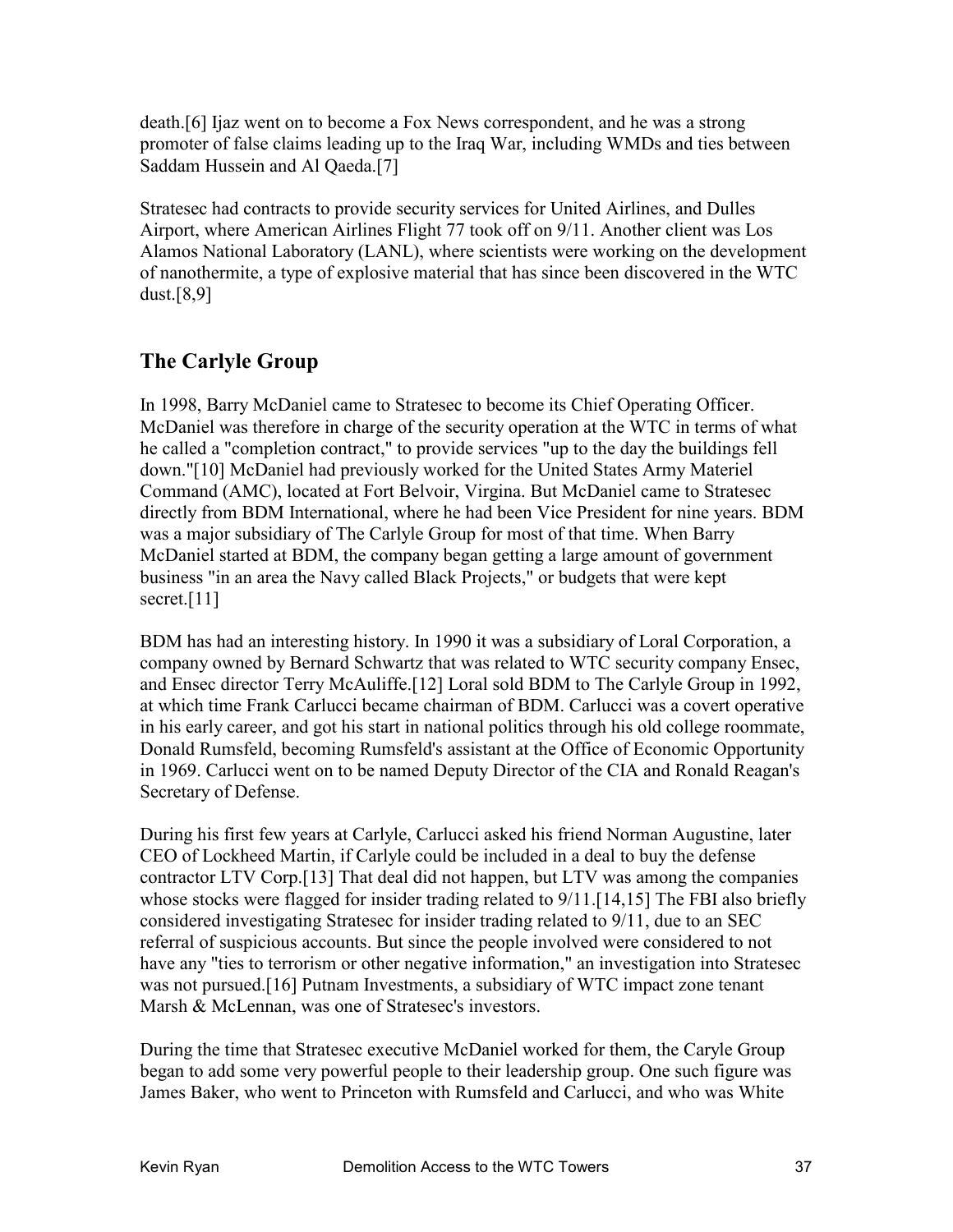House Chief of Staff, and Secretary of the Treasury, for Reagan. Baker was also George H.W. Bush's campaign manager and Secretary of State, and Bush's White House Chief of Staff again in his last government position. Baker became a partner at Carlyle just two weeks after the February 1993 bombing of the WTC.

Earlier in his career, Baker had worked in President Ford's department of Commerce, along with WTC impact zone tenant Joseph Kasputys. And Baker was a longtime, close friend of Raymond Hill, an elite Texan who owned the mafia and CIA-connected Mainland Savings. American taxpayers shelled out approximately \$500 million when Mainland failed in 1986. Investigators have since discovered that Mainland, like a number of other savings and loans that failed in the late 1980s, was a vehicle for CIA and mafia activities.[17]

Baker is also remembered as the one person most responsible for changing the outcome of the 2000 presidential election, in favor of George W. Bush. As Congressman John Conyers wrote: "Mr. Baker will be forever remembered for his ultimately successful efforts to shut down the counting of votes in the 2000 Florida election."[18]

On September 11, 2001, Baker was at the Ritz-Carlton in Washington DC, for the annual investor conference of the Carlyle Group. Also present with Baker was Carlucci, "representatives of the bin Laden family," and George H. W. Bush.[19] Carlyle had been doing business with the bin Laden family since the early 1990s.

Baker's grandfather started the law firm Baker Botts, which had offices in Saudi Arabia and which, after 9/11, represented the Saudi Arabian government in a lawsuit filed by families of those killed and injured in the attacks. The Saudi connection is interesting considering that Carlyle owned, through BDM International, the Vinnell Corporation, a mercenary operation that had extensive contracts in the Middle East since 1975, training the Saudi Arabian National Guard and also training Turkish security forces.

Vinnell was considered "by some experts to be a CIA front."[20] Of course Frank Carlucci was Deputy Director of the CIA, and George H.W. Bush, who was Baker's boss for many years, was in the CIA for a majority of his career.[21] Perhaps as a result, in 1995 Vinnell was reported to be one of the first targets of al Qaeda, in Saudi Arabia.

BDM, Vinnell's parent company, was sold to TRW in 1997. Directors at BDM at the time included Carlyle Group executives and a former assistant to Henry Kissinger, Philip Odeen, who went on to become the CEO of TRW. Directors at TRW at the same time included Robert M. Gates, former Director of Central Intelligence and current Secretary of Defense. Arden Bement, who was appointed by George W. Bush to lead the National Institute of Standards and Technology (NIST) one month after the 9/11 attacks, had left his position as TRW Vice President in 1992, moving to Purdue University in the interim.

In 1998, at the time that Barry McDaniel moved to Stratesec, TRW merged with Lockheed Martin, the company that sub-contracted the WTC security job to Ensec.[22] Stratesec and Ensec, along with E.J. Electric and Electronic Systems Associates, worked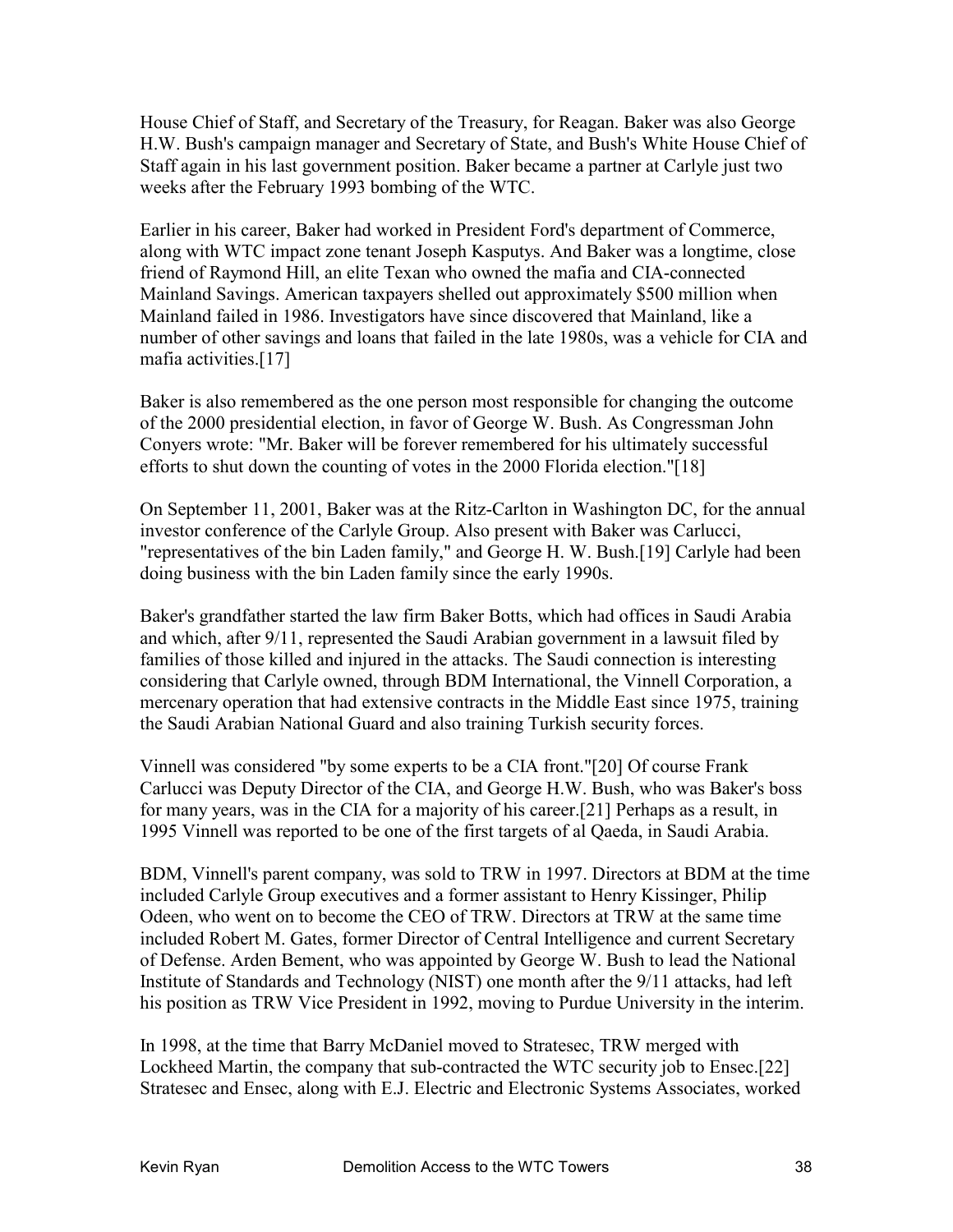to build the security system that was in place at the WTC when the buildings were destroyed. All four of these companies had done significant work in Saudi Arabia before working at the WTC.[23]

Marvin Bush was a director of Stratesec from 1993 to 2000. It was during that time that Kroll and Stratesec planned and executed the extensive rebuilding of the security systems at the WTC complex. As his stint with Stratesec ended, Marvin Bush became a principal in the company HCC Insurance, one of the insurance carriers for the World Trade Center.

## **SAIC**

Marvin Bush was the cofounder of Winston Partners in 1993, a company that benefited greatly from the War on Terror. In 2000, Winston Partners invested heavily in a defense contractor called AMSEC that was 55% owned by Science Applications International Corporation (SAIC). It has been noted that SAIC was not only a major contributor to the NIST WTC report, it was also a company that had expertise in nanothermites, explosive materials which were found in the WTC dust as mentioned earlier.[24]

Founded by a scientist from Los Alamos National Laboratory, SAIC had a long history at the WTC, having evaluated the basement levels of the buildings as a potential terrorist target in 1986.[25] Interestingly, the company was hired to investigate the 1993 bombing of the WTC, an event that was "remarkably like the one which" they had foreseen in 1986.[26] In fact, SAIC later boasted that -- "After the 1993 World Trade Center bombing, our blast analyses produced tangible results that helped identify those responsible."[27]

After 9/11, SAIC supplied the largest contingent of non-governmental investigators to the WTC investigation conducted by NIST. At the same time, "SAIC personnel were instrumental in pressing the case that weapons of mass destruction existed in Iraq under Saddam Hussein, and that war was the only way to get rid of them."[28]

SAIC was also a pioneer in the intelligence contracting business, as a founding member of the Security Affairs Support Association in 1979, along with companies like TRW, Booz Allen Hamilton, Lockheed and Hughes Aircraft. A special taskforce of the Defense Science Board, which was led in 1993 by BDM's Philip Odeen, recommended a vast increase in the outsourcing of intelligence, which all these companies ended up benefiting from greatly.

Today a majority of government intelligence work is outsourced, and SAIC is known first and foremost as an intelligence contractor. SAIC sells expertise about weapons, about homeland security, about surveillance, about computer systems, about "information dominance" and "information warfare," and has been awarded more individual government contracts than any other private company in America. In fact, the company was paid huge sums to rebuild the NSA and FBI systems that supposedly failed before 9/11.[29]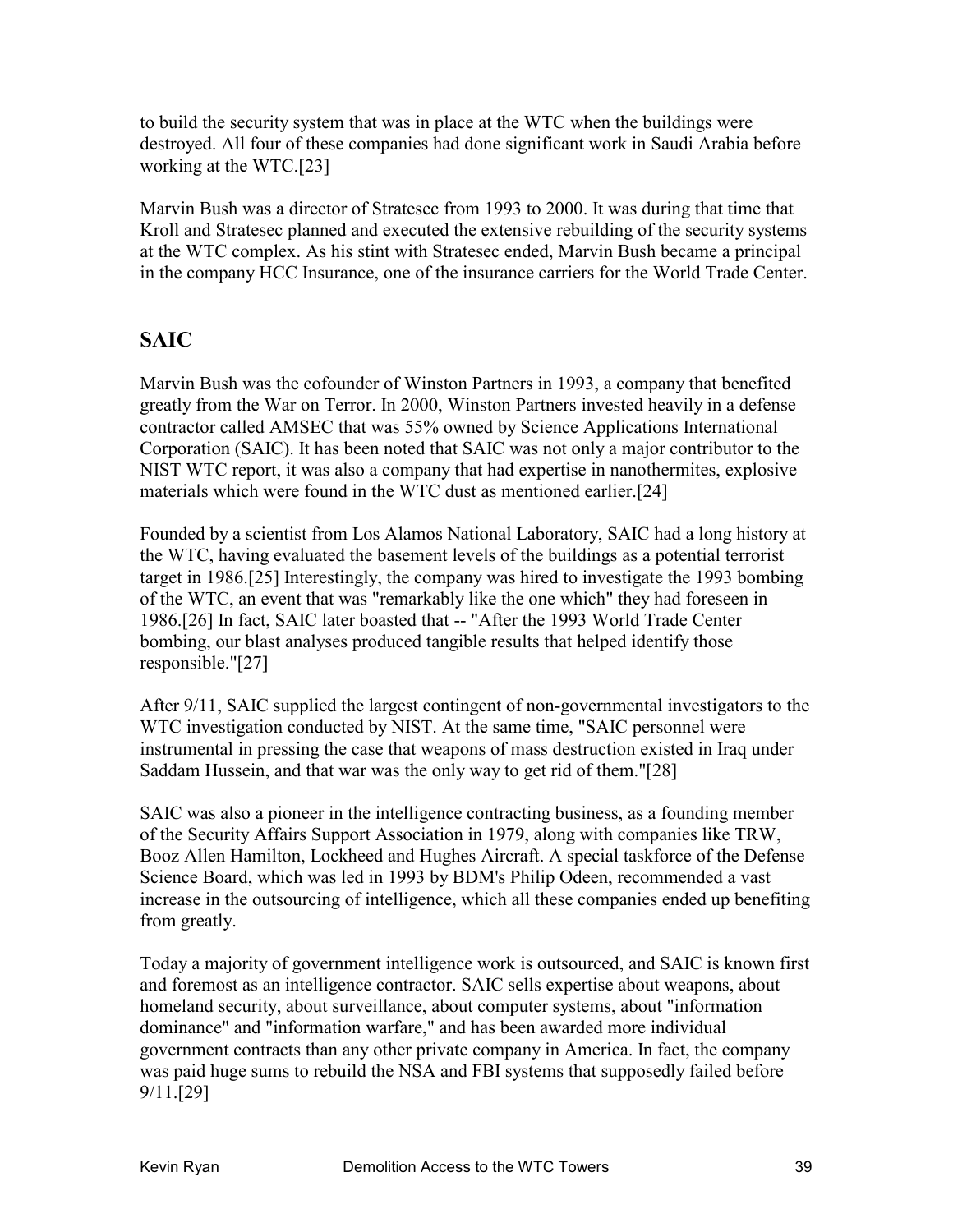SAIC is integral to the operations of all the major intelligence collection agencies, particularly the National Security Agency (NSA), the National Geospatial-Intelligence Agency (NGA) and the CIA. In fact, the CIA relies on SAIC to spy in its own workforce.[30] But SAIC has also played an integral role in the "War on Terror", and was even responsible for capturing Khalid Sheikh Mohammed. It was SAIC staff and technology that "tease[ed] out crucial clues about Mohammed's activities from intercepted text messages that he sent to his al Qaeda operatives using as many as 20 different cell phones."[31]

In an interesting coincidence, while the Carlyle/BDM subsidiary Vinnell Corp was training the Saudi Arabian National Guard, SAIC was training the Saudi Navy and bringing Saudi military personnel to company headquarters in San Diego for further study. Simultaneously, Booz Allen Hamilton was managing the Saudi Marine Corps and running the Saudi Armed Forces Staff College.[32] Vinnell now works with SAIC to train the Iraqi military.[33]

SAIC employees or board members have included Secretary of Defense Robert Gates, former Deputy Director of CIA Bobby Ray Inman, former NYC OEM director Jerome Hauer, anthrax attack suspect Stephen Hatfill, former CIA Director John Deutch, and Lawrence B. Prior, a military intelligence officer and former TRW executive. Also formerly with SAIC, during the time of the planning and implementation of the 9/11 attacks, was Dick Cheney's undersecretary of defense, Duane Andrews.

Duane Andrews considered Dick Cheney to be his personal, lifelong hero.[34] While he worked for Cheney, Andrews supervised Stephen Cambone, who went on to become Donald Rumsfeld's "special assistant." When Andrews left the Pentagon in 1993, he became chief operating officer for SAIC, where he supervised "much of the company's work on secret projects with defense and national security agencies."[35] Andrews and Cambone both later hired on to the British intelligence firm Qinetiq, along with George Tenet. Coincidentally, The Carlyle Group was a major shareholder in Qinetiq as of February 2003.

## **Halliburton and BCCI**

When we examine who had the greatest motive for the attacks of  $9/11$ , we need to look at who most benefited from those events. Certainly SAIC and other companies like Maurice Greenberg's American International Group (AIG) are among those who profited the most after 9/11. But The Carlyle Group and oil companies like Halliburton led the field in terms of profiting from 9/11.

Dick Cheney was hired as CEO of Halliburton in 1995, despite having no practical business leadership experience. He quickly went on to add new directors that shared his political convictions, including Lawrence Eagleburger, the former Secretary of State under the first President George Bush. Eagleburger also served as a director of Kissinger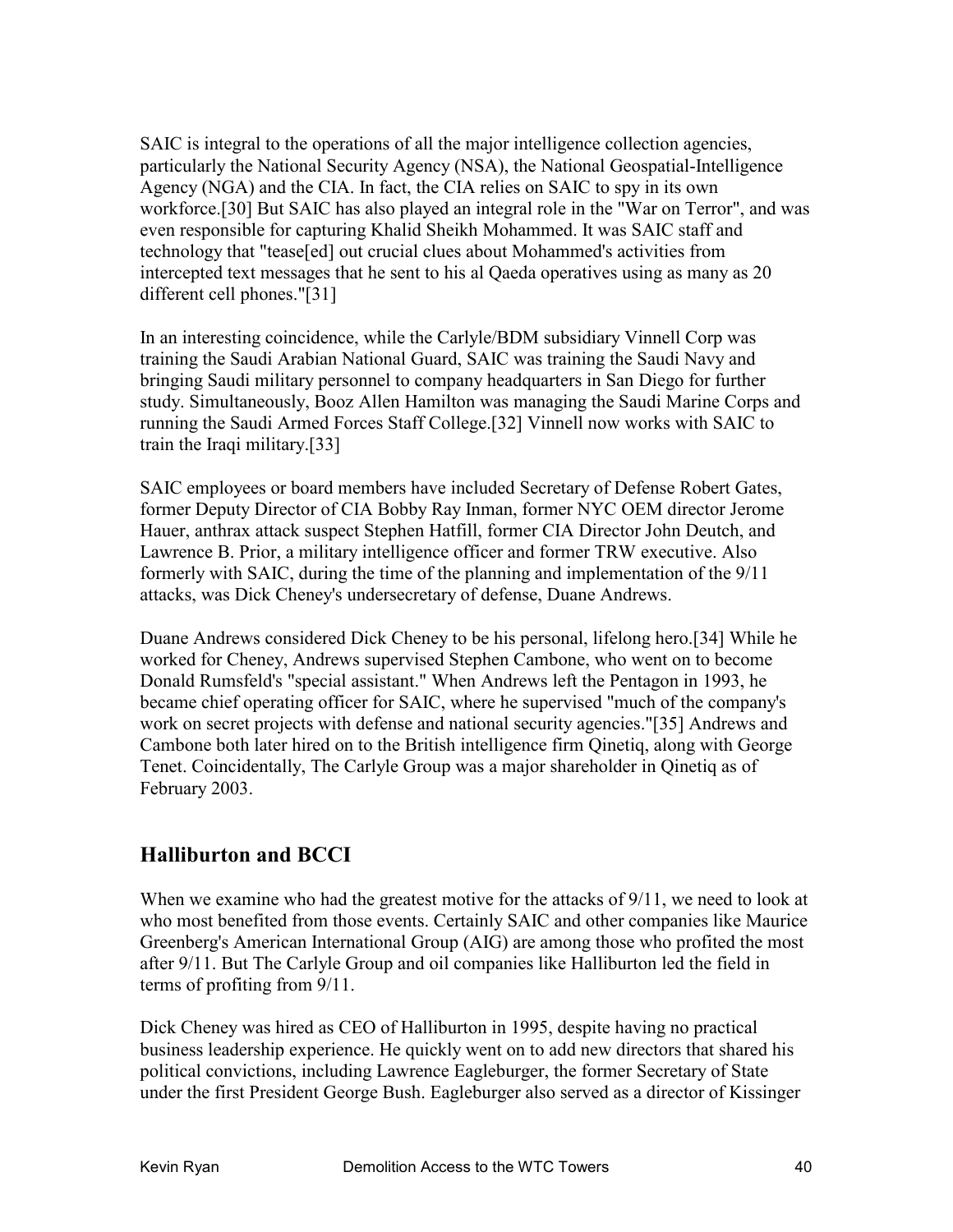Associates, and on the board of Dresser Industries, where George H.W. Bush got his start. Others Cheney added to his team included Ray Hunt, of Dallas-based Hunt Oil, a longtime supporter of the Bush clan.

Cheney named Charles DiBona as one of his first appointees to the board of Halliburton. DiBona had been the Deputy Director of the White House Policy Office and Special Assistant to President Nixon in the early 1970s. DiBona was also an associate of WTC south tower impact zone tenant Joseph Kasputys, at the Logistics Management Institute, and DiBona and Kasputys had previously worked together during the Arab Oil Embargo as representatives of the emerging US Department of Energy (DOE). In fact, DiBona was one of the first US "Energy Czars."

Like DiBona, Joseph Kasputys was in the US Navy for 20 years, and both of them retired as Commanders. They then both worked for the predecessor agencies of the DOE, and Kasputys worked for the Department of Defense as well. In 1975, Kasputys was appointed by President Ford to be Assistant Secretary of Commerce. As stated in the review of tenants in the towers, Kasptuys went on to run a large corporation called Primark that had offices in both towers on 9/11. One of the subsidiaries of Primark, The Analytical Sciences Corporation (TASC), worked with "so-called 'black' or top secret programs." TASC also worked closely with the National Institute of Standards and Technology.[36]

After his government service, DiBona went on to lead the American Petroleum Institute, the petroleum industry's national trade association, in a position he held for nineteen years. During that time, DiBona was also a director of First American Bancshares, the American bank secretly owned by the Bank of Credit and Commerce International (BCCI).

BCCI is significant relative to 9/11 because it was involved in funding terrorists in the late 1980s and was linked to the Pakistani intelligence network, from which several alleged 9/11 conspirators came, including Khalid Sheik Mohammed. In fact, Time magazine reported, relative to BCCI, that -- "You can't draw a line separating the bank's black operatives and Pakistan's intelligence services."[37]

BCCI was also clearly connected to the mafia. Munther Bilbeisi, a notorious BCCI representative who was finally indicted for tax fraud in 1991, was associated with several mafia families in New Jersey, including the DeCavalcante and Luchese crime families.[38]

More importantly, there were indications that the CIA was involved in the founding of BCCI.[39] There were also connections between George H. W. Bush, who was CIA director during BCCI's heyday, and George W. Bush, through Harken Energy. But other US government representatives helped BCCI too, simply by not doing anything or allowing BCCI to make acquisitions in the US when they should have closed the operation down. For example, at the time that BCCI was first publicly suspected of wrongdoing, in 1988, both the US Department of Justice and the Federal Reserve Bank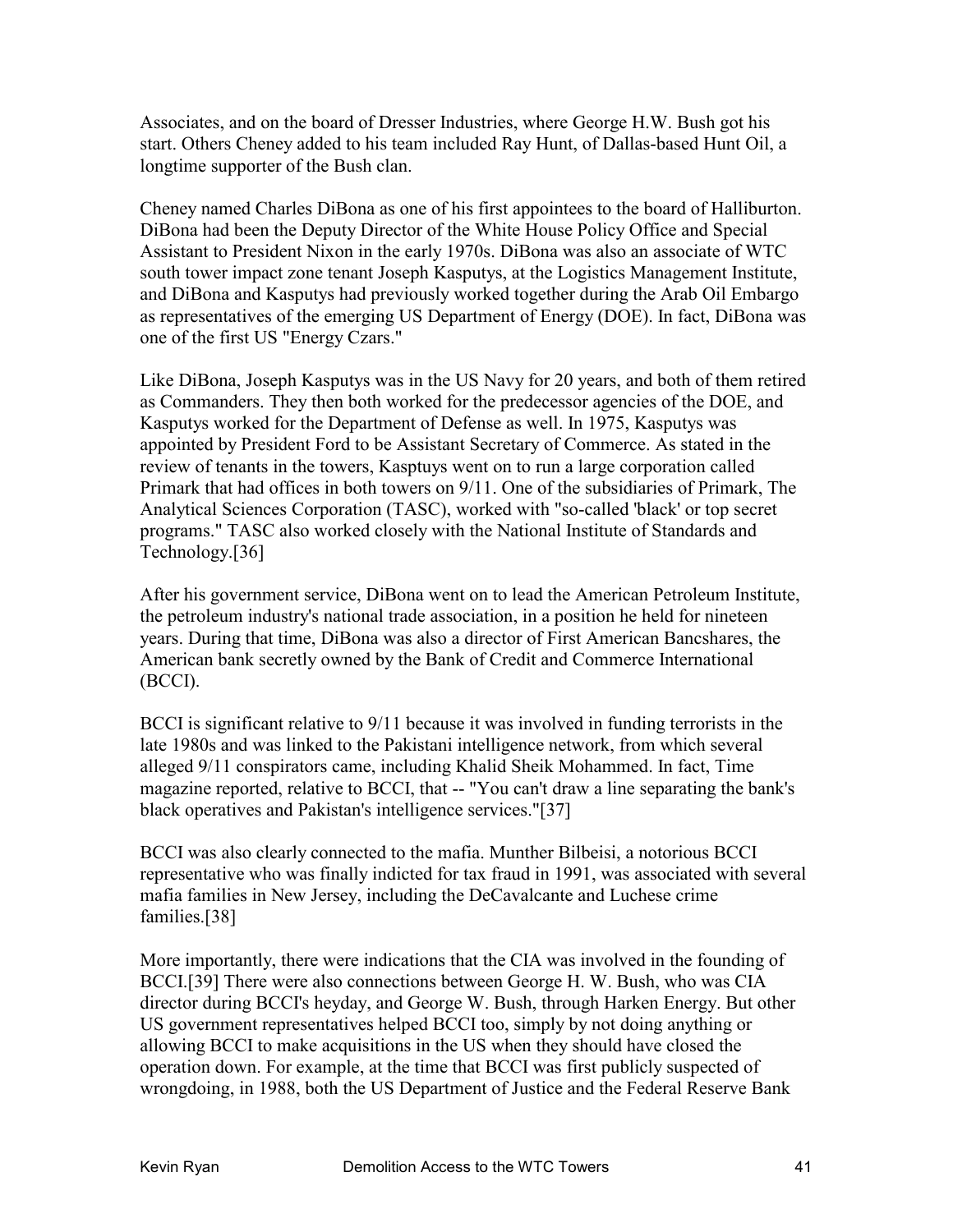(Fed) were hesitant to investigate or prosecute, despite the fact that there were signs that both of these organizations already knew of BCCI's fraud. When the Fed finally did take its first disciplinary action, it appeared that BCCI had a friend at the top, in that one member abstained from a critical vote. That member was the chairman, Alan Greenspan. Greenspan later explained that he had socialized with BCCI attorney and First American Bancshares President, Robert Altman.[40]

#### **Kissinger and his associates**

Henry Kissinger and his associates were also connected to BCCI in several ways, although he refused to share documents with the related Senate investigation. For example, Sergio Correa da Costa, who served as Brazil's Ambassador to the US in the mid-1980s (note that Ensec was a Brazilian company), worked for Kissinger's consulting company, Kissinger Associates, and was also a nominee shareholder for BCCI. And as early as 1971, Kissinger was linked to BCCI through the Pakistanis that arranged for his first visit to China.[41] At the time, Pakistrani agents who later became BCCI representatives were involved in fooling journalists into thinking Kissinger was in Pakistan instead of China. Kissinger returned to China many times and on occasion took very close friends and business associates along with him, most notably Maurice Greenberg of AIG, who traveled extensively with Kissinger.[42]

From 1985 to 1990, a client of Kissinger Associates, Banca Nazionale del Lavoro (BNL) provided \$4 billion in unreported loans to Saddam Hussein and his government in Iraq. Henry Kissinger was on the International Advisory Board of BNL during that same time period. Kissinger and his leading assistants Brent Scowcroft and Lawrence Eagleburger were investigated in this matter by the House Banking Committee just as the first Gulf War was ending.[43]

But the numerous connections between assistants and associates of Kissinger, and the most significant events of 9/11, are astounding. To begin with, Kissinger, who is considered by some to be an international terrorist due to his bombing of Cambodia, his role in the 1973 coup in Chile, and other atrocities, was the Bush Administration's first choice to lead the 9/11 Commission. Although he later resigned from the Commission to avoid exposing his client list, Kissinger's closest friends and aides played significant roles with regard to  $9/11$ .

- L. Paul Bremer, the managing director at Kissinger Associates from 1989 to 2000, left there to take a job with WTC impact zone tenant Marsh & McLennan, and then played a leading role in establishing the official myth of 9/11.
- Peter Rodman, PNAC member and Assistant Secretary of Defense on 9/11, hosted meetings with Pakistani ISI General Ahmed the week before 9/11, and had previously been a Special Assistant to Kissinger for eight years.[44]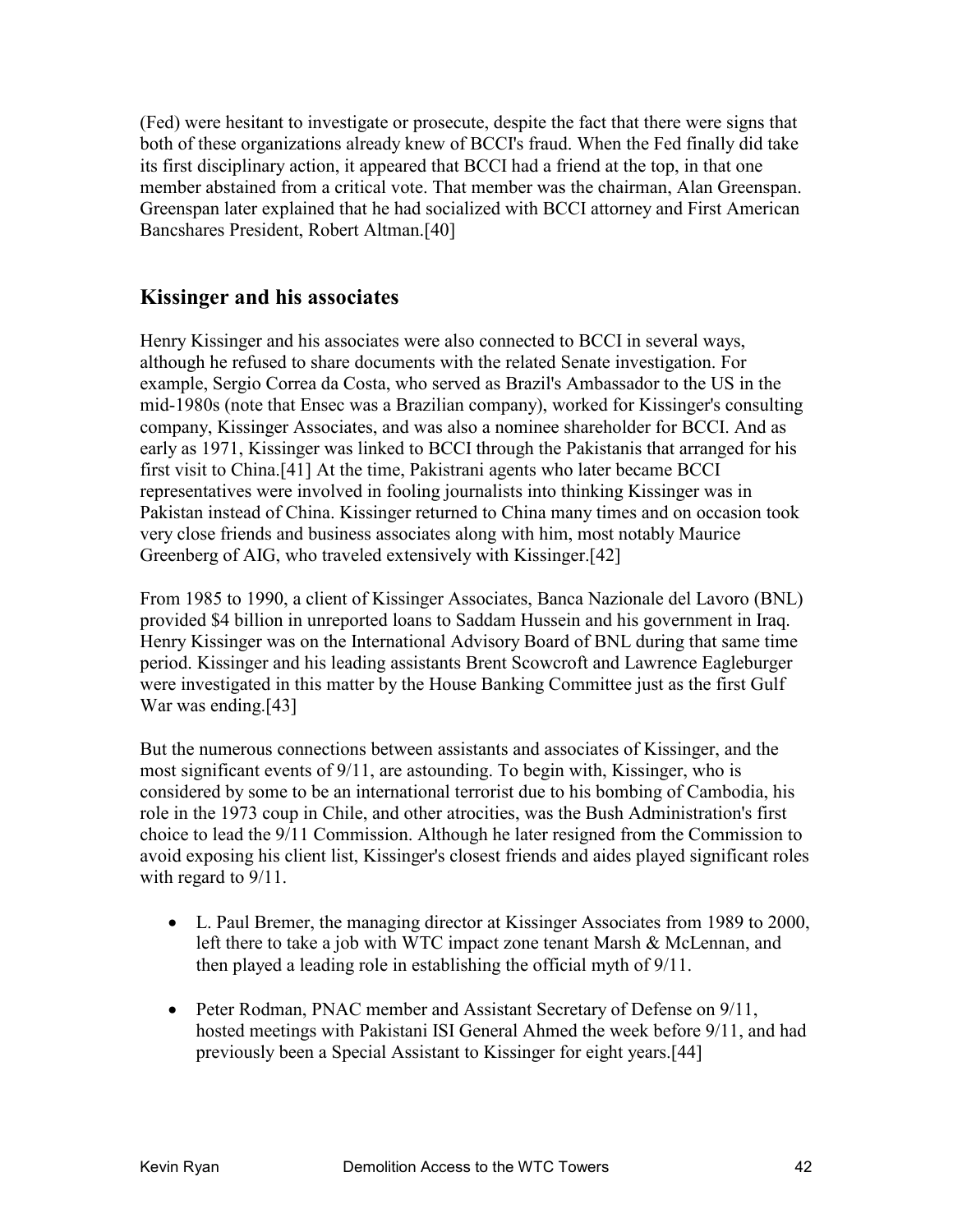- Joseph Kasputys, south tower impact zone tenant, worked with Kissinger in the Ford Administration (along with Cheney, Greenspan, DiBona, and Rumsfeld).[45]
- Kissinger is also closely associated with several 9/11 Commissioners, including his long-time National Security Council assistant John Lehman, and his fellow Hollinger board member James R. Thompson.
- And Phillip Odeen of BDM, who was Barry McDaniel's boss until McDaniel left to lead WTC security company Stratesec, was a Kissinger assistant for several years.

There was also Renato Ruggiero of Kissinger Associates. Mr. Ruggerio was present on 9/11 in the sense that he was on the International Advisory Board for Salomon Smith Barney (SSB), the company that occupied all but ten of the 47 floors in WTC building 7.[46] SSB even shared the all-important 23rd floor with the New York City OEM. More striking is the fact that Donald Rumsfeld was the chairman of that SSB board, and Dick Cheney was a board member as well. Rumsfeld served as chairman of the SSB International Advisory Board since its inception in 1999, but had to resign in 2001 when he was confirmed as George W. Bush's Secretary of Defense, and Cheney resigned at the same time when he became Vice President.

Another interesting coincidence is that Global Crossing was brought public in 1998 by SSB. Global Crossing was the company that Ensec director McAuliffe made a fortune on, when he purchased \$100,000 in stock before the company went public and cashed out several years later for \$18 million. Richard Perle was a lobbyist for Global Crossing.

On 9/11/01, Salomon Smith Barney's parent company was Citigroup. Citicorp was the nation's largest bank in 1990, but dropped half of its value from the summer to the winter of that year due to the S&L scandal. The company was saved by Prince Alwaleed of Saudi Arabia, who pumped an initial \$590 MM into the company in a deal brokered by The Carlyle Group. It is believed that the money, and more, came from BCCI as it was dissolving.[47]

Therefore, when Salomon Smith Barney was taken over by Citigroup in 1998, it was taken over in part by Saudi owners who were apparently redistributing the funding and networks of BCCI. Rumsfeld and Cheney entered the picture less than a year later, in May 1999. Jules Kroll, the founder of the WTC security design firm, and Rudy Giuliani, who was a former Department of Justice official, were responsible for investigating organized crime and BCCI, and were well aware of the extent of those networks ten years prior to that. Others like them, who brought the late indictments against BCCI, were leaders of the US Department of Justice.

Stratesec was at the WTC, and therefore, through Barry McDaniel and the Bush family, the influence of The Carlyle Group was present as well. In a sense, Rumsfeld and Cheney were also present at the WTC, because both of them were on the advisory board of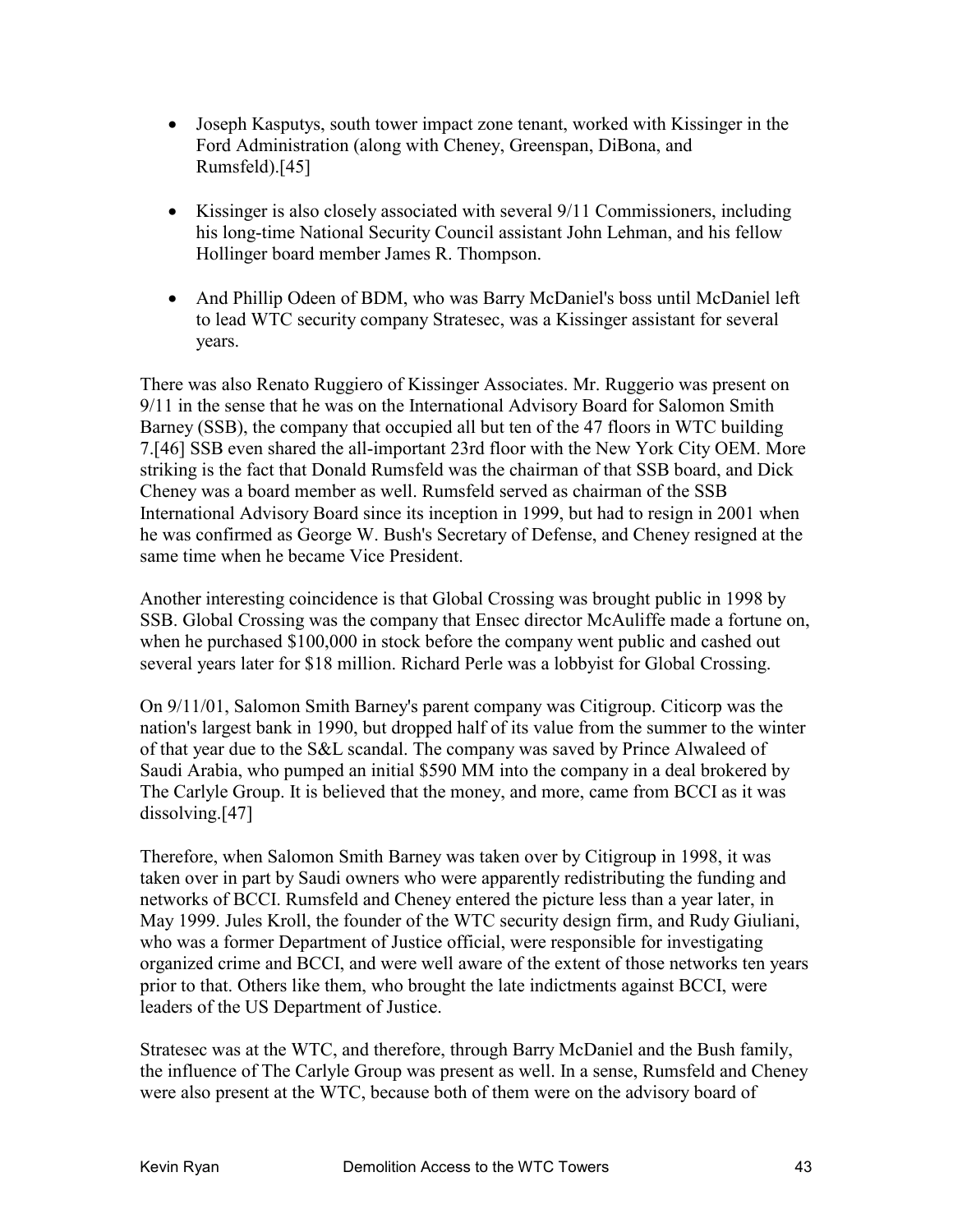Salomon Smith Barney. And SAIC was at the WTC on 9/11 too, as it was one of the first companies to show up at Ground Zero on that day. That fact will be discussed in the third installment of the essay series entitled Demolition Access to the WTC.

As for Kissinger, within hours of the events of 9/11 he was writing an opinion piece for the Washington Post. In it, he claimed to have thorough knowledge of what would be required to pull off such a coordinated set of attacks. Kissinger went on to inform the American public of what must happen next: "the destruction of the system that is responsible."[48] No one can argue with that sentiment. But to this day, no one can accurately describe the terrorist system that was responsible for the 9/11 attacks, let alone destroy it.

What we can say today, with certainty, is that if we are to believe that al Qaeda orchestrated the events of 9/11 then we do not know much about al Qaeda. Alternatively, there was a far more powerful and highly connected system of intelligence and financial networks, represented by organizations like Carlyle, Kissinger, SAIC and Halliburton, that converged upon the events of 9/11. That other system continues to profit from the 9/11 attacks, and uses the fear and rage generated by al Qaeda-attributed terrorism to its own advantage. Understanding and destroying terrorism might simply be a matter of understanding and destroying the organizations that continue to profit from 9/11.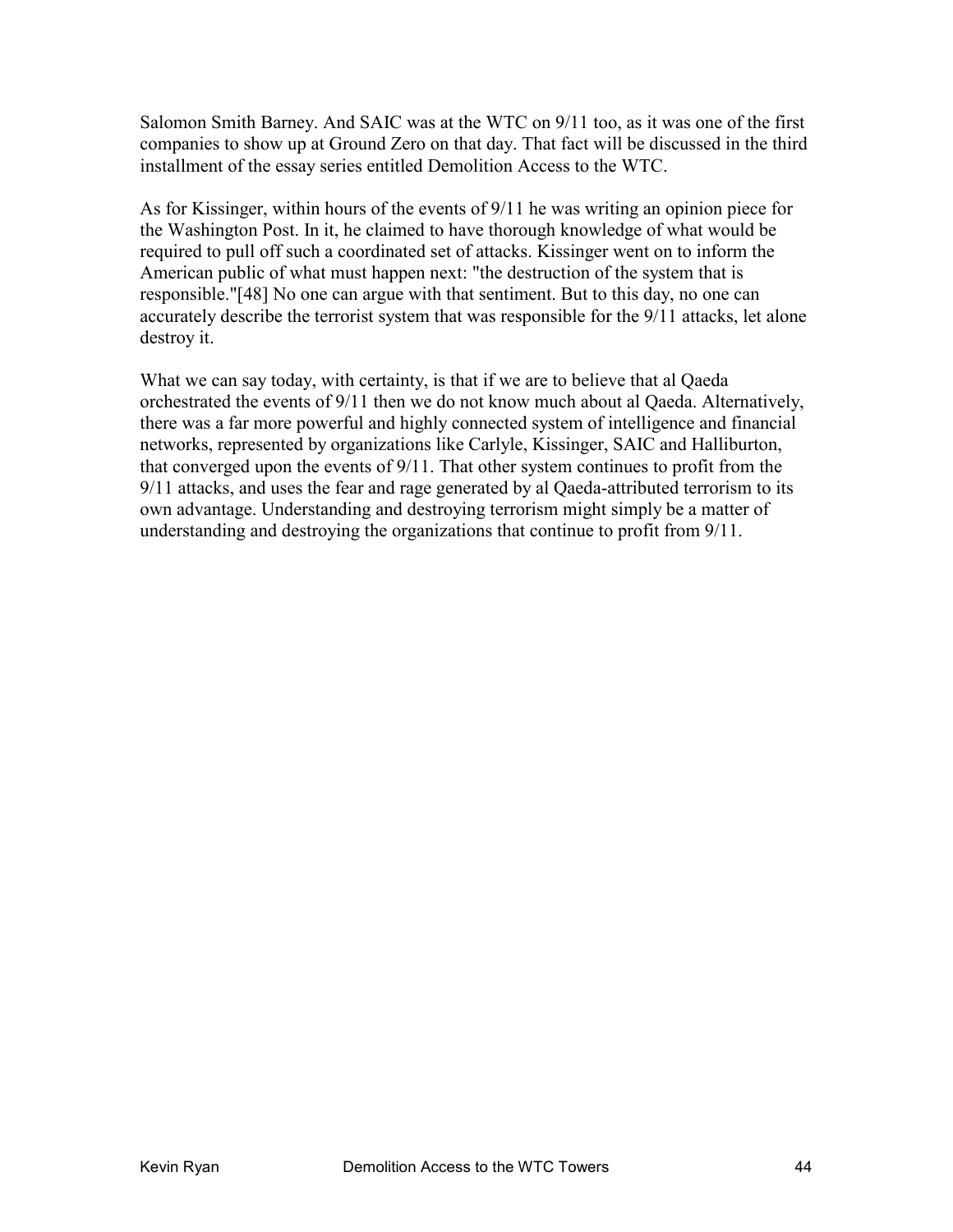# **Part Four - Cleanup**

Who could have placed explosives in the World Trade Center (WTC) buildings? As a society we are faced with this question due to the growing amount of evidence that explosives were used to bring down all three buildings, and due to the enormous implications of that possibility. The evidence includes the unprecedented nature of what happened that day, the eyewitness testimonies of people present at the site, and the physical evidence demonstrated by photographs and videos. 1, 2 Evidence for explosives is also given through proof by contradiction in that seven years of ever-changing government reports could not provide a non-explosive story for destruction of the WTC buildings. 3, 4, 5 More recently, peer-reviewed scientific papers show that energetic materials were present at the WTC, as indicated by the environmental data and the dust from Ground Zero. 6, 7, 8

The forensic investigation of explosions typically aims to determine who had the means, opportunity and motive to accomplish the explosive event. 9 When that approach is taken with the WTC, we can see that those who had the greatest means and opportunity also had the greatest motive. For example, we've seen that certain tenant companies that occupied the WTC towers not only had the opportunity, but they also had the means in terms of access and expertise, to place explosives in the buildings. 10 We also know that the security companies that were responsible for planning and implementing the security plan for the towers, after the 1993 bombing, appeared to have benefited from the attacks. 11 Additionally, the companies reviewed were connected to each other through certain powerful people and organizations, and had all done major work for the Saudi Arabian government.

In addition to the actual placement of explosives, those involved would need to cleanup any evidence of explosives remaining at the site. In this final essay of a multi-part series, it will be seen that certain people had the means, opportunity and motive to destroy such evidence at Ground Zero, and that something was being hidden after the buildings fell. These facts will be reviewed in light of the knowledge that the debris was considered highly sensitive and nearly all the steel evidence was quickly destroyed. 12 Additionally, although security at the site was intense, safety management was lax or nonexistent and human concerns took a back seat to the goal of rapidly disposing of the evidence. Other curious facts include that known criminal entities were hired to accomplish the debris removal, and that evidence was stolen from Fresh Kills landfill with the approval and coordination of FBI agents.

With all of this in mind, we'll look at who was in charge at Ground Zero and Fresh Kills landfill, and therefore who had the opportunity to destroy evidence of explosives. We'll also look at those who benefited from the cleanup, either through profiting from the debris removal or the rebuilding of Manhattan, or through promotions and partnerships after the events.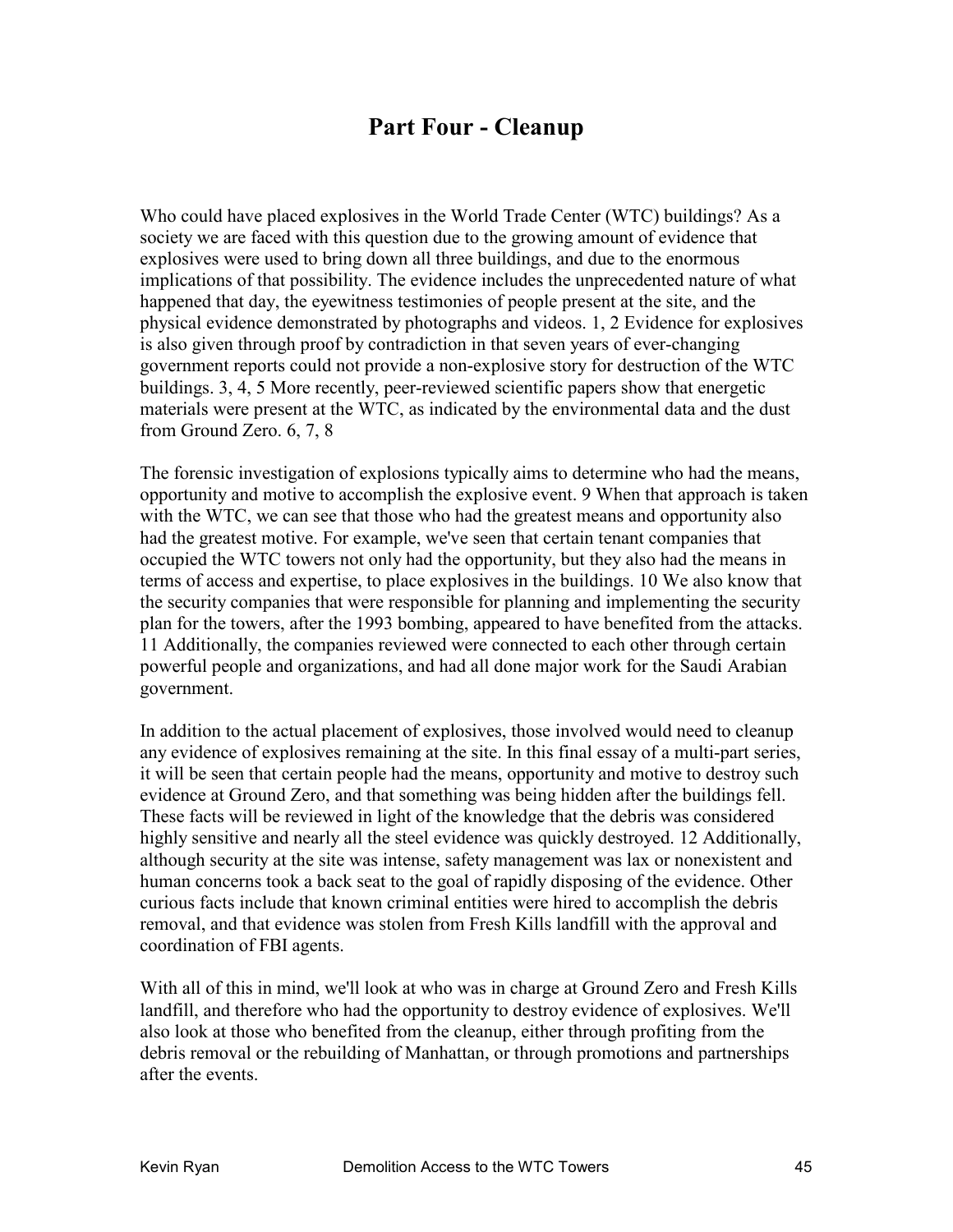### **Foreknowledge**

Rudy Giuliani, the mayor of New York City at the time, had foreknowledge of the collapse of the WTC buildings and he described this fact in an interview immediately after the attacks. In this same interview Giuliani falsely claimed that no one had ever predicted airliner crashes into the WTC, saying -- "Oh there's no question we were all caught totally off balance. No one, no one, no one could possibly expect, uh, large airplanes to crash into the, you know, the World Trade Center, uh, the way this happened." 13, 14

Giuliani's Office of Emergency Management (OEM) staff also had foreknowledge about the fall of the buildings, and they warned some people. This was reported by Richard Zarrillo, an EMT at the scene, when he said: "OEM says the buildings are going to collapse; we need to get out," and "I was just at OEM. The message I was given was that the buildings are going to collapse; we need to get our people out." 15

Fire department Captain Abdo Nahmod was with Zarrillo, just before they were warned, and both had been told to make the OEM functional in WTC7. But, Nahmod reported: "Moments thereafter we were advised by the staff at OEM that we were to vacate the building [and] that they believed there was another possible plane on its way and [we] proceeded down the stairwell of World Trade [7] all the way down to the ground floor." 16

In the lobby of Building 7, Zarillo and Nahmod apparently met with EMS Division Chief John Peruggia, OEM Deputy Director Richard Rotanz and an unidentified representative from the City's Department of Buildings. Peruggia later said, "..it was brought to my attention, it was believed that the structural damage that was suffered to the towers was quite significant and they were very confident that the building's stability was compromised and they felt that the north tower was in danger of a near imminent collapse." 17

Richard Rotanz was later said to be the one behind the claim that a third plane was heading toward New York. Rotanz reportedly got that information from a Secret Service agent who was with him in WTC 7 at the time, and spread the information to OEM leadership. 18 Therefore Rotanz was actually behind two important claims that morning, the first was that there was a third hijacked plane headed for the area, which was presumably the reason why the OEM emergency center was closed down before either tower fell (before 9:44 AM), and the second claim was that the towers were in danger of imminent collapse.

In any case, this is an incredible statement -- that "they were very confident that the building's stability was compromised" -- considering that no building had ever suffered global collapse from fire. Zarrillo learned just how incredible this information was when he tried to spread the word to the fire chiefs in other areas, none of whom had predicted any such danger. When Zarrillo told Chief Ganci about Peruggia's startling news, Ganci's response was, "who the fuck told you that?" 19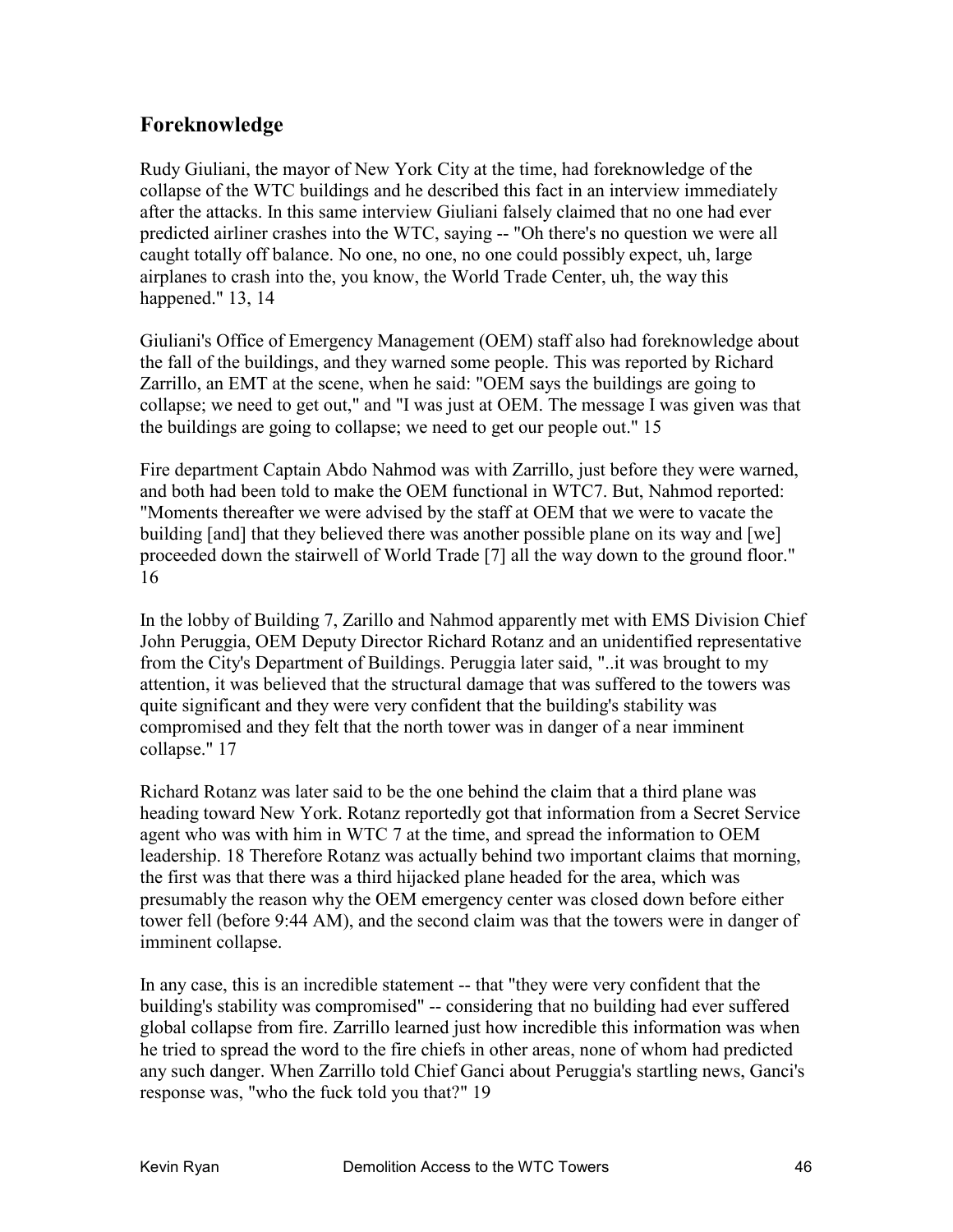While Zarrillo was trying to warn people, Giuliani and his Police Commissioner Bernard Kerik were wandering around the WTC site after the planes had hit the towers. Fire Marshal Steven Mosiello stated -- "At that point the Mayor shows up. I was standing away from the command post, and the Mayor showed up.. I remember the Mayor being with Commissioner Kerik and himself and a lot of their aides and escorts or whatever." 20

By the time the south tower did fall, Giuliani and Kerik had already moved away from immediate danger, but were still nearby. As they were walking, they coincidentally happened upon a TV reporter who had, just the year before, published a flattering biography of Giuliani called "Rudy Giuliani: Emperor of the City." This apparent coincidence is what led to Giuliani being portrayed as the heroic leader of the response to 9/11, through a series of "walking press conferences" on that day. 21

Fire Chief Joseph Pfeifer, who was at the command post in the lobby of the North Tower, testified that -- "Right before the South Tower collapsed, I noticed a lot of people just left the lobby, and I heard we had a crew of all different people, high-level people in government, everybody was gone, almost like they had information that we didn't have." 22

Who were these high-level people in government gathering in the lobby of the north tower, that had information others did not have? Reports are that this group included Richard Sheirer, the director of the OEM. It was said that -- "He's the guy Giuliani calls the man behind the curtain." 23 Others suggested: "Since September 11, Sheirer has taken charge of the biggest cleanup effort in American history." Whether or not he helped with the cleanup, Sheirer did have significant responsibility in his role, having at various times "briefed President Bush, Tony Blair, and Henry Kissinger". 24

It was reported that Sheirer and others spent a full hour in the north tower lobby, while the towers were burning. But no one knows what they were doing there. As stated before, the OEM center in WTC 7 was shutdown early, and Sheirer himself never went there. Instead, he and his staff went to the north tower lobby and apparently did nothing but waited. Although Sheirer later claimed to have made some calls, "no steps to coordinate the response were ever discovered."25, 26

To some degree, Sheirer was officially portrayed as incompetent. John Farmer, 9/11 Commission staff member, said of Sheirer:

"We [the 9/11 Commission] tried to get a sense of what Sheirer was really doing. We tried to figure it out from the videos. We couldn't tell. Everybody from OEM was with him, virtually the whole chain of command. Some of them should have been at the command center." Fire Captain Kevin Culley, who worked at OEM, later was asked why most of the OEM's top brass were with him at the scene of the incident, and he said: "I don't know what they were doing. It was Sheirer's decision to go there on his own. The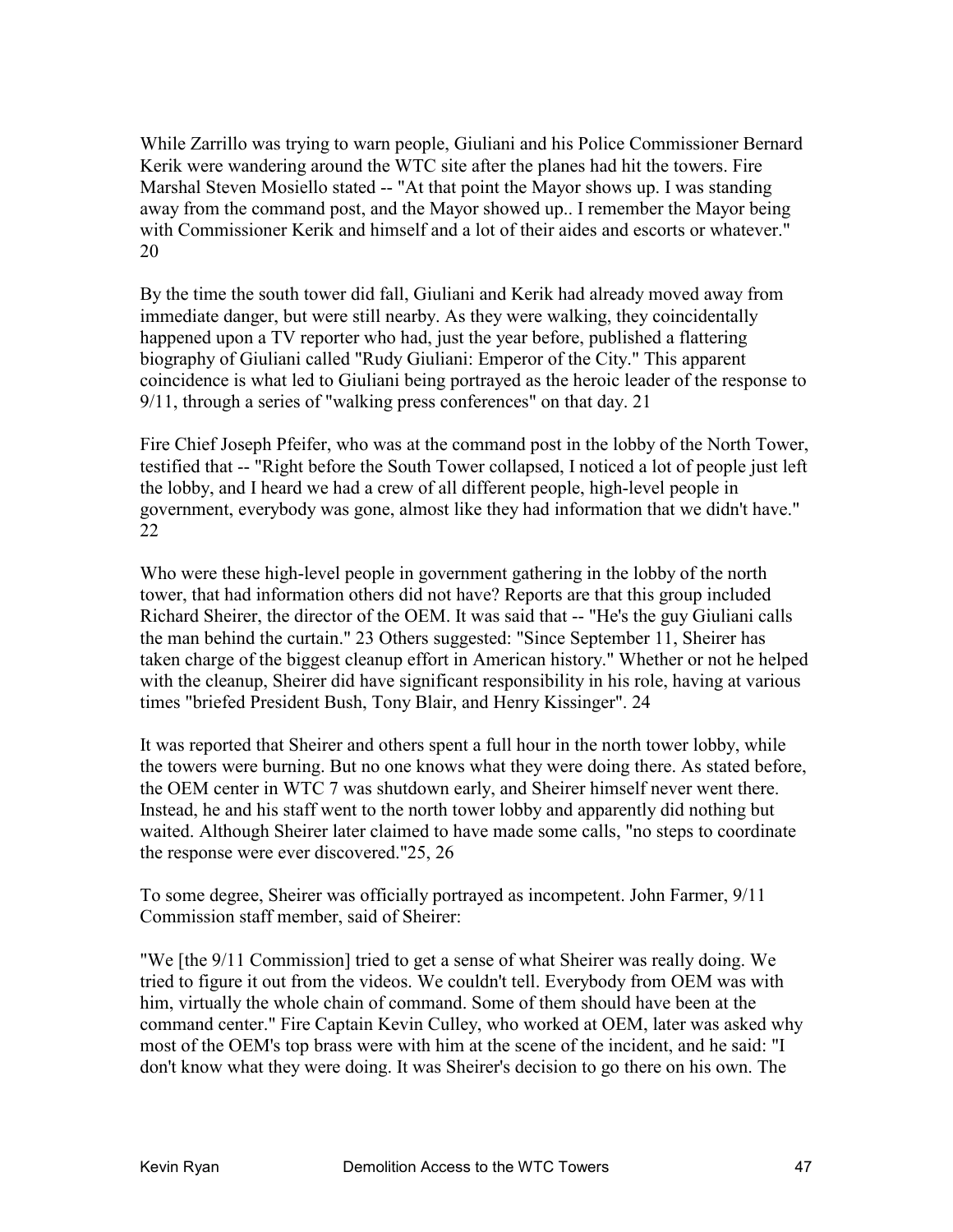command center would normally be the focus of a major event and that would be where I would expect the director to be."27

Sheirer now works at Giuliani's firm, Giuliani Partners, along with Pasquale J. (Pat) D'Amuro, the FBI agent who ran the PENTTBOM investigation and stole evidence from Ground Zero (see below), and Michael D. Hess, who was present in WTC7 with explosive witness Barry Jennings. Bernard Kerik worked at Giuliani Partners as well, from the time he left his Police Commissioner post in December 2001 until resigning from the firm in December 2004. While he worked at Giuiliani's firm, Kerik took a short leave when he was appointed by George W. Bush to be Minister of the Interior for Iraq and Senior Policy Advisor to L. Paul Bremer, then the Iraq Occupation Governor. In Iraq, Kerik was assigned to oversee the training of the Iraqi Police by contractor Dyncorp.

It was claimed that -- "Mr. Kerik brings a wide array of experience to the new job, and a familiarity with the culture and political realities of the Middle East. Beginning in the 1970's, he worked in the region as a security expert, including four years in the employ of the Saudi royal family." 28 During Kerik's time in Saudi Arabia, starting in 1978, he worked in security at a construction site in the desert and learned from a "squad of mercenaries and disillusioned Vietnam War veterans how to carry himself." He also developed "a taste for the spoils of mercenary pay: Gucci shoes, Rolex watches, European suits, according to his memoir." 29

Kerik's work in Iraq was widely recognized as a dismal failure. By the time his remarkably short assignment was over, he had offended the US military and left the newly forming Iraqi police force in shambles. General Ricardo Sanchez, the top military leader in Iraq during that time said that Kerik focused more on "conducting raids and liberating prostitutes" than training the Iraqis. 30

It seemed that only one person was impressed with "The Baghdad Terminator," as Kerik was called during his three months in Iraq, and that one supporter was Donald Rumsfeld. "Since Bernie Kerik left," Rumsfeld complained, "I understand things have slowed down on police training."31 For some reason, Rumsfeld's perspective on Kerik's performance seemed biased.

After returning from Iraq, Kerik went back to Giuliani Partners and remained there until President Bush nominated him to replace Tom Ridge as Secretary of the Department of Homeland Security. That nomination was shot down quickly, as the public began to understand more about Kerik's background.

Kerik had been appointed NYC Police Commissioner in August 2000, despite the fact that -- "More than half of Giuliani's cabinet opposed Kerik's appointment." 32 Giuliani later remembered having been briefed -- "on some aspects of Bernard B. Kerik's relationship with a company suspected of ties to organized crime before Mr. Kerik's appointment as New York City police commissioner". It seemed odd that Giuliani would need such a briefing, however, considering that Kerik had worked for Mr. Giuliani as a campaign bodyguard and chauffeur as early as 1993. 33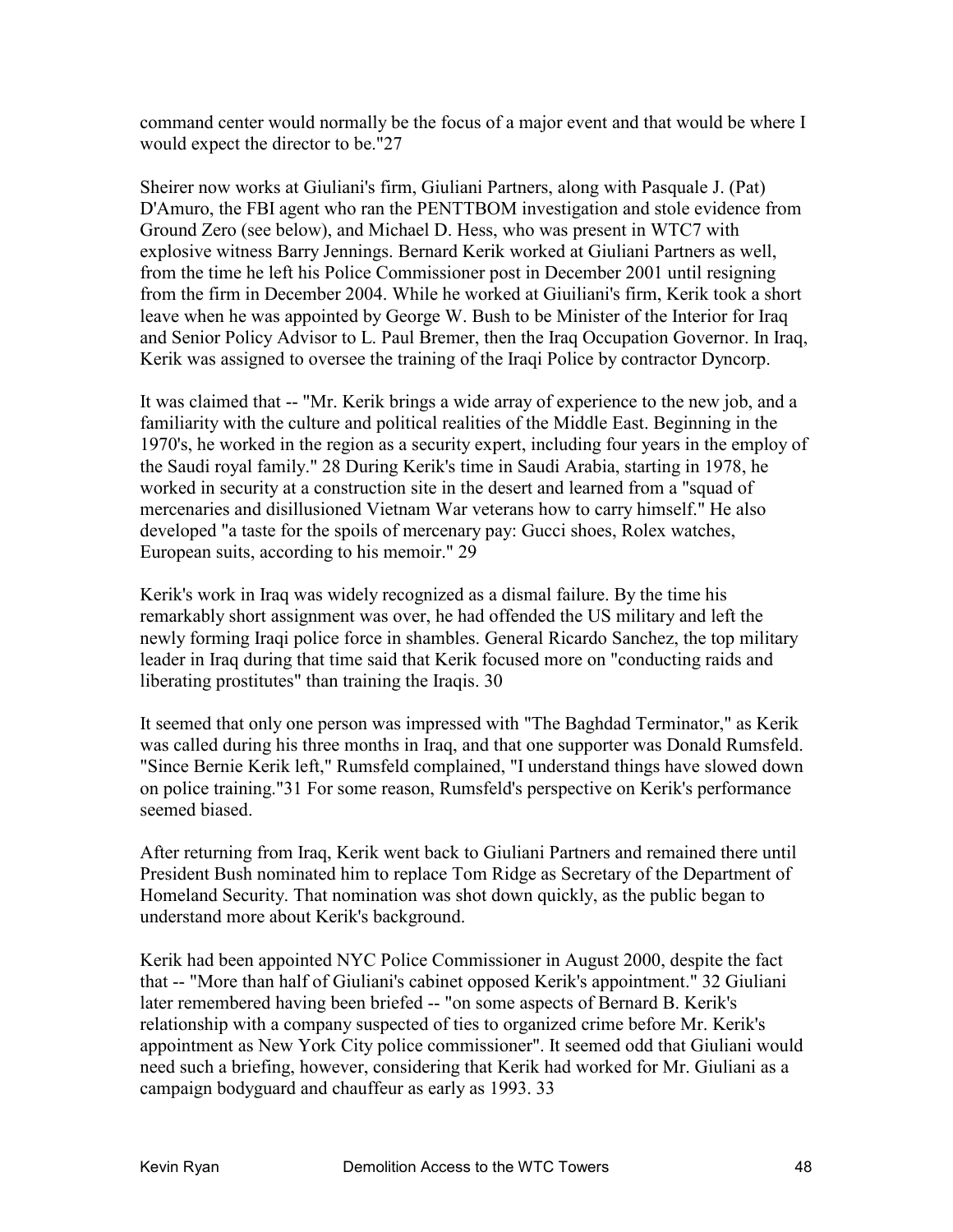Kerik's connections to the mob were not a surprise to many people, because he was regularly embroiled in scandal. Bribery, tax fraud and document falsification are only some of the crimes for which Kerik was accused. 34 Finally, in October 2009, Kerik was sent to jail after a judge revoked his \$500,000 bail and berated him publicly from the bench. The judge described Kerik as a "toxic combination of self-minded focus and arrogance." 35

But back on 9/11, the group of high-level government officials congregating in the north tower lobby also included John Odematt, the First Deputy Director of the OEM and former Executive Officer of the NYC Police Department's Intelligence Division. Odematt left the OEM in 2003 to work for Citigroup, the parent company for WTC 7 tenant Salomon Smith Barney.

Regardless of who had foreknowledge or what the imminent danger was, over the next few weeks and months there were heroic efforts made to rescue survivors. But those efforts were hampered by Giuliani's drive to cleanup the site rapidly. The commonly held story is that the government wanted to re-open Wall Street, and for that reason didn't care about the health of New Yorkers and first responders or about facilitating the most careful rescue operations. 36 But what if local authorities were actually in a hurry to remove evidence?

#### **An unprecedented destruction of evidence**

The US House Committee on Science reported, in March 2002:

"In the month that lapsed between the terrorist attacks and the deployment of the [FEMA] BPAT team, a significant amount of steel debris--including most of the steel from the upper floors--was removed from the rubble pile, cut into smaller sections, and either melted at the recycling plant or shipped out of the U.S. Some of the critical pieces of steel--including the suspension trusses from the top of the towers and the internal support columns--were gone before the first BPAT team member ever reached the site." 37

The steel evidence, "a significant amount" of which was quickly removed before investigators arrived, might have shown evidence of explosive damage, like metal "pedaling." But the steel was not the only evidence that was removed. For example, the black boxes that contain the flight data recorders and cockpit data recorders on every airliner were officially never found for either AA Flight 11 or UA Flight 175. This claim came from the FBI and was supported by the 9/11 Commission report, but was contradicted by a number of people who worked at the site. Two Ground Zero workers claimed that they helped authorities find three of the four black boxes in October of 2001. One of them, New York City firefighter Nicholas DeMasi, described the recovery of the devices in a book. 38 Additionally, a source from the National Transportation Safety Board (NTSB), said -- " Off the record, we had the boxes..You'd have to get the official word from the FBI as to where they are, but we worked on them here." 39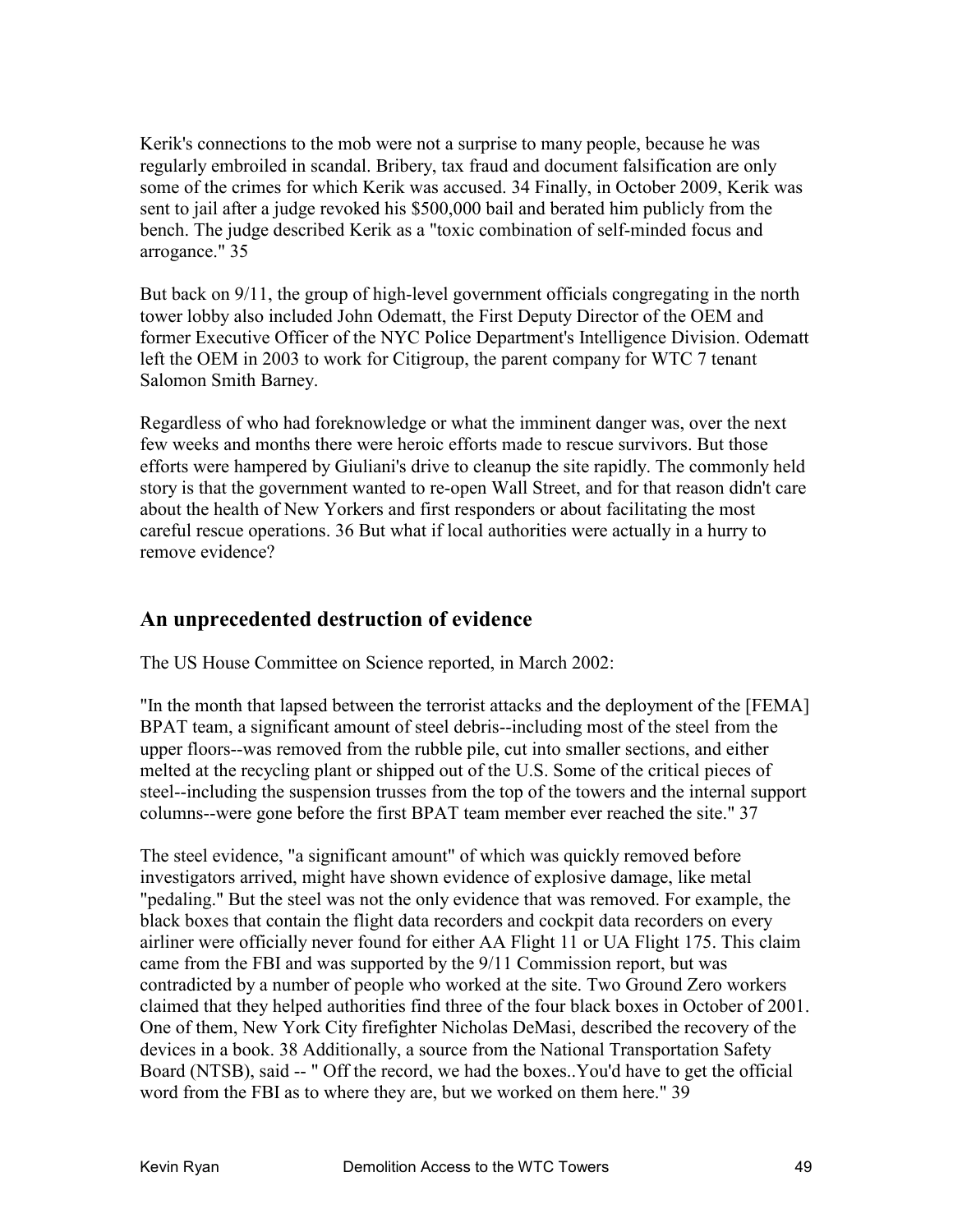The idea that the indestructible black boxes could not be found also appears to be in contradiction to the official claim that a passport of one of the alleged hijackers was found. On September 12th, 2001, it was reported that the passport of Satam al Suqami, who was said to be aboard American Airlines Flight 11, was recovered. 40 Because Flight 11 crashed directly into the middle of the north face of the north tower, and was buried within the building, this passport would have had to stay intact throughout the crash event and then withstand the blast from the fuel fire and the ensuing fires fed by office furnishings (and thermitic materials). The rest of the spectacularly improbable path of the passport is not entirely clear, as the first reports said that it was found "in the rubble" but later 9/11 Commission staff member Susan Ginsberg testified that -- "A passerby picked it up and gave it to a NYPD detective shortly before the World Trade Center towers collapsed." 41 In other words, the passport was delivered through Bernard Kerik's department.

What other evidence might have been found and eliminated? Explosive initiators, like those sold by 9/11 Commissioner John Lehman's company, Special Devices Inc., would have been an important find. 42 But in Practical Bomb Scene Investigation, author James T. Thurman explains that -- "Regardless of how efficient the initiator is, all the explosives are never entirely used or destroyed." 43 Therefore, one might expect to find the remnants of whatever explosive materials were used to bring the buildings down. This might have included components of a thermite demolition device patented in 1996 by Komatsu, a company for which Marsh & McLennan executive (and Kerik's boss in Iraq) L. Paul Bremer was a board member. 44

Thermite is a chemical mixture of aluminum powder and one or more metal oxides, that releases an enormous amount of energy when the mixture is made to react. Nanothermites, developed by US national laboratories through the Department of Energy, are high-tech energetic materials made by preparing a mixture of ultra fine grain aluminum and metal oxides, intimately mixed on the nanometer scale. The large surface area to volume ratio of the reactants causes the rate of reaction to proceed much faster, and coupled with the addition of organic compounds to produce gases, nanothermites can be made to perform like high explosives. 45

Depending on the other explosive types used at the WTC, there might have been packaging materials remaining, like dynamite wrappers, paper backing for C-4, or plastic and metal clips from slurry and emulsion explosives. 46 According to a June 2000 Department of Justice guide, investigators would also typically look for timing devices. 47 Other clues normally sought include bomb components like external or internal containers, fragmented lengths of wire, batteries, or switches, or fully intact unexploded explosive devices. Due to the fact that nanothermite has been discovered in the WTC dust, any unexploded nanothermite would be important. But to remove such state-of-theart evidence, one would need the experience to recognize it.

One such experienced organization was Science Applications International Corporation (SAIC). As mentioned in an earlier essay, SAIC was "the DOD and Homeland Security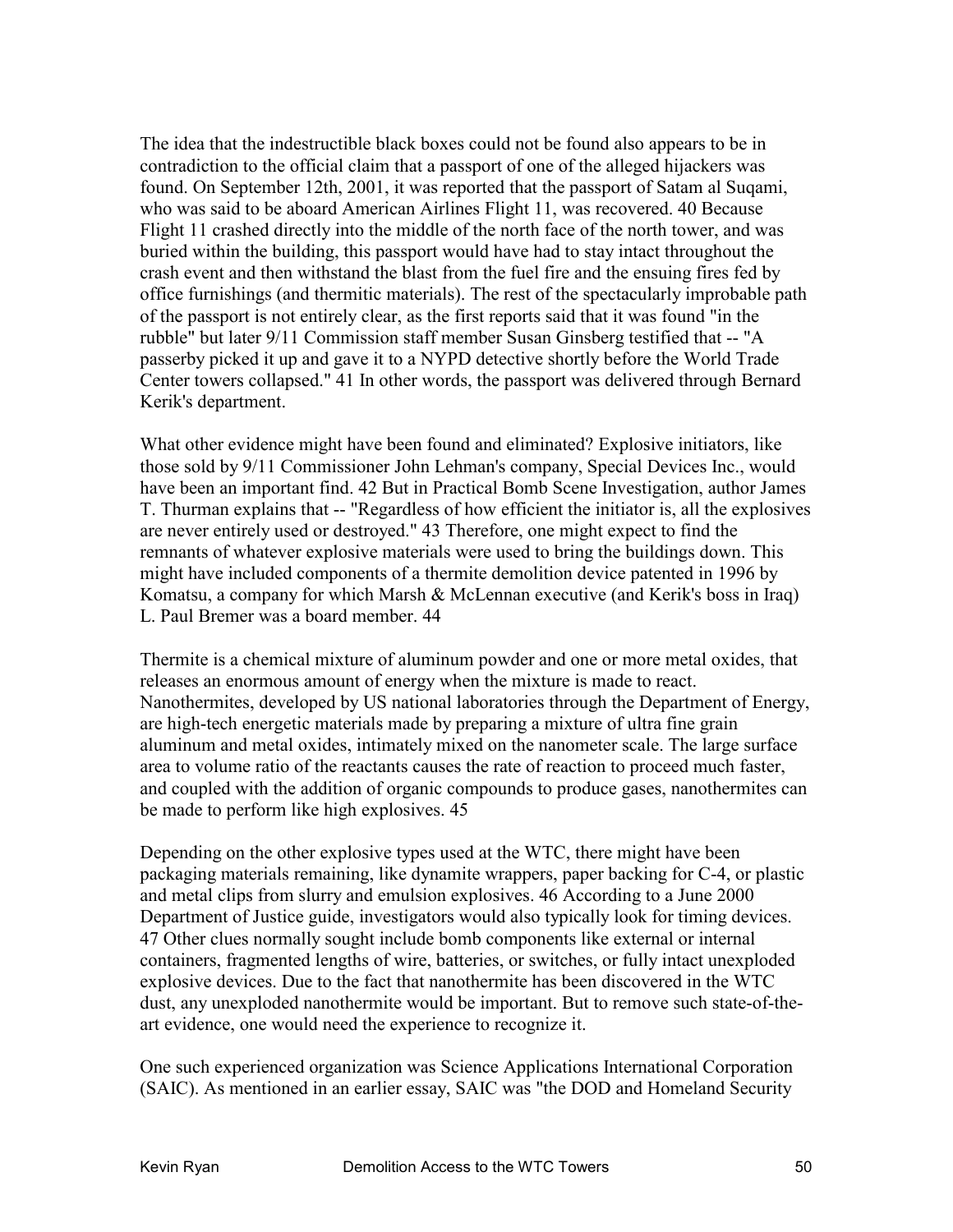contractor that supplied the largest contingent of non-governmental investigators to the NIST WTC investigation. SAIC has extensive links to nanothermites, developing and judging nanothermite research proposals for the military and other military contractors, and developing and formulating nano-thermites directly. SAIC's subsidiary Applied Ordnance Technology has done research on the ignition of nanothermites with lasers." 48

SAIC, founded by a scientist from Los Alamos National Laboratory, had a long history at the WTC, having evaluated the basement levels of the buildings as a potential terrorist target in 1986. 49 Interestingly, the company was hired to investigate the 1993 bombing of the WTC, an event that was "remarkably like the one which" they had foreseen in 1986. 50 In fact, SAIC later boasted that -- "After the 1993 World Trade Center bombing, our blast analyses produced tangible results that helped identify those responsible." 51

It turns out that SAIC was one of the first organizations to show up at Ground Zero. The company claimed in its 2004 shareholder report that -- "Following the September 11, 2001, terrorist attacks, we responded rapidly to assist a number of customers near ground zero in New York City and in Washington, D.C." 52 In one of these instances, "SAIC technicians raced to Ground Zero within hours to install an ad hoc communications network for first responders and local financial companies." 53 Therefore, SAIC was in control of at least some of the communications at Ground Zero.

Perhaps the most interesting SAIC connection to the cleanup was John Blitch, a Lieutenant Colonel in the US Army's Special Forces, who was said to have retired from the Army just the day before 9/11. It was reported that Blitch was "filling out the paperwork in an out-processing office of the Pentagon on the morning of September 10, 2001," and that after "three years at the helm of the Defense Department's Tactical Mobile Robots Program," he was "leaving to direct the Center for Intelligent Robotics and Unmanned Systems at the Science Applications International Corporation." 54

Instead of traveling to his new job at SAIC on 9/11, "Blitch scrapped the trip . . . and headed for New York. On the road, Blitch donned his fatigues, dug out his military id, and worked his cell phone, summoning colleagues from Florida to Boston to pack up their finest tactical robots and rendezvous at Ground Zero." And "Over the next 11 days, the group's 17 robots squeezed into spaces too narrow for humans, dug through heaps of scalding rubble, and found seven bodies trapped beneath the mountains of twisted steel and shattered concrete." 55

An award presentation for Blitch stated that -- "Within 15 minutes of the second plane crash into the WTC, Blitch called roboticists and manufacturers with field-ready robots to supplement robots donated by the federal government's Defense Applied Research Projects Agency (DARPA). He drove to New York from Washington, DC, and within six hours was met by teams from nearby companies. Eighteen hours after the attacks, robots were on the rubble pile." 56

Lieutenant Colonel Blitch was experienced at such search missions, and had done "ground-breaking research in robot assisted search and rescue conducted during the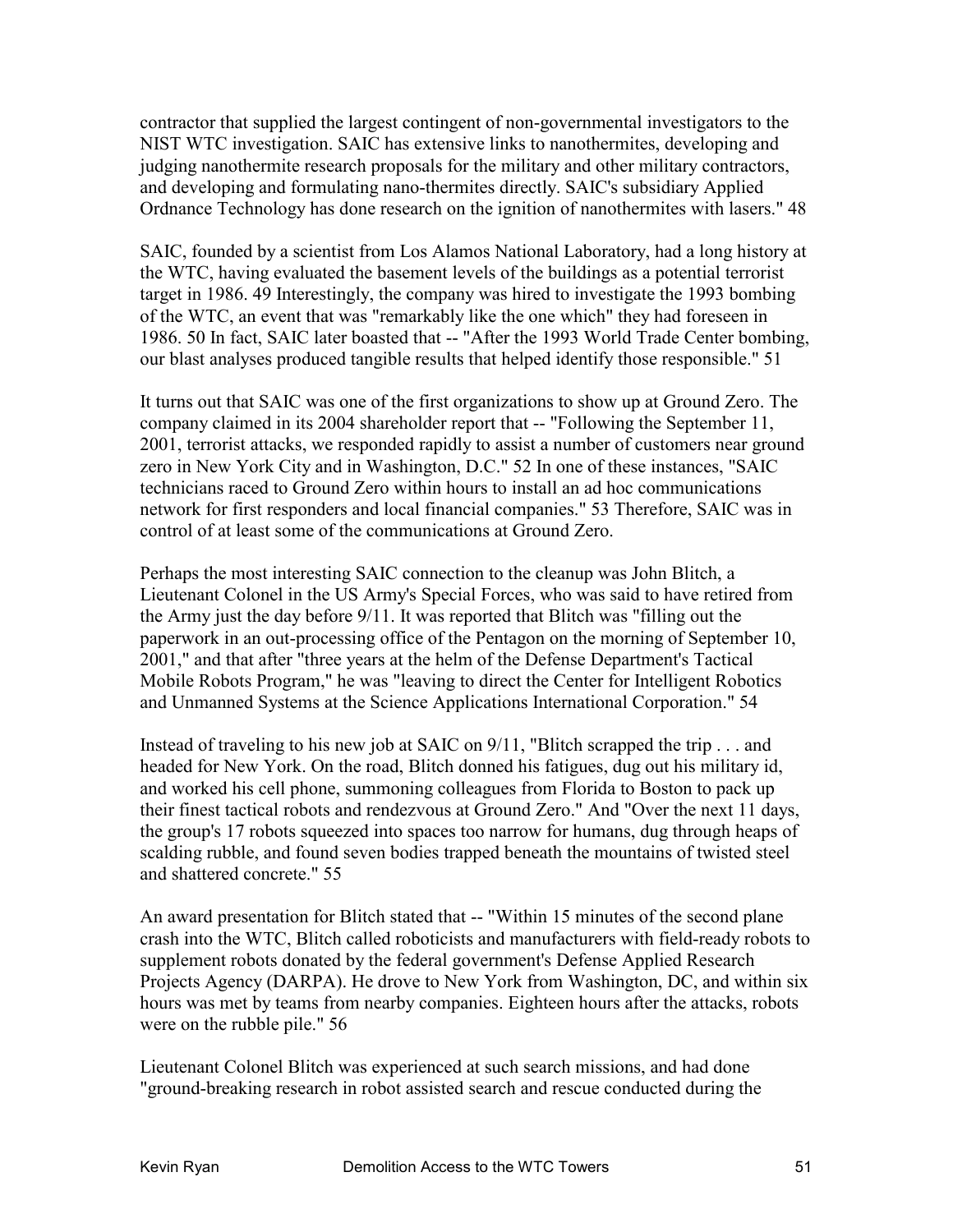Oklahoma City Bombing response". 57 Blitch was also the former chief of unmanned systems at the U.S. Special Operations Command (US SOCOM), which conducts covert and clandestine missions.

As an expert on unmanned aircraft, including Predator 2 and other drones, Blitch has stated: "Our airplanes are small and even look like birds -- so much so that other birds attack them and make mating advances on our aircraft". 58 Blitch developed his knowledge when he led the DARPA Tactical Mobile Robots program from 1998 to 2001. During this time, Blitch worked with NIST, the Commerce Department agency that wrote the final report on what happened at the WTC.59

In 1999, a report submitted to Blitch described laser technology being developed by the US Army in partnership with Lawrence Livermore National Laboratory and TRW. 60 By May 2001, laser technology was being used by Blitch's robot program. It was reported that -- "Robots are performing quite successfully in the field of explosive ordnance disposal (EOD)".. and "EOD units [include] a laser weapon for ordnance neutralization..[used to] burn unexploded ordnance." 61

Therefore, Lieutenant Colonel Blitch of SOCOM and SAIC had the means and opportunity to neutralize any unwanted explosives that might have been buried in the pile at Ground Zero. And his employer had done research on the laser ignition of nanothermites as stated before.

The environmental data generated by EPA and the University of California Davis are supportive of the hypothesis that unexplained explosive and/or incendiary events were occurring at the site during the cleanup efforts. 62 Could it be that SAIC, a company that benefited tremendously from 9/11 through increased defense and intelligence spending, was working to eliminate unexploded nanothermite and/or other energetic materials at Ground Zero?

If that were the case, SAIC might have been helped by experts in such explosive technology who were present at the site. In fact, representatives of the national laboratories run by the US Department of Energy (DOE) were present at Ground Zero. It was reported that -- "facilities providing staff and expertise included Lawrence Livermore National Laboratory, Savannah River Technology Center [SRTC], and Idaho National Engineering and Environmental Laboratory." 63

SRTC personnel assisted "by providing much needed on-the-spot fabrication of unique technologies for use by the search and rescue teams at the World Trade Center." 64 SRTC technical support during the search and rescue efforts was "primarily in the area of custom video systems." 65 What LLNL staff were doing at Ground Zero is not entirely clear. But it is important to note that LLNL was among the first national laboratories to develop nanothermites, working in conjunction with NIST. Other laboratories like Los Alamos also developed nanothermites at about the same time, in the mid to late 1990s.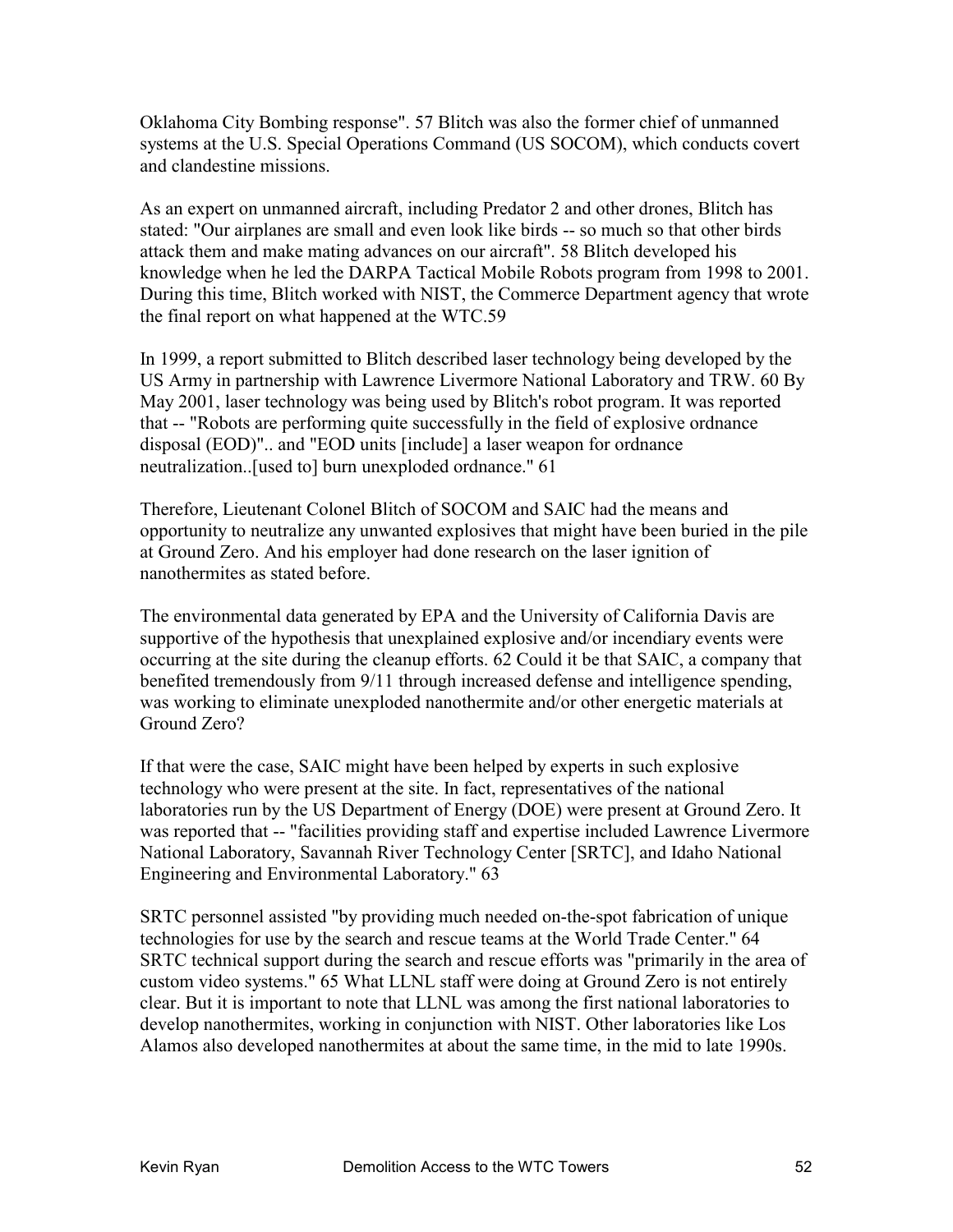Also at Ground Zero, in the early days after 9/11, was Bechtel (Bechtel Environmental Safety & Health). Bechtel is in partnership with SAIC through a venture called Bechtel SAIC Company, LLC. It was said that the City "subcontracted Bechtel Corporation to assess [environmental hazards].. After the first week, Bechtel's involvement at the site was minimized by the City." Bechtel officially left the WTC site in November 2001.

### **The Cleanup Operation**

During the five-month cleanup effort, there were unprecedented measures taken to control access to the site. The site was restricted, and photographs were banned, by order of Rudy Giuliani. 66 Anthony Mann of E.J. Electric, one of the primary security companies for the WTC towers, said that -- "Security is unbelievable. It's really on a need-to-be-down-there basis." 67

Despite the high security, a number of people found their way onto the site, and some of them just happened to find themselves in charge of the cleanup operations. An example of this was David H. Griffin, a demolition contractor from North Carolina. Hearing about the attacks, Griffin set off immediately for Manhattan. Apparently, on Friday the 14th he walked directly into the Ground Zero site with little trouble. "Griffin quickly became known as 'Carolina' to then-Mayor Rudolph Guliani, who let Griffin have complete control of the clean-up of the site despite the fact that Griffin had no ties to New York and had never worked there." 68

It's unclear why Giuliani would have placed an unknown contractor, with no ties to New York City, in charge of demolition at the WTC site. But it's interesting to note that the D.H. Griffin company had worked closely with the US DOE and the Department of Defense, as early as 1994, according to Mr. Griffin. 69

There were several other people who claimed to be in charge of the cleanup operation at Ground Zero. As stated earlier, it was said that OEM was in charge, and that Richard Sheirer was the point person for the cleanup efforts. Others believed that Mike Burton, the executive deputy commissioner of the New York City Department of Design and Construction (DDC), was in charge. But Jim Abadie, who was the leader of one of four companies hired by the City to cleanup the debris, indicated that he didn't believe Burton was in charge. In a formal deposition, Abadie "smiled when [he] said, if you listen to Michael, it was him." 70

Most reports indicated that officials of the City of New York were in charge of the site, primarily through DDC. But the claim that Giuliani specifically put DDC in charge was downplayed by Burton, who said that the DDC just fell into its role as leader at the site.

That DDC would be in charge of the construction response was never an official charge from Coles or Mayor Rudolph Giuliani," Burton remembered, adding that: " In early January, I realized that no one ever asked me to manage the effort at Ground Zero. I just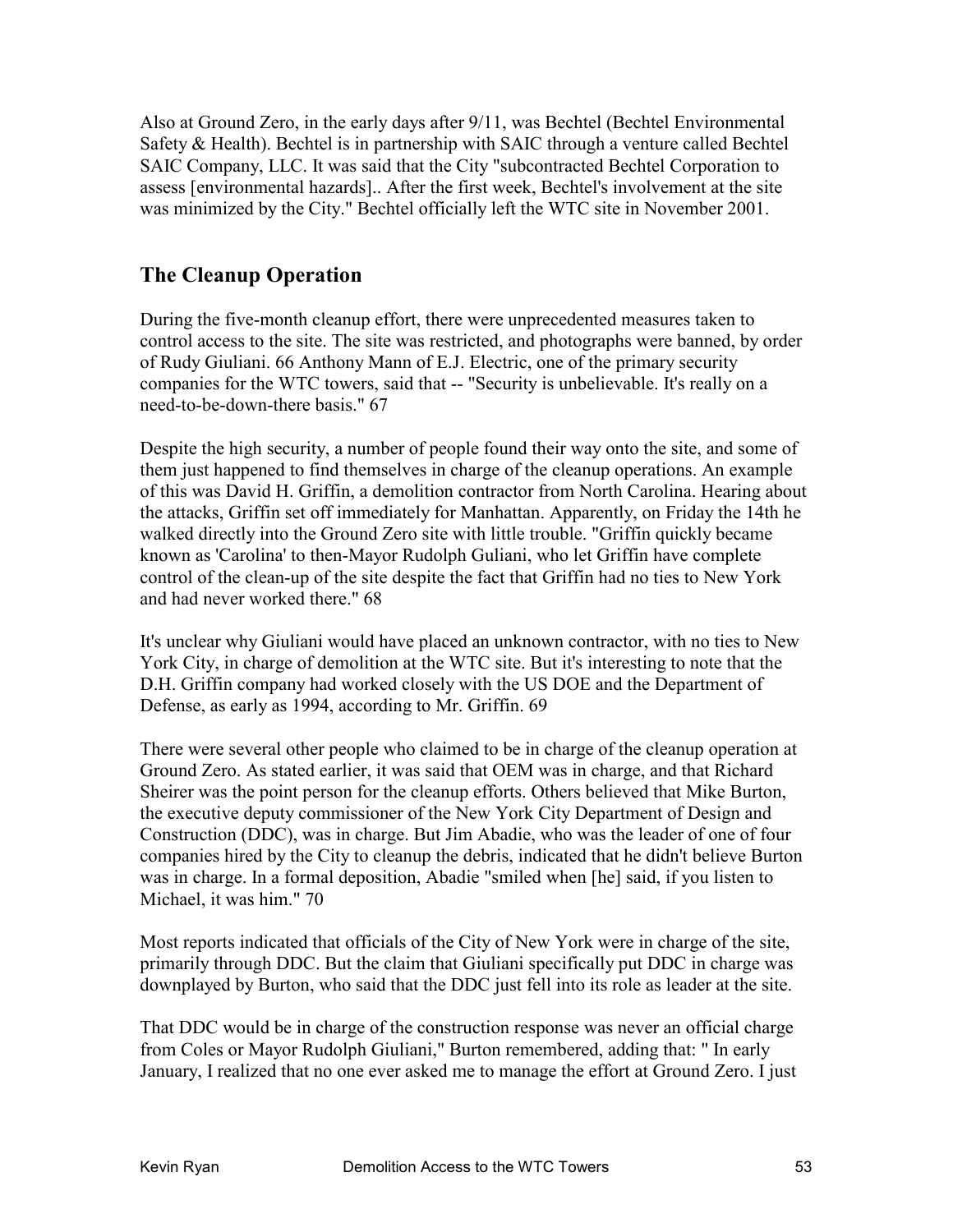did what I thought had to be done, and it just happened." DDC Commissioner Kenneth Holden also said: " We were there, no one said 'no,' so we went ahead." 71

Mike Burton did coordinate the demolition and cleanup operations, but later testified that -- "Everything was coordinated through his boss Holden, deputy mayors and the mayor." 72

After his WTC work was done, DDC's Burton was hired as Senior Vice President of URS Corporation. URS is the same company that bought The Washington Group (Morrison-Knudsen), the south tower tenant that had so many connections to the DOE and that had been hired by the Army Corps of Engineers to demolish over 200 buildings. Today, the Washington Division of URS still helps manage and operate several national laboratories, including LLNL, through a partnership with Battelle. At URS, Burton is responsible for construction projects and is also involved in the company's Security Services Group. 73

At Ground Zero, DDC handed over the most important of its decision-making responsibility to LZA/Thornton-Tomasetti, whose leaders were Charles Thornton, later a member of the advisory board for the NIST WTC investigation, and Richard Tomasetti. The fact that LZA/Thornton-Tomasetti was really in charge became clear when someone needed to take responsibility for the decision to recycle all the steel evidence. It was finally said that Richard Tomasetti made that decision, despite the outrage from the public, fire engineering experts and the victim's family members. When asked why he did it, Tomasetti claimed that -- "had he known the direction that investigations into the collapses would take, he would have taken a different stand." 74

The recycling of the most important steel evidence was done in a hurry, as indicated by the US House Committee on Science report mentioned earlier. It was done so fast, in fact, that the City took much less than market value for the scrap metal. At the time, steel scrap was selling for \$150 per ton, but those in charge of the WTC cleanup took just \$120 per ton for the WTC steel. 75 It's not difficult to see that the \$9 million lost in that transaction would have been useful to the many 9/11 first responders who have since become sick and are dying from their exposure to toxins at Ground Zero.

Tomasetti's extremely unpopular, and probably criminal, decision was supported by the new mayor of NYC, Michael Bloomberg. Using a strange, diversionary excuse, Bloomberg said: "If you want to take a look at the construction methods and the design, that's in this day and age what computers do. Just looking at a piece of metal generally doesn't tell you anything." Bloomberg's claim was not at all true, as forensic investigators will confirm.

Other than the supervisory firm LZA/Thornton-Tomasetti, the City also hired five construction companies to handle the majority of the debris removal, and the site was divided up among them. These five companies were AMEC Construction Management, Bovis Lend Lease, Turner Construction, Tully Construction and Tishman Construction. Charlie Vitchers, who worked for Jim Abadie at Bovis, and was a leader at Ground Zero, said the site was then broken up "into basically five segments. Building 7 debris was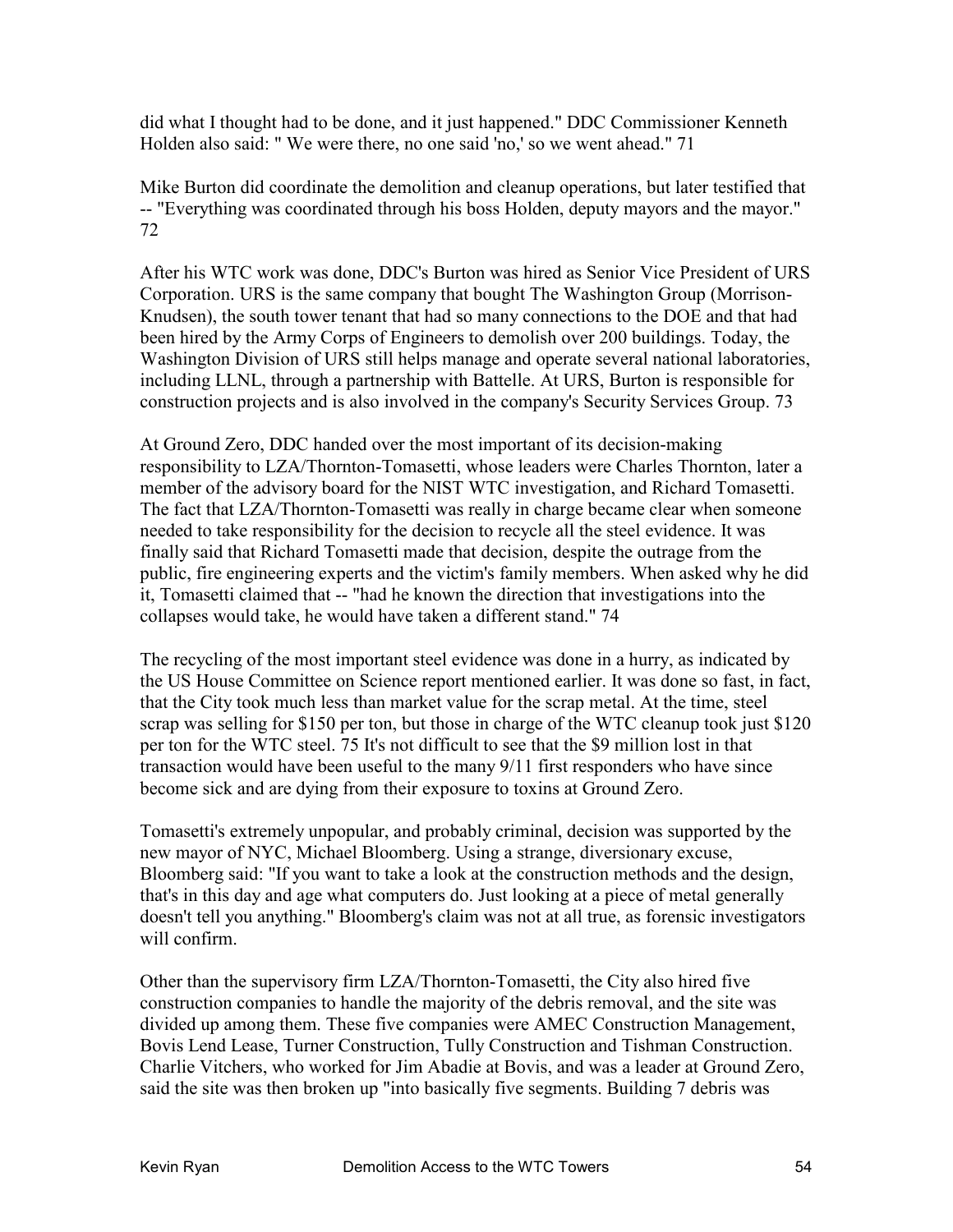given to Tishman. The northwest corner of the site was given to AMEC. The northeast section of the site was given to Tully. And the southwest corner of the site and Tower 2 debris removal was given to Bovis." 76 Turner Construction was assigned to a central location between building 5 and building 6.

The five construction companies hired other sub-contractors to complete most of the actual debris removal. Most of the sub-contractors hired were suspected of being associated with organized crime. Some sub-contractors were reportedly linked to the Colombo crime family, including Civetta Cousins, and Yonkers Contracting. Others were associated with the Luchese crime family.

An interesting sidebar to this story is that, in October 1990, Louis DiBono, an associate of the Gambino crime family, was murdered in the basement levels of the WTC. DiBono claimed to have a contract worth millions of dollars to re-fireproof the WTC buildings. Sammy "The Bull" Gravano was charged with the murder but was apparently acting on the orders of John Gotti, the Gambino boss at the time. DiBono's body was found three days after he was murdered, in the parking garage of the WTC near where a bomb-laden van would be set-off three years later. 77

After 9/11, a contractor with one of the biggest presences at Ground Zero was Seasons Contracting Corp., owned by Salvatore Carucci, a reputed Luchese associate. "We were called in by AMEC, one of the team of general contractors managing the cleanup," said Bill Singley, a Seasons project manager. AMEC also hired Big Apple Wrecking, owned by Harold Greenberg, a reputed mob associate whose firm was barred from government work because of his convictions in bid-rigging and bribery conspiracies. Another firm that investigators allege was controlled by Greenberg, Safeway Environmental, also was hired to work at Ground Zero.

One of the first firms on the scene was Mazzocchi Wrecking, brought in by the New York City Housing Preservation Department, but then hired by AMEC. A few months after 9/11, the N.J. Division of Gaming Enforcement "charged that three members of the DeCavalcante crime family worked for Mazzocchi." 78 Other AMEC contractors that were linked to the mob were Peter Scalamandre & Sons, and Breeze National, both linked to the Luchese crime family. AMEC's lead person on the ground was Vice President Leo DiRubbo, a reputed associate of the Luchese crime family.

Rudy Giuliani also had connections to the organized crime, other than just Bernard Kerik. Rudy's father, Harold Giuliani (alias Joseph Starrett), was a convicted hold-up man who served time in Sing Sing prison, and was later employed as an enforcer for a Mafia loan shark operation. Rudy's uncle (his mother's brother), Leo D'Avanzo, ran a loan-sharking and gambling operation with Jimmy Dano, "who was a made man." 79 Additionally, Rudy's cousin Lewis D'Avanzo "was a stone cold gangster who was shot to death in 1977 by FBI agents when he tried to run them down with his car." 80

Of course, the sins of Rudy's father, and his uncle, and his cousin, and his appointed Police Commissioner should not be used to judge Rudy himself. But these facts are worth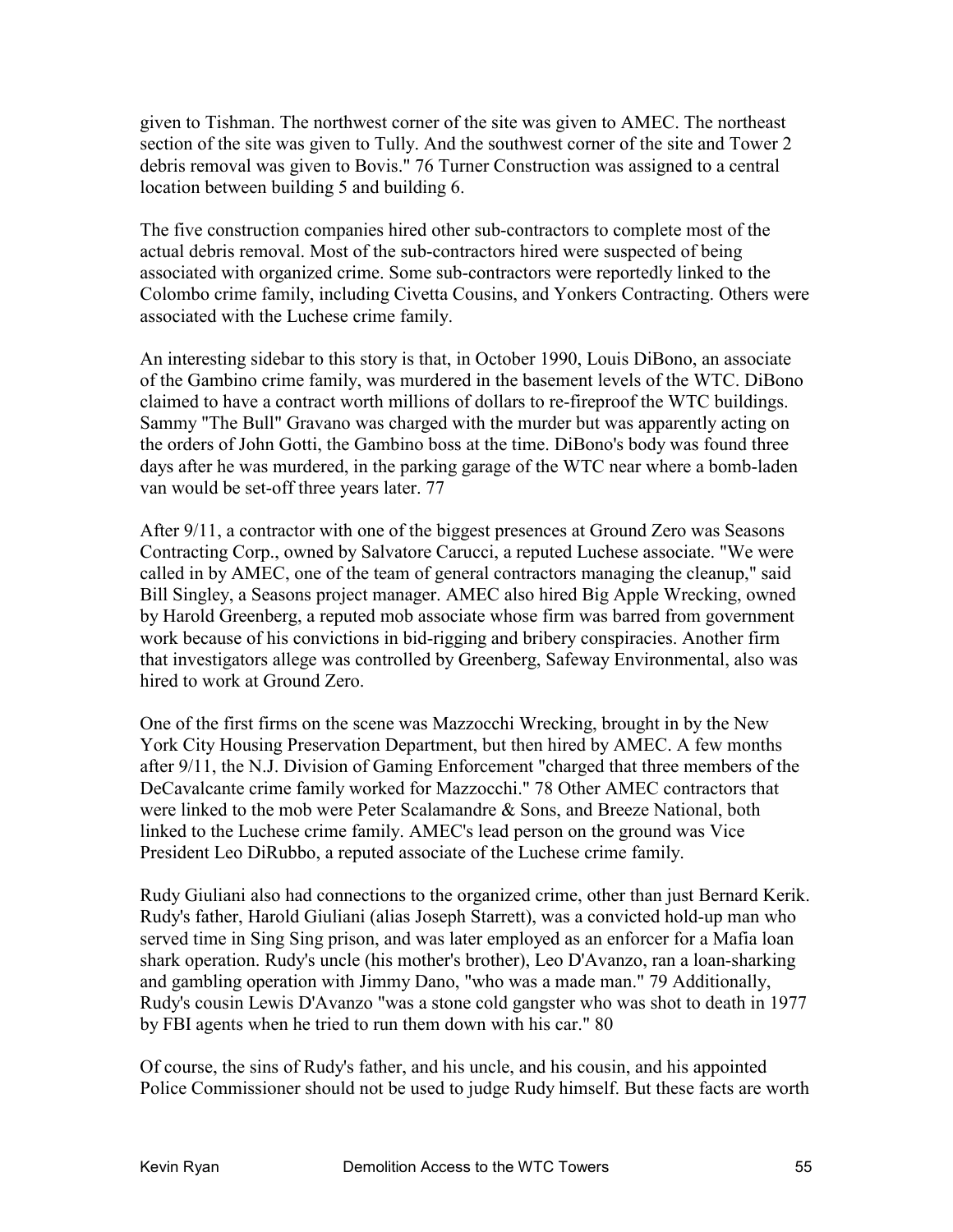considering in that Rudy and his staff hired mafia--connected companies to cleanup Ground Zero.

These companies all made a lot of money at the WTC site. Of the \$458 million in federal 9/11 aid spent on debris removal, AMEC took \$65.8 million, Bovis hauled in \$277.2 million, Tully got \$76 million and Turner got \$39 million. Subcontractors Breeze National, Peter Scalamandre & Sons, Civetta Cousins, Safeway Environmental and Yonkers Contracting made millions of dollars from their work at the site. Subcontractors Mazzocchi Wrecking and Seasons Contracting made tens of millions of dollars.

Another company that was "all over ground zero" was Laquila Construction, run by mob boss Dino Tomassetti. 81 It's not clear if Richard Tomasetti is related to Dino Tomassetti or his family, although the surnames are often interchangeable. The name Tomasetti (or Tomassetti) comes from L'Aquila, Italy, hence the company name.

Turner Construction, one of the primary contractors at Ground Zero, occupied the 38th floor of the north tower, and was involved in performing the fireproofing upgrades in the towers. It has been noted that these upgrades were completed, in the three years before 9/11, on floors that match up almost identically to the floors of impact and failure on 9/11. 82 In any case, since 1999 Turner has been a wholly owned subsidiary of Hochtief AG, and its CEO is Thomas C. Leppert, who later became mayor of Dallas. President George W. Bush appointed Mayor Leppert to the President's Commission on White House Fellows, and Bush now lives in Dallas, about a mile away from Leppert. 83

Of the other primary contractors, Tishman Construction Corporation oversaw the construction of the new WTC 7, as well as the "Freedom Tower." Primary contractor Tully Construction retained Controlled Demolition Inc. (CDI), a company that had been involved in the demolition of the bombed Murrah Building in Oklahoma in 1995. CDI was led by Mark Loizeaux, who later became a major defender of the government's story about 9/11. Like some other experts with large government contracts, Loizeaux was at first uncertain about what had happened at the WTC, then changed his story, apparently in order to harmonize with the official story. 84

Once the cleanup was fully coordinated, the operations were consolidated under the control of two of the five primary contractors: AMEC Construction Management and Bovis Lend Lease. These are the two companies that were originally assigned the areas of Ground Zero that included the north tower (AMEC) and the south tower (Bovis).

A truly surprising fact is that, at the time of the attacks on 9/11, AMEC had just completed a \$258 million refurbishment of Wedge 1 of the Pentagon, which is exactly where AA Flight 77 impacted that building. 85

At Ground Zero AMEC was led by its Vice Chairman, John Cavanagh, who had previously been the President and COO of Morse Diesel International, the predecessor to AMEC. Morse Diesel had retrofitted WTC building 7 for Salomon Brothers in 1989. In January 2002, Rudy Guiliani issued a Certificate of Recognition to Cavanagh for his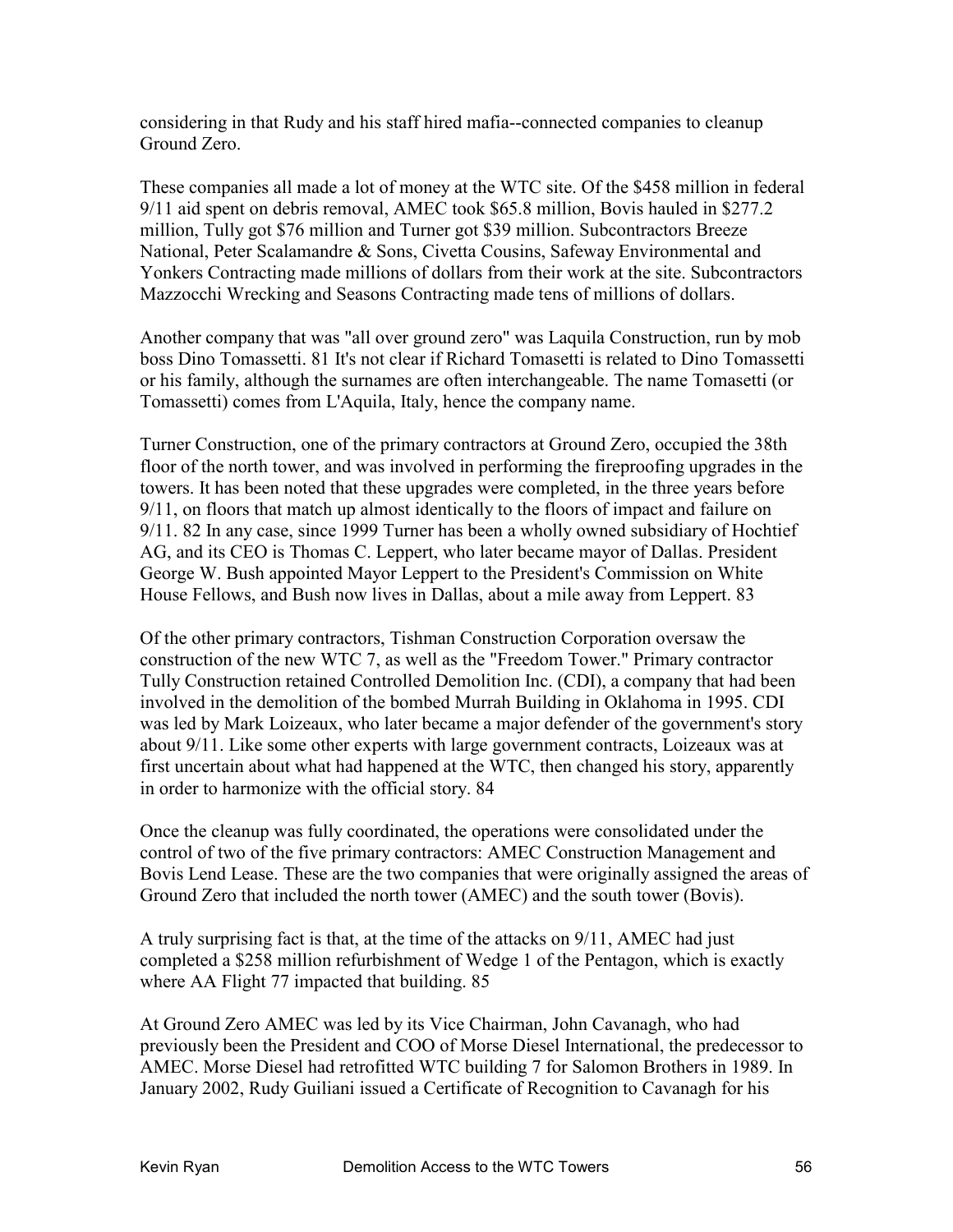dedication to the City of New York. Cavanagh had described the Ground Zero worksite as "the longest commercial fire that has ever occurred at a site." What kept the fire burning, he said, was a huge volume of "plastic, carpet and furniture below the rubble," which the New York Fire Department was "constantly wetting down." 86 Cavanagh is now President of American Fire Suppressant Products.

AMEC was a subsidiary of the British conglomerate AMEC, a company that provides "engineering and project management services to the world's energy, power and process industries." 87 The company is a major international player in the oil and gas industry, as well as in other natural resource industries. AMEC had a significant presence in Saudi Arabia dating back to the late 1970s, providing support to the national oil company Saudi Aramco, which is by far the richest company in the world. 88, 89 Executives and board members at AMEC include former directors of NM Rothschild, Kellogg, Brown and Root (now Halliburton), and SG Warburg.

Bovis Lend Lease was another British construction giant, and was founded by Sir Frank Lampl, a Czech holocaust survivor who worked in the Middle East in the 1970s. 90 The company built the Abu Dhabi Chamber of Commerce and the Riyadh Olympic stadium in Saudi Arabia. The US operations were led by Luther Cochrane, who was President and Chief Executive Officer of the holding company for the group's US operations, since September 1995. 91

Bovis' representatives in charge of the WTC site were Jim Abadie and his assistant Charlie Vitchers. In a videotaped deposition for a lawsuit related to health issues, Abadie mentioned that the Bovis project managers for the WTC cleanup project were Mike Biliewa and Jack Masagna. No information is readily available for either of these men.

Years later, Abadie was also in charge of the Deutsche Bank demolition and the September 11th memorial before he resigned in the midst of an investigation into billing and payroll practices at five Bovis projects in New York, including the memorial and Deutsche Bank. 92 For the Deutsche Bank demolition, in 2004, Abadie hired a previously non-existent and highly suspect company called John Galt Construction. 93 After the deaths of two firefighters during the demolition project, John Galt was found to be in the middle of a multi-million dollar "check-cashing" scandal led by two characters named Riad Khalil and Neil Goldstein. Apparently Mr. Khalil had bank records indicating that he had \$2.4 million in a bank account in Zurich. 94

Also involved in the Deutsche Bank demolition was Charles Schwab, an associate of Harold Greenberg, who "once controlled seven banks, a casino in Reno and a big chunk of Hilton Head Island [and] the largest demolition company in the country." 95 Schwab was also associated with Phoenix Wrecking, a demolition and abatement company. It's not clear if this is the same company as the Phoenix Fireproofing listed in FOIA-obtained documents related to the WTC fireproofing upgrades. 96 But it is clear that mayor Bloomberg's office and the Lower Manhattan Development Corporation (LMDC) were aware of the suspicious companies involved in the Deutsche Bank fiasco. 97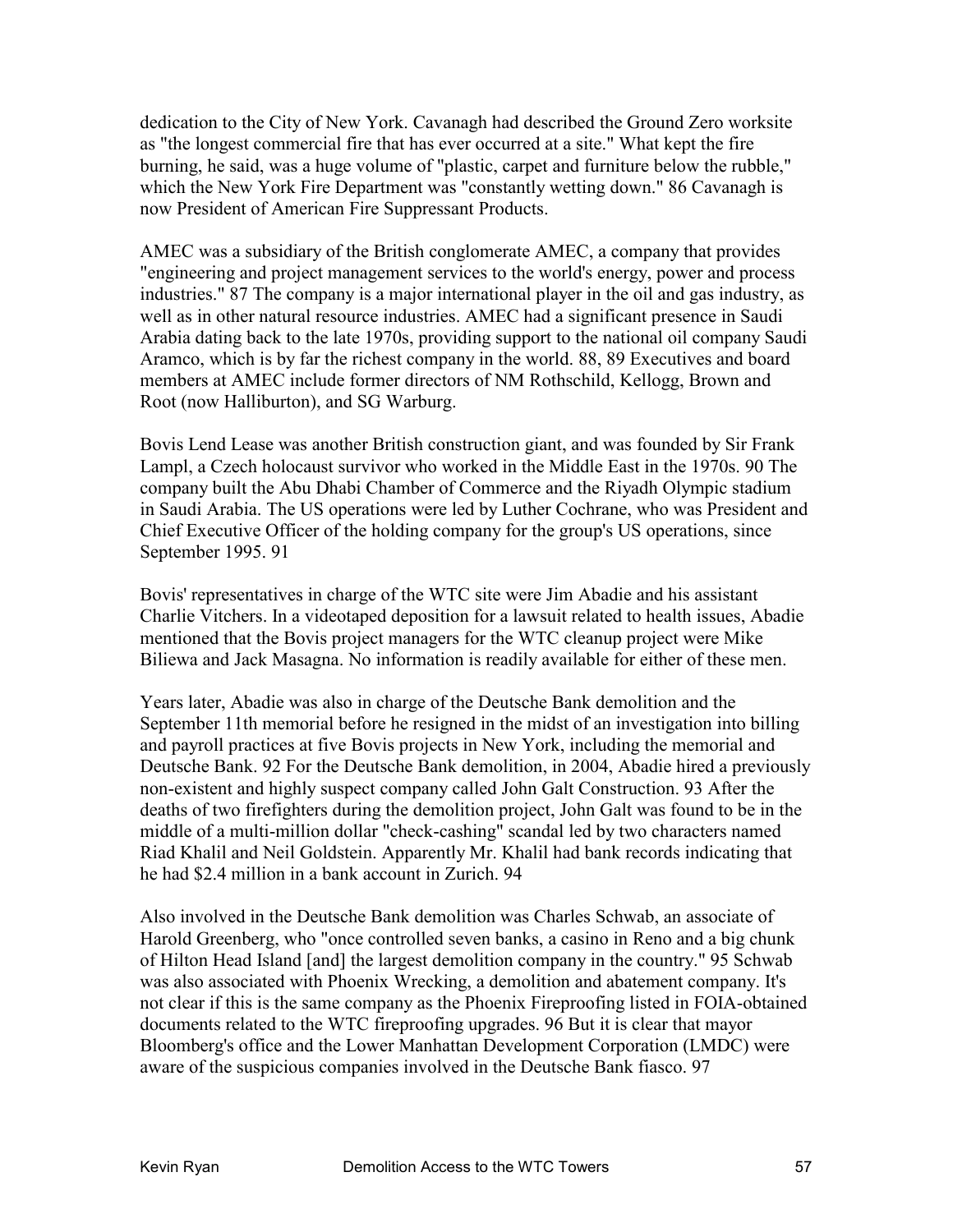LMDC was mandated to "alleviate existing conditions that pose a serious and immediate threat to the health or welfare of New York City or meet community development needs resulting from Sept. 11, 2001." In practice, this meant that LMDC made a lot of the decisions about what happened at Ground Zero after the cleanup and perhaps even before it was completed. LMDC was created by Governor Pataki and Mayor Giuliani without approval from the state legislature, in November 2001. 98 They appointed as chairman John C. Whitehead, the former Deputy Secretary of State under George Shultz.

Whitehead was formerly chairman of the Federal Reserve Bank of New York, an organization that has more recently played an integral role in the bailout of large institutions like AIG and has been referred to as "a black-ops outfit for the nation's central bank." 99 Whitehead was also a member of The Pilgrims Society, a British-American association. Other members of The Pilgrims Society have included some of the most powerful un-elected officials in history, like Shultz, several Rockefellers, James Baker, and Henry Kissinger.

The federal government promised \$21.4 billion in aid in order to rebuild Manhattan, and LMDC was in charge of spending a great deal of that money. Unfortunately, much of it was doled out in pork projects that benefited friends of LMDC, including the Alliance for Downtown New York (ADNY), a business interest group whose members were on the LMDC board. Carl B. Weisbrod was President of ADNY as well as a director of LMDC. Weisbrod was also a previous member of Giuliani's staff and a member of the board at the Ford Foundation.

A good friend of George W. Bush was a director of LMDC. This was Roland Betts, who once owned the Texas Rangers with Bush and Bush's relative, Marsh & McClennan's Craig Stapleton. Betts was also a "heavy contributor to the Bush election campaign in 2000." 100 Another LMDC director was Frank G. Zarb, who was one of the first US Energy Czars, appointed by President Ford. 101

#### **Debris removal and theft**

The debris removed from Ground Zero was either hauled away on trucks or shipped away on barges. Despite the effort to rapidly dispose of the steel and sell it at a bargain price, the WTC debris was considered highly sensitive. At first the trucks were tracked using a paper-based system, and later GPS devices were fixed to each truck with "antennas to monitor location, cellular wireless antennas to communicate, and multiple I/Os to track vehicle signals from engine systems." 102 Apparently it was important for officials to know not only where the trucks were at any given time, but also the status of the engine. As for the barges, the process was setup "in record time," in order to "transport debris to the city's Fresh Kills landfill and to recycling sites, all scrutinized by the Corps of Engineers." 103

As the debris was received at Fresh Kills landfill, it was sorted carefully. This sorting process was supervised by federal agents, and described in this way: "Teams of officers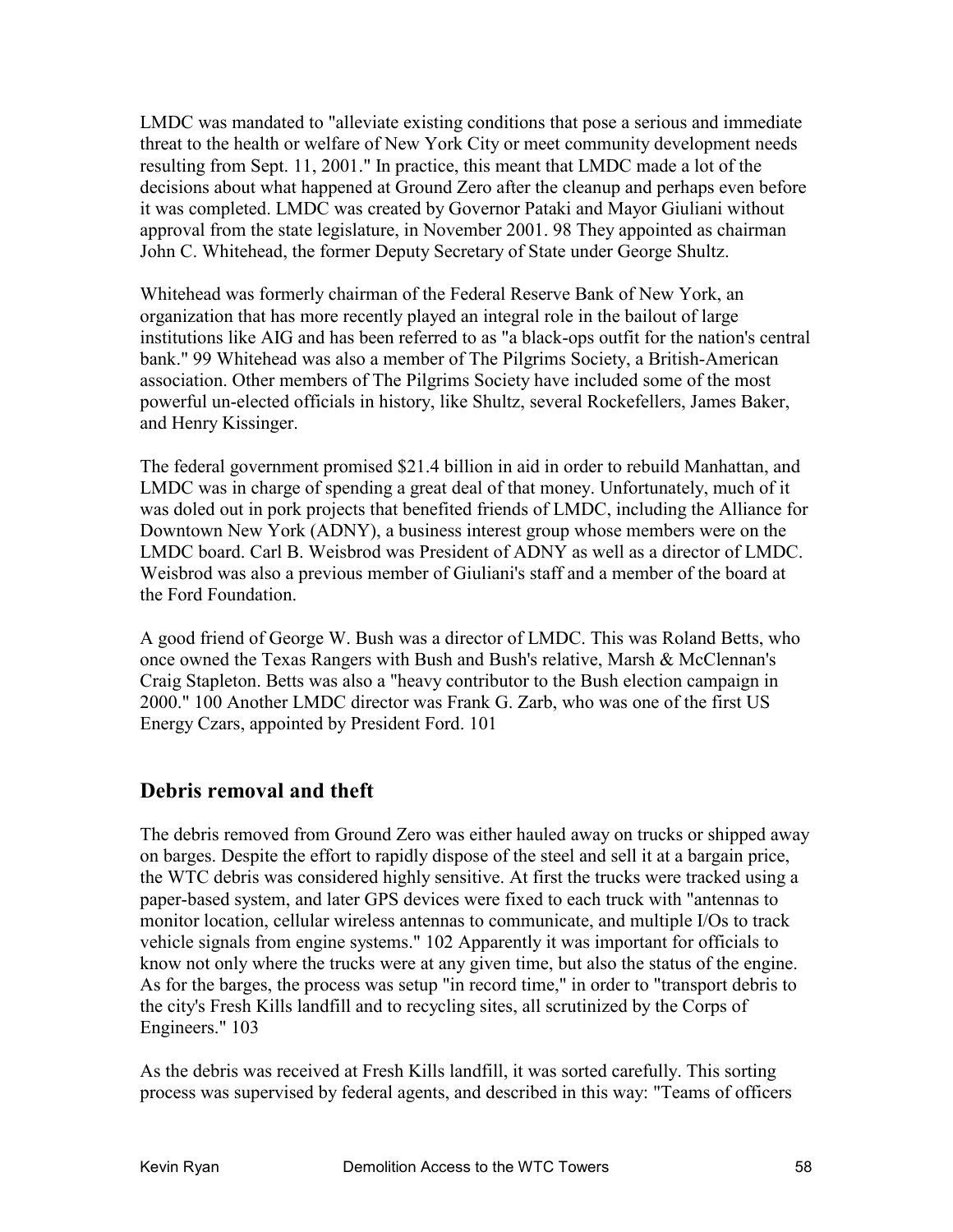and agents watch as the rubble is sifted down to a fine ashy silt that they then rake through by hand." 104 More than a year later, honest FBI agents reported the theft of some of this debris at the Fresh Kills site. It was then discovered that Evidence Recovery Teams (ERTs) involved in the sorting process stole pieces of debris, and kept or disposed of them. This removal of debris was condoned and encouraged by the FBI agents in charge.

Richard Marx, the FBI Special Agent from Philadelphia who was the site manager for the Fresh Kills site, was the one blamed for encouraging others to take materials from the debris. When the theft was reported to the public, there was an investigation by FBI authorities and a report was generated for director Robert Mueller. It was found that Marx made a number of false statements during investigative interviews, and then failed a polygraph on the issues related to his role. Marx first said that he didn't allow debris to be taken, then he said it was New York FBI agent Kevin Donovan who told him to take things, then he later said it was another FBI agent, Edwin Cogswell, who approved the theft. Marx also admitted that he took things specifically for FBI Assistant Director in Charge, Barry Mawn. Donovan, Mawn and Jerome Hauer were all close associates of John O'Neill, the retired FBI al Qaeda expert and security director for Silverstein Properties who reportedly died at the WTC on his second day in the office. 105

The report on debris theft concluded that -- "many FBI agents took rubble as souvenirs from Fresh Kills." An example given was that one Oklahoma City ERT member took 80 pounds of various debris materials, including things like an "electrical outlet." More commonly, building pieces were taken, including "red granite building facáde." The claim that these were merely souvenirs seemed unlikely considering the volume of materials stolen, and considering that WTC building 7 was the focus of much of the theft. In fact, pieces of the building "were stacked in a designated location of the Building 7 inspection area" in order for Secret Service agents to retrieve. 106 Pat D'Amuro, who was mentioned earlier as an employee of Giuliani Partners, was also involved in the theft of WTC debris materials from the Fresh Kills site. D'Amuro had specifically requested that certain kinds of items be kept for his retrieval, ostensibly so that he could give them away as mementos to various dignitaries. What is odd about that is that D'Amuro was not in charge of the Fresh Kills operation, but he had been the counterterrorism chief in the FBI's New York City office since 1997, which meant that his responsibilities included oversight of the Joint Terrorism Task Force.

As the FBI's lead person in terms of investigating and preventing terrorist acts before 9/11, D'Amuro had also been appointed to lead the investigations of the 1993 WTC bombing and other al Qaeda-attributed crimes. The 1993 bombing investigation was claimed to be fraudulent by one of FBI's own employees, in a then famous incident of whistle blowing. Frederick Whitehurst, of the FBI crime laboratory that was analyzing the evidence from the bombing, claimed that "attempts had been made to alter his lab reports to exclude scientific interpretations other than" the official explantion. Whitehurst went on to claim that FBI leadership had been altering evidence and test results for a number of years, in order to support pre-determined conclusions. 107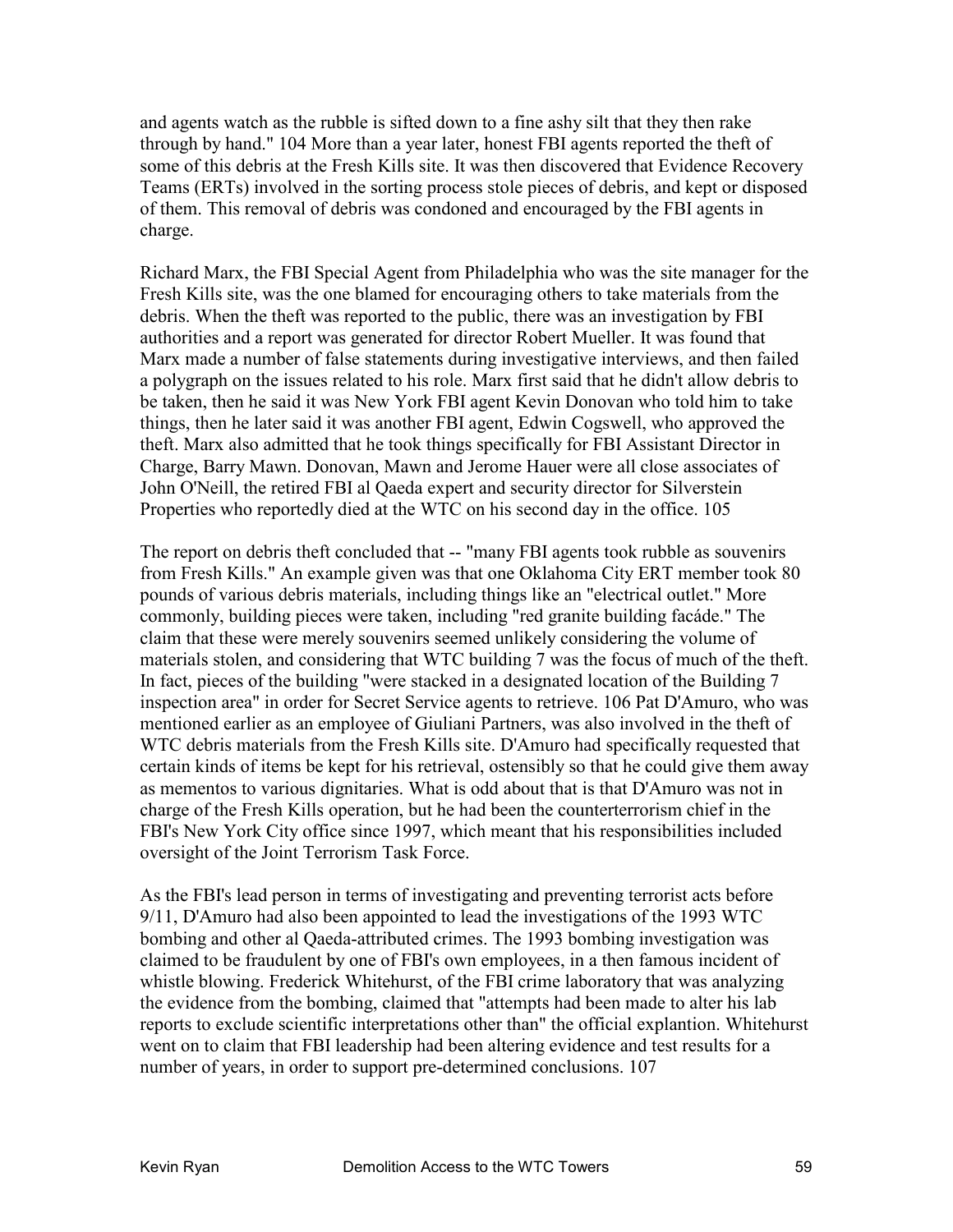Despite failing to follow-up on any of the leads that could have prevented the attacks of 9/11, D'Amuro was placed in charge of the miraculous PENTTBOM investigation just after those attacks. 108 PENTTBOM was miraculous not only for its name, which stood for Pentagon/Twin Towers Bombing (yes, bombing), but also for the rapidity in which the case was solved. That is, although US authorities claimed to have had no knowledge of or ability to stop the 9/11 attacks, the FBI was able to identify all nineteen alleged hijackers within 72 hours. 109

To date, no connections have been established between the nineteen alleged hijackers and people who had the means and opportunity to place explosives in the WTC buildings. However, there are some interesting links between the alleged conspirators and those who were involved in the cover-up investigations. For example, the Joint House and Senate Inquiry into 9/11 was led by Representative Porter Goss and Senator Bob Graham, both of whom were among those who met with Pakistani ISI General Mahmoud Ahmed in the week before 9/11. 110 That Ahmed had ordered the wiring of \$100,000 to Mohamed Atta, and had numerous contacts with alleged "9/11 paymaster" Saeed Sheikh in the weeks before 9/11, did not appear to warrant mention in Goss and Graham's report. 111

Other surprising links have been identified between those who ran the security companies, those who were tenants in the three buildings, those who financed of terrorism, and those who had the power to control an operation such as the destruction of the WTC. 112

## **Conclusion**

During the cleanup of Ground Zero there were many indications that the public was being deceived. These included the discovery of foreknowledge about the destruction that originated with Rudy Giuliani, his OEM staff, and perhaps the US Secret Service. Additionally, the steel was destroyed in an unprecedented manner and the black boxes were officially reported as not being found when it was clear that they had been. The restrictions on FEMA investigators and on photographers, and the extensive site security are all indications that something was being hidden. Not the least of the indications of deception was the fact that the health of the people working at the site was not considered a major concern, but expedited removal of the debris was of paramount importance.

Therefore we have additional reasons to suspect that explosive materials were being hidden or destroyed during the cleanup. Those who were in control of Ground Zero did have the means and opportunity to dispose of any evidence of explosives. The opportunity came in the form of access to the highly secure site, as well as the authority to hire suspected crime syndicate companies to perform the actual cleanup. Theft of evidence by FBI agents at Fresh Kills landfill provides yet more suspicion that remnants of explosive devices were being removed.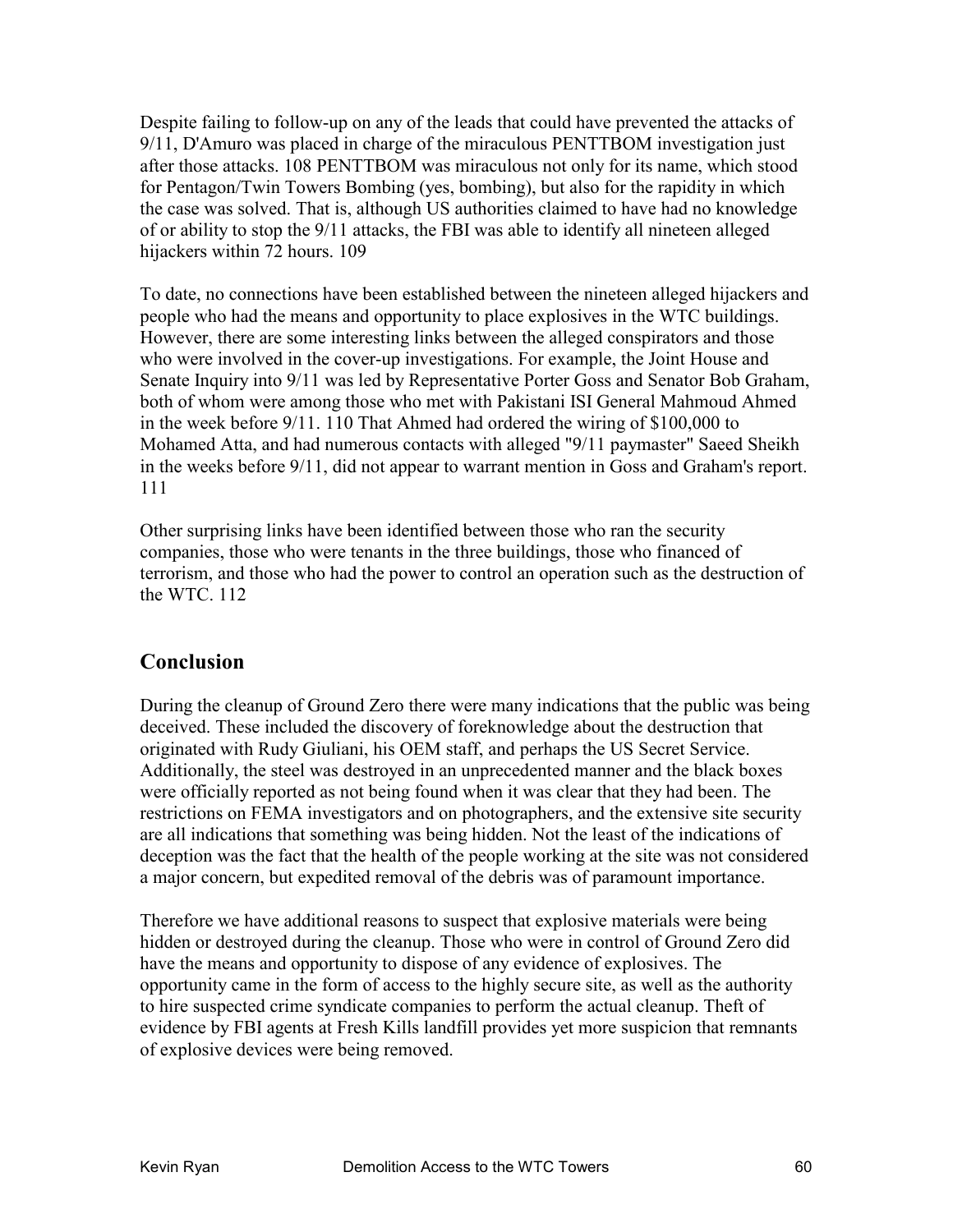In addition to removal of evidence-containing debris, evidence could have been eliminated by neutralization of explosives within the pile, through the use of the robotic equipment operated at the site by people like John Blitch of SAIC. These same robotic devices had previously been used with lasers for the purpose of eliminating unexploded ordnance, and SAIC had done research in the ignition of nanothermite via lasers. Additional expertise might have been provided by the DOE, which had developed nanothermite materials similar to those found in WTC dust and whose staff were present at Ground Zero. DOE contractors like David H. Griffin, who just showed up and yet was placed in charge of the demolition operations at Ground Zero, might have also played a role in recognizing or eliminating explosive evidence.

As for motive, it's not difficult to understand that the War on Terror has been focused on areas within the Middle East where the last remaining vast petroleum reserves are located. The US departments of Energy and Defense have vital long-term interests in those regions, as do the many people mentioned in relation to those departments in this essay series. Those who were involved in Ground Zero activities appear to have gone on to profitable partnerships with each other, with WTC tenant company representatives, and in the Middle East. Examples included Giuliani Partners like Bernard Kerik, who was promoted to work with L. Paul Bremer in Iraq, and also Mike Burton, who was hired as a Vice President at URS (Washington Group). URS and its Washington Group division are among the companies that have been awarded major contracts in Iraq and that depend largely on military contracts in general. 113

Perhaps not surprisingly, those involved with the cleanup had strong links to Saudi Arabia. This included Kerik, SAIC, and the British construction companies AMEC and Bovis. Kerik worked for the Saudi royal family for four years and SAIC, AMEC and Bovis had all done significant work for the Kingdom. SAIC later profited handsomely from the War on Terror, and AMEC also went on to win enormous contracts in Iraq to renovate buildings, rebuild water and sewage networks, restore power, "and improve operations and security at military bases for the new Iraqi Armed Forces." 114

The companies that designed and built the security systems for the WTC complex had strong connections to Saudi Arabia too. For example, Kroll Associates board member Raymond Mabus was the US Ambassador to Saudi Arabia, and all four of the WTC security implementation companies had completed major projects in Saudi Arabia. Former FBI director Louis Freeh, whose agency investigated al Qaeda-attributed terrorism from 1993 to 2001, is now the personal attorney for Saudi ambassador "Bandar Bush." 115 The Saudi government has been sued by thousands of 9/11 victim's family members due to the suspicion that Saudi Arabia helped to finance al Qaeda. 116 The Saudis hired the law firm of Bush Administration insider James Baker to defend them in that lawsuit.

In conclusion, this essay series has presented an idea of what organizations and individuals had the needed access to place explosives in the WTC buildings, and a picture of who had the ability to destroy evidence related to those explosive materials. It has also provided more information about who profited from the attacks of 9/11, and therefore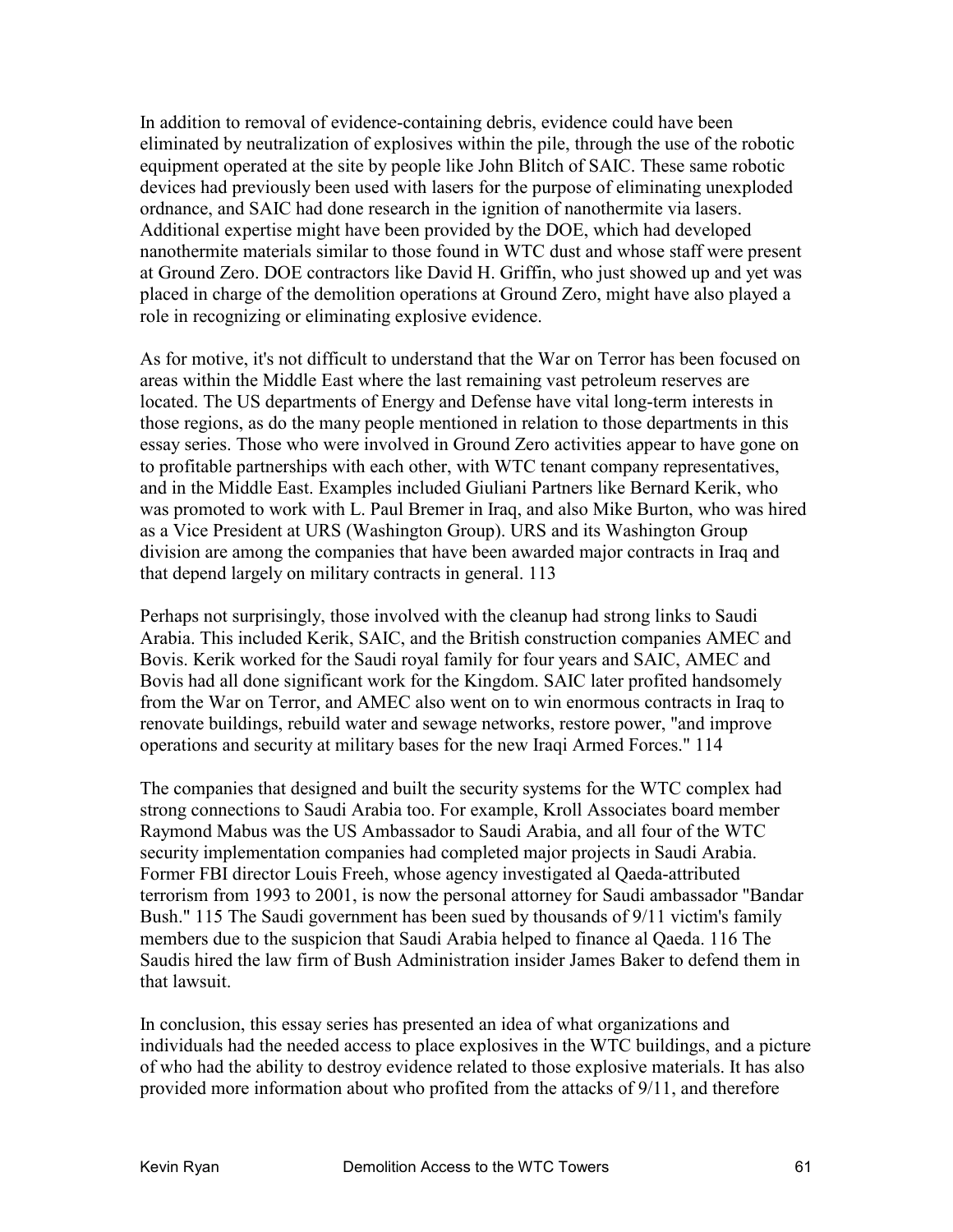who might have been motivated to destroy the buildings and induce the trauma that led to the War on Terror. With this information, a more plausible explanation for what happened at the WTC can be considered, one that better fits the known facts than does the current official explanation. By necessity, any explanation will involve a conspiracy. But perhaps we can now propose a conspiracy "we can believe in."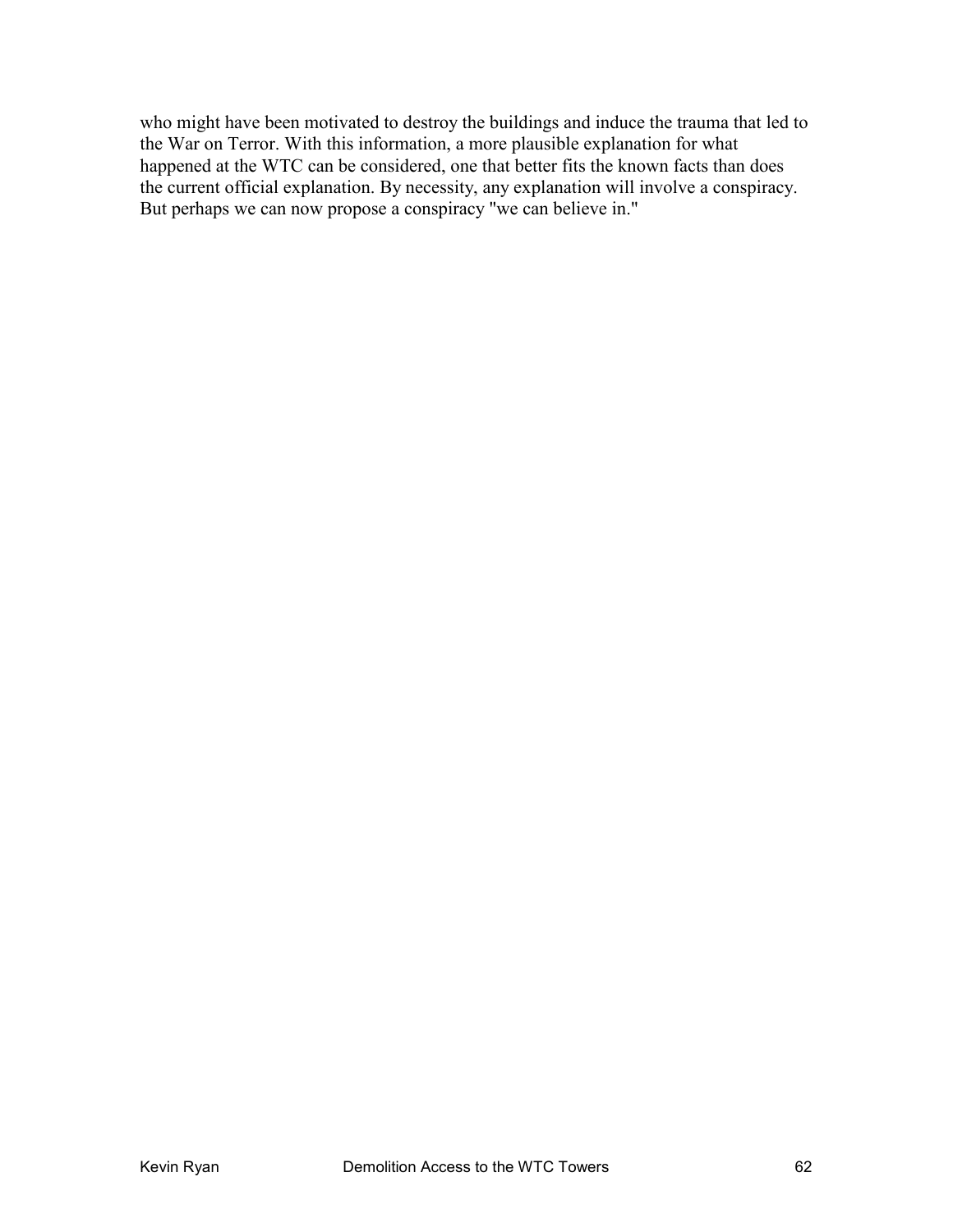# **NOTES**

#### **Part One - Tenants**

[1] Steven. E. Jones, Why Indeed Did the WTC Buildings Completely Collapse?, Journal of 9/11 Studies, September 2006 http://www.journalof911studies.com/volume/200609/ WhyIndeedDidtheWorldTradeCenterBuildingsCompletelyCollapse.pdf

[2] Steven E. Jones, et al, Fourteen Points of Agreement with Official Government Reports on the World Trade Center Destruction, The Open Civil Engineering Journal Volume 2, doi: 10.2174/1874149500802010035 http://www.bentham.org/open/tociej/openaccess2.htm

[3] Niels H. Harrit, et al, Active Thermitic Material Discovered in Dust from the 9/11 World Trade Center Catastrophe, The Open Chemical Physics Journal, Vol 2, 2009, doi: 10.2174/1874412500902010007, http://www.benthamopen.org/pages/content.php?TOCPJ/2009/00000002/00000001/7TOCPJ.SGM

[4] Kevin R. Ryan, et al, Environmental anomalies at the World Trade Center: evidence for energetic materials, The Environmentalist, Volume 29, Number 1 / March, 2009, http://www.springerlink.com/content/f67q6272583h86n4/

[5] James Gourley, Appeal Filed with NIST, Pursuant to Earlier Request for Correction, Journal of 9/11 Studies, December 2007 http://www.journalof911studies.com/volume/2007/AppealLetterToNISTGourleyEtAl.pdf

[6] Eric Douglas, The NIST WTC Investigation--How Real Was The Simulation?: A review of NIST NCSTAR 1, J 9/11 Studies, December 2006 http://www.journalof911studies.com/volume/200612/NIST-WTC-Investigation.pdf

[7] Kevin Ryan, What is 9/11 Truth? - The First Steps, J 9/11 Studies, August 2006 http://www.journalof911studies.com/articles/Article\_1\_Ryan5.pdf

[8] Larry Neumeister, Trade Center bomber's threat foreshadowed September terrorist attacks, September 30, 2001, Associated Press http://multimedia.belointeractive.com/attack/perspective/0930learning.html

[9] Sandra Harmon, Mafia Son, St. Martin's Press, NY

[10] History Commons, page for Rajaa Gulum Abbas, http://www.historycommons.org/entity.jsp?entity=rajaa\_gulum\_abbas

[11] NIST WTC Report, NCSTAR 1-1H, Chapters 11 and 12, http://wtc.nist.gov/NCSTAR1/PDF/NCSTAR%201-1H.pdf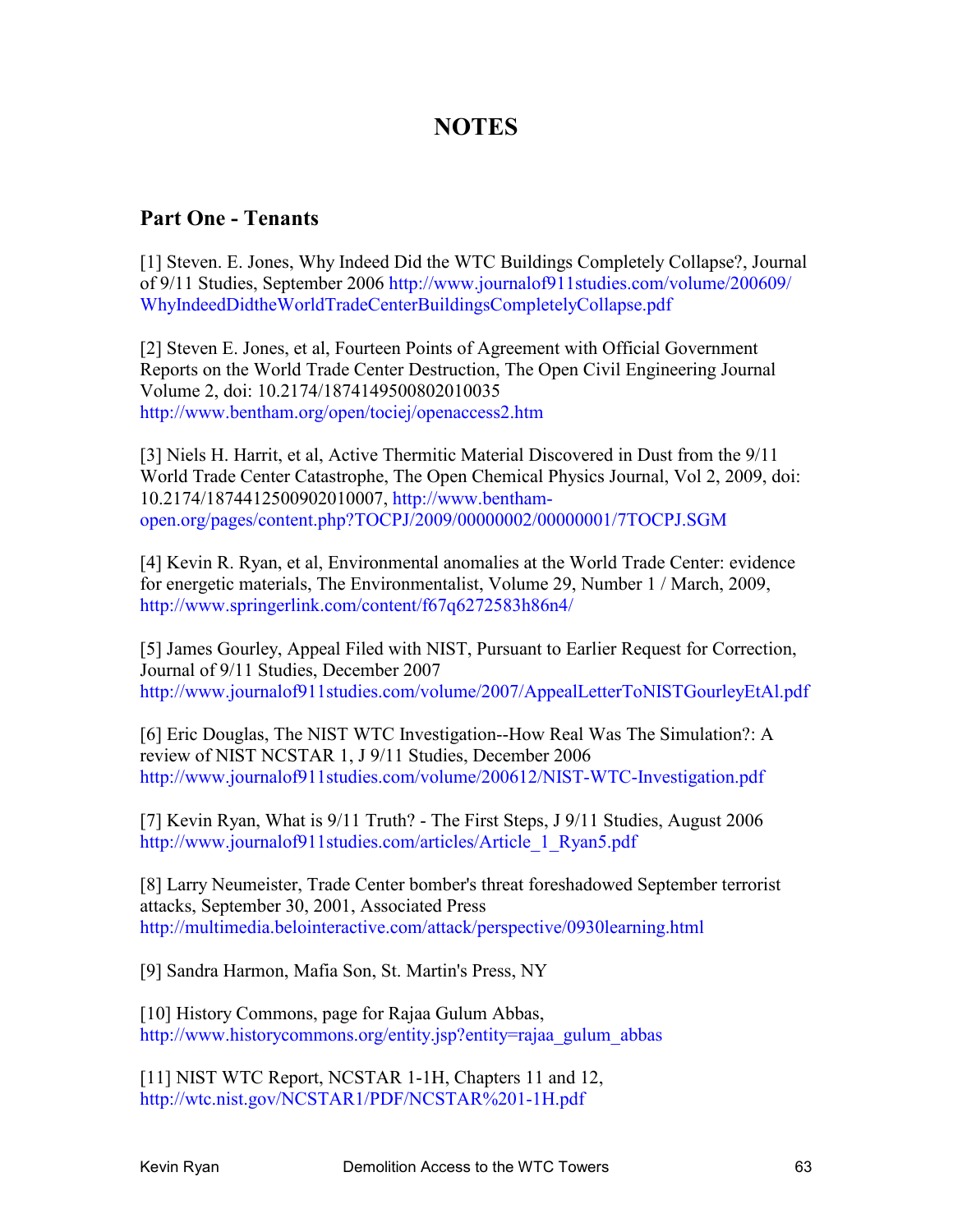[12] Kevin Ryan, Another Amazing Coincidence Related to the WTC, 911blogger.com http://www.911blogger.com/node/13272

[13] NIST NCSTAR 1-1H (see above), table 13-1, and table 13-2.

[14] Marcia Vickers, The Secret World Of Marsh Mac, BusinessWeek, November 1, 2004 http://www.businessweek.com/magazine/content/04\_44/b3906001\_mz001.htm

[15] Wayne Madsen, AIG is a "special case", Online Journal. September 23, 2008 http://onlinejournal.com/artman/publish/article\_3777.shtml

[16] Ellen Ray, William H. Schaap, Covertaction, Institute for Media Analysis, p 193

[17] John Kerry and Hank Brown, The BCCI Affair: A Report to the Committee on Foreign Relations United States Senate, December 1992, Senate Print 102-140, http://www.fas.org/irp/congress/1992\_rpt/bcci/

[18] Eric J.Fry, From BCCI to AIG..., March 13, 2009, Bullion Vault Gold News, http://goldnews.bullionvault.com/aig\_bcci\_031320093

[19] Website for In-Q-Tel, http://www.iqt.org/technology-portfolio/index-by-practicearea.html

[20] The History Commons, "Wolfowitz Doctrine",

http://www.historycommons.org/context.jsp?item=us\_international\_relations\_41 Aaron Dykes, Wolfowitz Warns of 'Surprise like Pearl Harbor' Months Before 9/11 Attacks, Jones Report, February 9, 2007

http://www.jonesreport.com/articles/070207\_wolfowitz.html Wolfowitz's meeting with Mahmud Ahmed was documented in a FOIA response obtained by the 9/11 Working Group of Bloomington - http://911workinggroup.org/

[21] Philip Shenon, The Commission: The Uncensored History of the 9/11 Investigation, pp 249-253

[22] Craig Unger, House of Bush, House of Saud, pp 220, 228

[23] Craig Unger references the UBS links to BCCI in House of Bush, House of Saud, and Russ Baker describes the UBS bailout of Harken in Family of Secrets

[24] Akzo's International Paint is the maker of Interchar http://www.internationalpc.com/pc/pds/963to\_uk.pdf http://www.sti.nasa.gov/tto/Spinoff2006/ps\_3.html

[25] Taku Murakami, US Patent 5532449 - Using plasma ARC and thermite to demolish concrete, http://www.patentstorm.us/patents/5532449/description.html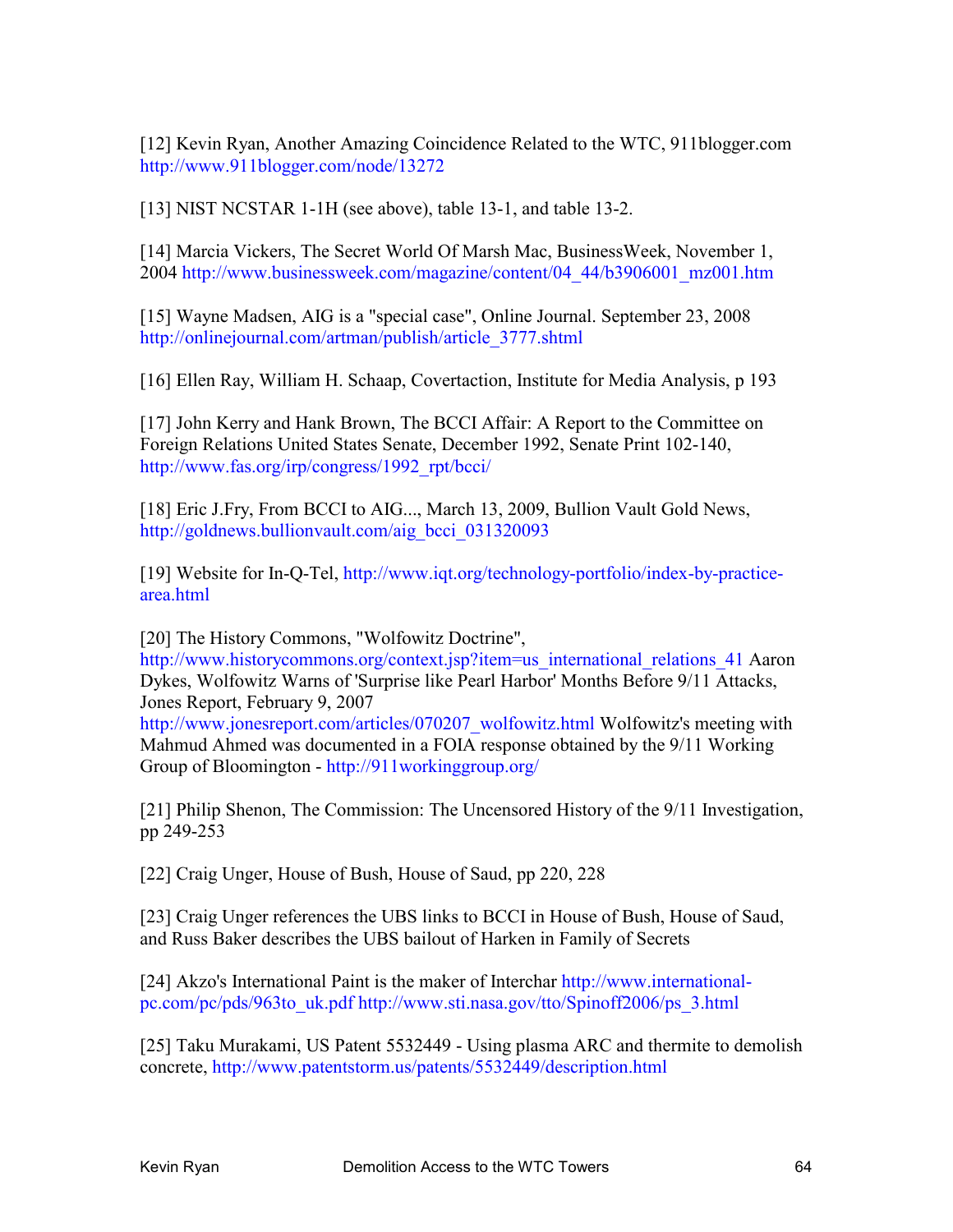[26] Steven E. Jones et al, Extremely High Temperatures During the World Trade Center Destruction, Journal of 9/11 Studies, January 2008 http://www.journalof911studies.com/articles/WTCHighTemp2.pdf

[27] Lewis Paul Bremer III on Washington DC NBC4 TV 09/11/01, Vehmgericht http://vehme.blogspot.com/2007/08/lewis-paul-bremer-iii-on-washington-dc.html

[28] A.K. Gupta, The Great Iraq Heist, January 15, 2004, Information Clearing House http://www.informationclearinghouse.info/article5692.htm

[29] Albert Gibson et al, Integral low-energy thermite igniter, US Patent number: 4464989, http://www.google.com/patents/about?id=rKl1AAAAEBAJ&dq=US+4464989

[30] Kevin R. Ryan, The Top Ten Connections Between NIST and Nanothermites, Journal of 9/11 Studies, July 2008, http://www.journalof911studies.com/volume/2008/Ryan\_NIST\_and\_Nano-1.pdf

[31] Skull and Bones is a secret society at Yale University, founded in 1832. Members have included George H.W. Bush, his father Prescott Bush, his son George W. Bush, his brother Jonathan J. Bush, and many other powerful people. For LMI's mission, see its website - http://www.lmi.org/aboutus/aboutus.aspx

[32] World Markets Research Centre, Global Terrorism Index: key findings, The Guardian (UK), August 18, 2003 http://www.guardian.co.uk/world/2003/aug/18/alqaida.terrorism1

[33] NIST NCSTAR 1-1H, table 13-2

[34] See Micha Morrison, Wall Street Journal, March 1, 1995. and, Gina Bellafante et al, All That Glitters..., Time Magazine, November 6, 1995

[35] Timothy O'Brien, A Washington Bank, a Global Mess, NY Times, April 11, 2004, http://www.nytimes.com/2004/04/11/business/yourmoney/11riggs.html?...

[36] Wikipedia page for Deutsche Bank - http://en.wikipedia.org/wiki/Deutsche\_Bank

[37] Michael C. Ruppert, Suppressed Details of Criminal Insider Trading Lead Directly into the CIA's Highest Ranks, October 9, 2001, http://www.fromthewilderness.com/free/ww3/10\_09\_01\_krongard.html

[38] For the fraudulent loan scandal, see article from The Economist, entitled Japan's financial scandals: now a big bank, July 27, 1991. For the Cayman islands deposits, see Terry Reed and John Cummins, Compromised: Clinton, Bush and the CIA, p248

[39] William Bowles, 'Frauds-R-Us' The Bush Family Saga, Information Clearing House, May 11, 2003 http://www.informationclearinghouse.info/article3333.htm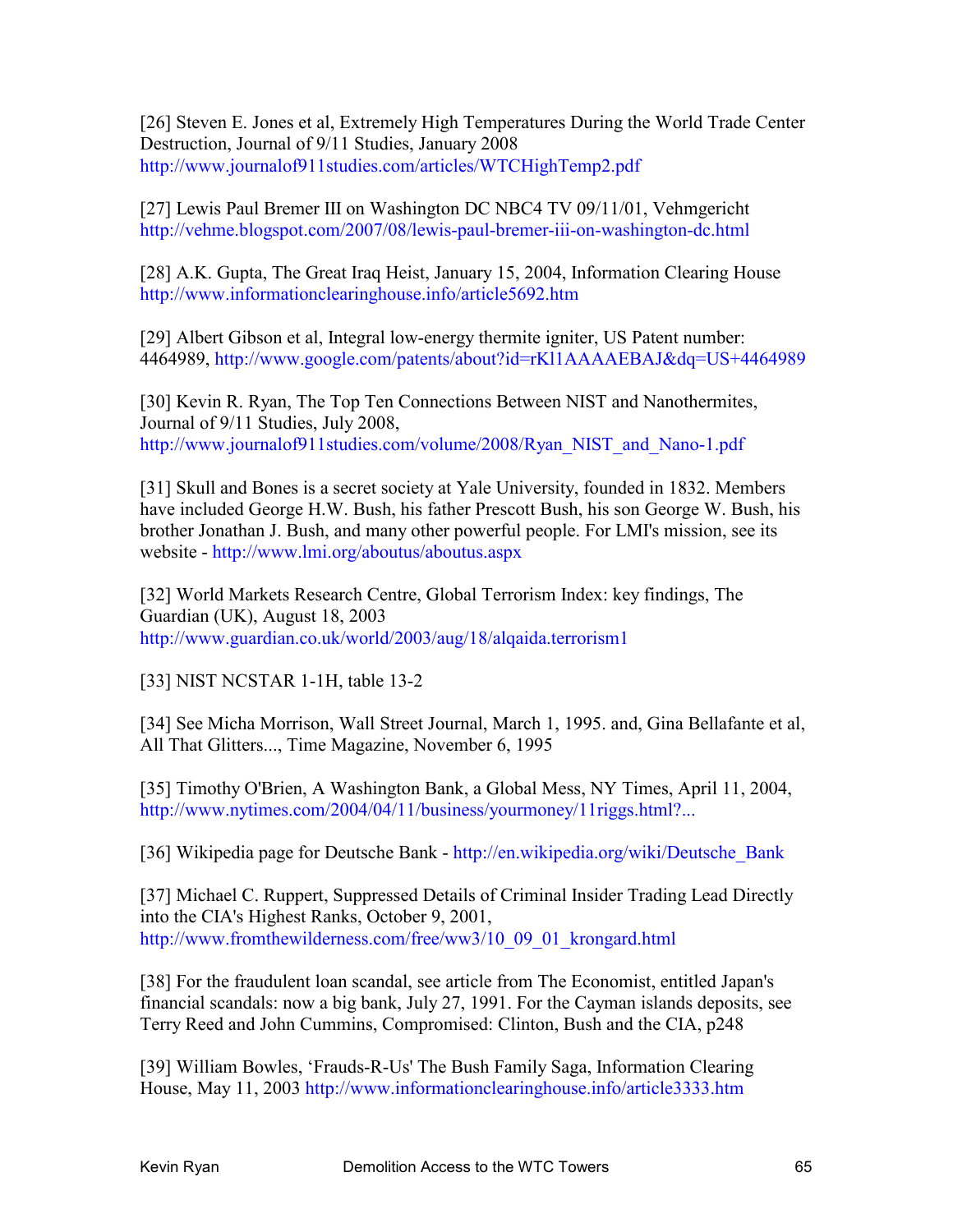[40] Sam Smith, Arkansas Connections, The Progressive Review, January 2001 http://www.prorev.com/connex.htm

[41] David E. Kaplan and Alec Dubro, Yakuza: Japan's Criminal Underworld, University of California Press, 2003, see p 216 for the Koike loans and pp 198-199 for Niu Onoue

[42] Chairman Resigns at Dai-Ichi Kangyo Bank, New York Times Business section, June 14, 1997

[43] For the IBJ loans, see Mizuho press release - http://www.mizuhofg.co.jp/english/company/info/pdf/19991222release\_eng.pdf and James Sterngold, Japan Hit by Another Scandal, New York Times, August 14, 1991 For FirstPlus Financial, see the Center for Public integrity, The Buying of the President http://www.buyingofthepresident.org/index.php/archives/2000/545/ For more on Japanese banks and the Yakuza in the early 90s, see – http://www.independent.co.uk/news/business/japans-crime-incorporated-the-years-ofthe-bubble-economy-lured-japans-yakuza-gangs-to-muscle...

[44] Thomas Flannigan, Bribing the Bushes http://www.jpri.org/publications/critiques/critique\_VIII\_2.html

[45] Jeff Gerth, The 1992 Campaign; Business Dealings of the President's Relatives: What the Record Shows, New York Times, April 19,1992, http://www.nytimes.com/1992/04/19/us/1992-campaign-businessdealings...&sq=%22asset%20management%20international%22&st=cse

[46] Russel S. Bowen, The Immaculate Deception, American West Publishers 1991 http://www.mail-archive.com/ctrl@listserv.aol.com/msg33133.html

[47] archive.com/ctrl@listserv.aol.com/msg33133.html Masanobu Iwatani, Regulatory Reform Provokes a Wave of New Entrants to Japan's Security Markets, Capital Research Journal, Vol 2, No 4,

http://www.nicmr.com/nicmr/english/report/repo/1999/1999win04.pdf

[48] Stephanie Strom, International Business; Japan's Banks Pressed by Troubled Corporate Clients, New York Times, November 25, 2000, http://www.nytimes.com/2000/11/25/business/international-business-japan-s-bankspressed-by-troubled-corporate-clients.html

[49] Miki Tanikawa, Stocks Relapse As Japan Waits For Changes, New York Times, July 27, 2001, http://www.nytimes.com/2001/07/27/business/stocks-relapse-as-japanwaits-for-changes.html?scp=6&sq=Mizuho&st=nyt

[50] Hiroko Tabuchi, In Japan's Stagnant Decade, Cautionary Tales for America, New York Times, February 12, 2009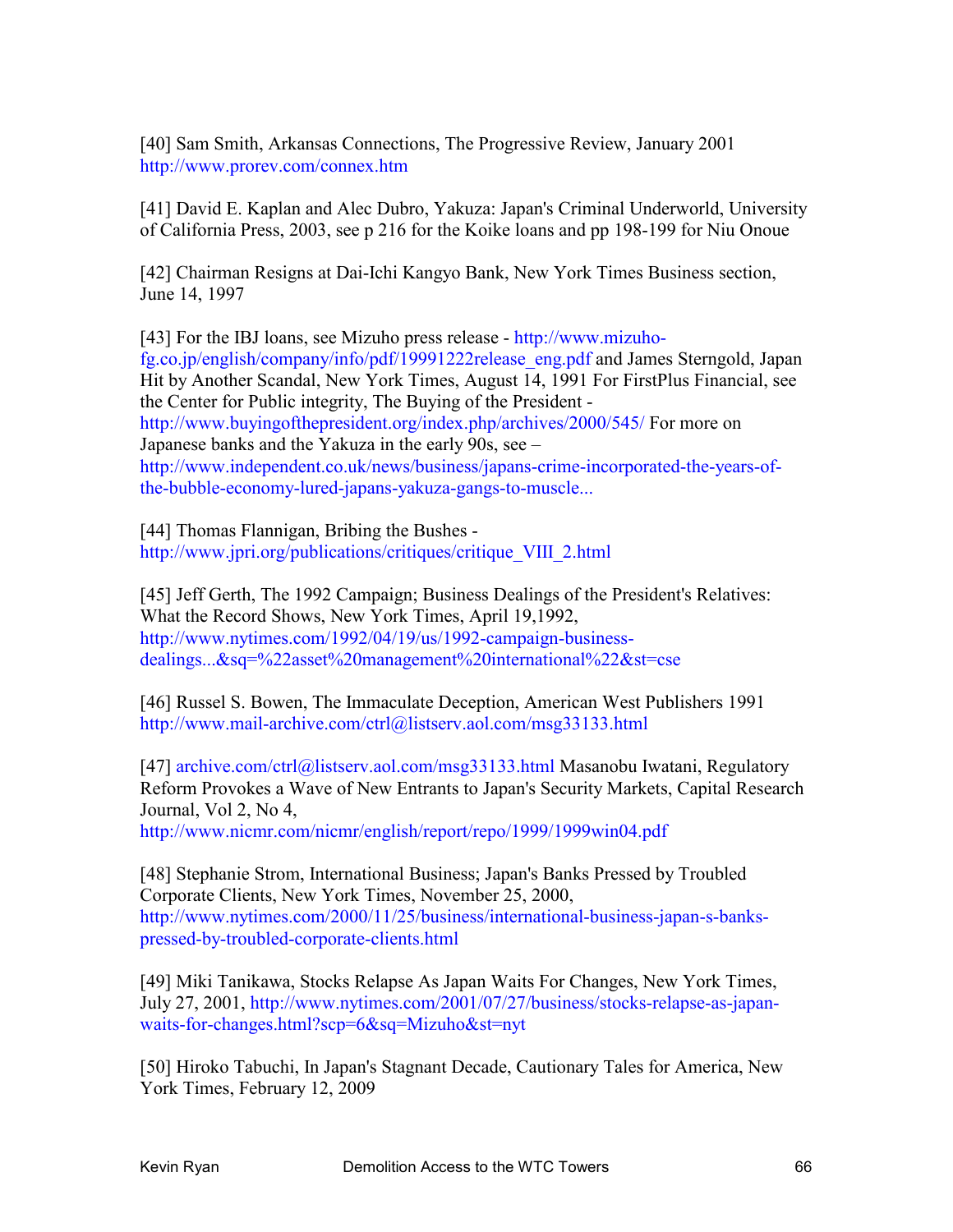[51] See History Commons profile for Jim Pierce, and accompanying referencs, http://www.historycommons.org/entity.jsp?entity=jim\_pierce

[52] Mark MacIntyre, Bunker Hill: light at the end of the tunnel, The Seattle Daily Journal of Commerce, August 20, 1998, http://www.djc.com/special/enviro98/10043970.htm

[53] The agreement between LLNL and Savannah River can be found here https://www.llnl.gov/str/News597.html

[54] Savannah's reference to developing sol-gels can be found here http://srnl.doe.gov/mat\_sci.htm

[55] Randy Simpson webpage at LLNL - https://www.llnl.gov/str/RSimpson.html

[56] News from the Savannah River National Laboratory, September 20, 2001, http://srnl.doe.gov/newsroom/2001news/nyc\_911.pdf

[57] URS Website - http://www.urscorp.com/Divisions/index.php?s=102

[58] SEC document for Washington pre-payments http://www.secinfo.com/dRqWm.4G1Vx.c.htm

[59] The Ties That Bind, Descended from family business empires, six huge business groups dominate the Japanese economy, Multinational Monitor, October 1983 http://multinationalmonitor.org/hyper/issues/1983/10/ties.html

[60] John Holusha, Commercial Property/Downtown; At the World Trade Center, Things Are Looking Up, May 31, 1998, New York Times, http://www.nytimes.com/1998/05/31/realestate/commercial-propertydowntown...?scp=121&sq=Mclennan&st=nyt&pagewanted=2 Also see PANYNJ press release from December 1997, - http://www.panynj.gov/pr/164-97.html

[61] Don Van Natta Jr. and Neela Banerjee, Top G.O.P. Donors in Energy Industry Met Cheney Panel, New York Times, March 1, 2002

[62] XROilPrice.com, http://xroilprice.com/Oil\_Exploration.html

[63] Russ Baker, Family of Secrets, Bloomsbury Press, pp 292-295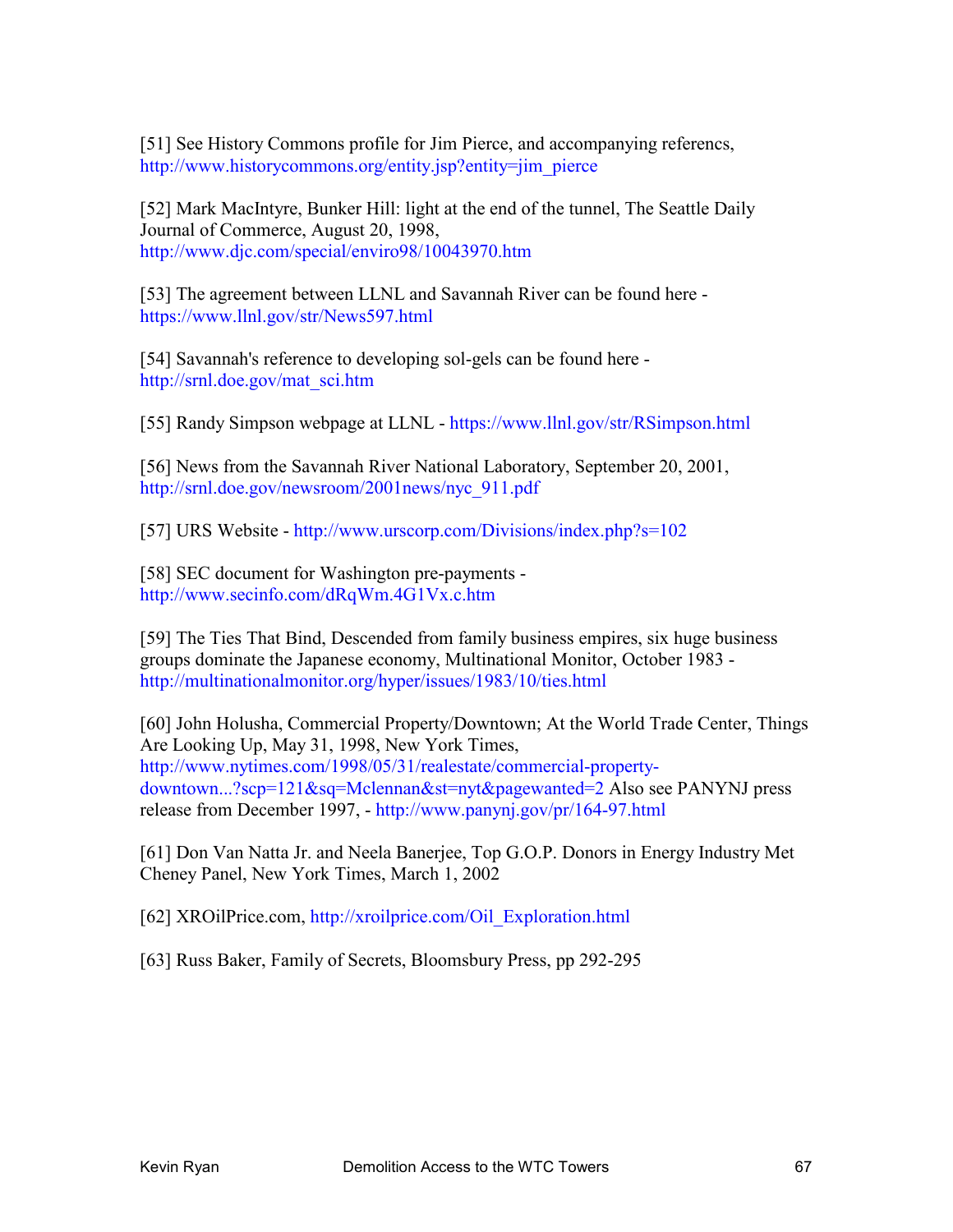### **Part Two - Security**

1. Kevin R. Ryan, Demolition access to the World Trade Center towers: Part one - tenants, Scoop News, July 11, 2009, http://www.scoop.co.nz/stories/HL0907/S00124.htm

2. Timothy Noah, The Terrorists-Are-Dumb Theory, Slate, Feb. 25, 2009, http://www.slate.com/id/2211994/

3. Loretta Napoleoni, Terror Incorporated: Tracing the dollars behind the terror networks, Seven Stories Press, May 2005, p130

4. GlobalSecurity.org webpage for Al-Qaida / Al-Qaeda (the Base) http://www.globalsecurity.org/military/world/para/al-qaida.htm

5. Council on Foreign Relations, webpage for al-Qaeda (a.k.a. al-Qaida, al-Qa'ida) http://www.cfr.org/publication/9126/#6

6. Graeme MacQueen, 118 Witnesses: The Firefighters' Testimony to Explosions in the Twin Towers, Journal of 9/11 Studies, August 2006, http://www.journalof911studies.com/articles/Article\_5\_118Witnesses\_WorldTradeCente r.pdf

7. Steven E. Jones, et al, Extremely high temperatures during the World Trade Center destruction, Journal of 9/11 Studies, Volume 19, January 2008, http://www.journalof911studies.com/articles/WTCHighTemp2.pdf

8. Kevin R. Ryan, et al, Environmental anomalies at the World Trade Center: evidence for energetic materials, The Environmentalist, Volume 29, Number 1 / March, 2009, http://www.springerlink.com/content/f67q6272583h86n4/

9. David Ray Griffin, The Destruction of the World Trade Center: Why the Official Account Cannot Be True, found at 911review.com, http://911review.com/articles/griffin/nyc1.html

10. Don Paul, Jim Hoffman and Celestine Star, 9/11 Guilt: The Proof is in Your Hands, DVD available at WTC7.net, http://www.wtc7.net/store/videos/proof/index.html

11. Steven E. Jones, et al, Fourteen Points of Agreement with Official Government Reports on the World Trade Center Destruction, The Open Civil Engineering Journal Volume 2, doi: 10.2174/1874149500802010035 http://www.bentham.org/open/tociej/openaccess2.htm

12. Steven. E. Jones, Why Indeed Did the WTC Buildings Completely Collapse?, Journal of 9/11 Studies, September 2006

http://www.journalof911studies.com/volume/200609/WhyIndeedDidtheWorldTradeCent erBuildingsCompletelyCollapse.pdf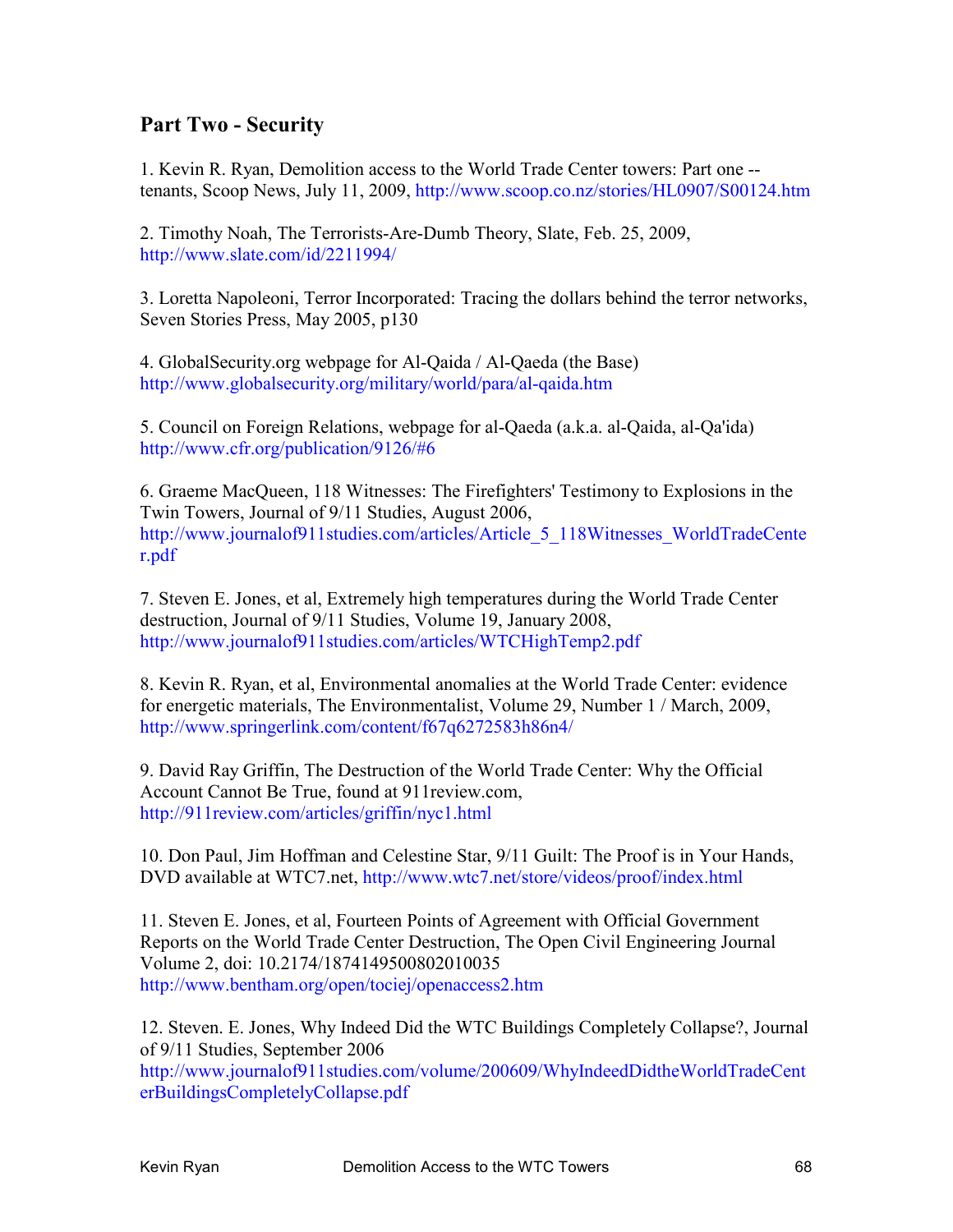13. Frank Legge, Controlled Demolition at the WTC: a Historical Examination of the Case, Journal of 9/11 Studies, May 2009, http://www.journalof911studies.com/volume/2009/LeggeCDatWTC.pdf

14. NCSTAR1 - http://wtc.nist.gov/NCSTAR1/PDF/NCSTAR%201.pdf

15. PANYNJ Comprehensive Annual Financial Report, for year ended December 31, 2001,

http://www.panynj.gov/AboutthePortAuthority/InvestorRelations/AnnualReport/pdfs/200 1<sup>-</sup>Annual Report.pdf

16. PANYNJ News, Port Authority Elects Officers at Board Meeting, May 27, 1999, http://panynj.net/pr/65-99.html

17. New York State press release, Governor Pataki, Acting Gov. Difranseco Recommend Neil Levin, March 30, 2001, http://www.ins.state.ny.us/press/2001/p0103302.htm

18. Edward Wyatt, Neil Levin, Executive Director Of Bistate Port Authority, 46, New York Times, September 22, 2001, http://www.nytimes.com/2001/09/22/nyregion/neillevin-executive-director-of-bistate-port-authority-46.html

19. Firestorm webpage for Robert E. Boyle, http://www.firestorm.com/en/cms/906/

20. David Fairlamb, Commentary: Europe Needs an Independent Settlement System, Business Week, JUNE 4, 2001, http://www.businessweek.com/magazine/content/01\_23/b3735151.htm

21. Articles detailing accusations against Clearstream International, http://www.monitor.net/monitor/0110a/copyright/terroristbanks2.html http://thekomisarscoop.com/2002/03/clearstreamexplosive-revelations/ http://130.94.183.89/magazine/money.html

22. Kevin Ryan, Propping Up the War on Terror: Lies About the WTC by NIST and Underwriters Laboratories, published in 9/11 & American Empire: Intellectuals Speak Out, edited by David Ray Griffin and Peter Dale Scott, Interlink Books, http://www.911review.com/articles/ryan/lies\_about\_wtc.html

23. James Gourley, Appeal Filed with NIST, Pursuant to Earlier Request for Correction, Journal of 9/11 Studies, December 2007 http://www.journalof911studies.com/volume/2007/AppealLetterToNISTGourleyEtAl.pdf

24. Shaila K. Dewan, Twin Peaks Make A Vertical World Of Their Own; A Distinctive Urban Silhouette That Has Its Own ZIP Code, New York Times, February 27, 2001,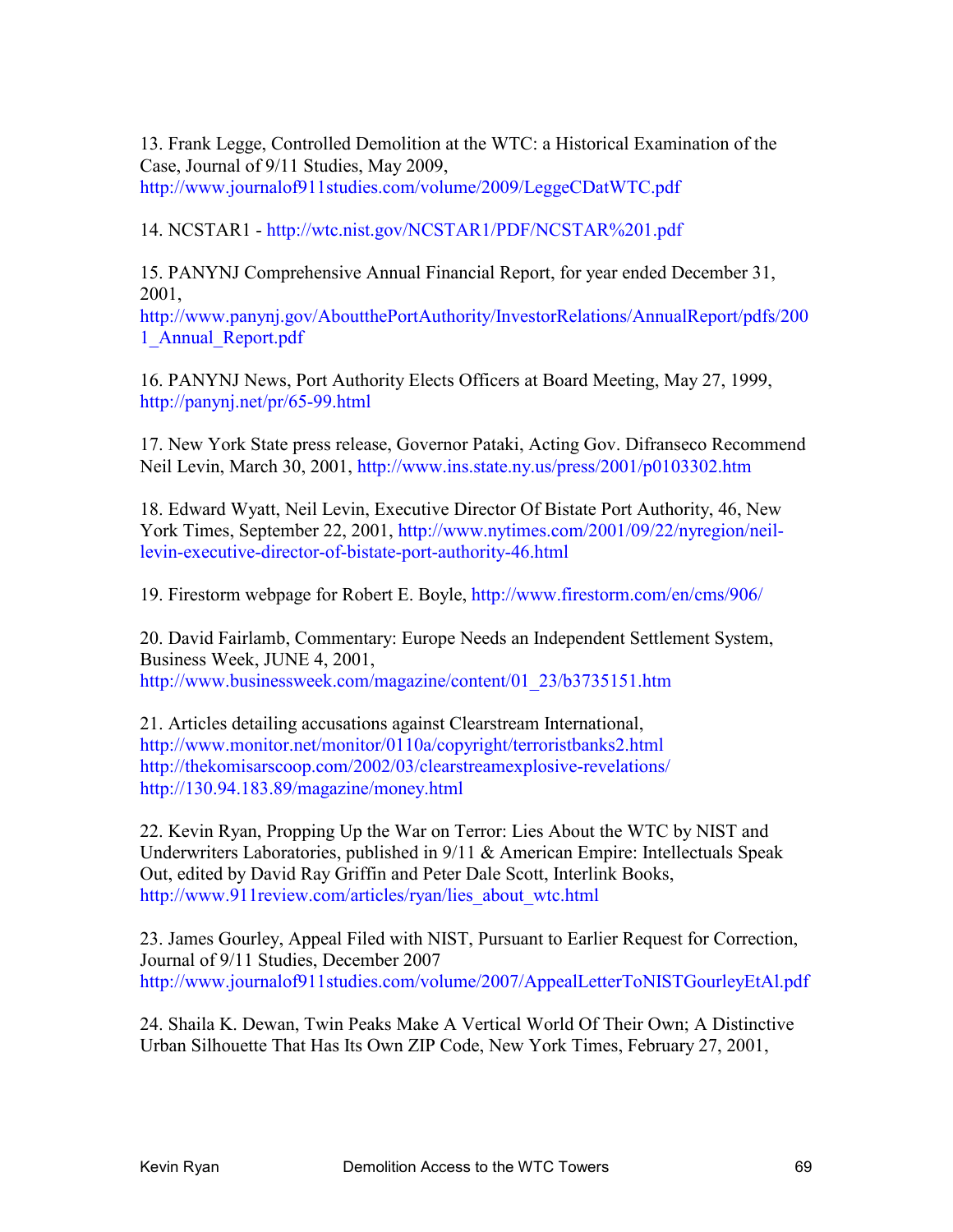25. The Port Authority of NY & NJ, Port Authority names new World Trade Center Director, document 166-98, December 15, 1998, http://www.panynj.gov/pr/166-98.html

26. Karen Feldscher, End of an era, Northeastern University Magazine, September 2002, http://www.northeastern.edu/magazine/0209/era.html

27. Testimony of Alan Reiss Before the National Commission on Terrorist Attacks Upon The United States, May 18, 2004, http://www.9- 11commission.gov/hearings/hearing11/reiss\_statement.pdf

28. J. Randall Lawson and Robert L. Vettori, NIST NCSTAR 1-8, The Emergency Response Operations, p 22, http://wtc.nist.gov/NCSTAR1/PDF/NCSTAR%201-8.pdf

29. Byron York, Giuliani and the 9/11 Attacks, National Review Online, November 5, 2007,

http://nrd.nationalreview.com/article/?q=NThiZGY1MGRiNzA0YTdjNjNiYjZlNTQ2Yz EwZTljMDk=

30. Phil Hirschkorn, 9/11 panel focuses on rescue efforts, CNN, May 18, 2004 http://www.cnn.com/2004/US/05/18/911.day2/index.html

31. N. R. Kleinfield, Towers' Keepers Rushed Back Into Danger; Building Specialists at the Trade Center Stayed, and Many Perished, New York Times, October 14, 2001, http://www.nytimes.com/2001/10/14/nyregion/towers-keepers-rushed-back-into-dangerbuilding-specialists-trade-center-stayed.html

32. Images of people who had escaped through the WTC dust clouds, http://www.student.city.ac.uk/~rc391/toyin/survivors-georgenextto.jpg http://www.thefranchise.net/911/images/wtc-survivors-debris.jpg http://www15.ocn.ne.jp/~oyakodon/newversion/pic11/survivor.jpg http://whatreallyhappened.com/IMAGES/survivor\_JamesNachtweyTime\_alive.jpg

33. Video recording of interview with Alan Reiss after his escape from the WTC dust clouds, entitled "Bizarre Live Interview with 911 Police Chief and Dir. of WTC", You Tube http://www.youtube.com/watch?v=mhCiAHTp4a4

34. Karen Feldscher, End of an Era, Northeastern University magazine, September 2002, http://www.northeastern.edu/magazine/0209/era.html

35. 911Truth.org, Bush, Rice and the Genoa Warning: Documenting a demonstrable falsehood, May 22 2004, http://www.911truth.org/article.php?story=20040527222832444

36. Eric Nalder, Twin Towers Engineered To Withstand Jet Collision, The Seattle Times, February 27, 1993,

http://community.seattletimes.nwsource.com/archive/?date=19930227&slug=1687698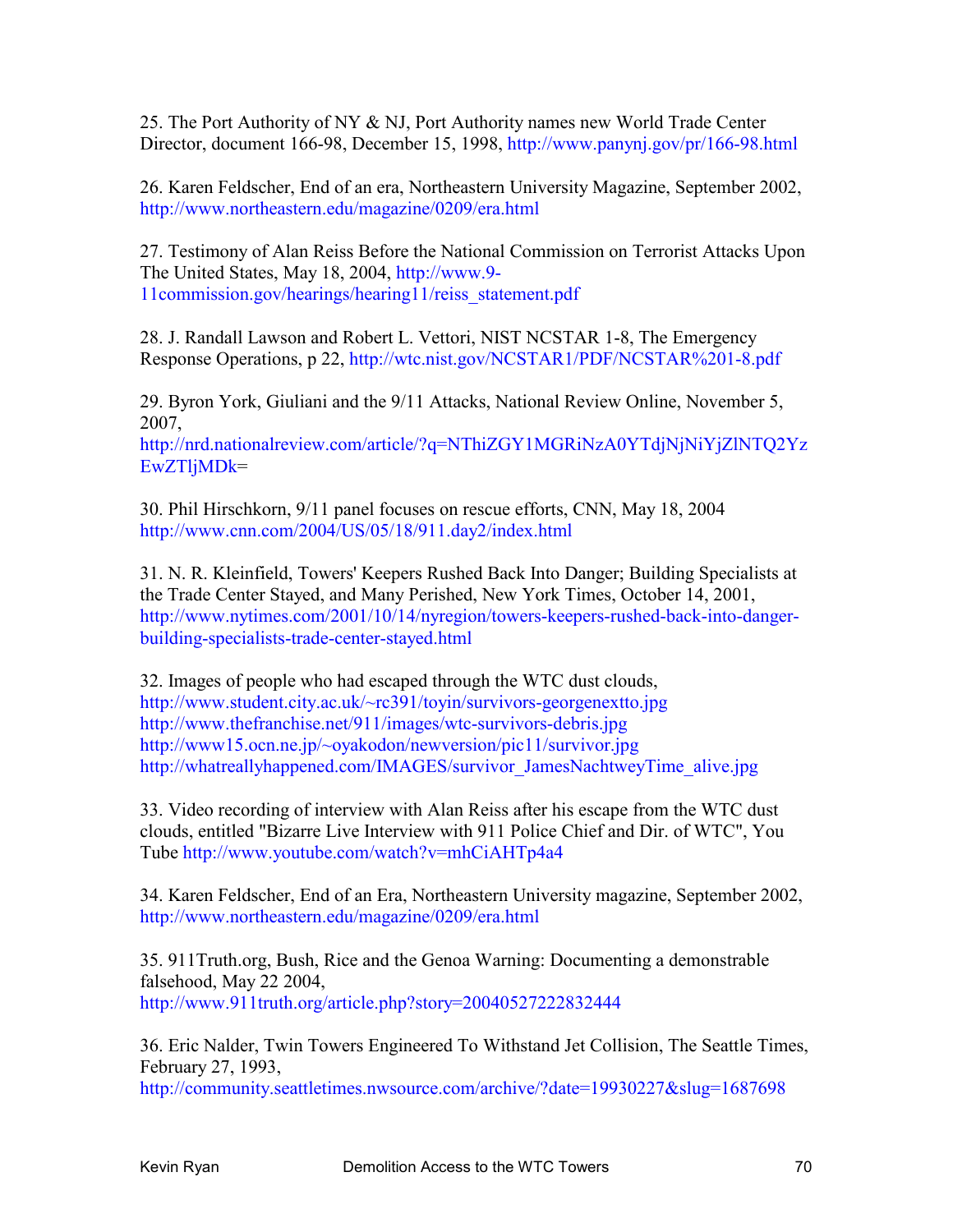37. Jim Hoffman, Towers' Design Parameters, 911Research.wtc7.net, http://911research.wtc7.net/wtc/analysis/design.html

38. History Commons profile for PANYNJ, with reference to Jenkins' prediction, http://www.historycommons.org/entity.jsp?entity=new\_york\_port\_authority

39. Statement by Karpiloff, http://securitysolutions.com/mag/security\_world\_trade\_center/

40. Douglas Frantz, A Midlife Crisis at Kroll Associates, New York Times, September 1, 1994, http://www.nytimes.com/1994/09/01/business/a-midlife-crisis-at-krollassociates.html?scp=1&sq=brezenoff%20kroll%20recommendations&st=cse

41. Press release for Brezenoff, http://www.wehealny.org/whatsnew/releases/brezenoffrelease.html

42. Brian Michael Jenkins and Frances Edwards-Winslow, MTI Report 02-06, Saving City Lifelines: Lessons Learned in the 9-11 Terrorist Attacks, Mineta Transportation Institute, September 2003, http://transweb.sjsu.edu/mtiportal/research/publications/documents/Sept11.book.htm

43. Wikipedia page for Brian Michael Jenkins, http://en.wikipedia.org/wiki/Brian\_Michael\_Jenkins

44. Chalmers Johnson, A Litany of Horrors: America's University of Imperialism, April 29, 2008,.

http://www.tomdispatch.com/post/174925/chalmers\_johnson\_teaching\_imperialism\_101

45. Preston Peet, Who was John Deutch spying for?, Disinformation.com, October 18, 2000 http://www.disinfo.com/archive/pages/dossier/id279/pg1/index.html

46. David Knowles, Why Is Former FBI Director Louis Freeh Now Saudi Prince Bandar's Lawyer?, Politics Daily, April 6, 2009, http://www.politicsdaily.com/2009/04/08/why-is-former-fbi-director-louis-freeh-nowsaudi-prince-bandars/

47. White House Commission on Aviation Safety and Security, Final Report to President Clinton, February 12, 1997, http://www.fas.org/irp/threat/212fin~1.html

48. Aidan Monaghan, Plausibility Of 9/11 Aircraft Attacks Generated By GPS-Guided Aircraft Autopilot Systems, Journal of 9/11 Studies, October 2008, http://www.journalof911studies.com/volume/2008/AutopilotSystemsMonaghan.pdf

49. Kroll Inc website, http://www.kroll.com/about/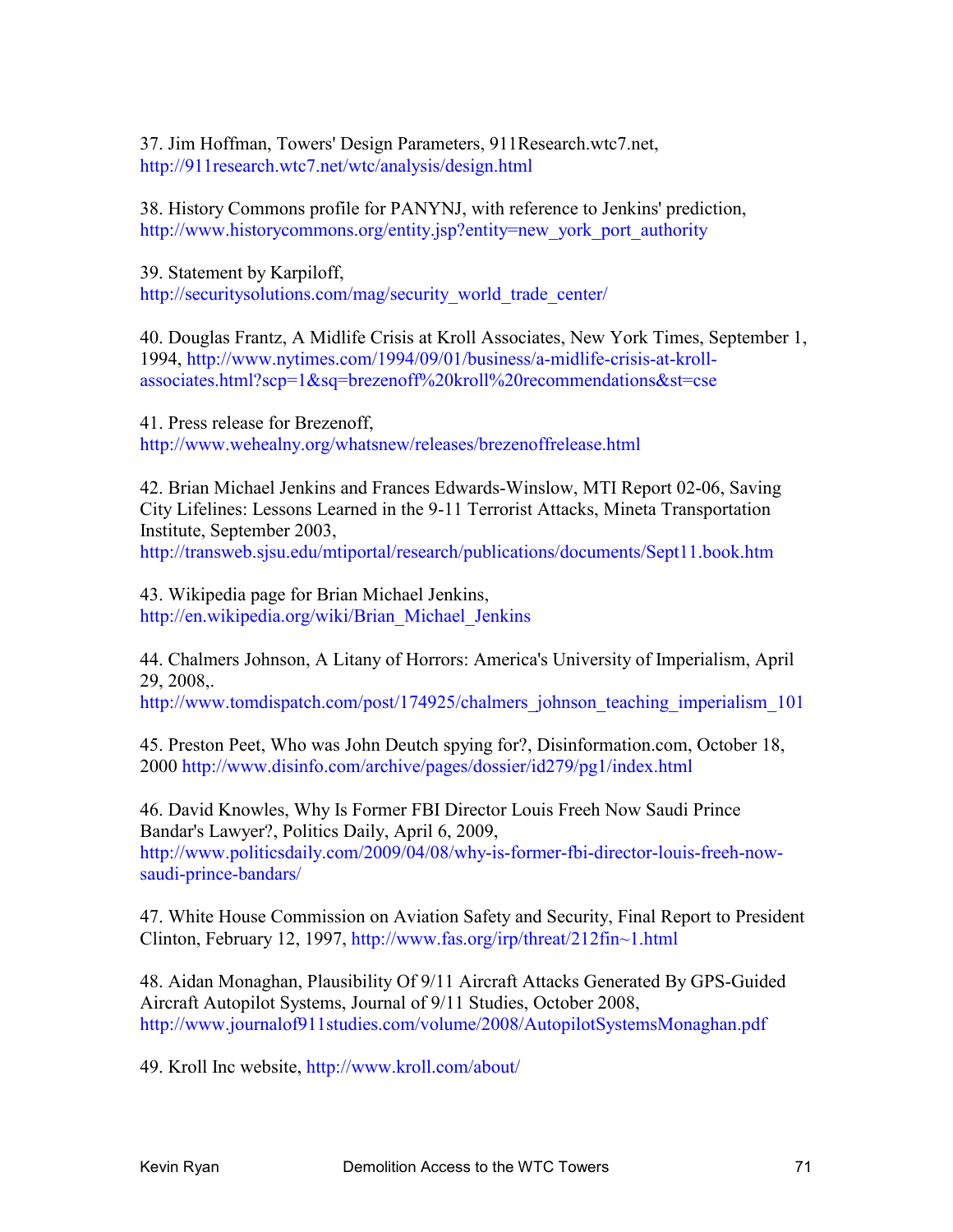50. Windfalls of War: Kroll Inc. The Center for Public Integrity, http://projects.publicintegrity.org/wow/bio.aspx?act=pro&ddlC=32

51. Wikipedia page for the Quill and Dagger Society, http://en.wikipedia.org/wiki/Quill\_and\_Dagger

52. Businessweek, Jules Kroll: Danger is his business, November 9, 1998 http://www.businessweek.com/archives/1998/b3603152.arc.htm

53. Windfalls of War: Kroll Inc. The Center for Public Integrity, http://projects.publicintegrity.org/wow/bio.aspx?act=pro&ddlC=32

54. Jonathan Beaty, S.C. Gwynne, Cathy Booth, Jay Branegan and Helen Gibson, Cover Story: The Dirtiest Bank of All, Time Magazine, July 29, 1991, http://www.time.com/time/magazine/article/0,9171,973481-6,00.html

55. Steve Lohr, World-Class Fraud: How B.C.C.I. Pulled It Off -- A special report; At the End of a Twisted Trail, Piggy Bank for a Favored Few, New York Times, August 12, 1991

56. John Kerry and Hank Brown, The BCCI Affair: A Report to the Committee on Foreign Relations United States Senate, December 1992, Senate Print 102-140, http://www.fas.org/irp/congress/1992\_rpt/bcci/

57. Insurance Journal, AIG Offers Kroll Personal Security Services to Private Clients, February 6, 2001, http://www.insurancejournal.com/news/international/2001/02/06/12728.htm

58. Jane L. Levere, A security consulting company has begun a monthly bulletin on air travel safety issues, The New York Times, August 14, 1996, http://www.nytimes.com/1996/08/14/business/security-consulting-company-has-begunmonthly-bulletin-air-travel-safety-issues.html

59. William K. Rashbaum, Director of Emergency Agency Is Leaving for a Corporate Job, The New York Times, February 2, 2000, http://www.nytimes.com/2000/02/02/nyregion/director-of-emergency-agency-is-leavingfor-a-corporate-job.html

60. Wikipedia page for Jerome Hauer, http://en.wikipedia.org/wiki/Jerome\_Hauer

61. Peter Jennings interview with Jerome Hauer, ABC, on 9/11, 14:53, available on You Tube, http://www.youtube.com/watch?v=Dj0Rz9ZsDAg

62. Brasscheck TV video "The 9-11 Solution -- The Myth Begins", available on You Tube, http://www.youtube.com/watch?v=\_nVFWevtIyk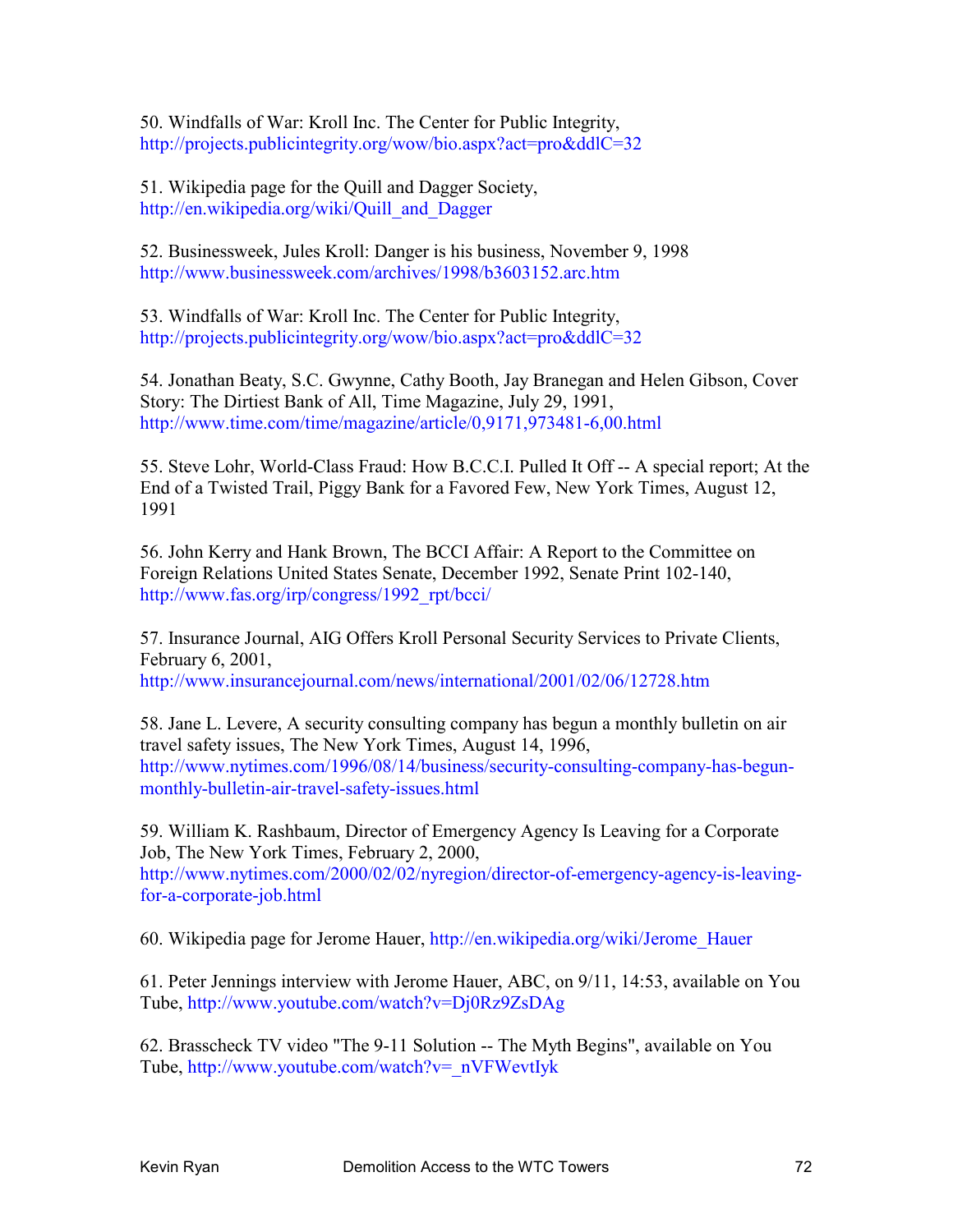63. Larry Greenemeier, Vaccine makers await critical swine flu samples; Swine flu won't be in seasonal flu vaccines, 60-Second Science Blog, Apr 29, 2009, http://www.scientificamerican.com/blog/60-second-science/post.cfm?id=vaccine-makersawait-critical-swine-2009-04-29

64. Michel Chossudovsky, H1N1 Pandemic: Pentagon Planning Deployment of Troops in Support of Nationwide Vaccination, Centre for Research on Globalization, July 31, 2009, http://www.globalresearch.ca/index.php?context=va&aid=14580

65. CEVA Logistics webpage -- History, http://www.cevalogistics.com/AboutCEVA/History.aspx

66. Ben Hills, Welcome to the murky world of Kroll Inc - the private CIA, Sydney Morning Herald, June 25, 2005, http://www.smh.com.au/news/business/welcome-to-themurky-world-of-kroll-inc--the-private-cia/2005/06/24/1119321904732.html

67. Carol Carey, World Trade Center, Secuirty Solutions, Jul 1, 1997, http://securitysolutions.com/mag/security\_world\_trade\_center/index.html

68. Syska & Hennessey website, firm history, http://www.syska.com/cms/docs/historycomprehensive.pdf

69. See Thorburg Associates webpage for ex-ESA employee Lance Strudevant, http://www.ta-inc.com/pr-html/2007\_Dec%2011.html, and Corporate Security Services Inc wepgae listing background of ex-ESA employee Pat Gagliardi, http://www.corporatesecurityservicesinc.com/PERSONNEL%20RESUMES.htm

70. Rep. Carolyn B. Malony of New York, Comments to Congress on the 100th anniversary of E.J. Electric, June 23, 1999, http://bulk.resource.org/gpo.gov/record/1999/1999\_E01364.pdf

71. Patrick E. Tyler, Ex-Aide to Blair Says the British Spied on Annan, The New York Times, February 27, 2004, http://www.nytimes.com/2004/02/27/international/europe/27BRIT.html

72. Amy Florence Fischbach, E-J Electric workers survive tragedy, CEE News, September 20 2001, http://september11.ceenews.com/ar/electric\_ej\_electric\_workers\_3/index.htm

73. Global Security webpage for Engesa, http://www.globalsecurity.org/military/world/brazil/engesa.htm

74. SEC filing for Global Security Technologies, June 28, 1999, http://msnmoney.brand.edgaronline.com/EFX\_dll/EDGARpro.dll?FetchFilingHTML1?ID=252108&SessionID=Dsai WxCW3Pow1N9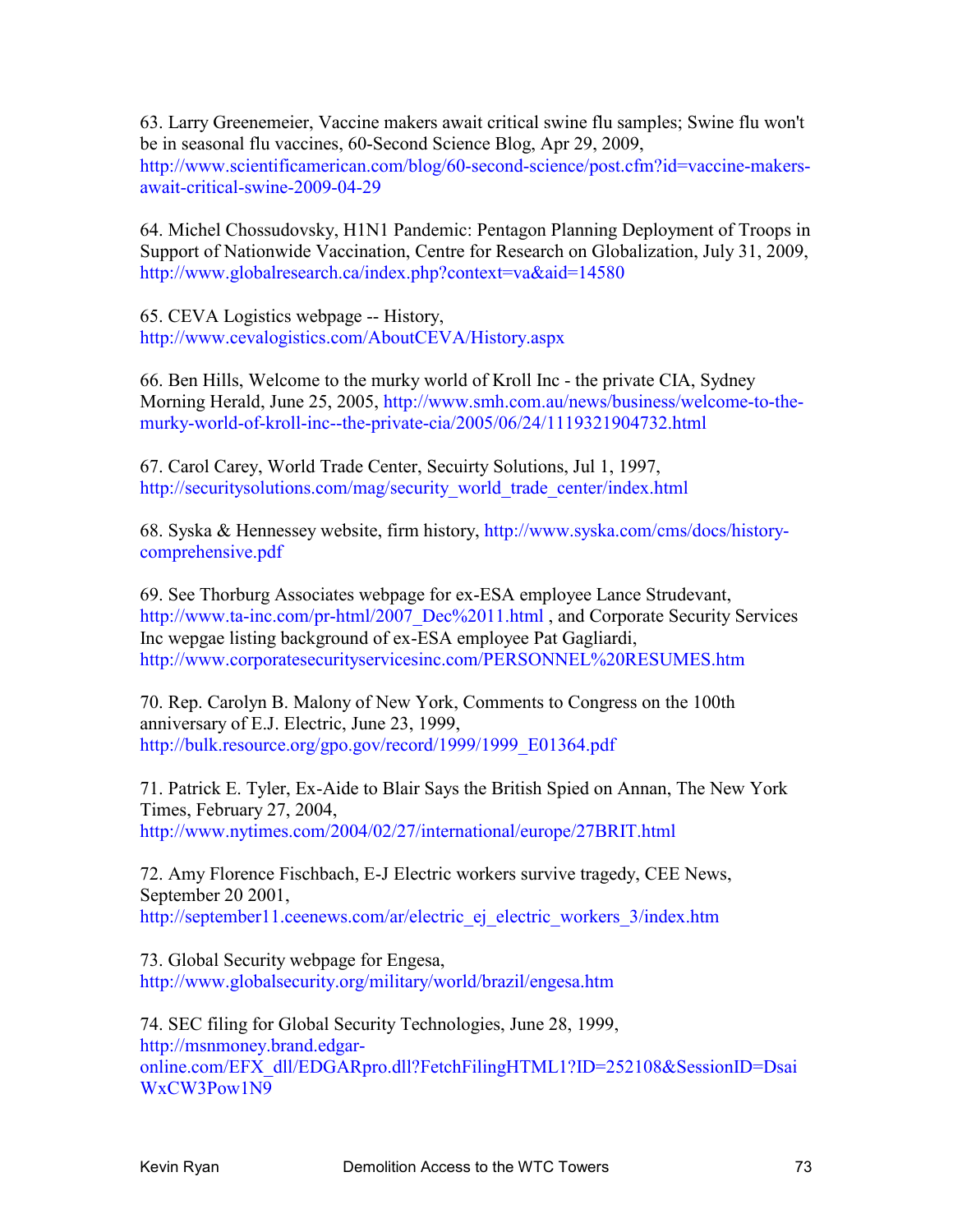75. Ensec International filing with the SEC, August, 13, 1999, http://msnmoney.brand.edgaronline.com/EFX\_dll/EDGARpro.dll?FetchFilingORIG1?ID=919551&SessionID=jD3h WZnjVRJFbg9

76. Business Wire, Ensec International, Inc. awarded major subcontract by Lockheed Martin for electronic security systems at George Washington Bridge, Lincoln and Holland Tunnels, November 6, 1996,

http://www.thefreelibrary.com/Ensec+International,+Inc.+awarded+major+subcontract+b y+Lockheed...-a018836651

77. Businessweek webpage for Frontier Group, http://investing.businessweek.com/research/stocks/private/snapshot.asp?privcapId=35755 336

78. Conn Hallinan, Defense Firms Feast on the War on Terror, The San Francisco Examiner, February 22, 2002, http://www.commondreams.org/views02/0223-06.htm

79. CorpWatch webpage for Lockheed Martin, http://www.corpwatch.org/article.php?list=type&type=9&offset=20

80. Kevin Maney, CIA invests in start-ups. The dividend? Technology Agency acts as a venture capitalist to get early look at innovations and help U.S. spies do their jobs better, USA Today, March 09, 2004, http://www.ladlass.com/intel/archives/006748.html

81. Ronald Kessler, The CIA at War: Inside the Secret Campaign Against Terror, pp 179- 188

82. SEC filing for Ensec and Lockheed, December 31, 1997, http://www.secinfo.com/dVQeh.79j.d.htm

83. SEC filing for Charles Finkel and Ensec, November 27, 1996, http://www.secinfo.com/dSAKe.91Y9.htm

84. Europa Capital press release, http://www.europacapital.com/press/article/36/

85. LinkedIn profile page for Apollo Real Estate Advisors, http://www.linkedin.com/companies/apollo-real-estate-advisors

86. Business Wire, Ensec International Inc. appoints two additional directors, October 11, 1996, http://www.allbusiness.com/banking-finance/financial-markets-investing/7277102- 1.html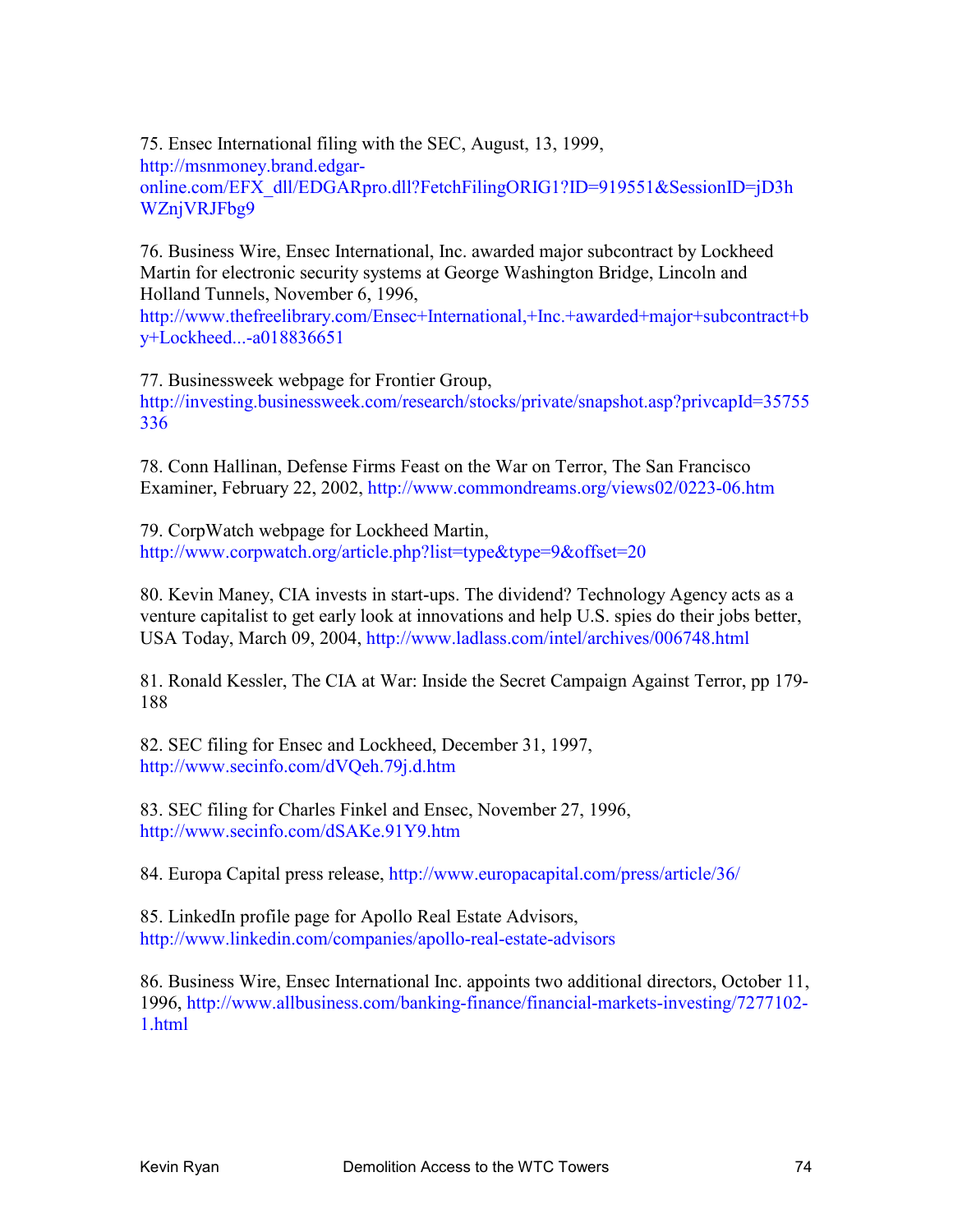87. Steven Greenhouse, Witness Says Clinton Friend Had Part in Teamster Money Scheme, The New York Times, November 18, 1999, http://www.nytimes.com/1999/11/18/us/witness-says-clinton-friend-had-part-in-teamstermoney-scheme.html

88. Several articles from mainstream sources are found at this link - Downside Legacy at Two Degrees of President Clinton, Section: Behind the Obstruction of Justice Allegations, Subsection: The Cast, http://www.alamo-girl.com/0315.htm

89. See this series of articles on the Loral/Hughes scandal from The Washington Post, http://www.washingtonpost.com/wp-srv/politics/special/missile/keystories.htm

90. Plaintiffs'' Opposition to Defendant Terrence R. McAuliffe's Motion to Dismiss, Case No: 1:98CV02859 (RCL), W.L. Meng et al vs. Bernard L. Schwartz and Loral Space et al, US District Court for the District of Columbia, http://www.judicialwatch.org/archive/ois/cases/chinagate-loral/loral12500d.htm

91. Charles R. Smith, China Acquires Missile Technology, May 17, 2007, http://archive.newsmax.com/archives/articles/2007/5/17/103211.shtml

92. Funding Universe webpage for Loral Space & Communications Ltd., http://www.fundinguniverse.com/company-histories/Loral-Space-amp;-Communications-Ltd-Company-History.html

93. National Corruption Index webpage for Li Ka-Shing, http://www.nationalcorruptionindex.org/pages/profile.php?profile\_id=16

94. National Corruption Index webpage for Cheung Kong Holdings, http://www.nationalcorruptionindex.org/pages/profile.php?profile\_id=329

95. Russ Baker & Adam Federman, Hillary's Mystery Money Men (Alan Quasha, Hassan Nemazee), The Nation, http://whowhatwhy.com/2007/10/18/hillarys-bush-connection/

96. Center for an Informed America, Special `Conspiracy Theory' Edition, Part II, January 23, 2003, http://www.ratical.org/ratville/JFK/JohnJudge/linkscopy/Stratesec.html

97. Securacomm Consulting Inc. v. Securacom Incorporated, United States Court of Appeals for the Third Circuit, January 20, 1999, 49 U.S.P.Q.2d 1444; 166 F.3d 182, http://altlaw.org/v1/cases/1099498

98. Wikipedia page for Stratesec, http://en.wikipedia.org/wiki/Stratesec

99. SEC filing for Stratesec, May 2, 1997, http://www.secinfo.com/dS7kv.82.htm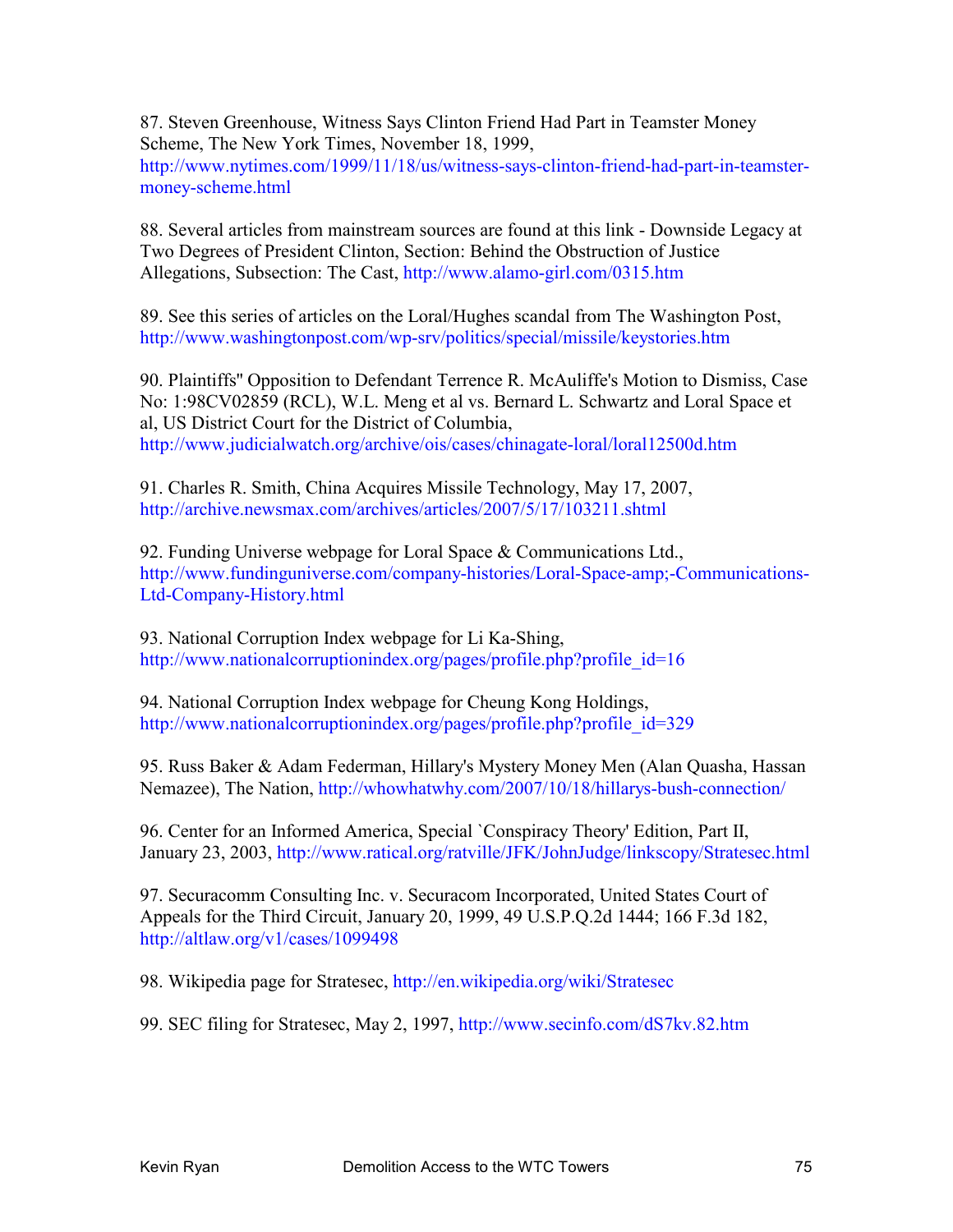100. Niels H. Harrit, et al, Active Thermitic Material Discovered in Dust from the 9/11 World Trade Center Catastrophe, The Open Chemical Physics Journal, Vol 2, 2009, doi: 10.2174/1874412500902010007, http://www.benthamopen.org/pages/content.php?TOCPJ/2009/00000002/00000001/7TOCPJ.SGM

101. Margie Burns, Trimming the Bushes: Family Business at the Watergate, February 15, 2005, http://www.washingtonspectator.org/articles/20050215bushes\_3.cfm

102. Stratesec Incorporated, Notice of Annual Meeting of Shareholders, December 23, 2002

103. Sourcewatch webpage for "Citizens for a Free Kuwait," http://www.sourcewatch.org/index.php?title=The\_babies-fromincubators hoax and war in the Persian Gulf

104. History Commons profile for Stratesec, http://www.historycommons.org/entity.jsp?entity=stratesec

105. Securities and Exchange Commission document, Kuwam Corp • SC 13G • Stratesec Inc • On 2/19/98 http://www.secinfo.com/dS7kv.7v.htm

106. Stratesec Incorporated, Notice of Annual Meeting of Shareholders, December 23, 2002

107. Kennedy Space Center, Explosives are his specialty, May 11, 2006, http://www.nasa.gov/centers/kennedy/shuttleoperations/taylor\_ordnance.html

108. Webpage for Lockheed Martin, Space Systems Company, http://www.lockheedmartin.com/ssc/

109. William Matthews, GeoEye's New Satellite Offers Unprecedentedly Sharp Images, Defense News, October 20, 2008, http://www.defensenews.com/story.php?i=3778072

110. Sourcewatch webpage for Crescent Investments, http://www.sourcewatch.org/index.php?title=Crescent\_Technology\_Ventures\_PLC

111. Sourcewatch webpage for Mansoor Ijaz/Sudan, http://www.sourcewatch.org/index.php?title=Mansoor\_Ijaz/Sudan

112. Chaim Kupferberg, There's Something About Omar: Truth, Lies, and The Legend of 9/11, Centre for Research on Globalization, October 21, 2003, http://www.ratical.org/ratville/CAH/KUP310A.pdf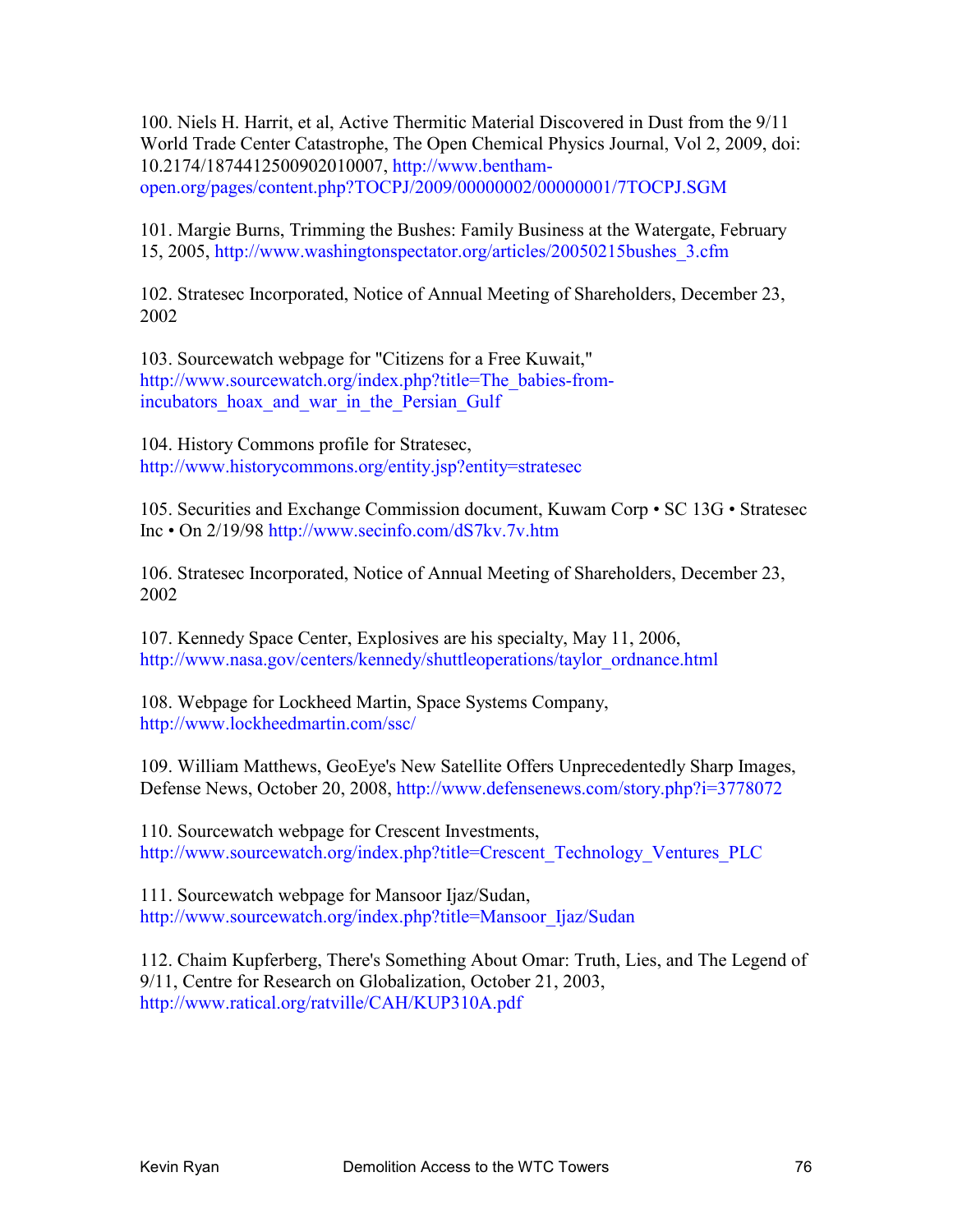113. Mansoor Ijaz, Hand in Glove: Iraq and al Qaeda, National Review Online, February 18, 2003,

http://article.nationalreview.com/?q=MzlhNDE4YTkyODA2NGE1ZjJlY2UwMjBmNW Q2YTk0NDQ=

114. Margie Burns, Security, Secrecy and a Bush Brother, January 13, 2003, Unanswered Questions Wire, http://www.scoop.co.nz/stories/HL0301/S00032.htm

115. Kevin R. Ryan, The Top Ten Connections Between NIST and Nanothermites, Journal of 9/11 Studies, July 2008, http://www.journalof911studies.com/volume/2008/Ryan\_NIST\_and\_Nano-1.pdf

116. Science Applications International Corporation, Annual Report 2004, http://www.saic.com/news/pdf/Annual-Report2004.pdf

117. Donald L. Barlett and James B. Steele, Washington's \$8 Billion Shadow, Vanity Fair, March 2007, http://www.vanityfair.com/politics/features/2007/03/spyagency200703

118. National Corruption Index webpage for Michael Braham, http://www.nationalcorruptionindex.org/pages/profile.php?profile\_id=543

119. National Corruption Index webpage for AMSEC, http://www.nationalcorruptionindex.org/pages/profile.php?profile\_id=380

120. Wikipedia page for AMC, http://en.wikipedia.org/wiki/United States Army Materiel Command

121. History Commons profile page for Stratesec, http://www.historycommons.org/entity.jsp?entity=stratesec

122. FBI Memorandum released by 9/11 Commission, "FBI Briefing on Trading", Prepared by: Doug Greenburg, 8/18/03, http://media.nara.gov/9-11/MFR/t-0148- 911MFR-00269.pdf

123. Eric Herman, Developer's empire is reduced to rubble, New York Daily News, September 12th, 2001, http://www.nydailynews.com/archives/news/2001/09/12/2001-09- 12 developer s empire is reduce.html

124. History Commons profile for Alan Reiss, http://www.historycommons.org/entity.jsp?entity=alan\_reiss\_1

125. Eric Herman, Silverstein Seeks 1M Man, New York Daily News, October 30, 2002, http://www.nydailynews.com/archives/money/2002/10/30/2002-10- 30\_silverstein\_seeks\_1m\_man.html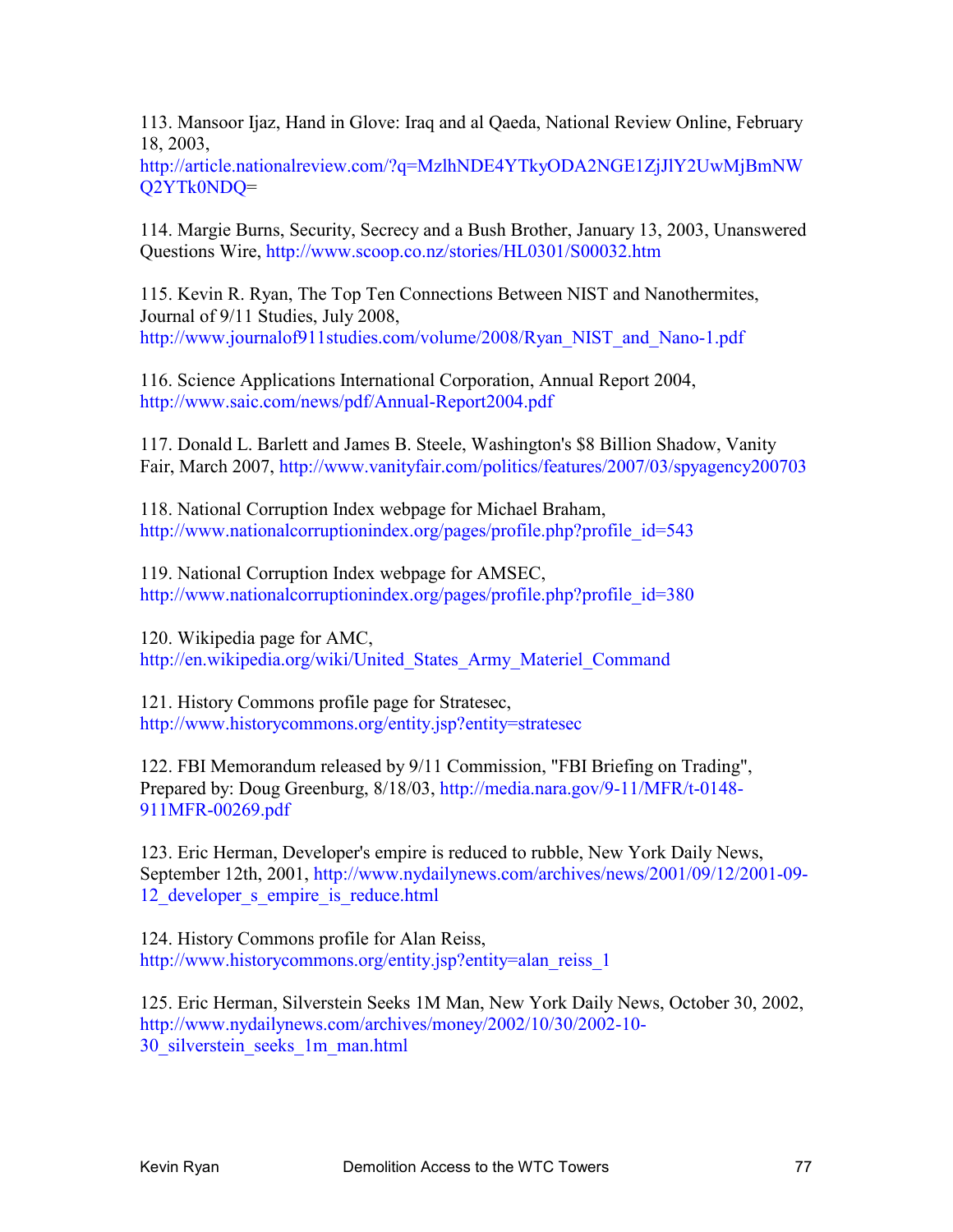126. Jim Dwyer, Kevin Flynn, 102 Minutes: The Untold Story of the Fight to Survive Inside the Twin Towers, p 12

127. Stuart W. Elliott, In Rebuild, Silverstein s "Challenge of Ten Lifetimes", The Real Deal Online, January 01, 2004, http://therealdeal.com/newyork/articles/in-rebuildsilverstein-s-challenge-of-ten-lifetimes

128. Murray Weiss, The Man Who Warned America, Regan Books, p337

129. Security Solutions, WTC tragedy took away security's finest, October 1, 2001 http://securitysolutions.com/mag/security\_wtc\_tragedy\_took/

130. Tom Topousis, WTC Insure War is Over, New York Post, May 24, 2007, http://www.nypost.com/seven/05242007/news/regionalnews/wtc\_insure\_war\_is\_over\_re gionalnews\_tom\_topousis.htm

131. Rachel Ehrenfeld, Evil Money: Encounters Along the Money Trail, HarperCollins Publishers, 1992, pp 177-178

132. Lucy Komisar, Tracking Terrorist Money -- Too Hot For U.S. to Handle?, Pacific News Service, October 4, 2001, http://130.94.183.89/magazine/money.html

133. One case in which White & Case represented BCCI is listed here, http://openjurist.org/836/f2d/545/bank-of-credit-and-commerce-international-sa-vakhavan-and-n-na-bank-of-credit-and-commerce-internat

134. Wayne Barrett and Dan Collins, Grand Illusion: The Untold Story of Rudy Giuliani and 9/11, Harper Collins, 2006, pp 94-101

135. Peter Lance, Triple Cross: How bin Laden's Master Spy Penetrated the CIA, the Green Berets and the FBI -- and Why Patrick Fitzgerald Failed to Stop Him, Regan Books

136. Nafeez Mosaddeq Ahmed, The War on Truth: 9/11, Disinformation, and the Anatomy of Terrorism, Olive Branch Press, 2005, p 99

137. Senator John Kerry and Senator Hank Brown, The BCCI Affair: A Report to the Committee on Foreign Relations, United States Senate, BCCI and Law Enforcement - District Attorney of New York http://www.fas.org/irp/congress/1992\_rpt/bcci/09ny.htm

138. The Wall Street Journal, Questions for Mr. Mueller: The FBI needs another stand-up guy like Louis Freeh, June 26, 2001, http://www.opinionjournal.com/editorial/feature.html?id=95000708.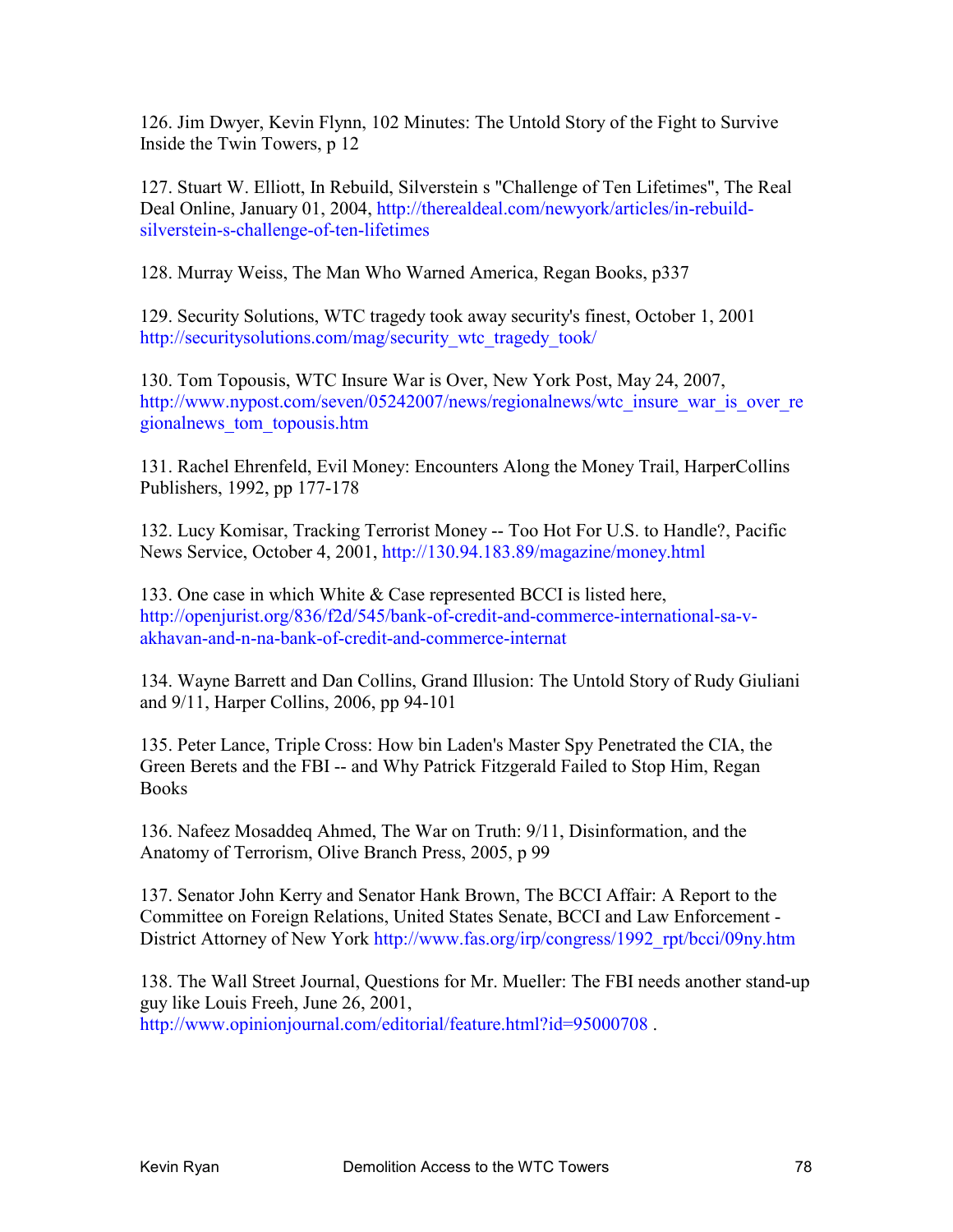139. Jim Hoffman, Insider Trading: Pre-9/11 Put Options on Companies Hurt by Attack Indicates Foreknowledge, 911Research.wtc7.net, http://911research.wtc7.net/sept11/stockputs.html

140. Joseph B. Treaster, Insurance Prices Soaring, A.I.G. Chief Says, The New York Times, October 10, 2001, http://www.nytimes.com/2001/10/10/business/insuranceprices-soaring-aig-chief-says.html?scp=2&sq=maurice+greenberg&st=nyt

141. USA Today, Official: 15 of 19 Sept. 11 hijackers were Saudi, February 6, 2002, http://www.usatoday.com/news/world/2002/02/06/saudi.htm 142. Don Paul, The World is Turning: "'9/11,'" The Movement for Justice & Reclaiming America for the World, www.wireonfire.com/donpaul

## **Part Three – Convergence**

1. Stratesec Incorporated, Notice of Annual Meeting of Shareholders, December 23, 2002

2. Securities and Exchange Commission document, Kuwam Corp  $\hat{A}$  · SC 13G  $\hat{A}$  · Stratesec Inc  $\hat{A}$  · On 2/19/98 http://www.secinfo.com/dS7kv.7v.htm

3. Stratesec Incorporated, Notice of Annual Meeting of Shareholders, December 23, 2002

4. Sourcewatch webpage for Crescent Investments, http://www.sourcewatch.org/index.php?title=Crescent\_Technology\_Ventures\_...

5. Sourcewatch webpage for Mansoor Ijaz/Sudan, http://www.sourcewatch.org/index.php?title=Mansoor\_Ijaz/Sudan

6. Chaim Kupferberg, There's Something About Omar: Truth, Lies, and The Legend of 9/11, Centre for Research on Globalization, October 21, 2003, http://www.ratical.org/ratville/CAH/KUP310A.pdf

7. Mansoor Ijaz, Hand in Glove: Iraq and al Qaeda, National Review Online, February 18, 2003,

http://article.nationalreview.com/?q=MzlhNDE4YTkyODA2NGE1ZjJlY2UwMjBmNW Q2YTk0NDQ=

8. Danen, W.C., Jorgensen, B.S., Busse, J.R., Ferris, M.J. and Smith, B.L. "Los Alamos Nanoenergetic Metastable Intermolecular Composite (Super Thermite) Program," 221st ACS National Meeting, San Diego, CA, 1-5 April 2001.

9. Niels H. Harrit, et al, Active Thermitic Material Discovered in Dust from the 9/11 World Trade Center Catastrophe, The Open Chemical Physics Journal, Vol 2, 2009, doi: 10.2174/1874412500902010007. (Broken link updated to live one as of 22Feb2012: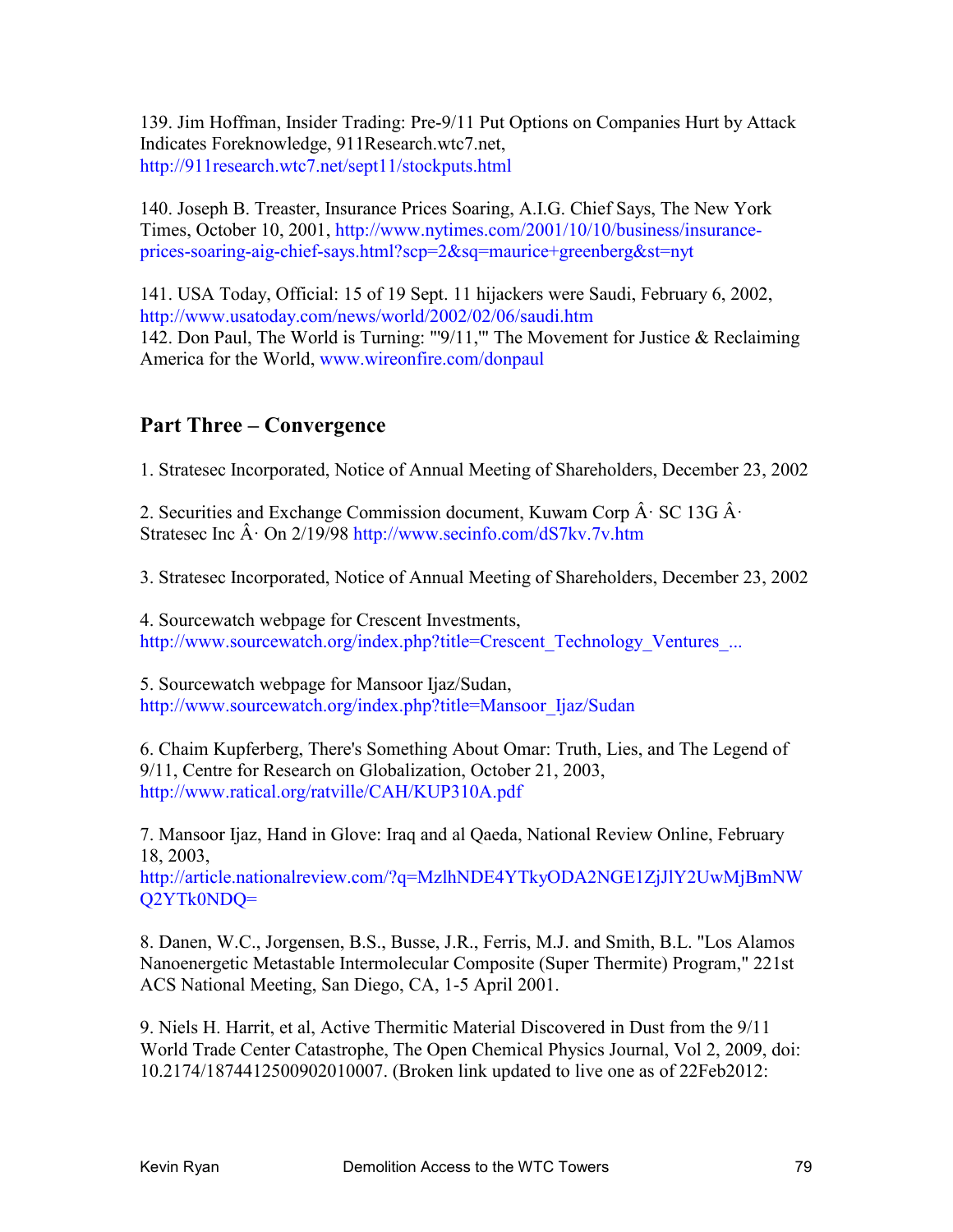http://www.benthamscience.com/open/tocpj/articles/V002/7TOCPJ.pdf

10. History Commons page for Stratesec, http://www.historycommons.org/entity.jsp?entity=stratesec

11. Dan Briody, The Iron Triangle: Inside the Secret World of The Carlyle Group, Wiley publishers, 2003, p35

12. Kevin R. Ryan, Demolition Access To The WTC Towers: Part Two - Security, Scoop Independent News, August 13, 2009, found at 911Truth.org, http://www.911truth.org/article.php?story=20090813150853871

13. Dan Briody, The Iron Traingle

14. FBI Memorandum released by 9/11 Commission, "FBI Briefing on Trading", Prepared by: Doug Greenburg, 8/18/03, http://media.nara.gov/9-11/MFR/t-0148- 911MFR-00269.pdf

15. Jim Hoffman, Insider Trading: Pre-9/11 Put Options on Companies Hurt by Attack Indicates Foreknowledge, 911Research.wtc7.net, http://911research.wtc7.net/sept11/stockputs.html

16. FBI Memorandum released by 9/11 Commission, "FBI Briefing on Trading", Prepared by: Doug Greenburg, 8/18/03, http://media.nara.gov/9-11/MFR/t-0148- 911MFR-00269.pdf

17. Pete Brewton, The Mafia, CIA & George Bush: Corruption, Greed and abuse of power in the nation's highest office, S.P.I. Books, 1992

18. Letter from John Conyer to former President Jimmy Carter, April 11, 2005, http://www.conyersblog.us/archives/ltrtopotuscarter.pdf

19. Sourcewatch page for James A. Baker III, http://www.sourcewatch.org/index.php?title=James\_Addison\_Baker\_III

20 Ian Cobain, Firm was 'cover for CIA', Times Online, May 14, 2003 http://www.timesonline.co.uk/tol/news/world/article1132056.ece

21. George H.W. Bush's exploits in the CIA, and his many connections to the most troubling events of American history, are described in Russ Baker's book Family of Secrets, Bloomsbury Press

22. Kevin R. Ryan, Demolition access to the World Trade Center towers: Part one - Tenants, 7-09-09, Distributed via the Unanswered Questions Wire and found at 911Truth.org, http://www.911truth.org/article.php?story=20090713033854249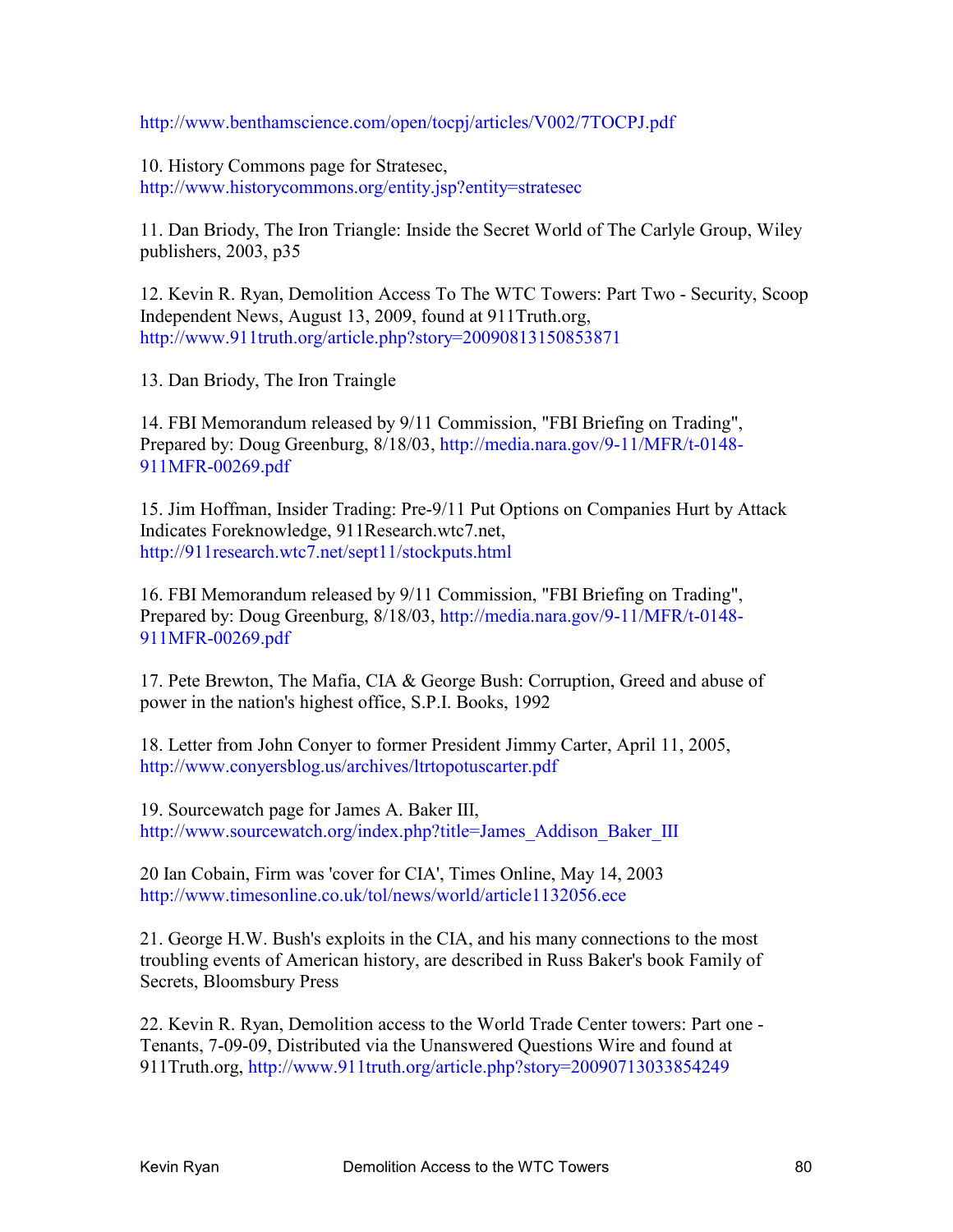23. Kevin R. Ryan, Demolition Access To The WTC Towers: Part Two - Security

24. Kevin R. Ryan, The Top Ten Connections Between NIST and Nanothermites, Journal of 9/11 Studies, July 2008, http://www.journalof911studies.com/volume/2008/Ryan\_NIST\_and\_Nano-1.pdf

25. History Commons, Context of '(Mid-1986): Report Rates Vulnerability of Public Areas of WTC to Terrorist Attack as - ˜Very High'', http://www.historycommons.org/context.jsp?item=a86saicreport

26. New York State Law Reporting Bureau, In The Matter of World Trade Center Bombing Litigation, 2004 NY Slip Op 24030 [3 Misc 3d 440], January 20, 2004, http://www.courts.state.ny.us/reporter/3dseries/2004/2004\_24030.htm

27. Science Applications International Corporation, Annual Report 2004 http://www.saic.com/news/pdf/Annual-Report2004.pdf

28. Charlie Cray, "Science Applications International Corporation," CorpWatch, http://www.corpwatch.org/section.php?id=17; cf. Barlett and Steele, "Washington's \$8 Billion Shadow."

29. Donald L. Barlett and James B. Steele, Washington's \$8 Billion Shadow, Vanity Fair, March 2007, http://www.vanityfair.com/politics/features/2007/03/spyagency200703

30. Tim Shorrock, Spies for Hire, Simon and Schuster, 2008

31. Paul Kaihla, US: In The Company Of Spies, CorpWatch, May 1st, 2003, http://www.corpwatch.org/article.php?id=7892

32. Tim Shorrock, Spies for Hire, Simon and Schuster, 2008

33. The Center for Public Integrity, Winning Contractors: U.S. Contractors Reap the Windfalls of Post-war Reconstruction, October 30, 2003, http://projects.publicintegrity.org/wow/report.aspx?aid=65

34. Laura Rozen, The First Contract, The American Prospect, March 30, 2007, http://www.prospect.org/cs/articles?articleId=12612

35. Bruce V. Bigelow, No. 2 executive at SAIC resigns after 13 years, The San Diego Union-Tribune, February 2, 2006, http://ww.uniontrib.com/uniontrib/20060202/news\_1b2saic.html

36. The Funding Universe web page for Analytic Sciences Corporation, http://www.fundinguniverse.com/company-histories/Analytic-Sciences-Corpo...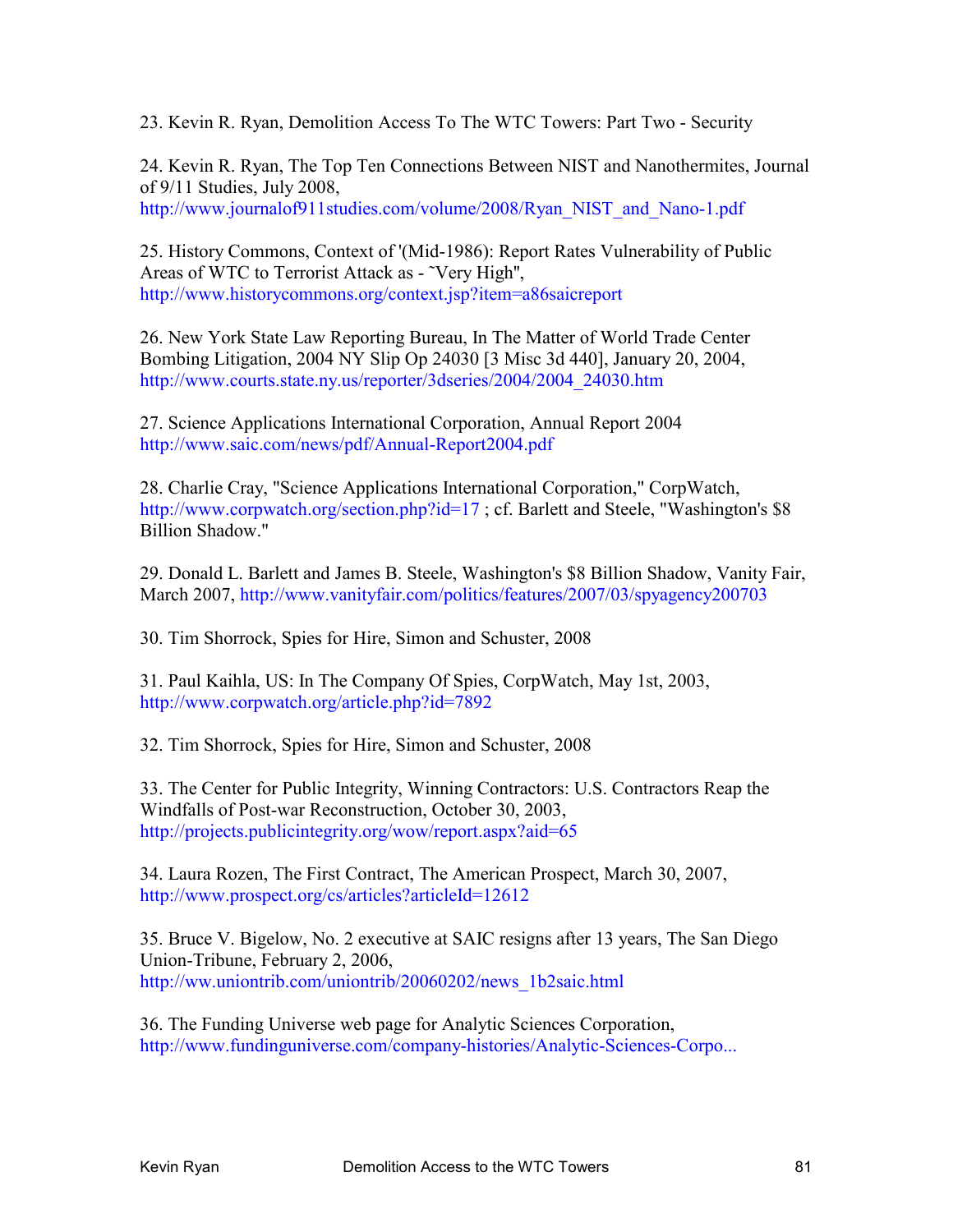37 Jonathan Beaty and S.C. Gwynne, Scandals: Not Just a Bank, September 2, 1991, http://www.time.com/time/magazine/article/0,9171,973732-4,00.html

38. Peter Truell and Larry Gurwin, False Profits: The Inside Story of BCCI, The World's Most Corrupt Financial Empire, Houghton Mifflin, 1992, pp 181, 286, 359, 365, 432

39. Ibid

40. Ibid

41. Ibid, p 141

42. Walter Isaacson, Kissinger: A Biography, Simon & Schuster, 1992, p 739

43. Kissinger Associates, BNL and Iraq, Pinknoiz, http://www.pinknoiz.com/covert/iraqgate04.html

44. Kevin R. Ryan, Mahmud Ahmed's itinerary from his Washington DC visit the week of 9/11, 911blogger.com, 11/27/2009, http://www.911blogger.com/node/21978

45. See the following daily diary of President Ford for typical meetings that all these people shared, http://www.fordlibrarymuseum.gov/library/document/diary/pdd750718.pdf

46. List of tenants in Seven World Trade Center, Wikipedia, http://en.wikipedia.org/wiki/List\_of\_tenants\_in\_Seven\_World\_Trade\_Center

47. Dan Briody, The Iron Triangle

48. Henry Kissinger, Destroy the Network, The Washington Post, September 12, 2001, http://www.washingtonpost.com/ac2/wpdyn?pagename=article&node=&contentId=A14275-2001Sep11

## **Part Four – Cleanup**

1 Graeme MacQueen, 118 Witnesses: The Firefighter's Testimony to Explosions in the Twin Towers, Journal of 9/11 Studies, August 21, 2006, http://www.journalof911studies.com/articles/Article\_5\_118Witnesses\_WorldTradeCente r.pdf

2 Jim Hoffman, WTC Attack Photos: Surviving Photographic Evidence of the World Trade Center Attack, http://911research.wtc7.net/wtc/evidence/photos/index.html

3 Steven E. Jones, et al, Fourteen Points of Agreement with Official Government Reports on the World Trade Center Destruction, The Open Civil Engineering Journal Volume 2,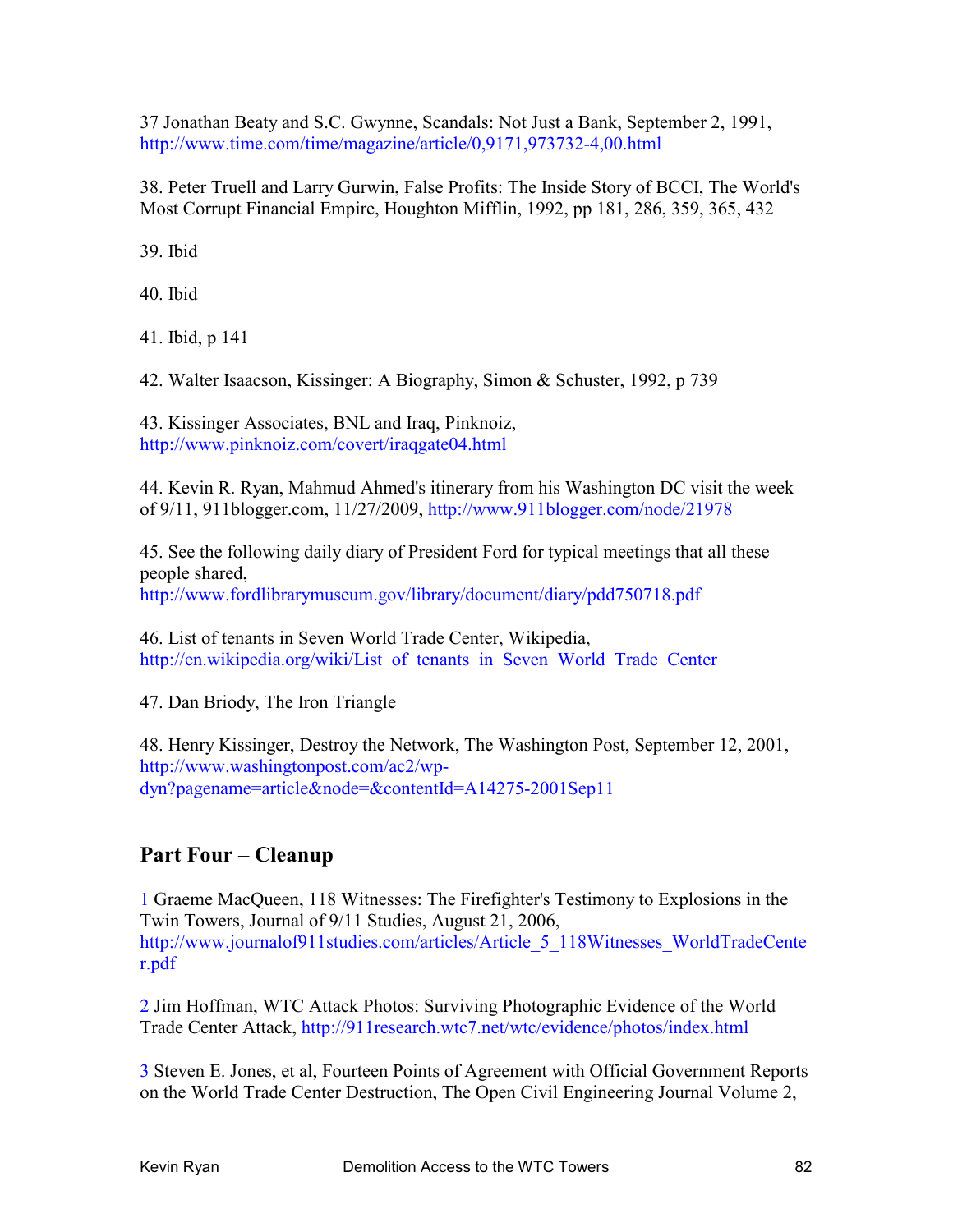doi: 10.2174/1874149500802010035 http://www.bentham.org/open/tociej/openaccess2.htm

4 Eric Douglas, R.A., The NIST WTC Investigation--How Real Was The Simulation?, Journal of 9/11 Studies, December 2006, http://www.journalof911studies.com/volume/200612/NIST-WTC-Investigation.pdf

5 Jim Hoffman, Review of 'A New Standard For Deception: The NIST WTC Report' A Presentation by Kevin Ryan, 911research.wtc7.net, 10/15/06, http://911research.wtc7.net/reviews/kevin\_ryan/newstandard.html

6 Steven E. Jones, et al, Extremely high temperatures during the World Trade Center destruction, Journal of 9/11 Studies, Volume 19, January 2008, http://www.journalof911studies.com/articles/WTCHighTemp2.pdf

7 Kevin R. Ryan, et al, Environmental anomalies at the World Trade Center: evidence for energetic materials, The Environmentalist, Volume 29, Number 1 / March, 2009, http://www.springerlink.com/content/f67q6272583h86n4/

8 Niels H. Harrit, et al, Active Thermitic Material Discovered in Dust from the 9/11 World Trade Center Catastrophe, The Open Chemical Physics Journal, Vol 2, 2009, doi: 10.2174/1874412500902010007, http://www.benthamopen.org/pages/content.php?TOCPJ/2009/00000002/00000001/7TOCPJ.SGM

9 Alexander Beveridge (ed.), Forensic Investigation of Explosions, chapter 4, General Protocols at the scene of an Explosion, by Jean-Yves Vermette

10 Kevin R. Ryan, Demolition access to the World Trade Center towers: Part one -- Tenants, 7-09-09, Distributed via the Unanswered Questions Wire and found at 911Truth.org, http://www.911truth.org/article.php?story=20090713033854249

11 Kevin R. Ryan, Demolition Access To The WTC Towers: Part Two -- Security, Scoop Independent News, August 13, 2009, found at 911Truth.org, http://www.911truth.org/article.php?story=20090813150853871

12 Sourcewatch page on Destruction of Evidence from Ground Zero at the World Trade Center,

http://www.sourcewatch.org/index.php?title=Destruction of Evidence from Ground Ze ro\_at\_the\_World\_Trade\_Center

13 Peter Jennings of ABC intervew with Rudy Giuliani, 9/11/01 Rudy Giuliani warned of WTC collapse beforehand - Interview with Peter Jennings, Youtube, http://www.youtube.com/watch?v=Ou4MakVHCYc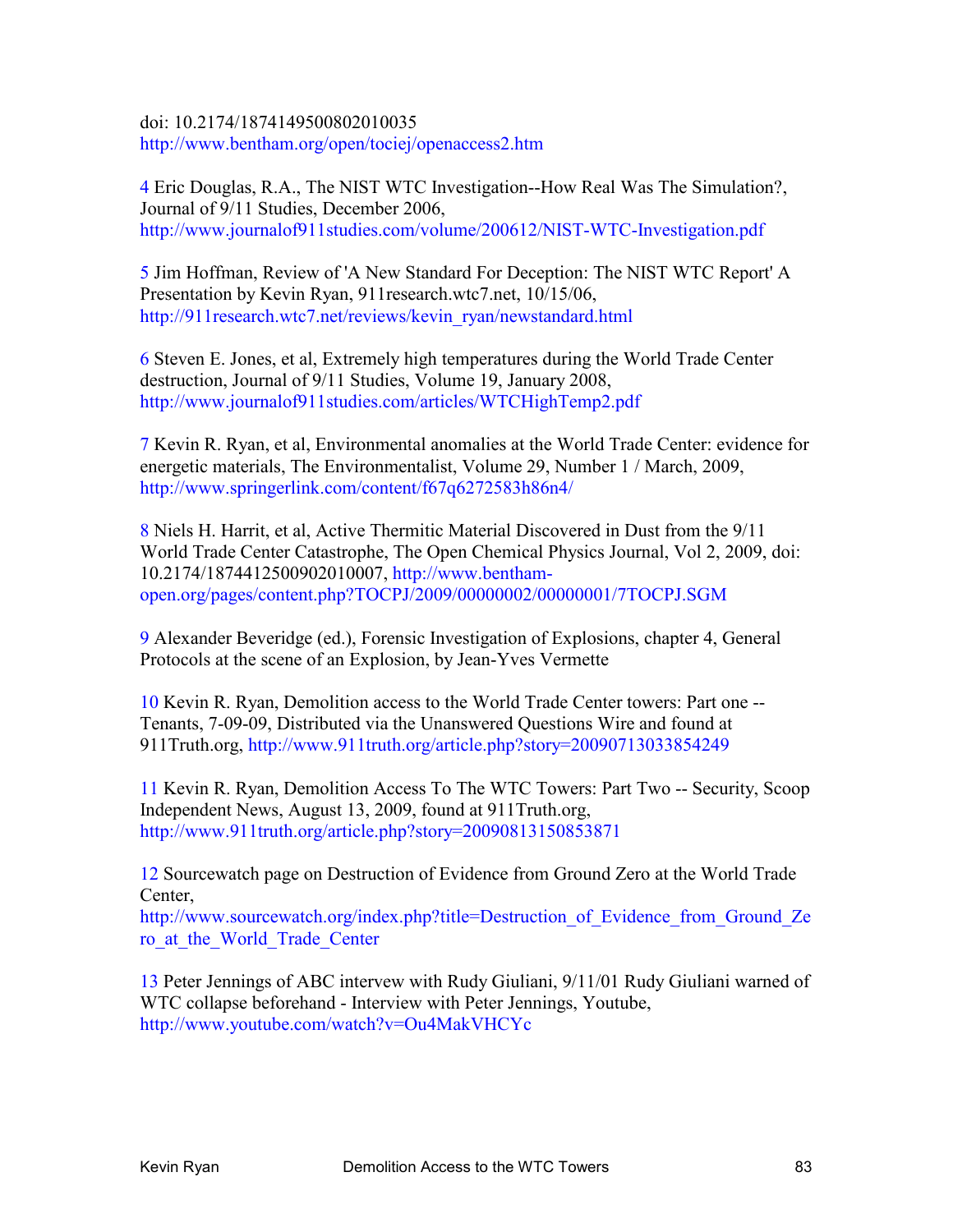14 Jim Hoffman, Giuliani Warned: Mayor Giuliani Had Privileged Warning of Unprecedented Collapse, 911Research.WTC7.net, http://lege.net/blog.lege.net/911research.wtc7.net/wtc/attack/giuliani.html

15 World Trade Center Task Force Interview, EMT Richard Zarrillo, October 25, 2001, http://www.nytimes.com/packages/html/nyregion/20050812 WTC GRAPHIC/9110161. PDF?scp=1&sq=OEM%20wtc&st=cse

16 World Trade Center Task Force Interview, Abdo Nahmod, October 11, 2001, http://www.nytimes.com/packages/html/nyregion/20050812 WTC GRAPHIC/9110061. PDF

17 Graeme MacQueen, Waiting for Seven: WTC 7 Collapse Warnings in the FDNY Oral Histories, Journal of 9/11 Studies, January 11, 2008, http://www.journalof911studies.com/volume/200701/MacQueenWaitingforSeven.pdf

18 History Commons Profile for Richard Rotanz, http://www.historycommons.org/entity.jsp?entity=richard\_rotanz

19 Graeme MacQueen, Waiting for Seven

20 World Trade Center Task Force Interview, Fire Marshal Steven Mosiello, October 23, 2001,

http://www.nytimes.com/packages/html/nyregion/20050812 WTC GRAPHIC/9110141. PDF?scp=3&sq=OEM%20wtc&st=cse

21 Wayne Barrett and Dan Collins, Grand Illusion: The Untold Story of Rudy Giuliani and 9/11, Harper Collins, 2006, p12

22 World Trade Center Task Force Interview, Chief Joseph Pfeifer, October 23, 2001, http://graphics8.nytimes.com/packages/pdf/nyregion/20050812 WTC\_GRAPHIC/91101 38.PDF

23 Testimony of Richard Sheirer to the 9/1 Commission, May 18, 2004 http://govinfo.library.unt.edu/911/hearings/hearing11/sheirer\_statement.pdf

24 History Commons profile for John Odermatt, http://www.historycommons.org/entity.jsp?entity=john\_odermatt\_1

25 Wayne Barrett and Dan Collins, Grand Illusion, p 33-35

26 History Commons profile for John Odermatt

27 History Commons profile for John Odermatt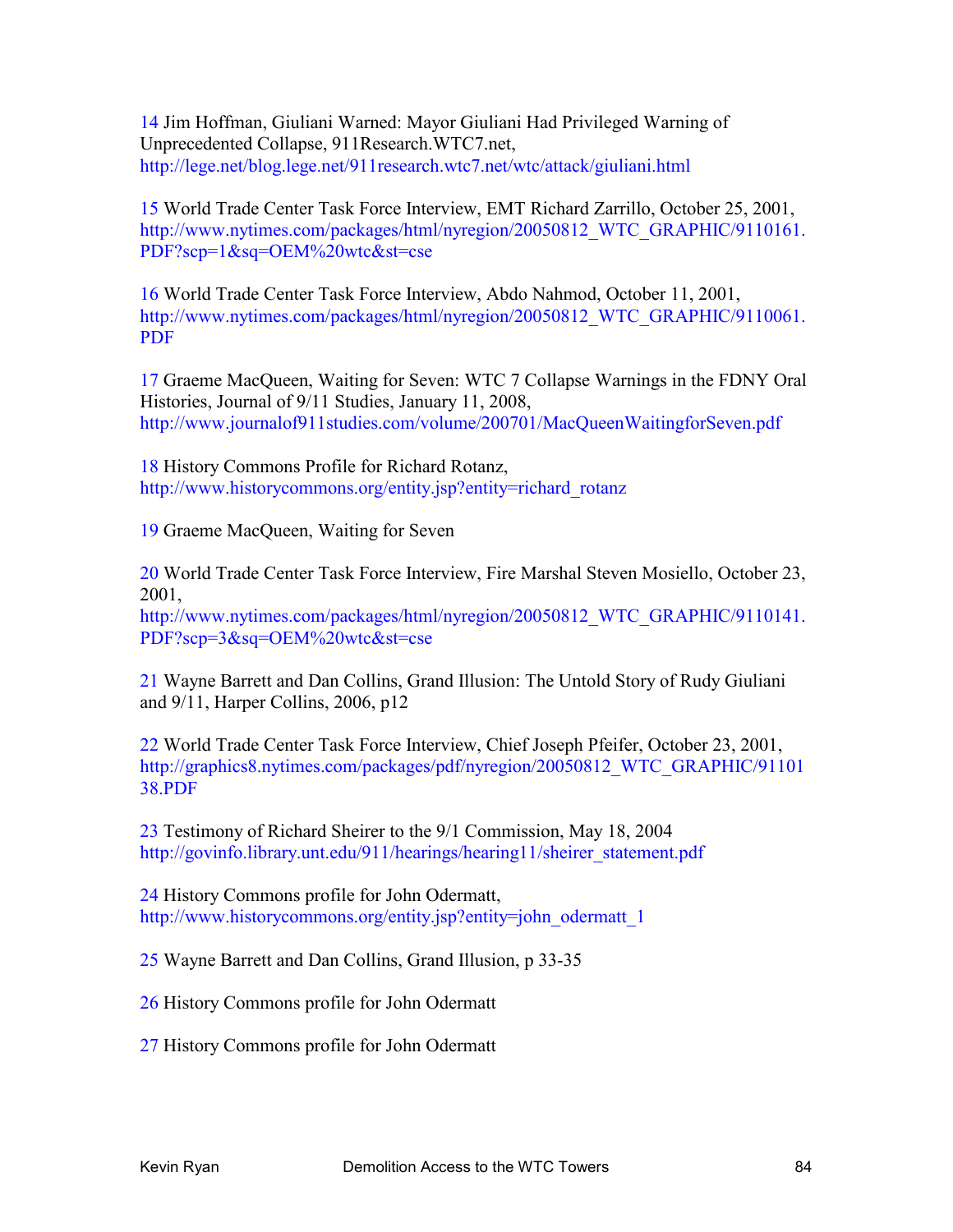28 Christopher Marquis, Ex-Top Cop Gets Iraq Post, May 16, 2003, http://www.nytimes.com/2003/05/16/international/worldspecial/16PENT.html

29 Russ Buettner, Tough Guy With Charm, Often Living on the Edge, November 10, 2007, The New York Times,

http://www.nytimes.com/2007/11/10/nyregion/10man.html?scp=16&sq=%22Bernard%2 0kerik%22%20saudi&st=cse

30 Stephanie Gaskell, Former Iraq Commander: Bernard Kerik was 'a waste of time' in Iraq, New York Daily News, May 5th 2008, http://www.nydailynews.com/news/2008/05/05/2008-05- 05 former iraq commander bernard kerik was .html

31 Memo from Donald Rumsfeld to Jerry Bremer and Gen. John Abizaid, CC: Gen. Dick Myers, Paul Wolfowitz, and Doug Feith, "Subject: Training Iraqi Police," September 29, 2003. See also Memo from Donald Rumsfeld to Jerry Bremer, CC: Paul Wolfowitz, October 2, 2003.

http://www.rand.org/pubs/monographs/2009/RAND\_MG847.pdf

32 Wikipedia page for Bernard Kerik, http://en.wikipedia.org/wiki/Bernard\_Kerik

33 William K. Rashbaum, Giuliani Testified He Was Briefed on Kerik in '00, The New York Times, March 30, 2007,

http://www.nytimes.com/2007/03/30/us/politics/30rudy.html?\_r=1&scp=6&sq=%22Bern ard%20kerik%22%20saudi&st=cse

34 Paul Kiel, TPM's Ultimate Kerik Scandal List!, TPM Muckraker, November 9, 2007, http://tpmmuckraker.talkingpointsmemo.com/archives/004683.php

35 The New York Times, Times Topics -- People, Bernard B. Kerik, Nov. 5, 2009, http://topics.nytimes.com/top/reference/timestopics/people/k/bernard\_b\_kerik/index.html

36 Suzanne Mattei, Pollution and Deception at Ground Zero: How the Bush Administration's Reckless Disregard of 9/11 Toxic Hazards Poses Long-Term Threats for New York City and the Nation, Sierra Club, http://www.gothamgazette.com/rebuilding\_nyc/sierraclub\_report.pdf

37 Report from the Committee on Science, US House of Representatives, March 6,2002, http://web.archive.org/web/20021128021952/http://commdocs.house.gov/committees/sci ence/hsy77747.000/hsy77747\_0.htm

38 Gail Swanson, Behind-the-Scenes: Ground Zero, A Collection of Personal Accounts, available at this link: http://www.summeroftruth.org/groundzero.html

39 Jim Hoffman, Black Boxes: Contents of Flight Data and Cockpit Voice Recorders Are Missing, 911Research.com, http://911research.wtc7.net/planes/evidence/blackboxes.html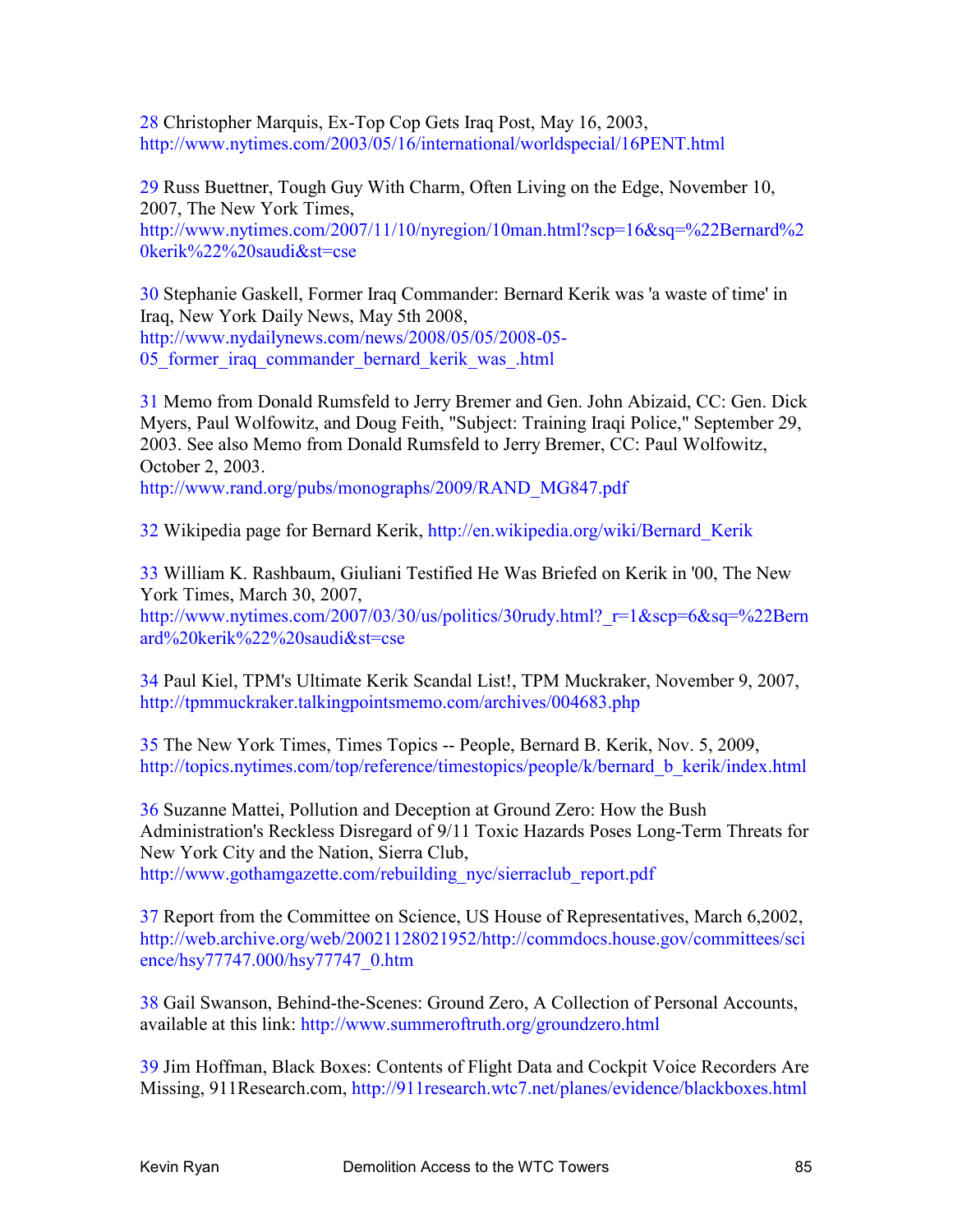40 ABC News, Terrorist Hunt: Suspects id'd; Rescue Efforts Go On; White House Originally Targeted, September 12, 2001, http://911research.wtc7.net/cache/disinfo/deceptions/abc\_hunt.html

41 Susan Ginsberg testimony to National Commission on Terrorist Attacks Upon the United States, Public Hearing, Monday, January 26, 2004, http://www.9- 11commission.gov/archive/hearing7/9-11Commission\_Hearing\_2004-01-26.htm

42 Webpage for Special Devices, Inc, http://www.specialdevices.com/mining/products.htm

43 James T. Thurman, Practical bomb scene investigation, CRC taylor & Francis, 2006, p 197

44 US Patent 5532449 - Using plasma ARC and thermite to demolish concrete, Issued on July 2, 1996, http://www.patentstorm.us/patents/5532449/description.html

45 Kevin R. Ryan, The Top Ten Connections Between NIST and Nanothermites, Journal of 9/11 Studies, July 2008, http://www.journalof911studies.com/volume/2008/Ryan\_NIST\_and\_Nano-1.pdf

46 Alexander Beveridge, Forensic investigation of explosions, Taylor & Francis, 1998, p 96

47 U.S. Department of Justice, National Institute of Justice, Fire and Arson Scene Evidence: A Guide for Public Safety Personnel, June 2000, NCJ 181584, http://www.ncjrs.gov/pdffiles1/nij/181584.pdf

48 Kevin R. Ryan, The Top Ten Connections Between NIST and Nanothermites

49 History Commons, Context of '(Mid-1986): Report Rates Vulnerability of Public Areas of WTC to Terrorist Attack as 'Very High'', http://www.historycommons.org/context.jsp?item=a86saicreport

50 New York State Law Reporting Bureau, In The Matter of World Trade Center Bombing Litigation, 2004 NY Slip Op 24030 [3 Misc 3d 440], January 20, 2004, http://www.courts.state.ny.us/reporter/3dseries/2004/2004\_24030.htm

51 Science Applications International Corporation, Annual Report 2004 http://www.saic.com/news/pdf/Annual-Report2004.pdf

52 SAIC shareholder report, 2004, http://files.shareholder.com/downloads/SAIC/0x0x208149/64117BC7-5895-497E-A8EB-158A6E57012C/AR\_2004.pdf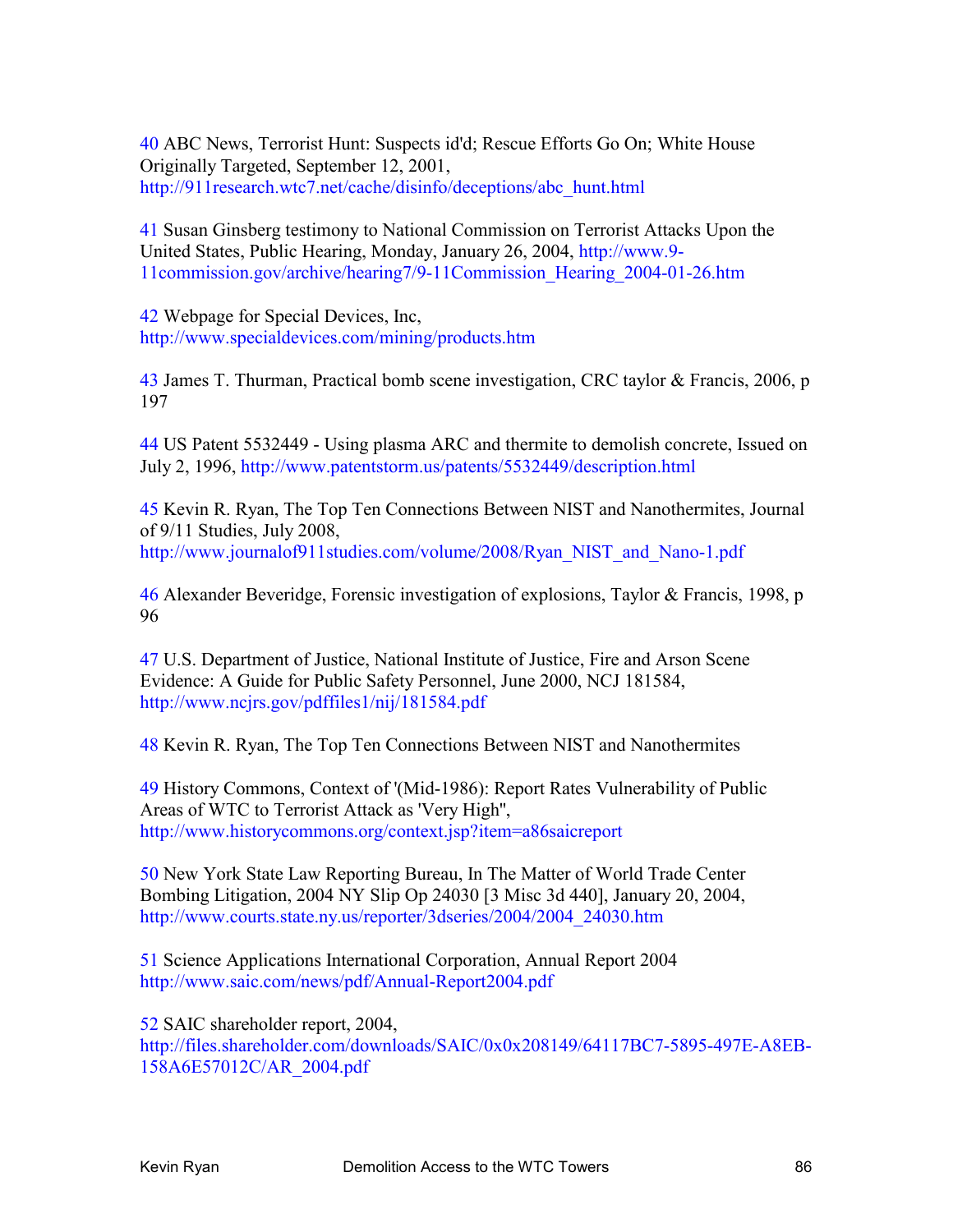53 William Launder, Homeland Security Goes Public, Forbes.com, 08.03.06, http://www.forbes.com/2006/08/02/saic-homeland-security-ipo-cx\_wl\_0803saic.html

54 Michael Behar, The New Mobile Infantry: Battle-ready robots are rolling out of the research lab and into harm's way, Wired, Issue 10.05 | May 2002, http://www.wired.com/wired/archive/10.05/robots.html

55 Ibid

56 Developer of Robots Used in World Trade Center Rescue Efforts Honored by ACM, March 11, 2002, http://www.acm.org/announcements/lawler\_2001.html

57 American Android Corp webpage, About Us, http://www.americanandroid.com/about.jb.html

58 Del Quentin Wilber, Drones Raise Safety Issues as Service Roles Multiply, Washington Post, July 20, 2007, http://www.washingtonpost.com/wpdyn/content/article/2007/07/19/AR2007071902347.html

59 Sylvia Pagán Westphal, Robots join search and rescue teams, The New Scientist, 19 September 2001, http://www.newscientist.com/article/dn1321

60 Elli Angelopoulou and John R. Wright Jr., Laser Scanner Technology, University of Pennsylvania Department of Computer & Information Science Technical Reports (CIS), 1999, http://repository.upenn.edu/cgi/viewcontent.cgi?article=1083&context=cis\_reports

61 Sandra I. Erwin, Battlefield Robots: Not Just 'Entertainment', National Defense, May 2001,

http://www.nationaldefensemagazine.org/archive/2001/May/Pages/Battlefield\_Robots42 52.aspx

62 Kevin R. Ryan, et al, Environmental anomalies at the World Trade Center

63 DOE This Month, US Department of Energy newsletter, October 2001, http://www.p2pays.org/ref/18/17889.pdf

64 News from the Savannah River National Laboratory, September 20, 2001, http://srnl.doe.gov/newsroom/2001news/nyc\_911.pdf

65 Savannah River National Laboratory, Urban Search and Rescue Technology Needs, June 2004, http://www.ncjrs.gov/pdffiles1/nij/grants/207771.pdf

66 Jim Hoffman, Access Restrictions: The Closure of Ground Zero to Investigators, 911Research.WTC7.net, http://911research.wtc7.net/wtc/groundzero/restrictions.html

67 http://september11.ceenews.com/ar/electric\_ej\_electric\_workers\_3/index.htm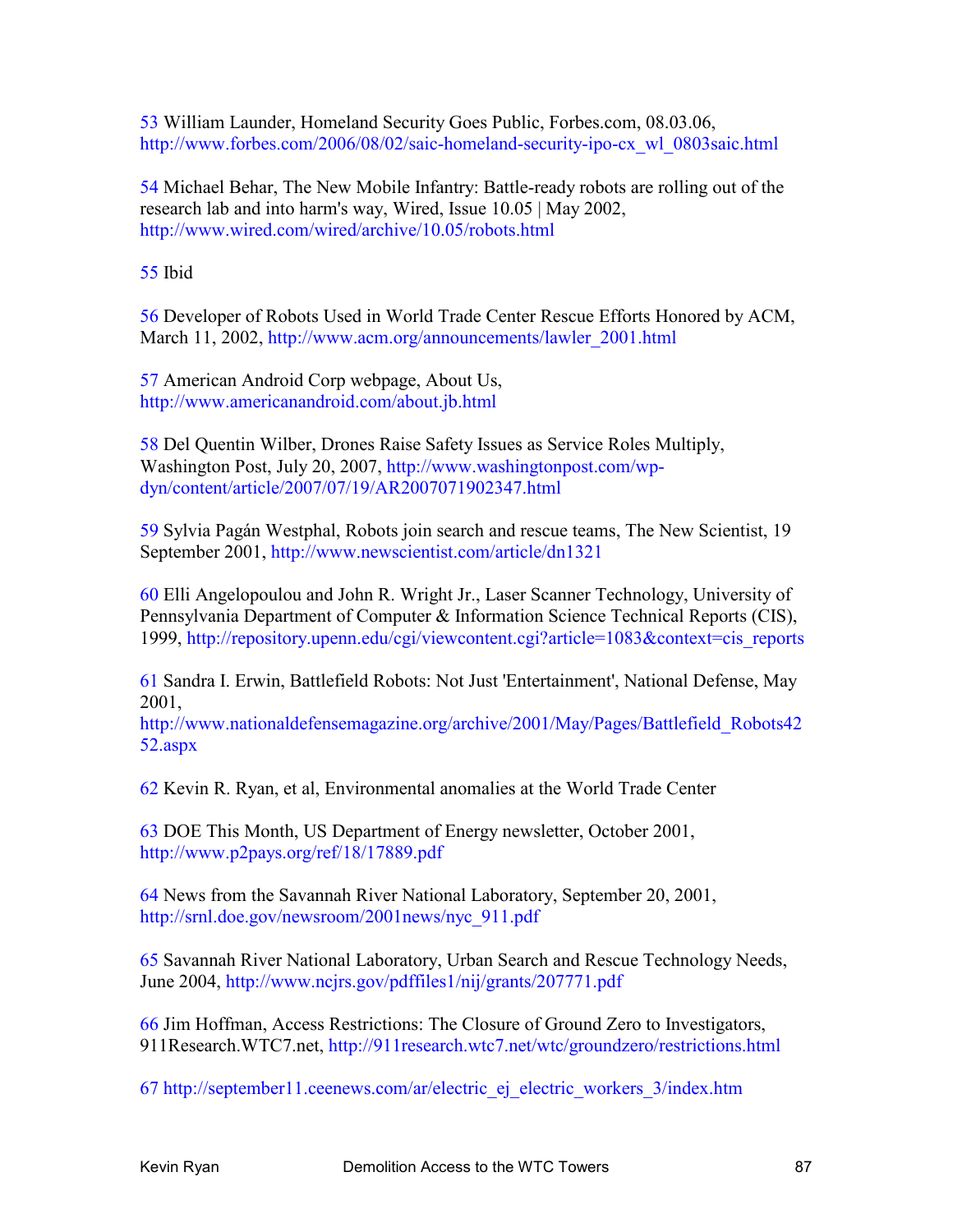68 Kerry Kesler, Conscience called him to help lead clean-up effort at WTC, The Courier-Tribune, 2002, accessed at DH Griffin website, http://www.dhgriffin.com/utility/news/courier-tribune-2002.asp

69 Anne Claire Broughton, Demolishing and Recycling, Recycling Today, January 1994, accessed at the DH Griffin website, http://www.dhgriffin.com/utility/news/recyclingToday.asp

70 Videotaped Deposition of James Abadie taken by Plaintiffs, United States District Court, SDNY, July 15, 2005, http://www.nyenvirolaw.org/WTC%20DEPOS/ASCI/Abadie,%20James%207-15- 05/050715abadiefinal.txt

71 Debra K. Rubin, Creating order from chaos in leading the public-private construction team that responded to the Sept. 11 devastation at Ground Zero, Engineering News-Record, 4/22/2002, http://enr.construction.com/people/people/archives/020422a.asp

72 Wayne Barrett and Dan Collins, Grand Illusion, p 257

73 PBS, America Rebuilds: A Year at Ground Zero, web page for Mike Burton, http://www.pbs.org/americarebuilds/profiles/profiles\_burton\_2.html

74 History Commons profile for Richard Tomasetti, http://www.historycommons.org/entity.jsp?entity=richard\_tomasetti\_1

75 China.org.cn, Baosteel Will Recycle World Trade Center Debris, http://china.org.cn/english/2002/Jan/25776.htm

76 PBS, Interview with Charlie Vitchers for the film "America Rebuilds: A Year at Ground Zero", http://www.pbs.org/americarebuilds/profiles/profiles\_vitchers\_t.html

77 J. R. de Szigethy, Replacing Robert Morgenthau, AmericanMafia.com, September 2009, http://americanmafia.com/Feature\_Articles\_442.html

78 New York Daily News, Exposed: Map of Ground Zerp spoils: Where the money went to clear Trade Center debris, cached at AsthmaMoms 9/11 WTC Environmental Health News, http://www.asthmamoms.com/worldtradecenter2005.htm

79 Wayne Barrett, Thug Life: The Shocking Secret History of Harold Giuliani, the Mayor's Ex-Convict Dad, The Village Voice, July 4th 2000, http://www.villagevoice.com/2000-07-04/news/thug-life/1

80 The Smoking Gun, Guiliani: The Hits Keep on Comin', http://www.thesmokinggun.com/rudy/rudy.html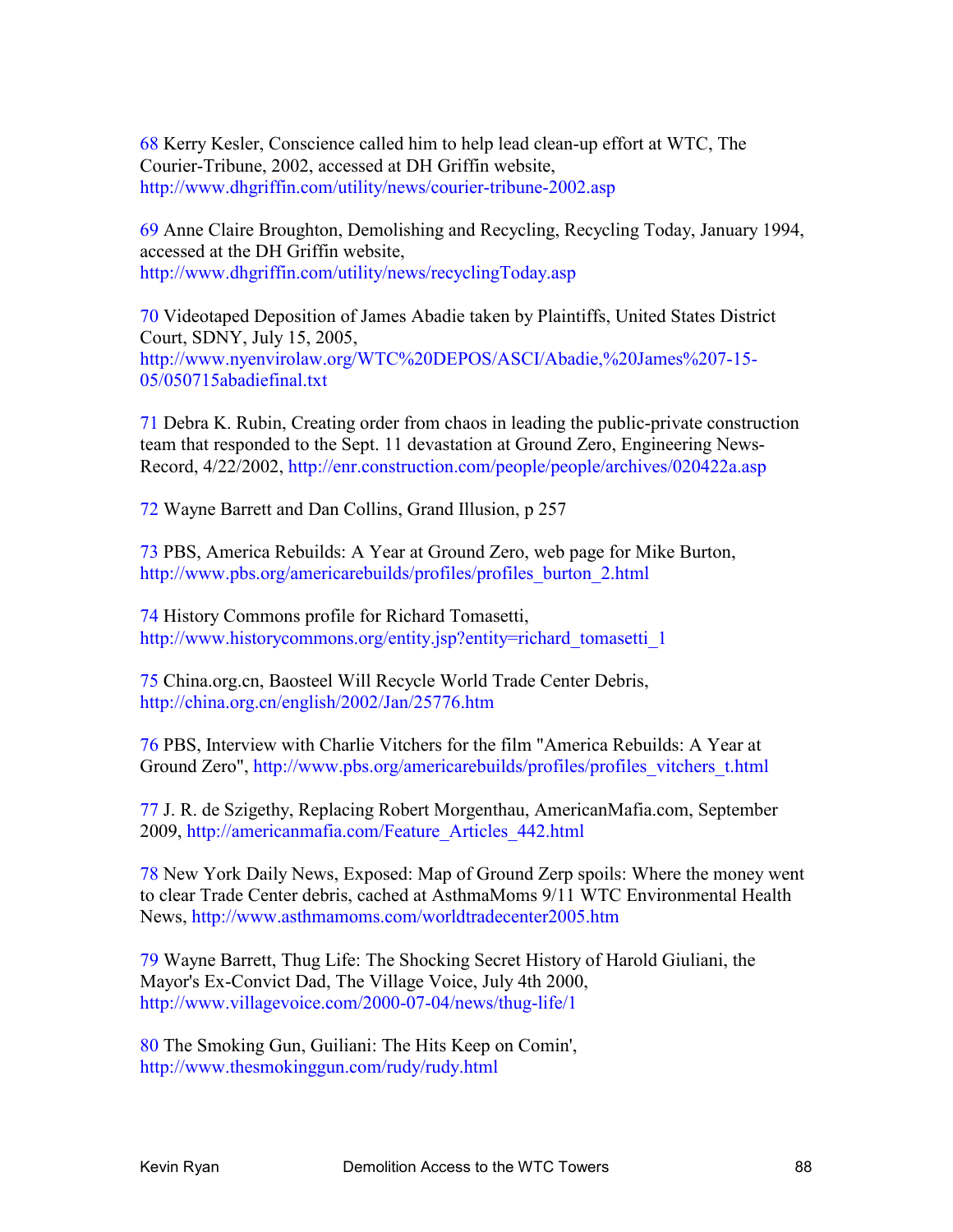81 Charles V. Bagli, US: At Ground Zero, Builder Is Barred but Not His Kin, The New York Times, July 21st, 2006, accessed at CorpWatch, http://www.corpwatch.org/article.php?id=13922

82 Kevin R. Ryan, Another amazing coincidence related to the WTC, 911Blogger, January 6, 2008, http://www.911blogger.com/node/13272

83 Aidan Monaghan, Pre-9/11 WTC Steel Fireproofing/Post-9/11 Ground Zero Clean-Up Contractor, Planned 2000 Seattle Kingdome Demolition, 911Blogger.com, March 4, 2009, http://www.911blogger.com/node/19516

84 Jim Hoffman, Notable Retractions: Experts Change Their Tune to Harmonize with the Official Story, 911Research.WTC7.net, http://911research.wtc7.net/disinfo/retractions/index.html

85 U.S. Department of Defense, News Transcript, Mr. Lee Evey, Pentagon Renovation Manager, September 15, 2001, http://www.defenselink.mil/transcripts/transcript.aspx?transcriptid=1636

86 Francesca Lyman, Messages in the Dust, The National Environmental Health Association, September 2003, http://www.neha.org/pdf/messages\_in\_the\_dust.pdf

87 Website for AMEC, http://www.amec.com/

88 Ibid

89 Nicholas A. Vardy, The World's Most Valuable Companies, The Global Guru, December 2009, http://www.theglobalguru.com/article.php?id=83&offer=GURU001

90 Wikipedia page for Frank Lampl, http://en.wikipedia.org/wiki/Frank\_Lampl

91 Bovis Construction news release, http://www.prnewswire.co.uk/cgi/news/release?id=15089

92 Douglas Feiden and Greg B. Smith, James Abadie, executive at Bovis Lend Lease in charge of Sept. 11 Memorial, resigns amid probe, New York Daily News, June 15th 2009, http://www.nydailynews.com/news/ny\_crime/2009/06/15/2009-06- 15 james abadie executive at b in charge of sept 11 memorial resigns in the wak e\_of.html

93 Charles V. Bagli, David W. Dunlap and William K. Rashbaum, Obscure Company Is Behind 9/11 Demolition Work, The New York Times, August 23, 2007, http://www.nytimes.com/2007/08/23/nyregion/23company.html? $r=1$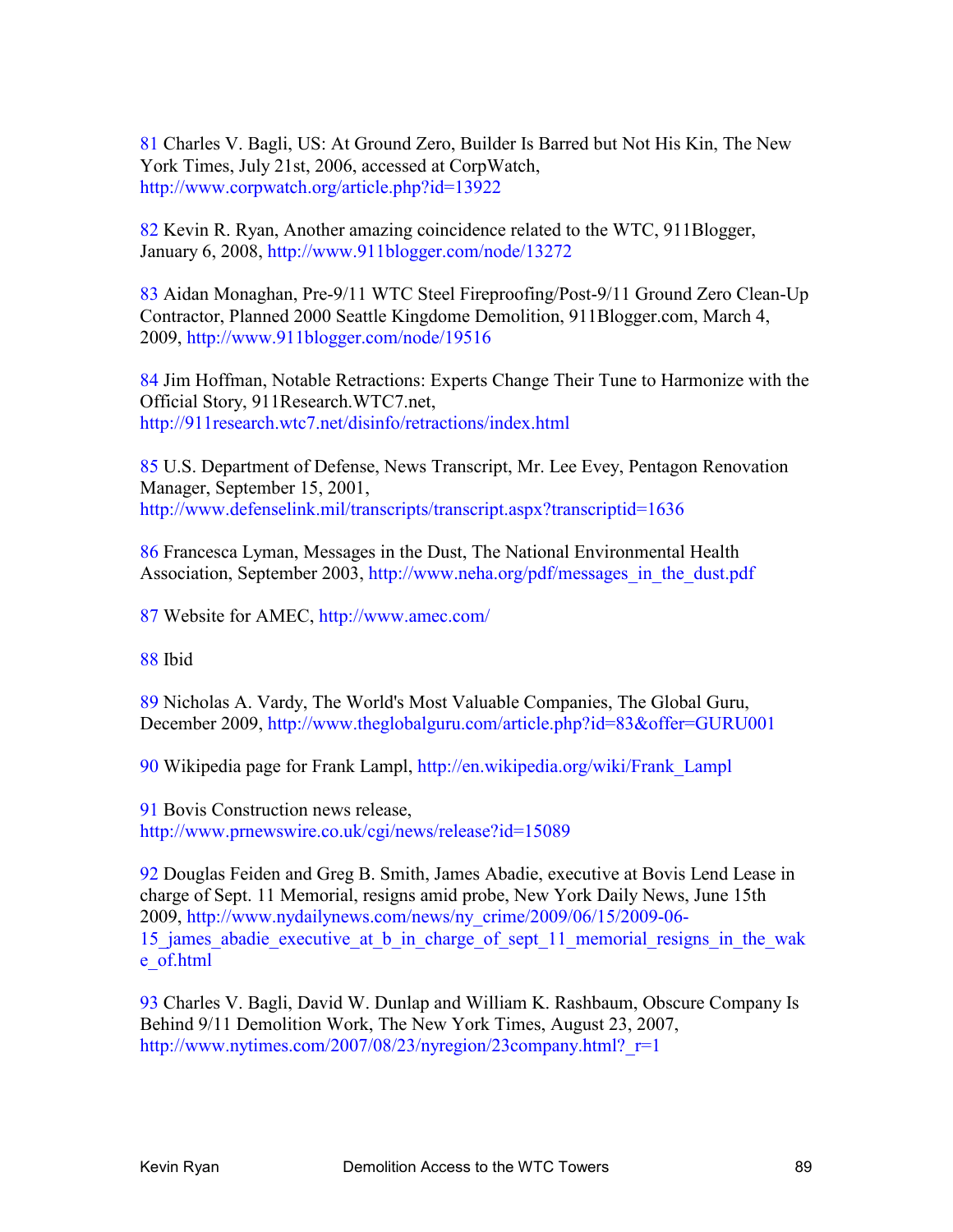94 Colin Moynihan, 2 Charged in Check Scheme Uncovered After Bank Fire, The New York Times, July 28, 2009,

http://www.nytimes.com/2009/07/29/nyregion/29checks.html? $r=2&$ scp=1 $&$ sq=%22joh n%20galt%22%20zero&st=cse

95 William K. Rashbaum and Charles V. Bagli, Demolition Man, The New York Times, July 31, 2009,

http://www.nytimes.com/2009/08/02/nyregion/02demo.html?scp=4&sq=%22john%20gal t%22%20&st=cse

96 See WTC Fireproofing Documents obtained by James Gourley via FOIA, 911blogger.com, 2/2/2009, http://www.911blogger.com/node/19271

97 Charles V. Bagli and William K. Rashbaum, Questions on City's Role in Demolition Near 9/11 Site, The New York Times, August 29, 2007, http://www.nytimes.com/2007/08/29/nyregion/29deutsche.html? $r=1$ &scp=7&sq=%22jo hn+galt%22+trade+center&st=nyt

98 The New York Daily News Investigative Team: Russ Buettner, Heidi Evans, Robert Gearty, Brian Kates, Greg B. Smith and Assistant Managing Editor Richard T. Pienciak, Ground Zero: \$2.7B money pot, December 6, 2005, http://listserv.fsl.com/pipermail/wtcrc/2005-December/000032.html

99 David Reilly, Secret Banking Cabal Emerges From AIG Shadows, Bloomberg, 1/29/2010, http://www.bloomberg.com/apps/news?pid=20601039&sid=aaIuE.W8RAuU

100 Wikipedia page for Roland Betts, http://en.wikipedia.org/wiki/Roland\_W.\_Betts

101 The initial directors of LMDC are listed in documents obtained via FOAI request by Cryptome, http://cryptome.org/wtc-foia.htm

102 Jacqueline Emigh, GPS on the Job in Massive World Trade Center Clean-up, Access Control & Security Systems, Jul 1, 2002, http://911research.wtc7.net/cache/wtc/groundzero/security\_gps.html

103 Debra K. Rubin

104 NPR News, Sifting Through the WTC Rubble: 'Ground Zero' Effort Nears End, Search Continues at Fresh Kills, May 30, 2002, http://www.npr.org/programs/morning/features/2002/may/freshkills/

105 Glenn A. Fine, Memorandum for Robert S. Mueller III, U. Department of Justice, Office of the Inspector General, December 17, 2003, http://media.washingtonpost.com/wp-srv/politics/ssi/giuliani\_damuroigeport.pdf , also available in html, http://www.justice.gov/oig/special/0403a/index.htm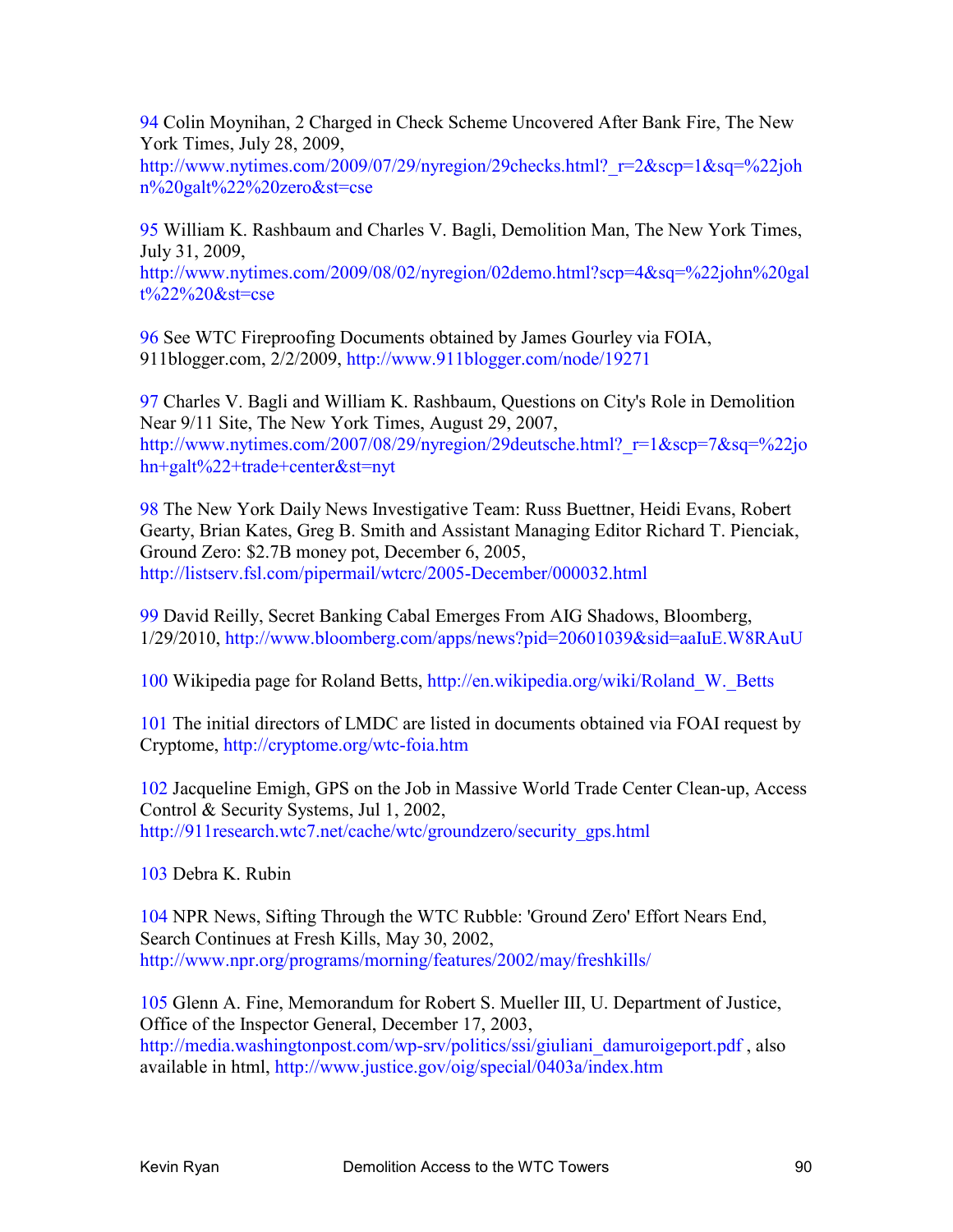106 Ibid

107 John Kelly and Phillip Wearne, Tainting Evidence: Inside The Scandals At The Fbi Crime Lab, The Free Press, 1998, pp 162-167

108 Federal Bureau of Investigation, Bios of James T. Caruso and Pasquale J. D'Amuro, January 31, 2002, http://www.fbi.gov/pressrel/pressrel02/mueller013102.htm

109 Federal Bureau of Investigation, FBI Announces List of 19 Hijackers, September 14, 2001, http://www.fbi.gov/pressrel/pressrel01/091401hj.htm

110 Kevin Ryan, Mahmud Ahmed's itinerary from his Washington DC visit the week of 9/11, 911Blogger.com, 11/27/2009, http://www.911blogger.com/node/21978

111 History Commons Profile for ISI Director Mahmood Ahmed, http://www.historycommons.org/timeline.jsp?the\_isi:\_a\_more\_detailed\_look=mahmood Ahmed&timeline=complete\_911\_timeline

112 Kevin R. Ryan, Carlyle, Kissinger, SAIC and Halliburton: A 9/11 Convergence, 911Blogger, December 12, 2009, http://www.911blogger.com/node/22120

113 David R. Baker, US: SF Firm Awarded Contract in Iraq, San Francisco Chronicle, March 12th, 2004, http://www.corpwatch.org/article.php?id=11123

114 See AMEC website, Iraq webpage,

http://www.amec.com/page.aspx?pointerid=67767fe56a8e4ed3829ce3167b365d46,and see AMEC description of just one of these contracts, worth \$500 million, http://www.amec.com/page.aspx?pointerid=726e2a91da094026b46e1f3239f623b1

115 David Knowles, Why Is Former FBI Director Louis Freeh Now Saudi Prince Bandar's Lawyer?, Politics Daily, April 6, 2009, http://www.politicsdaily.com/2009/04/08/why-is-former-fbi-director-louis-freeh-nowsaudi-prince-bandars/

116 Jon Gold, A Rundown Of The 9/11 Saudi Lawsuit, June 24, 2009, 911Truth.org, http://www.911truth.org/article.php?story=20090625025435190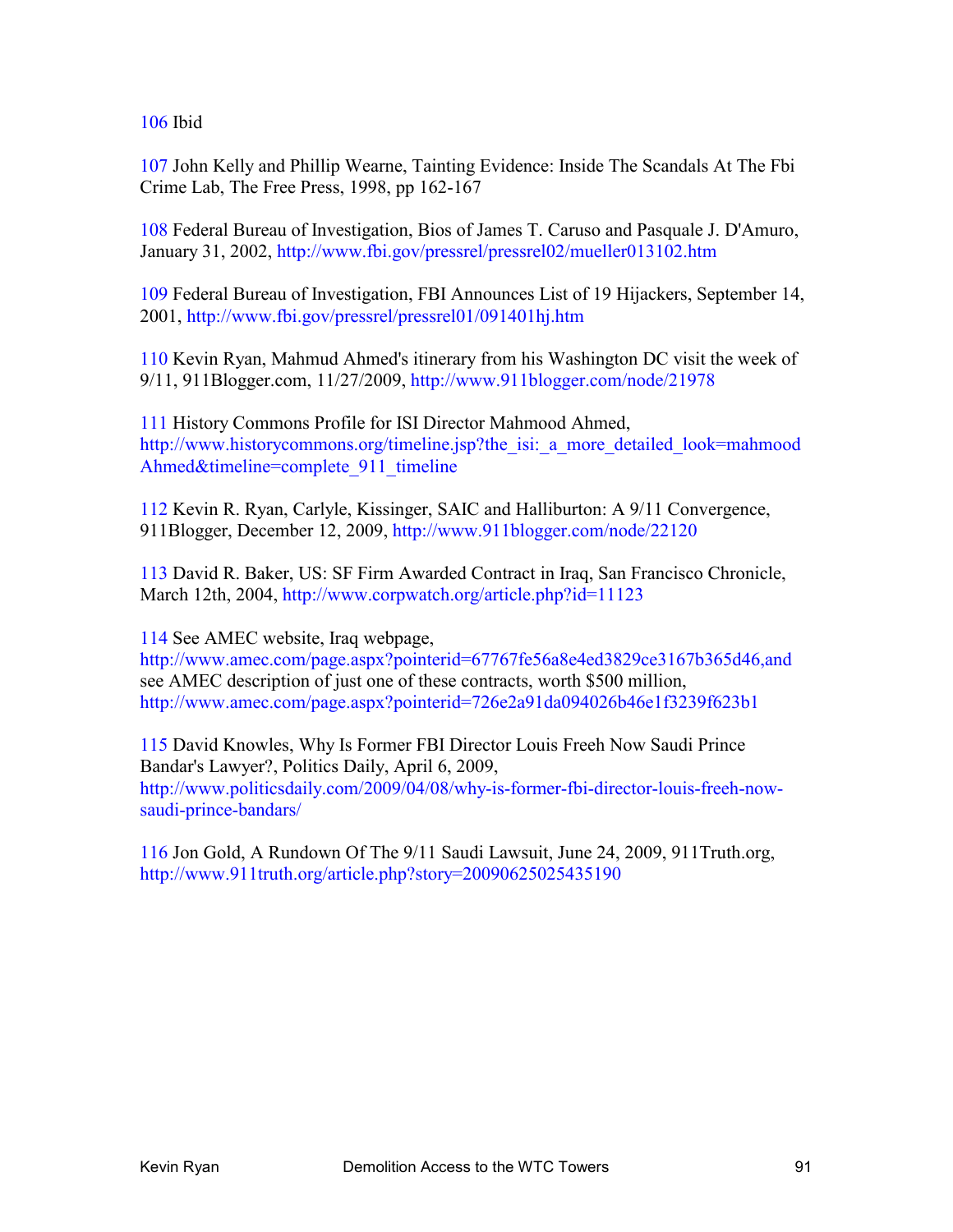## **APPENDIX**

## **Kevin Ryan's 2004 email to NIST's Dr. Frank Gayle**

Copied from http://911review.com/articles/ryan/letter.html

- The text copied here is taken from an e-mail forward, from Kevin R. Ryan to David Ray Griffin, and reported by 911Truth.org.
- Kevin Ryan was Site Manager of the Environmental Health Laboratories at South Bend, Indiana (www.ehl.cc) at the time he wrote the letter. He was fired shortly after writing the letter.
- EHL is a division of Underwriters Laboratories, Inc. (www.ul.com).
- Frank Gayle is Deputy Chief of the Metallurgy Division, Material Science and Engineering Laboratory, at the National Institute of Standards and Technology (NIST). Gayle heads the "NIST and the World Trade Center" project. see wtc.nist.gov.
- Dr. Gayle's biography is at wtc.nist.gov/pi/wtc\_profiles.asp?lastname=gayle.

UPDATE: Kevin Ryan has filed a wrongful termination lawsuit against UL. To support this efort, contribute to the Legal Defense Fund for Kevin Ryan.

From: Kevin R Ryan/SBN/ULI To: frank.gayle@nist.gov Date: 11/11/2004

Dr. Gayle,

Having recently reviewed your team's report of 10/19/04, I felt the need to contact you directly.

As I'm sure you know, the company I work for certified the steel components used in the construction of the WTC buildings. In requesting information from both our CEO and Fire Protection business manager last year, I learned that they did not agree on the essential aspects of the story, except for one thing - that the samples we certified met all requirements. They suggested we all be patient and understand that UL was working with your team, and that tests would continue through this year. I'm aware of UL's attempts to help, including performing tests on models of the floor assemblies. But the results of these tests appear to indicate that the buildings should have easily withstood the thermal stress caused by pools of burning jet fuel.

There continues to be a number of "experts" making public claims about how the WTC buildings fell. One such person, Dr. Hyman Brown from the WTC construction crew, claims that the buildings collapsed due to fires at 2000F melting the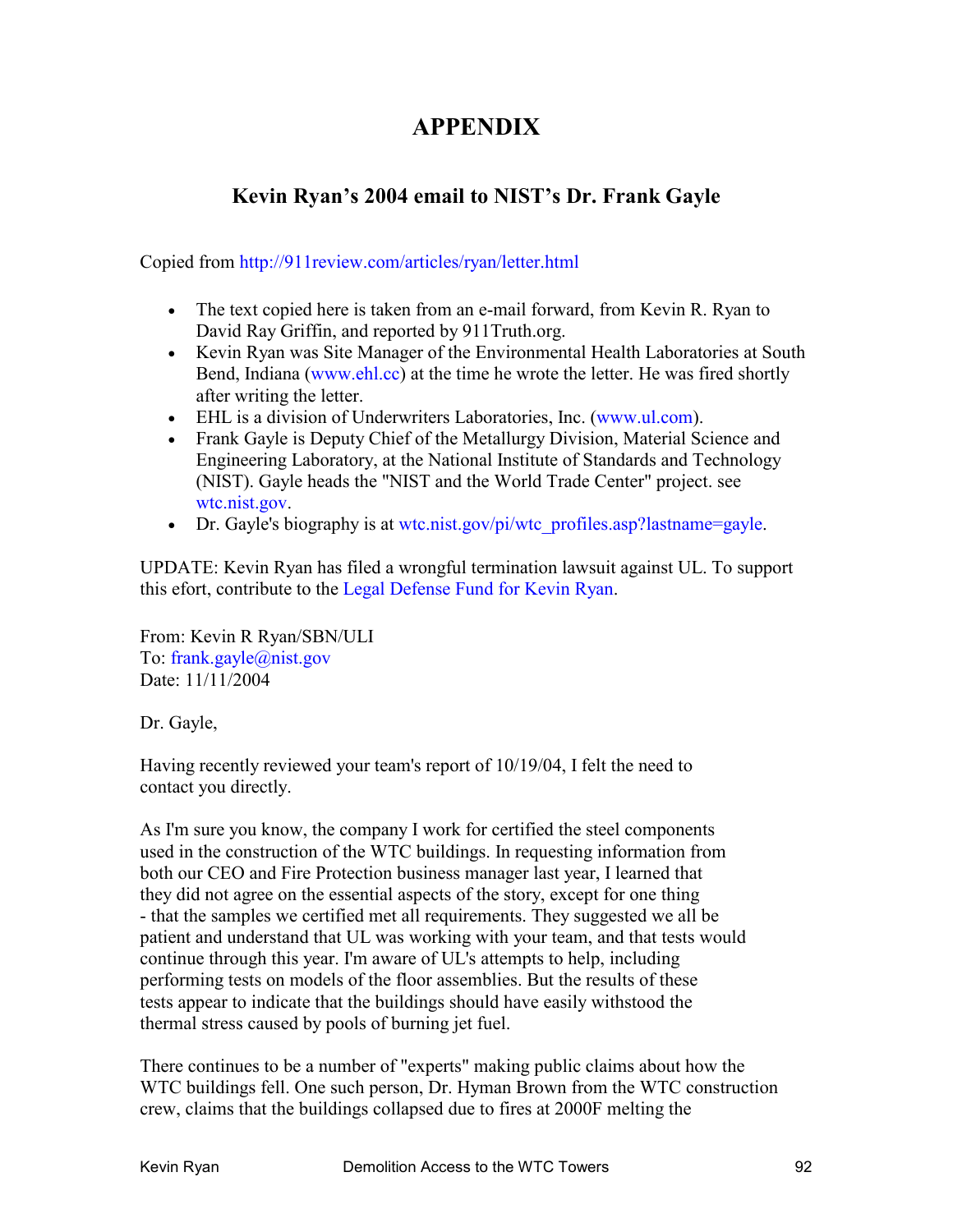steel (1). He states "What caused the building to collapse is the airplane fuel . . . burning at 2,000 degrees Fahrenheit. The steel in that five-floor area melts." Additionally, the newspaper that quotes him says "Just-released preliminary findings from a National Institute of Standards and Technology study of the World Trade Center collapse support Brown's theory."

We know that the steel components were certified to ASTM E119. The time temperature curves for this standard require the samples to be exposed to temperatures around 2000F for several hours. And as we all agree, the steel applied met those specifications. Additionally, I think we can all agree that even un-fireproofed steel will not melt until reaching red-hot temperatures of nearly 3000F (2). Why Dr. Brown would imply that 2000F would melt the highgrade steel used in those buildings makes no sense at all.

The results of your recently published metallurgical tests seem to clear things up (3), and support your team's August 2003 update as detailed by the Associated Press (4), in which you were ready to "rule out weak steel as a contributing factor in the collapse". The evaluation of paint deformation and spheroidization seem very straightforward, and you noted that the samples available were adequate for the investigation. Your comments suggest that the steel was probably exposed to temperatures of only about 500F (250C), which is what one might expect from a thermodynamic analysis of the situation.

However the summary of the new NIST report seems to ignore your findings, as it suggests that these low temperatures caused exposed bits of the building's steel core to "soften and buckle"(5). Additionally this summary states that the perimeter columns softened, yet your findings make clear that "most perimeter panels (157 of 160) saw no temperature above 250C". To soften steel for the purposes of forging, normally temperatures need to be above 1100C (6). However, this new summary report suggests that much lower temperatures were be able to not only soften the steel in a matter of minutes, but lead to rapid structural collapse.

This story just does not add up. If steel from those buildings did soften or melt, I'm sure we can all agree that this was certainly not due to jet fuel fires of any kind, let alone the briefly burning fires in those towers. That fact should be of great concern to all Americans. Alternatively, the contention that this steel did fail at temperatures around 250C suggests that the majority of deaths on 9/11 were due to a safety-related failure. That suggestion should be of great concern to my company.

There is no question that the events of 9/11 are the emotional driving force behind the War on Terror. And the issue of the WTC collapse is at the crux of the story of 9/11. My feeling is that your metallurgical tests are at the crux of the crux of the crux. Either you can make sense of what really happened to those buildings, and communicate this quickly, or we all face the same